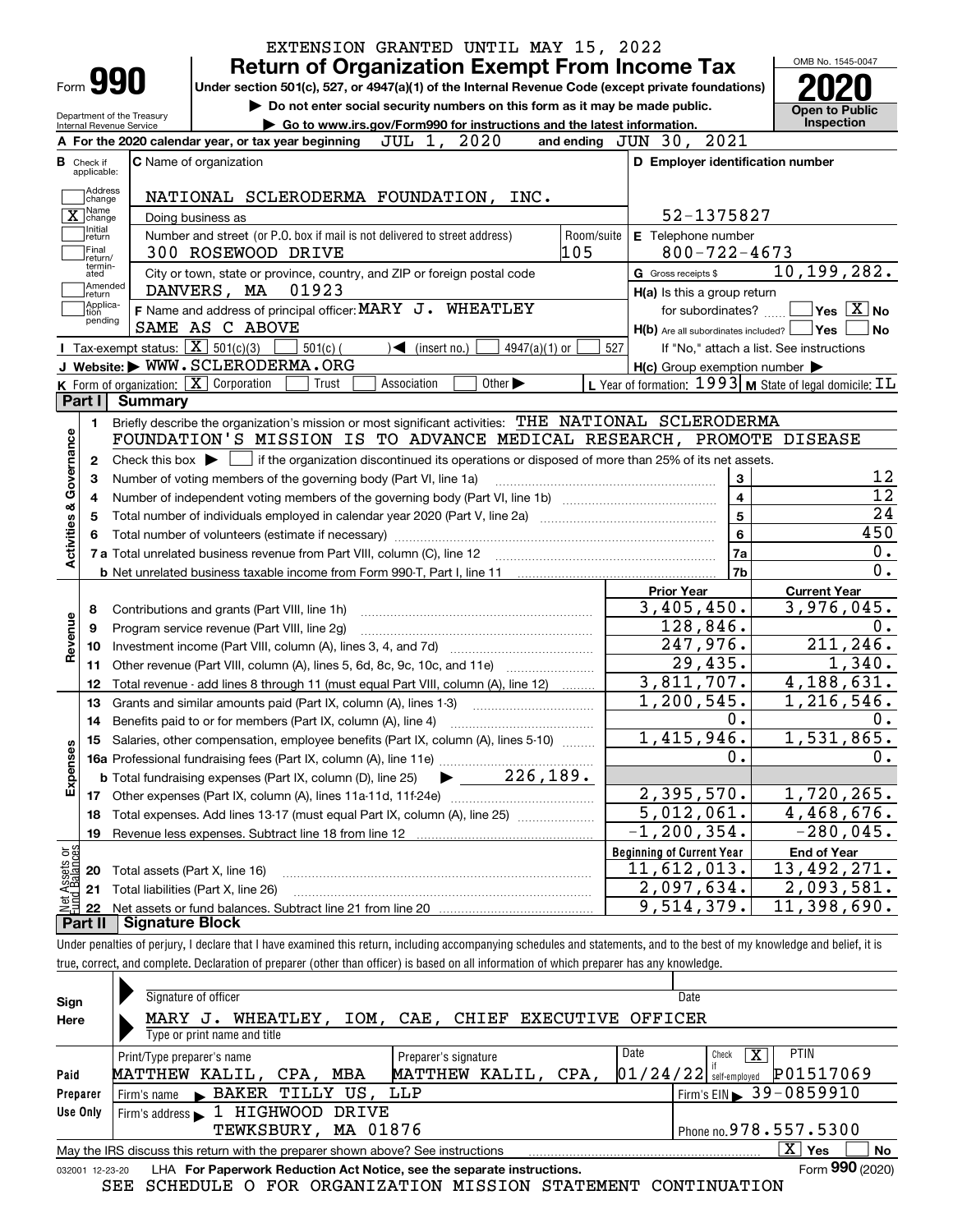|              | 52-1375827<br>NATIONAL SCLERODERMA FOUNDATION, INC.<br>Page 2<br>Form 990 (2020)                                                             |  |
|--------------|----------------------------------------------------------------------------------------------------------------------------------------------|--|
| Part III     | <b>Statement of Program Service Accomplishments</b>                                                                                          |  |
|              | $\boxed{\text{X}}$<br>Check if Schedule O contains a response or note to any line in this Part III                                           |  |
| $\mathbf{1}$ | Briefly describe the organization's mission:                                                                                                 |  |
|              | THE NATIONAL SCLERODERMA FOUNDATION'S MISSION IS TO ADVANCE MEDICAL                                                                          |  |
|              | RESEARCH, PROMOTE DISEASE AWARENESS, AND PROVIDE SUPPORT AND EDUCATION                                                                       |  |
|              | TO PEOPLE WITH SCLERODERMA, THEIR FAMILIES AND SUPPORT NETWORKS.                                                                             |  |
|              |                                                                                                                                              |  |
| $\mathbf{2}$ | Did the organization undertake any significant program services during the year which were not listed on the                                 |  |
|              | $\sqrt{}$ Yes $\sqrt{}$ X $\sqrt{}$ No<br>prior Form 990 or 990-EZ?                                                                          |  |
|              | If "Yes," describe these new services on Schedule O.                                                                                         |  |
| 3            | $ Yes X $ No<br>Did the organization cease conducting, or make significant changes in how it conducts, any program services?                 |  |
|              | If "Yes," describe these changes on Schedule O.                                                                                              |  |
| 4            | Describe the organization's program service accomplishments for each of its three largest program services, as measured by expenses.         |  |
|              | Section 501(c)(3) and 501(c)(4) organizations are required to report the amount of grants and allocations to others, the total expenses, and |  |
|              | revenue, if any, for each program service reported.                                                                                          |  |
| 4a           | (Expenses \$<br>) (Revenue \$<br>(Code:                                                                                                      |  |
|              | EDUCATION AND SUPPORT:                                                                                                                       |  |
|              | THE NATIONAL SCLERODERMA FOUNDATION PROVIDES EDUCATIONAL PROGRAMS FOR                                                                        |  |
|              | THOSE AFFECTED BY SCLERODERMA, AND THEIR HEALTHCARE PROVIDERS.<br>THESE                                                                      |  |
|              | INCLUDE CHAPTER EDUCATIONAL EVENTS HELD IN PARTNERSHIP WITH LOCAL<br>ACADEMIC CENTERS, AS WELL AS ONLINE WEBINARS AND OTHER VIRTUAL          |  |
|              | THE FOUNDATION'S SIGNATURE NATIONAL SCLERODERMA<br>OPPORTUNITIES.                                                                            |  |
|              | CONFERENCE AND KIDS GET SCLERODERMA, TOO! CONFERENCE PROVIDE ACCESS TO                                                                       |  |
|              | WORLD-RENOWNED SCLERODERMA EXPERTS AND ARE THE CENTRAL MEETING GROUND                                                                        |  |
|              | OF THE SCLERODERMA COMMUNITY.                                                                                                                |  |
|              |                                                                                                                                              |  |
|              | IN ADDITION TO EDUCATIONAL PROGRAMS, THE NATIONAL SCLERODERMA                                                                                |  |
|              | FOUNDATION HOSTS 160 SUPPORT GROUPS ACROSS THE COUNTRY WHERE PEOPLE                                                                          |  |
| 4b           | 1, 267, 100. including grants of \$1, 216, 546. ) (Revenue \$<br>1,340.<br>) (Expenses \$<br>(Code:                                          |  |
|              | <b>RESEARCH:</b>                                                                                                                             |  |
|              | THE FOUNDATION IS THE LEADING NONPROFIT FUNDING SCLERODERMA RESEARCH IN                                                                      |  |
|              | THE UNITED STATES. THROUGH ITS PEER REVIEWED RESEARCH GRANTS PROGRAM,                                                                        |  |
|              | THE NATIONAL SCLERODERMA FOUNDATION FOSTERS THE DEVELOPMENT OF                                                                               |  |
|              | INNOVATIVE, HIGH-QUALITY RESEARCH BY NEW AND ESTABLISHED INVESTIGATORS                                                                       |  |
|              | FIELDS RELATED TO SCLERODERMA. THROUGH THIS PROGRAM, THE FOUNDATION<br>IN                                                                    |  |
|              | IS COMMITTED TO DISCOVERING THE CAUSE OF THIS DISEASE, UNDERSTANDING                                                                         |  |
|              | THE MECHANISMS BEHIND IT, AND OVERCOMING SCLERODERMA FOREVER. SINCE ITS                                                                      |  |
|              | INCEPTION, THE FOUNDATION HAS COMMITTED \$30 MILLION TO THIS MISSION                                                                         |  |
|              | PRIORITY.                                                                                                                                    |  |
|              |                                                                                                                                              |  |
|              |                                                                                                                                              |  |
| 4с           |                                                                                                                                              |  |
|              |                                                                                                                                              |  |
|              |                                                                                                                                              |  |
|              |                                                                                                                                              |  |
|              |                                                                                                                                              |  |
|              |                                                                                                                                              |  |
|              |                                                                                                                                              |  |
|              |                                                                                                                                              |  |
|              |                                                                                                                                              |  |
|              |                                                                                                                                              |  |
|              |                                                                                                                                              |  |
|              |                                                                                                                                              |  |
|              |                                                                                                                                              |  |

|    | 4d Other program services (Describe on Schedule O.) |                        |            |                 |  |
|----|-----------------------------------------------------|------------------------|------------|-----------------|--|
|    | (Expenses \$                                        | including grants of \$ | Revenue \$ |                 |  |
| 4е | Total program service expenses >                    | 3,477,980.             |            |                 |  |
|    |                                                     |                        |            | Form 990 (2020) |  |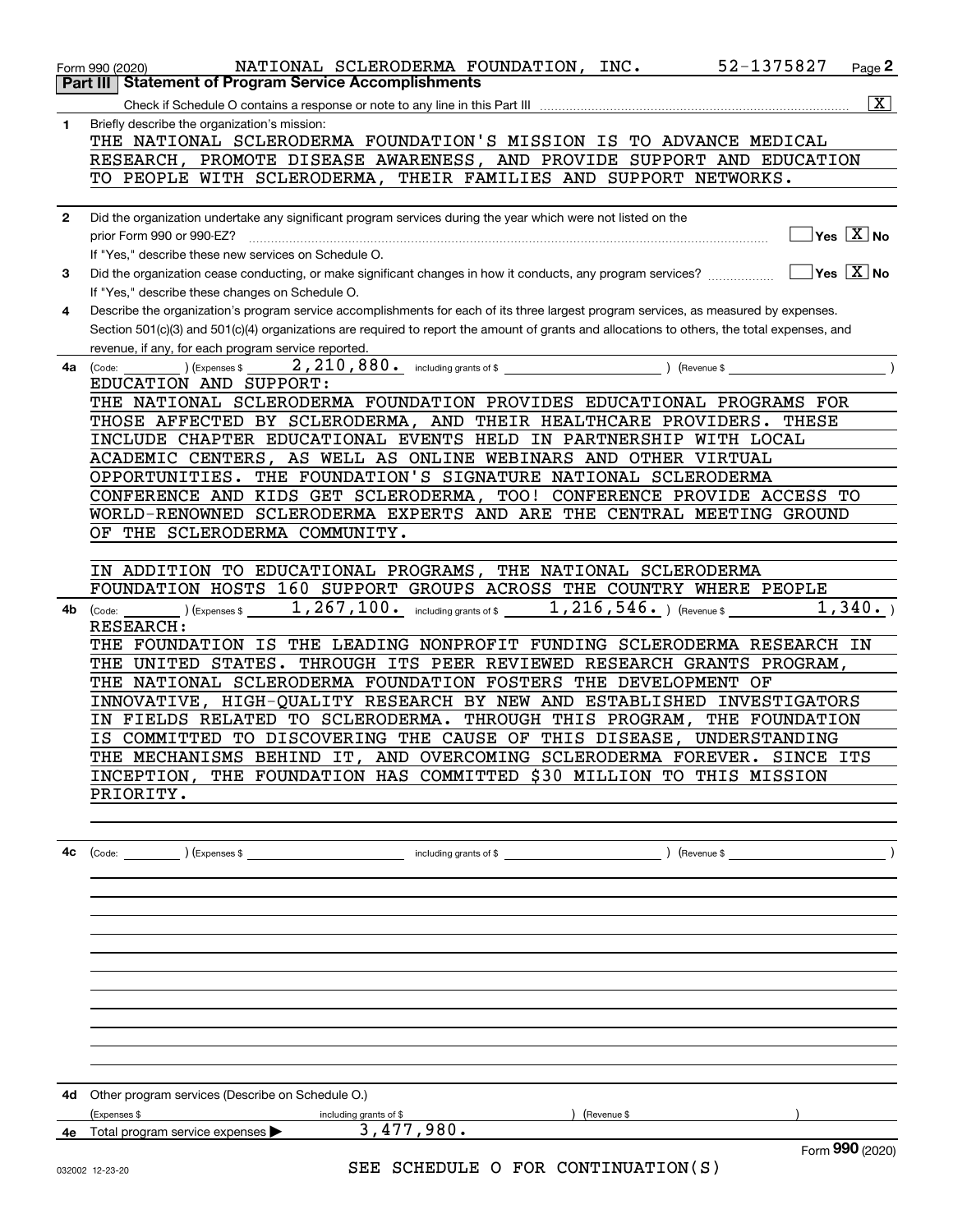|  | Form 990 (2020) |
|--|-----------------|

|     |                                                                                                                                                                                                                                                  |                | Yes                     | No          |
|-----|--------------------------------------------------------------------------------------------------------------------------------------------------------------------------------------------------------------------------------------------------|----------------|-------------------------|-------------|
| 1.  | Is the organization described in section $501(c)(3)$ or $4947(a)(1)$ (other than a private foundation)?                                                                                                                                          |                |                         |             |
|     |                                                                                                                                                                                                                                                  | 1              | X                       |             |
| 2   |                                                                                                                                                                                                                                                  | $\overline{2}$ | $\overline{\mathbf{x}}$ |             |
| 3   | Did the organization engage in direct or indirect political campaign activities on behalf of or in opposition to candidates for                                                                                                                  |                |                         |             |
|     |                                                                                                                                                                                                                                                  | 3              |                         | x           |
| 4   | Section 501(c)(3) organizations. Did the organization engage in lobbying activities, or have a section 501(h) election in effect                                                                                                                 |                |                         |             |
|     |                                                                                                                                                                                                                                                  | 4              |                         | x           |
| 5   | Is the organization a section 501(c)(4), 501(c)(5), or 501(c)(6) organization that receives membership dues, assessments, or                                                                                                                     |                |                         |             |
|     |                                                                                                                                                                                                                                                  | 5              |                         | x           |
| 6   | Did the organization maintain any donor advised funds or any similar funds or accounts for which donors have the right to                                                                                                                        |                |                         |             |
|     | provide advice on the distribution or investment of amounts in such funds or accounts? If "Yes," complete Schedule D, Part I                                                                                                                     | 6              |                         | x           |
| 7   | Did the organization receive or hold a conservation easement, including easements to preserve open space,                                                                                                                                        |                |                         |             |
|     |                                                                                                                                                                                                                                                  | $\overline{7}$ |                         | x           |
| 8   | Did the organization maintain collections of works of art, historical treasures, or other similar assets? If "Yes," complete                                                                                                                     |                |                         |             |
|     |                                                                                                                                                                                                                                                  | 8              |                         | x           |
| 9   | Did the organization report an amount in Part X, line 21, for escrow or custodial account liability, serve as a custodian for                                                                                                                    |                |                         |             |
|     | amounts not listed in Part X; or provide credit counseling, debt management, credit repair, or debt negotiation services?                                                                                                                        |                |                         |             |
|     |                                                                                                                                                                                                                                                  | 9              |                         | x           |
| 10  | Did the organization, directly or through a related organization, hold assets in donor-restricted endowments                                                                                                                                     |                |                         |             |
|     |                                                                                                                                                                                                                                                  | 10             | x                       |             |
| 11  | If the organization's answer to any of the following questions is "Yes," then complete Schedule D, Parts VI, VII, VIII, IX, or X                                                                                                                 |                |                         |             |
|     | as applicable.                                                                                                                                                                                                                                   |                |                         |             |
| а   | Did the organization report an amount for land, buildings, and equipment in Part X, line 10? If "Yes," complete Schedule D,                                                                                                                      |                |                         |             |
|     |                                                                                                                                                                                                                                                  | 11a            | X                       |             |
| b   | Did the organization report an amount for investments - other securities in Part X, line 12, that is 5% or more of its total                                                                                                                     |                |                         |             |
|     |                                                                                                                                                                                                                                                  | 11b            |                         | x           |
| c   | Did the organization report an amount for investments - program related in Part X, line 13, that is 5% or more of its total                                                                                                                      |                |                         | x           |
|     |                                                                                                                                                                                                                                                  | 11c            |                         |             |
|     | d Did the organization report an amount for other assets in Part X, line 15, that is 5% or more of its total assets reported in                                                                                                                  |                |                         | x           |
|     |                                                                                                                                                                                                                                                  | 11d<br>11e     | X                       |             |
| f   | Did the organization report an amount for other liabilities in Part X, line 25? If "Yes," complete Schedule D, Part X<br>Did the organization's separate or consolidated financial statements for the tax year include a footnote that addresses |                |                         |             |
|     | the organization's liability for uncertain tax positions under FIN 48 (ASC 740)? If "Yes," complete Schedule D, Part X                                                                                                                           | 11f            | X                       |             |
|     | 12a Did the organization obtain separate, independent audited financial statements for the tax year? If "Yes," complete                                                                                                                          |                |                         |             |
|     |                                                                                                                                                                                                                                                  | 12a            | х                       |             |
|     | <b>b</b> Was the organization included in consolidated, independent audited financial statements for the tax year?                                                                                                                               |                |                         |             |
|     | If "Yes," and if the organization answered "No" to line 12a, then completing Schedule D, Parts XI and XII is optional                                                                                                                            | 12b            |                         | ▵           |
| 13  |                                                                                                                                                                                                                                                  | 13             |                         | X           |
| 14a | Did the organization maintain an office, employees, or agents outside of the United States?                                                                                                                                                      | 14a            |                         | $\mathbf x$ |
| b   | Did the organization have aggregate revenues or expenses of more than \$10,000 from grantmaking, fundraising, business,                                                                                                                          |                |                         |             |
|     | investment, and program service activities outside the United States, or aggregate foreign investments valued at \$100,000                                                                                                                       |                |                         |             |
|     |                                                                                                                                                                                                                                                  | 14b            |                         | x           |
| 15  | Did the organization report on Part IX, column (A), line 3, more than \$5,000 of grants or other assistance to or for any                                                                                                                        |                |                         |             |
|     |                                                                                                                                                                                                                                                  | 15             | х                       |             |
| 16  | Did the organization report on Part IX, column (A), line 3, more than \$5,000 of aggregate grants or other assistance to                                                                                                                         |                |                         |             |
|     |                                                                                                                                                                                                                                                  | 16             |                         | x           |
| 17  | Did the organization report a total of more than \$15,000 of expenses for professional fundraising services on Part IX,                                                                                                                          |                |                         |             |
|     |                                                                                                                                                                                                                                                  | 17             |                         | X           |
| 18  | Did the organization report more than \$15,000 total of fundraising event gross income and contributions on Part VIII, lines                                                                                                                     |                |                         |             |
|     |                                                                                                                                                                                                                                                  | 18             | х                       |             |
| 19  | Did the organization report more than \$15,000 of gross income from gaming activities on Part VIII, line 9a? If "Yes."                                                                                                                           |                |                         |             |
|     |                                                                                                                                                                                                                                                  | 19             |                         | x           |
| 20a |                                                                                                                                                                                                                                                  | 20a            |                         | $\mathbf X$ |
| b   | If "Yes" to line 20a, did the organization attach a copy of its audited financial statements to this return?                                                                                                                                     | 20b            |                         |             |
| 21  | Did the organization report more than \$5,000 of grants or other assistance to any domestic organization or                                                                                                                                      |                |                         |             |
|     |                                                                                                                                                                                                                                                  | 21             | X                       |             |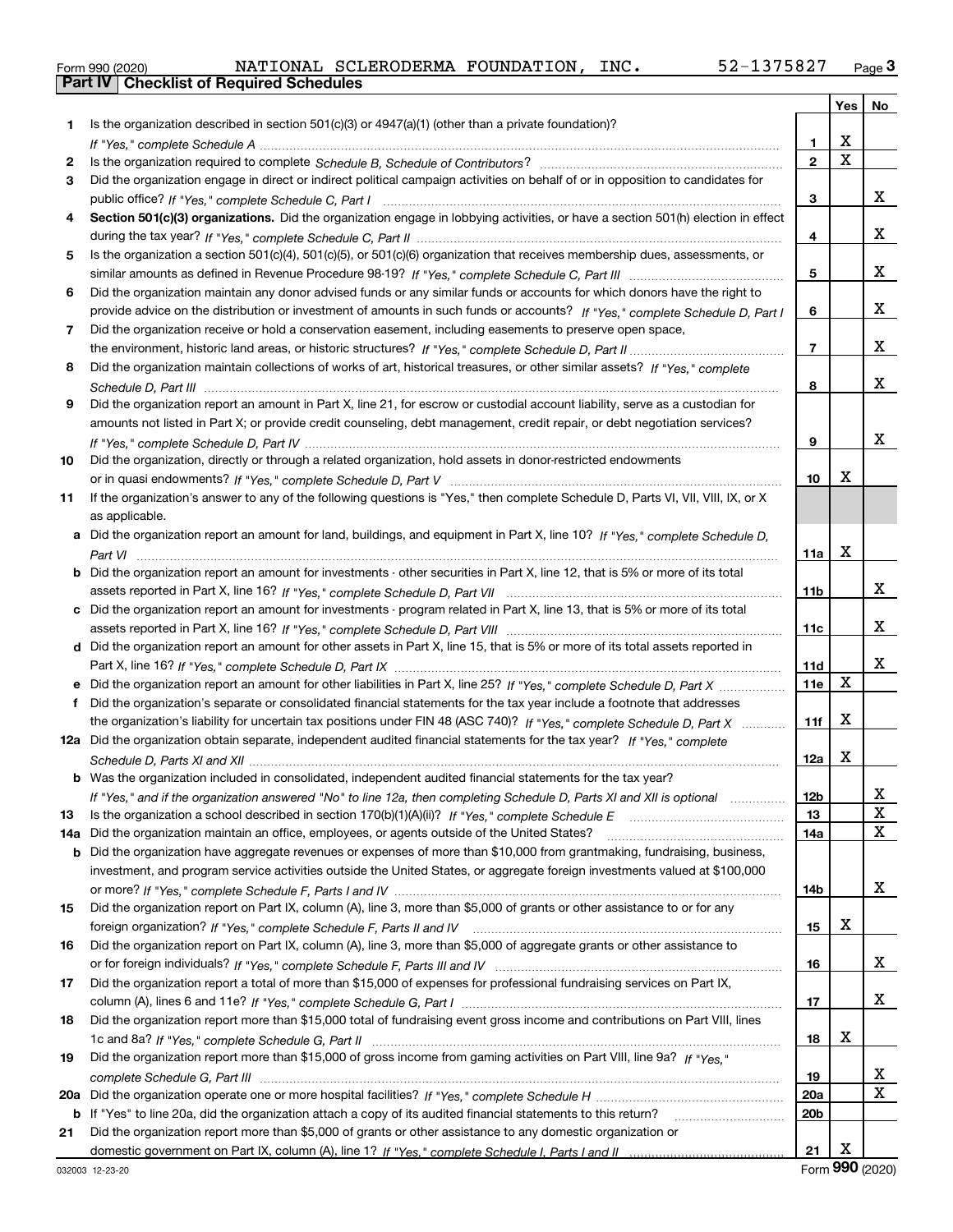|  | Form 990 (2020) |
|--|-----------------|
|  |                 |

*(continued)*

|               |                                                                                                                                                                                                                          |                 | Yes | No          |
|---------------|--------------------------------------------------------------------------------------------------------------------------------------------------------------------------------------------------------------------------|-----------------|-----|-------------|
| 22            | Did the organization report more than \$5,000 of grants or other assistance to or for domestic individuals on                                                                                                            |                 |     |             |
|               |                                                                                                                                                                                                                          | 22              |     | х           |
| 23            | Did the organization answer "Yes" to Part VII, Section A, line 3, 4, or 5 about compensation of the organization's current                                                                                               |                 |     |             |
|               | and former officers, directors, trustees, key employees, and highest compensated employees? If "Yes." complete                                                                                                           |                 |     |             |
|               |                                                                                                                                                                                                                          | 23              |     | x           |
|               | 24a Did the organization have a tax-exempt bond issue with an outstanding principal amount of more than \$100,000 as of the                                                                                              |                 |     |             |
|               | last day of the year, that was issued after December 31, 2002? If "Yes," answer lines 24b through 24d and complete                                                                                                       |                 |     |             |
|               |                                                                                                                                                                                                                          | 24a             |     | х           |
|               | b Did the organization invest any proceeds of tax-exempt bonds beyond a temporary period exception?                                                                                                                      | 24 <sub>b</sub> |     |             |
|               | c Did the organization maintain an escrow account other than a refunding escrow at any time during the year to defease                                                                                                   |                 |     |             |
|               |                                                                                                                                                                                                                          | 24c             |     |             |
|               |                                                                                                                                                                                                                          | 24d             |     |             |
|               | 25a Section 501(c)(3), 501(c)(4), and 501(c)(29) organizations. Did the organization engage in an excess benefit                                                                                                         |                 |     |             |
|               |                                                                                                                                                                                                                          | 25a             |     | x           |
|               | <b>b</b> Is the organization aware that it engaged in an excess benefit transaction with a disqualified person in a prior year, and                                                                                      |                 |     |             |
|               | that the transaction has not been reported on any of the organization's prior Forms 990 or 990-EZ? If "Yes," complete                                                                                                    |                 |     |             |
|               | Schedule L, Part I                                                                                                                                                                                                       | 25 <sub>b</sub> |     | х           |
| 26            | Did the organization report any amount on Part X, line 5 or 22, for receivables from or payables to any current                                                                                                          |                 |     |             |
|               | or former officer, director, trustee, key employee, creator or founder, substantial contributor, or 35%                                                                                                                  |                 |     |             |
|               | controlled entity or family member of any of these persons? If "Yes," complete Schedule L, Part II                                                                                                                       | 26              |     | х           |
| 27            | Did the organization provide a grant or other assistance to any current or former officer, director, trustee, key employee,                                                                                              |                 |     |             |
|               | creator or founder, substantial contributor or employee thereof, a grant selection committee member, or to a 35% controlled                                                                                              |                 |     |             |
|               | entity (including an employee thereof) or family member of any of these persons? If "Yes," complete Schedule L, Part III                                                                                                 | 27              |     | x           |
| 28            | Was the organization a party to a business transaction with one of the following parties (see Schedule L, Part IV                                                                                                        |                 |     |             |
|               | instructions, for applicable filing thresholds, conditions, and exceptions):                                                                                                                                             |                 |     |             |
|               | a A current or former officer, director, trustee, key employee, creator or founder, or substantial contributor? If                                                                                                       |                 |     |             |
|               |                                                                                                                                                                                                                          | 28a             |     | X           |
|               |                                                                                                                                                                                                                          | 28b             |     | $\mathbf X$ |
|               | c A 35% controlled entity of one or more individuals and/or organizations described in lines 28a or 28b? If                                                                                                              |                 |     |             |
|               |                                                                                                                                                                                                                          | 28c             |     | х           |
| 29            |                                                                                                                                                                                                                          | 29              |     | $\mathbf x$ |
| 30            | Did the organization receive contributions of art, historical treasures, or other similar assets, or qualified conservation                                                                                              |                 |     |             |
|               |                                                                                                                                                                                                                          | 30              |     | x           |
| 31            | Did the organization liquidate, terminate, or dissolve and cease operations? If "Yes," complete Schedule N, Part I                                                                                                       | 31              |     | $\mathbf x$ |
| 32            | Did the organization sell, exchange, dispose of, or transfer more than 25% of its net assets? If "Yes," complete                                                                                                         |                 |     |             |
|               |                                                                                                                                                                                                                          | 32              |     | х           |
| 33            | Did the organization own 100% of an entity disregarded as separate from the organization under Regulations                                                                                                               |                 |     |             |
|               |                                                                                                                                                                                                                          | 33              |     | х           |
| 34            | Was the organization related to any tax-exempt or taxable entity? If "Yes," complete Schedule R, Part II, III, or IV, and                                                                                                |                 |     |             |
|               |                                                                                                                                                                                                                          | 34              |     | x           |
|               | 35a Did the organization have a controlled entity within the meaning of section 512(b)(13)?                                                                                                                              | 35a             |     | $\mathbf X$ |
|               | b If "Yes" to line 35a, did the organization receive any payment from or engage in any transaction with a controlled entity                                                                                              |                 |     |             |
|               |                                                                                                                                                                                                                          | 35 <sub>b</sub> |     |             |
| 36            | Section 501(c)(3) organizations. Did the organization make any transfers to an exempt non-charitable related organization?                                                                                               |                 |     |             |
|               |                                                                                                                                                                                                                          | 36              |     | х           |
| 37            | Did the organization conduct more than 5% of its activities through an entity that is not a related organization                                                                                                         |                 |     | х           |
|               |                                                                                                                                                                                                                          | 37              |     |             |
| 38            | Did the organization complete Schedule O and provide explanations in Schedule O for Part VI, lines 11b and 19?                                                                                                           | 38              | х   |             |
| <b>Part V</b> | Note: All Form 990 filers are required to complete Schedule O<br>All Form 990 filers are required to complete Schedule O …………………………………………………………………………………………<br>Statements Regarding Other IRS Filings and Tax Compliance |                 |     |             |
|               | Check if Schedule O contains a response or note to any line in this Part V                                                                                                                                               |                 |     |             |
|               |                                                                                                                                                                                                                          |                 | Yes | No          |
|               | 9<br>1a Enter the number reported in Box 3 of Form 1096. Enter -0- if not applicable<br>1a                                                                                                                               |                 |     |             |
| b             | 0<br>Enter the number of Forms W-2G included in line 1a. Enter -0- if not applicable<br>1b                                                                                                                               |                 |     |             |
|               | c Did the organization comply with backup withholding rules for reportable payments to vendors and reportable gaming                                                                                                     |                 |     |             |
|               |                                                                                                                                                                                                                          | 1c              | х   |             |
|               |                                                                                                                                                                                                                          |                 |     |             |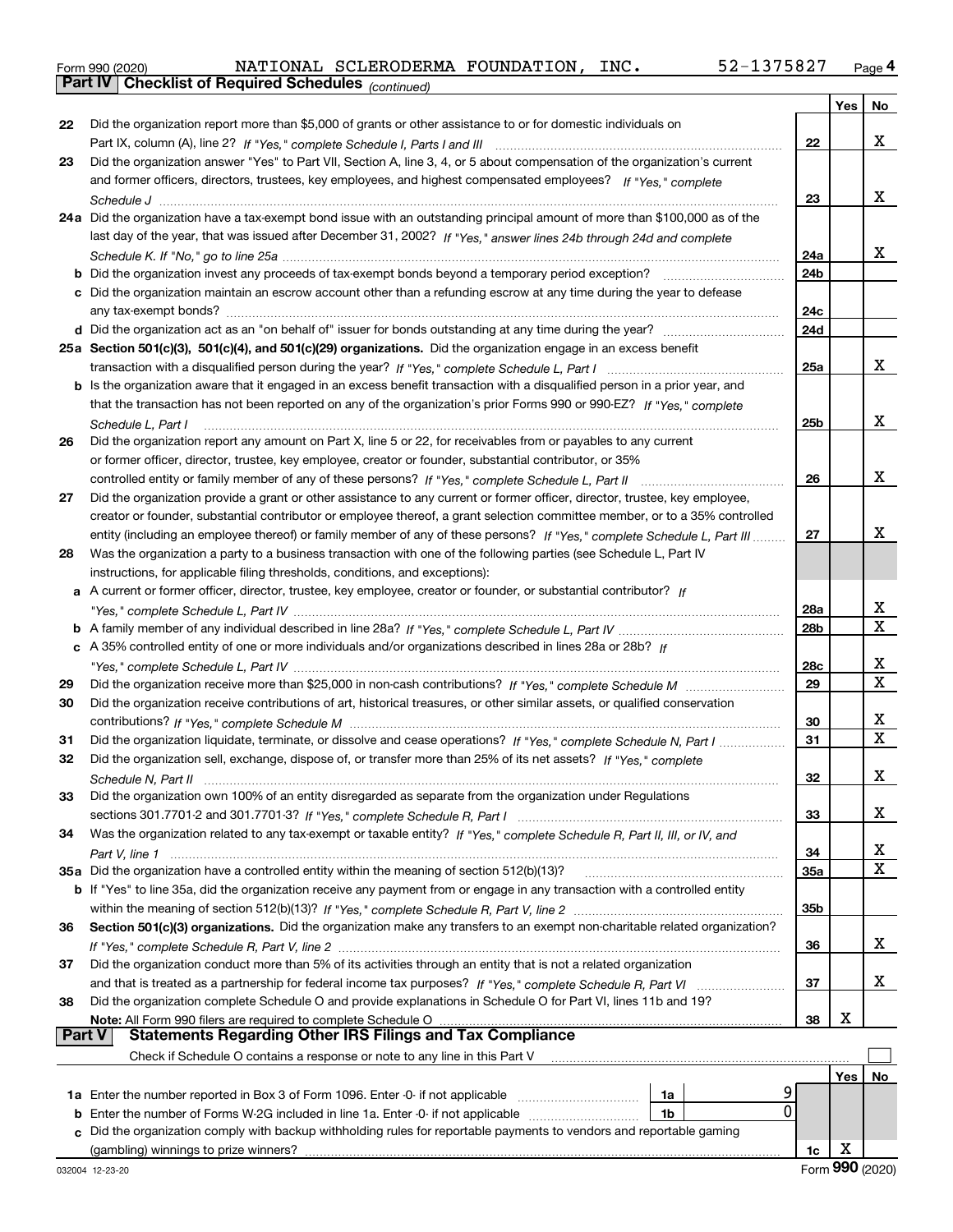| Form 990 (2020) |  | NATIONAL SCLERODERMA FOUNDATION, INC.                                                          |  | 52-1375827 | Page 5 |
|-----------------|--|------------------------------------------------------------------------------------------------|--|------------|--------|
|                 |  | <b>Part V</b> Statements Regarding Other IRS Filings and Tax Compliance <sub>(continued)</sub> |  |            |        |

|     |                                                                                                                                                           |                 |                | Yes | No |
|-----|-----------------------------------------------------------------------------------------------------------------------------------------------------------|-----------------|----------------|-----|----|
|     | 2a Enter the number of employees reported on Form W-3, Transmittal of Wage and Tax Statements,                                                            |                 |                |     |    |
|     | filed for the calendar year ending with or within the year covered by this return                                                                         | 24<br>2a        |                |     |    |
|     |                                                                                                                                                           |                 | 2 <sub>b</sub> | х   |    |
|     |                                                                                                                                                           |                 |                |     |    |
|     | 3a Did the organization have unrelated business gross income of \$1,000 or more during the year?                                                          |                 | 3a             |     | х  |
| b   |                                                                                                                                                           |                 | 3b             |     |    |
|     | 4a At any time during the calendar year, did the organization have an interest in, or a signature or other authority over, a                              |                 |                |     |    |
|     |                                                                                                                                                           |                 | 4a             |     | x  |
|     | <b>b</b> If "Yes," enter the name of the foreign country                                                                                                  |                 |                |     |    |
|     | See instructions for filing requirements for FinCEN Form 114, Report of Foreign Bank and Financial Accounts (FBAR).                                       |                 |                |     |    |
| 5a  |                                                                                                                                                           |                 | 5a             |     | х  |
| b   |                                                                                                                                                           |                 | 5b             |     | x  |
| c   |                                                                                                                                                           |                 | 5c             |     |    |
|     | 6a Does the organization have annual gross receipts that are normally greater than \$100,000, and did the organization solicit                            |                 |                |     | х  |
|     | any contributions that were not tax deductible as charitable contributions?                                                                               |                 | 6a             |     |    |
|     | <b>b</b> If "Yes," did the organization include with every solicitation an express statement that such contributions or gifts<br>were not tax deductible? |                 | 6b             |     |    |
| 7   | Organizations that may receive deductible contributions under section 170(c).                                                                             |                 |                |     |    |
| а   | Did the organization receive a payment in excess of \$75 made partly as a contribution and partly for goods and services provided to the payor?           |                 | 7a             |     | х  |
| b   | If "Yes," did the organization notify the donor of the value of the goods or services provided?                                                           |                 | 7b             |     |    |
| c   | Did the organization sell, exchange, or otherwise dispose of tangible personal property for which it was required                                         |                 |                |     |    |
|     |                                                                                                                                                           |                 | 7c             |     | х  |
|     | d If "Yes," indicate the number of Forms 8282 filed during the year                                                                                       | 7d              |                |     |    |
| е   | Did the organization receive any funds, directly or indirectly, to pay premiums on a personal benefit contract?                                           |                 | 7e             |     | х  |
| f   | Did the organization, during the year, pay premiums, directly or indirectly, on a personal benefit contract?                                              |                 | 7f             |     | x  |
| g   | If the organization received a contribution of qualified intellectual property, did the organization file Form 8899 as required?                          |                 | 7g             |     |    |
| h.  | If the organization received a contribution of cars, boats, airplanes, or other vehicles, did the organization file a Form 1098-C?                        |                 | 7h             |     |    |
| 8   | Sponsoring organizations maintaining donor advised funds. Did a donor advised fund maintained by the                                                      |                 |                |     |    |
|     | sponsoring organization have excess business holdings at any time during the year?                                                                        |                 | 8              |     |    |
| 9   | Sponsoring organizations maintaining donor advised funds.                                                                                                 |                 |                |     |    |
| а   | Did the sponsoring organization make any taxable distributions under section 4966?                                                                        |                 | 9а             |     |    |
| b   | Did the sponsoring organization make a distribution to a donor, donor advisor, or related person?                                                         |                 | 9b             |     |    |
| 10  | Section 501(c)(7) organizations. Enter:                                                                                                                   |                 |                |     |    |
| а   |                                                                                                                                                           | 10a             |                |     |    |
| b   | Gross receipts, included on Form 990, Part VIII, line 12, for public use of club facilities                                                               | 10 <sub>b</sub> |                |     |    |
| 11  | Section 501(c)(12) organizations. Enter:                                                                                                                  |                 |                |     |    |
|     | Gross income from members or shareholders                                                                                                                 | 11a             |                |     |    |
|     | <b>b</b> Gross income from other sources (Do not net amounts due or paid to other sources against                                                         |                 |                |     |    |
|     | 12a Section 4947(a)(1) non-exempt charitable trusts. Is the organization filing Form 990 in lieu of Form 1041?                                            | 11 <sub>b</sub> | 12a            |     |    |
|     | <b>b</b> If "Yes," enter the amount of tax-exempt interest received or accrued during the year                                                            | 12b             |                |     |    |
| 13  | Section 501(c)(29) qualified nonprofit health insurance issuers.                                                                                          |                 |                |     |    |
| a   | Is the organization licensed to issue qualified health plans in more than one state?                                                                      |                 | 13a            |     |    |
|     | Note: See the instructions for additional information the organization must report on Schedule O.                                                         |                 |                |     |    |
|     | <b>b</b> Enter the amount of reserves the organization is required to maintain by the states in which the                                                 |                 |                |     |    |
|     |                                                                                                                                                           | 13b             |                |     |    |
|     |                                                                                                                                                           | 13c             |                |     |    |
| 14a | Did the organization receive any payments for indoor tanning services during the tax year?                                                                |                 | 14a            |     | х  |
| b   | If "Yes," has it filed a Form 720 to report these payments? If "No," provide an explanation on Schedule O                                                 |                 | 14b            |     |    |
| 15  | Is the organization subject to the section 4960 tax on payment(s) of more than \$1,000,000 in remuneration or                                             |                 |                |     |    |
|     |                                                                                                                                                           |                 | 15             |     | х  |
|     | If "Yes," see instructions and file Form 4720, Schedule N.                                                                                                |                 |                |     |    |
| 16  | Is the organization an educational institution subject to the section 4968 excise tax on net investment income?                                           |                 | 16             |     | х  |
|     | If "Yes," complete Form 4720, Schedule O.                                                                                                                 |                 |                |     |    |

Form (2020) **990**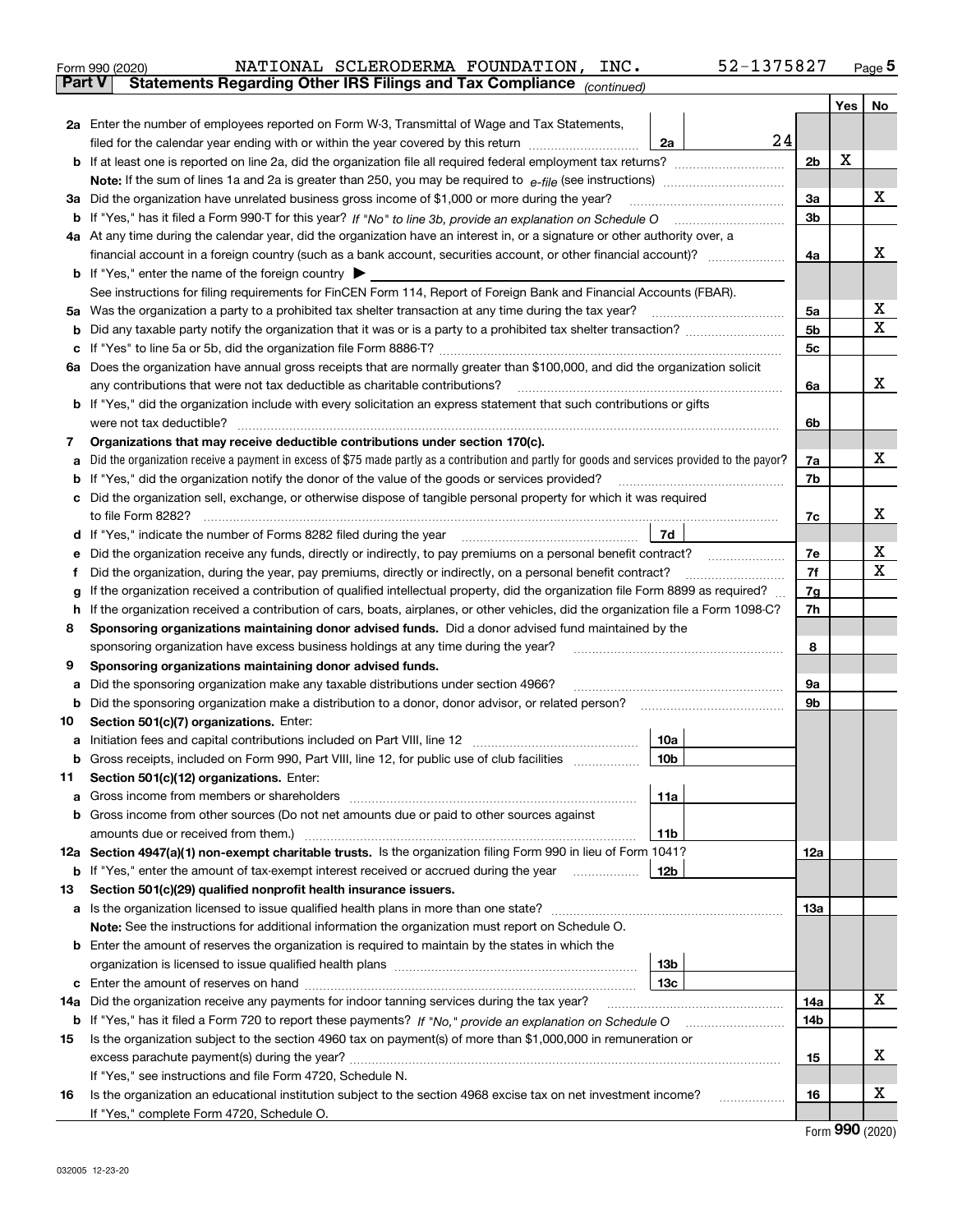|  | Form 990 (2020) |
|--|-----------------|
|  |                 |

NATIONAL SCLERODERMA FOUNDATION, INC. 52-1375827

*For each "Yes" response to lines 2 through 7b below, and for a "No" response to line 8a, 8b, or 10b below, describe the circumstances, processes, or changes on Schedule O. See instructions.* Form 990 (2020) **Concept Concept Concept Concept Concept Concept Concept Concept Concept Concept Concept Page 6**<br>**Part VI Governance, Management, and Disclosure** For each "Yes" response to lines 2 through 7b below, and f Check if Schedule O contains a response or note to any line in this Part VI

|    | Check if Schedule O contains a response or note to any line in this Part VI                                                                                                                                                    |                         |             | X               |
|----|--------------------------------------------------------------------------------------------------------------------------------------------------------------------------------------------------------------------------------|-------------------------|-------------|-----------------|
|    | <b>Section A. Governing Body and Management</b>                                                                                                                                                                                |                         |             |                 |
|    |                                                                                                                                                                                                                                |                         | <b>Yes</b>  | No              |
|    | 12<br><b>1a</b> Enter the number of voting members of the governing body at the end of the tax year<br>1a                                                                                                                      |                         |             |                 |
|    | If there are material differences in voting rights among members of the governing body, or if the governing                                                                                                                    |                         |             |                 |
|    | body delegated broad authority to an executive committee or similar committee, explain on Schedule O.                                                                                                                          |                         |             |                 |
|    | 12<br>1b                                                                                                                                                                                                                       |                         |             |                 |
| 2  | Did any officer, director, trustee, or key employee have a family relationship or a business relationship with any other                                                                                                       |                         |             |                 |
|    | officer, director, trustee, or key employee?                                                                                                                                                                                   | 2                       |             | х               |
| З  | Did the organization delegate control over management duties customarily performed by or under the direct supervision                                                                                                          |                         |             |                 |
|    | of officers, directors, trustees, or key employees to a management company or other person?                                                                                                                                    | 3                       |             | х               |
| 4  | Did the organization make any significant changes to its governing documents since the prior Form 990 was filed?                                                                                                               | $\overline{\mathbf{4}}$ | $\mathbf X$ |                 |
| 5  |                                                                                                                                                                                                                                | 5                       |             | X               |
| 6  | Did the organization have members or stockholders?                                                                                                                                                                             | 6                       |             | $\mathbf X$     |
|    | 7a Did the organization have members, stockholders, or other persons who had the power to elect or appoint one or                                                                                                              |                         |             |                 |
|    |                                                                                                                                                                                                                                | 7a                      |             | х               |
|    | <b>b</b> Are any governance decisions of the organization reserved to (or subject to approval by) members, stockholders, or                                                                                                    |                         |             |                 |
|    | persons other than the governing body?                                                                                                                                                                                         | 7b                      |             | х               |
| 8  | Did the organization contemporaneously document the meetings held or written actions undertaken during the year by the following:                                                                                              |                         |             |                 |
| a  |                                                                                                                                                                                                                                | 8а                      | X           |                 |
| b  |                                                                                                                                                                                                                                | 8b                      | X           |                 |
| 9  | Is there any officer, director, trustee, or key employee listed in Part VII, Section A, who cannot be reached at the                                                                                                           |                         |             |                 |
|    |                                                                                                                                                                                                                                | 9                       |             | x               |
|    | <b>Section B. Policies</b> (This Section B requests information about policies not required by the Internal Revenue Code.)                                                                                                     |                         |             |                 |
|    |                                                                                                                                                                                                                                |                         | Yes         | No              |
|    |                                                                                                                                                                                                                                | 10a                     | х           |                 |
|    | <b>b</b> If "Yes," did the organization have written policies and procedures governing the activities of such chapters, affiliates,                                                                                            |                         |             |                 |
|    | and branches to ensure their operations are consistent with the organization's exempt purposes?                                                                                                                                | 10 <sub>b</sub>         | X           |                 |
|    | 11a Has the organization provided a complete copy of this Form 990 to all members of its governing body before filing the form?                                                                                                | 11a                     | X           |                 |
|    | <b>b</b> Describe in Schedule O the process, if any, used by the organization to review this Form 990.                                                                                                                         |                         |             |                 |
|    |                                                                                                                                                                                                                                | 12a                     | X           |                 |
|    |                                                                                                                                                                                                                                | 12 <sub>b</sub>         | X           |                 |
|    | c Did the organization regularly and consistently monitor and enforce compliance with the policy? If "Yes." describe                                                                                                           |                         |             |                 |
|    | in Schedule O how this was done measured and contained a strategie of the state of the state of the strategie o                                                                                                                | 12c                     | X           |                 |
| 13 | Did the organization have a written whistleblower policy?                                                                                                                                                                      | 13                      | X           |                 |
| 14 | Did the organization have a written document retention and destruction policy?                                                                                                                                                 | 14                      | X           |                 |
| 15 | Did the process for determining compensation of the following persons include a review and approval by independent                                                                                                             |                         |             |                 |
|    | persons, comparability data, and contemporaneous substantiation of the deliberation and decision?                                                                                                                              |                         |             |                 |
|    | a The organization's CEO, Executive Director, or top management official manufactured content content of the organization's CEO, Executive Director, or top management official manufactured content of the state of the state | 15a                     | х           |                 |
|    |                                                                                                                                                                                                                                | 15b                     | X           |                 |
|    | If "Yes" to line 15a or 15b, describe the process in Schedule O (see instructions).                                                                                                                                            |                         |             |                 |
|    | 16a Did the organization invest in, contribute assets to, or participate in a joint venture or similar arrangement with a                                                                                                      |                         |             |                 |
|    | taxable entity during the year?                                                                                                                                                                                                | 16a                     |             | х               |
|    | b If "Yes," did the organization follow a written policy or procedure requiring the organization to evaluate its participation                                                                                                 |                         |             |                 |
|    | in joint venture arrangements under applicable federal tax law, and take steps to safeguard the organization's                                                                                                                 |                         |             |                 |
|    | exempt status with respect to such arrangements?                                                                                                                                                                               | 16b                     |             |                 |
|    | <b>Section C. Disclosure</b>                                                                                                                                                                                                   |                         |             |                 |
| 17 | List the states with which a copy of this Form 990 is required to be filed $\blacktriangleright$ AL, AK, AR, CA, CO, CT, FL, GA, HI, IL, KS, KY                                                                                |                         |             |                 |
| 18 | Section 6104 requires an organization to make its Forms 1023 (1024 or 1024-A, if applicable), 990, and 990-T (Section 501(c)(3)s only) available                                                                               |                         |             |                 |
|    | for public inspection. Indicate how you made these available. Check all that apply.<br>$ \mathbf{X} $ Own website<br>$\lfloor x \rfloor$ Upon request                                                                          |                         |             |                 |
|    | Another's website<br>Other (explain on Schedule O)                                                                                                                                                                             |                         |             |                 |
| 19 | Describe on Schedule O whether (and if so, how) the organization made its governing documents, conflict of interest policy, and financial                                                                                      |                         |             |                 |
|    | statements available to the public during the tax year.<br>State the name, address, and telephone number of the person who possesses the organization's books and records                                                      |                         |             |                 |
| 20 | THE ORGANIZATION - 800-722-4673                                                                                                                                                                                                |                         |             |                 |
|    | 01923<br>300 ROSEWOOD DRIVE, NO. 105, DANVERS, MA                                                                                                                                                                              |                         |             |                 |
|    | SEE SCHEDULE O FOR FULL LIST OF STATES<br>032006 12-23-20                                                                                                                                                                      |                         |             | Form 990 (2020) |
|    |                                                                                                                                                                                                                                |                         |             |                 |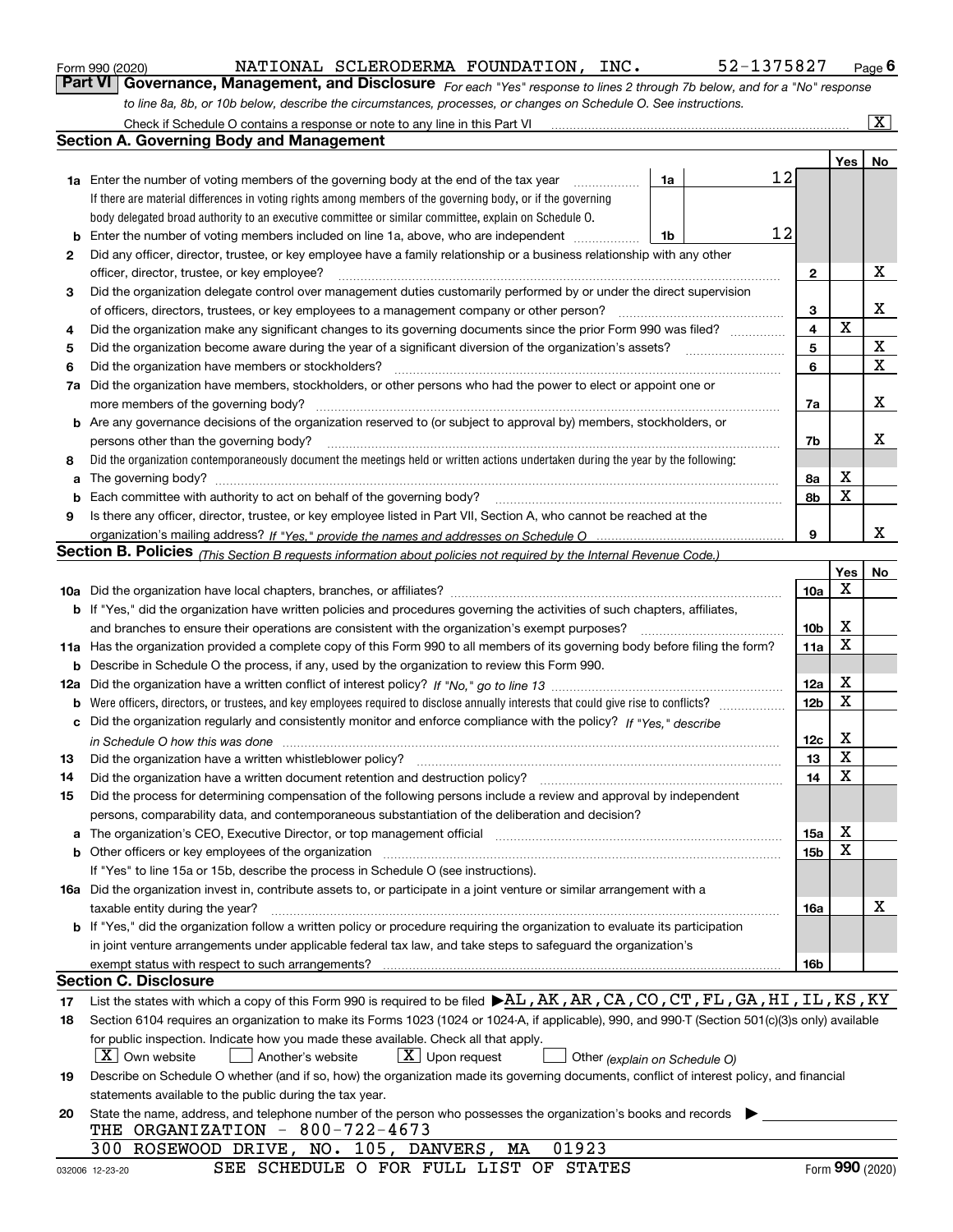| Form 990 (2020) | NATIONAL SCLERODERMA FOUNDATION,<br>INC.                                                                                                                  | 52-1375827 | Page. |
|-----------------|-----------------------------------------------------------------------------------------------------------------------------------------------------------|------------|-------|
|                 | Part VII Compensation of Officers, Directors, Trustees, Key Employees, Highest Compensated                                                                |            |       |
|                 | <b>Employees, and Independent Contractors</b>                                                                                                             |            |       |
|                 | Check if Schedule O contains a response or note to any line in this Part VII                                                                              |            |       |
| Section A.      | Officers, Directors, Trustees, Key Employees, and Highest Compensated Employees                                                                           |            |       |
|                 | 1a Complete this table for all persons required to be listed. Benort compensation for the calendar vear ending with or within the organization's tax vear |            |       |

**1a •** List all of the organization's current officers, directors, trustees (whether individuals or organizations), regardless of amount of compensation. Complete this table for all persons required to be listed. Report compensation for the calendar year ending with or within the organization's tax year. Enter -0- in columns (D), (E), and (F) if no compensation was paid.

 $\bullet$  List all of the organization's  $\,$ current key employees, if any. See instructions for definition of "key employee."

**•** List the organization's five current highest compensated employees (other than an officer, director, trustee, or key employee) who received reportable compensation (Box 5 of Form W-2 and/or Box 7 of Form 1099-MISC) of more than \$100,000 from the organization and any related organizations.

**•** List all of the organization's former officers, key employees, and highest compensated employees who received more than \$100,000 of reportable compensation from the organization and any related organizations.

**former directors or trustees**  ¥ List all of the organization's that received, in the capacity as a former director or trustee of the organization, more than \$10,000 of reportable compensation from the organization and any related organizations.

See instructions for the order in which to list the persons above.

Check this box if neither the organization nor any related organization compensated any current officer, director, or trustee.  $\mathcal{L}^{\text{max}}$ 

| (A)                                | (B)                    |                               |                      |                         | (C)          |                                                                  |        | (D)                 | (E)                              | (F)                      |
|------------------------------------|------------------------|-------------------------------|----------------------|-------------------------|--------------|------------------------------------------------------------------|--------|---------------------|----------------------------------|--------------------------|
| Name and title                     | Average                |                               |                      | Position                |              | (do not check more than one                                      |        | Reportable          | Reportable                       | Estimated                |
|                                    | hours per              |                               |                      |                         |              | box, unless person is both an<br>officer and a director/trustee) |        | compensation        | compensation                     | amount of                |
|                                    | week                   |                               |                      |                         |              |                                                                  |        | from                | from related                     | other                    |
|                                    | (list any<br>hours for |                               |                      |                         |              |                                                                  |        | the<br>organization | organizations<br>(W-2/1099-MISC) | compensation<br>from the |
|                                    | related                |                               |                      |                         |              |                                                                  |        | (W-2/1099-MISC)     |                                  | organization             |
|                                    | organizations          |                               |                      |                         |              |                                                                  |        |                     |                                  | and related              |
|                                    | below                  | ndividual trustee or director | nstitutional trustee |                         | Key employee |                                                                  |        |                     |                                  | organizations            |
|                                    | line)                  |                               |                      | Officer                 |              | Highest compensated<br>  employee                                | Former |                     |                                  |                          |
| MICHAEL B. HYDE<br>(1)             | 40.00                  |                               |                      |                         |              |                                                                  |        |                     |                                  |                          |
| COO/CFO                            |                        |                               |                      | $\rm X$                 |              |                                                                  |        | 119,808.            | 0.                               | 27,369.                  |
| ROBERT J. RIGGS<br>(2)             | 40.00                  |                               |                      |                         |              |                                                                  |        |                     |                                  |                          |
| CEO                                |                        |                               |                      | $\overline{\textbf{X}}$ |              |                                                                  |        | 119,708.            | 0.                               | 14,323.                  |
| KERRI CONNOLLY<br>(3)              | 40.00                  |                               |                      |                         |              |                                                                  |        |                     |                                  |                          |
| NAT. DIRECTOR OF PROGRAMS & SERV.  |                        |                               |                      |                         |              | $\overline{\textbf{X}}$                                          |        | 102,480.            | 0.                               | 13,093.                  |
| KEVIN BOYANOWSKI<br>(4)            | 2.00                   |                               |                      |                         |              |                                                                  |        |                     |                                  |                          |
| <b>DIRECTOR</b>                    |                        | X                             |                      |                         |              |                                                                  |        | 0.                  | $\mathbf 0$ .                    | $\mathbf 0$ .            |
| COURTNEY CALIENDO<br>(5)           | 2.00                   |                               |                      |                         |              |                                                                  |        |                     |                                  |                          |
| <b>DIRECTOR</b>                    |                        | $\mathbf X$                   |                      |                         |              |                                                                  |        | 0.                  | $\mathbf 0$ .                    | $0_{.}$                  |
| (6)<br>CHRISTINA LOCCKE            | 2.00                   |                               |                      |                         |              |                                                                  |        |                     |                                  |                          |
| <b>DIRECTOR</b>                    |                        | $\overline{\textbf{X}}$       |                      |                         |              |                                                                  |        | 0.                  | $\mathbf 0$ .                    | $\mathbf 0$ .            |
| <b>MARY BLADES</b><br>(7)          | 2.00                   |                               |                      |                         |              |                                                                  |        |                     |                                  |                          |
| <b>DIRECTOR</b>                    |                        | $\mathbf X$                   |                      |                         |              |                                                                  |        | $\mathbf 0$ .       | $\mathbf 0$ .                    | $0_{.}$                  |
| MARY BETH TOURBIN<br>(8)           | 2.00                   |                               |                      |                         |              |                                                                  |        |                     |                                  |                          |
| DIRECTOR (UNTIL NOV '20)           |                        | X                             |                      |                         |              |                                                                  |        | 0.                  | 0.                               | $0_{.}$                  |
| MARK OROZCO<br>(9)                 | 2.00                   |                               |                      |                         |              |                                                                  |        |                     |                                  |                          |
| <b>DIRECTOR</b>                    |                        | $\rm X$                       |                      |                         |              |                                                                  |        | 0.                  | 0.                               | $\mathbf 0$ .            |
| (10) LINDA BAUM                    | 2.00                   |                               |                      |                         |              |                                                                  |        |                     |                                  |                          |
| <b>DIRECTOR</b>                    |                        | $\mathbf X$                   |                      |                         |              |                                                                  |        | 0.                  | $\mathbf 0$ .                    | $\mathbf 0$ .            |
| (11) MARCIA WALKER                 | 2.00                   |                               |                      |                         |              |                                                                  |        |                     |                                  |                          |
| <b>DIRECTOR</b>                    |                        | $\mathbf X$                   |                      |                         |              |                                                                  |        | 0.                  | 0.                               | $\mathbf 0$ .            |
| (12) CYNDY BESSELIEVRE             | 2.00                   |                               |                      |                         |              |                                                                  |        |                     |                                  |                          |
| <b>DIRECTOR</b>                    |                        | $\mathbf X$                   |                      |                         |              |                                                                  |        | 0.                  | $\mathbf 0$ .                    | $0_{.}$                  |
| (13) COS MALLOZZI                  | 2.00                   |                               |                      |                         |              |                                                                  |        |                     |                                  |                          |
| CHAIR                              |                        | $\mathbf X$                   |                      | X                       |              |                                                                  |        | 0.                  | $\mathbf 0$ .                    | $\pmb{0}$ .              |
| (14) CAROL FEGHALI-BOSTWICK, PH.D. | 2.00                   |                               |                      |                         |              |                                                                  |        |                     |                                  |                          |
| VICE CHAIR                         |                        | $\mathbf X$                   |                      | $\overline{\textbf{X}}$ |              |                                                                  |        | 0.                  | 0.                               | $0_{.}$                  |
| (15) MIKE LEVENGOOD                | 2.00                   |                               |                      |                         |              |                                                                  |        |                     |                                  |                          |
| <b>SECRETARY</b>                   |                        | $\mathbf x$                   |                      | $\overline{\text{X}}$   |              |                                                                  |        | 0.                  | $\mathbf 0$ .                    | $\mathbf 0$ .            |
| (16) GREG MARION                   | 2.00                   |                               |                      |                         |              |                                                                  |        |                     |                                  |                          |
| TREASURER                          |                        | $\mathbf X$                   |                      | $\overline{\textbf{X}}$ |              |                                                                  |        | 0.                  | 0.                               | $\mathbf 0$ .            |
|                                    |                        |                               |                      |                         |              |                                                                  |        |                     |                                  |                          |
|                                    |                        |                               |                      |                         |              |                                                                  |        |                     |                                  |                          |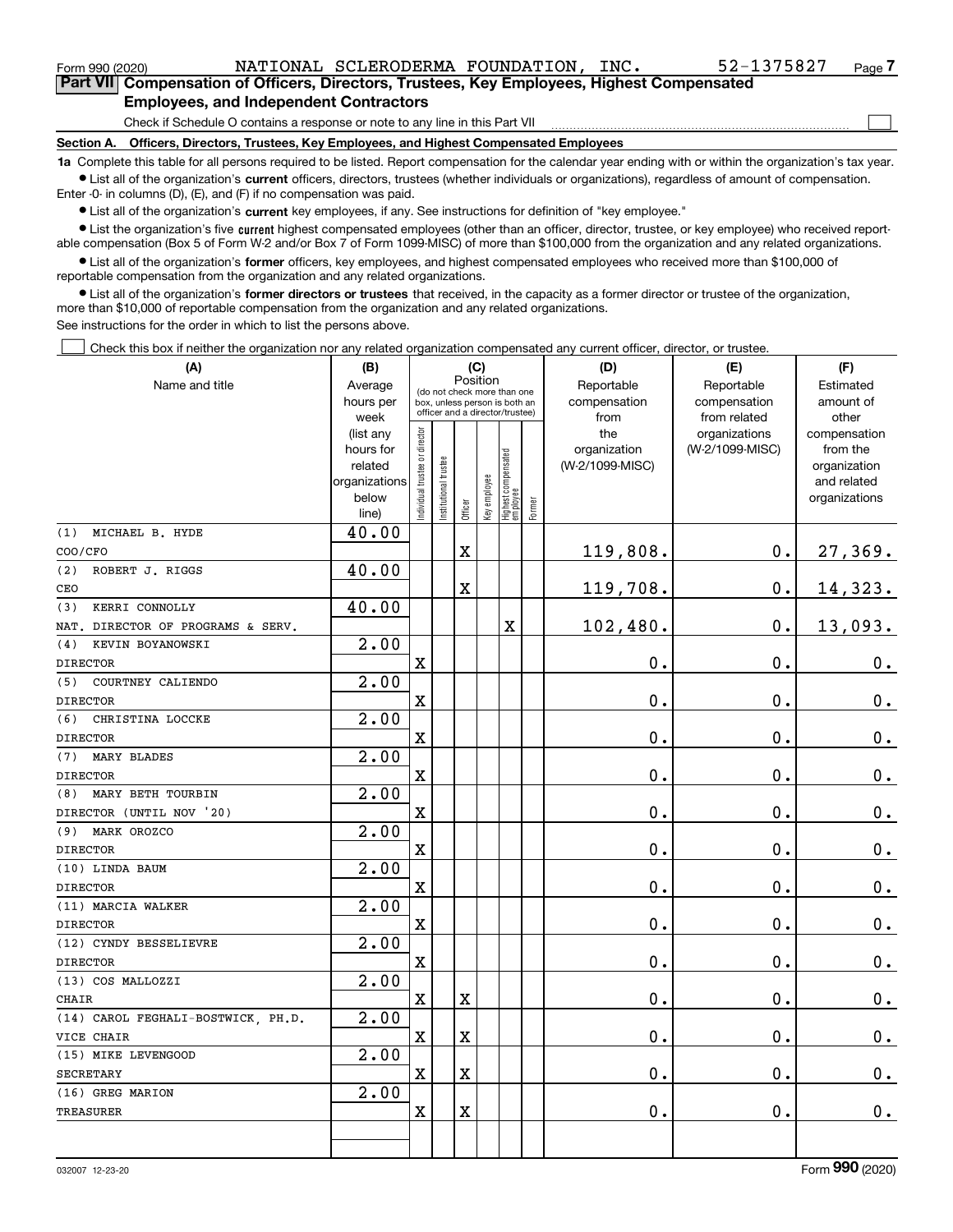| Form 990 (2020)                                                                                                                                                                                                                                                             |                                                                      |                                |                        |                 |              |                                                                                                 |        | NATIONAL SCLERODERMA FOUNDATION, INC.     | 52-1375827                                        |                        |                     | Page 8                                                                   |
|-----------------------------------------------------------------------------------------------------------------------------------------------------------------------------------------------------------------------------------------------------------------------------|----------------------------------------------------------------------|--------------------------------|------------------------|-----------------|--------------|-------------------------------------------------------------------------------------------------|--------|-------------------------------------------|---------------------------------------------------|------------------------|---------------------|--------------------------------------------------------------------------|
| <b>Part VII</b><br>Section A. Officers, Directors, Trustees, Key Employees, and Highest Compensated Employees (continued)                                                                                                                                                   |                                                                      |                                |                        |                 |              |                                                                                                 |        |                                           |                                                   |                        |                     |                                                                          |
| (A)<br>Name and title                                                                                                                                                                                                                                                       | (B)<br>Average<br>hours per<br>week                                  |                                |                        | (C)<br>Position |              | (do not check more than one<br>box, unless person is both an<br>officer and a director/trustee) |        | (D)<br>Reportable<br>compensation<br>from | (E)<br>Reportable<br>compensation<br>from related |                        |                     | (F)<br>Estimated<br>amount of<br>other                                   |
|                                                                                                                                                                                                                                                                             | (list any<br>hours for<br>related<br>organizations<br>below<br>line) | Individual trustee or director | In stitutional trustee | Officer         | key employee | Highest compensated<br>employee                                                                 | Former | the<br>organization<br>(W-2/1099-MISC)    | organizations<br>(W-2/1099-MISC)                  |                        |                     | compensation<br>from the<br>organization<br>and related<br>organizations |
|                                                                                                                                                                                                                                                                             |                                                                      |                                |                        |                 |              |                                                                                                 |        |                                           |                                                   |                        |                     |                                                                          |
|                                                                                                                                                                                                                                                                             |                                                                      |                                |                        |                 |              |                                                                                                 |        |                                           |                                                   |                        |                     |                                                                          |
|                                                                                                                                                                                                                                                                             |                                                                      |                                |                        |                 |              |                                                                                                 |        |                                           |                                                   |                        |                     |                                                                          |
|                                                                                                                                                                                                                                                                             |                                                                      |                                |                        |                 |              |                                                                                                 |        |                                           |                                                   |                        |                     |                                                                          |
|                                                                                                                                                                                                                                                                             |                                                                      |                                |                        |                 |              |                                                                                                 |        |                                           |                                                   |                        |                     |                                                                          |
|                                                                                                                                                                                                                                                                             |                                                                      |                                |                        |                 |              |                                                                                                 |        |                                           |                                                   |                        |                     |                                                                          |
|                                                                                                                                                                                                                                                                             |                                                                      |                                |                        |                 |              |                                                                                                 |        |                                           |                                                   |                        |                     |                                                                          |
|                                                                                                                                                                                                                                                                             |                                                                      |                                |                        |                 |              |                                                                                                 |        |                                           |                                                   |                        |                     |                                                                          |
|                                                                                                                                                                                                                                                                             |                                                                      |                                |                        |                 |              |                                                                                                 |        |                                           |                                                   |                        |                     |                                                                          |
| 1b Subtotal<br>c Total from continuation sheets to Part VII, Section A                                                                                                                                                                                                      |                                                                      |                                |                        |                 |              |                                                                                                 |        | 341,996.<br>0.                            |                                                   | 0.<br>$\overline{0}$ . |                     | 54,785.<br>0.                                                            |
|                                                                                                                                                                                                                                                                             |                                                                      |                                |                        |                 |              |                                                                                                 |        | 341,996.                                  |                                                   | $\overline{0}$ .       |                     | 54,785.                                                                  |
| Total number of individuals (including but not limited to those listed above) who received more than \$100,000 of reportable<br>2<br>compensation from the organization                                                                                                     |                                                                      |                                |                        |                 |              |                                                                                                 |        |                                           |                                                   |                        |                     | 3                                                                        |
|                                                                                                                                                                                                                                                                             |                                                                      |                                |                        |                 |              |                                                                                                 |        |                                           |                                                   |                        |                     | No<br>Yes                                                                |
| Did the organization list any former officer, director, trustee, key employee, or highest compensated employee on<br>з                                                                                                                                                      |                                                                      |                                |                        |                 |              |                                                                                                 |        |                                           |                                                   |                        | 3                   | х                                                                        |
| line 1a? If "Yes," complete Schedule J for such individual matches contained and the 1a? If "Yes," complete Schedule J for such individual<br>For any individual listed on line 1a, is the sum of reportable compensation and other compensation from the organization<br>4 |                                                                      |                                |                        |                 |              |                                                                                                 |        |                                           |                                                   |                        |                     |                                                                          |
|                                                                                                                                                                                                                                                                             |                                                                      |                                |                        |                 |              |                                                                                                 |        |                                           |                                                   |                        | 4                   | х                                                                        |
| Did any person listed on line 1a receive or accrue compensation from any unrelated organization or individual for services<br>5                                                                                                                                             |                                                                      |                                |                        |                 |              |                                                                                                 |        |                                           |                                                   |                        | 5                   | X                                                                        |
| <b>Section B. Independent Contractors</b>                                                                                                                                                                                                                                   |                                                                      |                                |                        |                 |              |                                                                                                 |        |                                           |                                                   |                        |                     |                                                                          |
| Complete this table for your five highest compensated independent contractors that received more than \$100,000 of compensation from<br>1<br>the organization. Report compensation for the calendar year ending with or within the organization's tax year.                 |                                                                      |                                |                        |                 |              |                                                                                                 |        |                                           |                                                   |                        |                     |                                                                          |
| (A)<br>Name and business address                                                                                                                                                                                                                                            |                                                                      |                                |                        |                 |              |                                                                                                 |        | (B)<br>Description of services            |                                                   |                        | (C)<br>Compensation |                                                                          |
| <b>COPLEY RAFF</b><br>164 BROOK FARM ROAD, #164, BOSTON, MA 02132                                                                                                                                                                                                           |                                                                      |                                |                        |                 |              |                                                                                                 |        | <b>ORGANIZATIONAL</b><br>CONSULTANTS      |                                                   |                        |                     | 181,409.                                                                 |
| BLACKBAUD INC.<br>PO BOX 930256, ATLANTA, GA 31193                                                                                                                                                                                                                          |                                                                      |                                |                        |                 |              |                                                                                                 |        | WEBSITE SUPPORT                           |                                                   |                        |                     | 175, 471.                                                                |
| BROGAN & PARTNERS, 800 N. OLD WOODWARD<br>AVE., SUITE 100, BIRMINGHAM, MI 48009                                                                                                                                                                                             |                                                                      |                                |                        |                 |              |                                                                                                 |        | EVENT & EDUCATION<br>SERVICES             |                                                   |                        |                     | 129, 167.                                                                |
|                                                                                                                                                                                                                                                                             |                                                                      |                                |                        |                 |              |                                                                                                 |        |                                           |                                                   |                        |                     |                                                                          |
|                                                                                                                                                                                                                                                                             |                                                                      |                                |                        |                 |              |                                                                                                 |        |                                           |                                                   |                        |                     |                                                                          |
| Total number of independent contractors (including but not limited to those listed above) who received more than<br>2<br>\$100,000 of compensation from the organization $\blacktriangleright$                                                                              |                                                                      |                                |                        |                 | 3            |                                                                                                 |        |                                           |                                                   |                        |                     |                                                                          |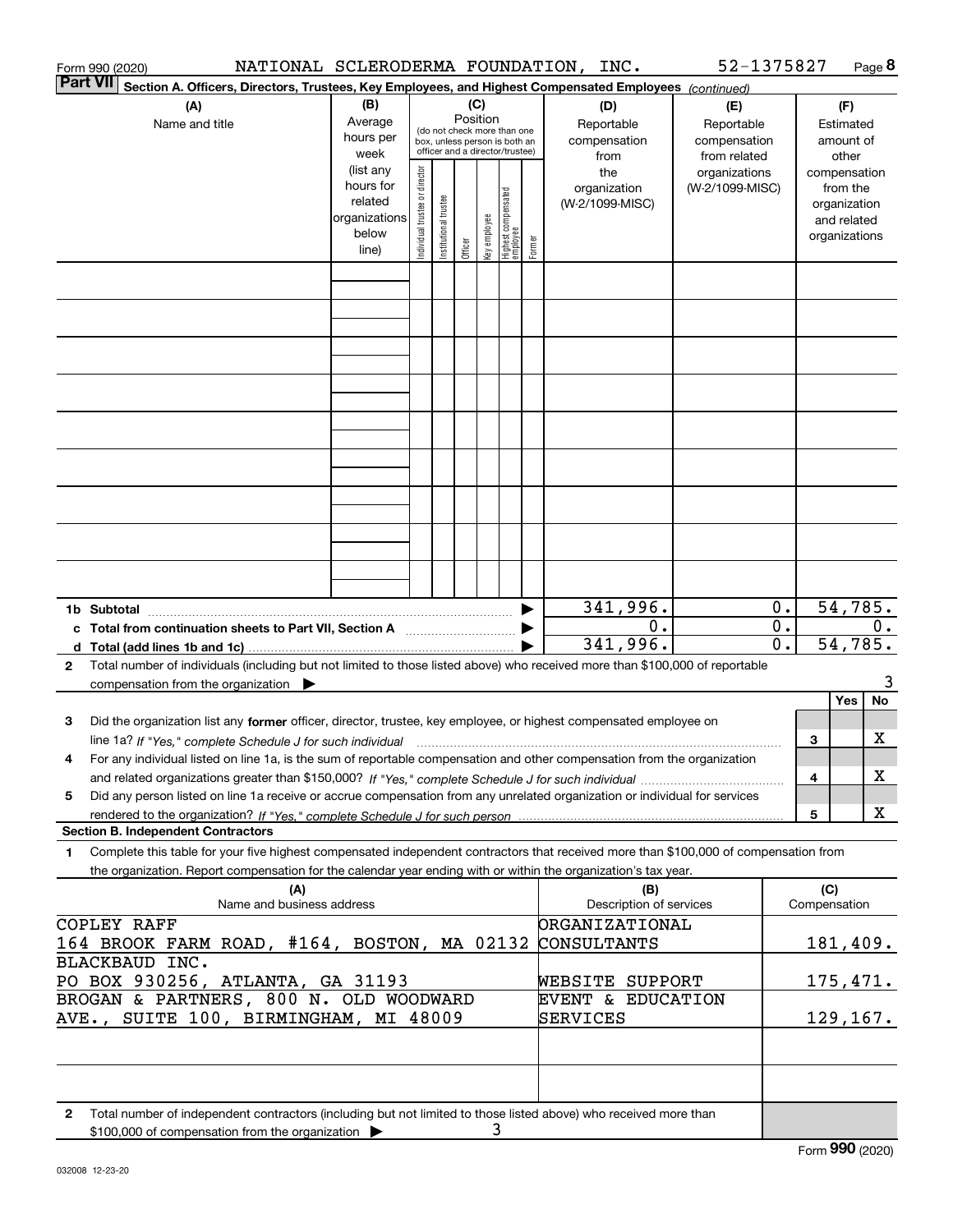|                                                           |                  |   | Form 990 (2020)                                                                                                       |    |                                             |         |                      | NATIONAL SCLERODERMA FOUNDATION, INC. |                                                                                                                                           | 52-1375827                    | Page 9                                                          |
|-----------------------------------------------------------|------------------|---|-----------------------------------------------------------------------------------------------------------------------|----|---------------------------------------------|---------|----------------------|---------------------------------------|-------------------------------------------------------------------------------------------------------------------------------------------|-------------------------------|-----------------------------------------------------------------|
|                                                           | <b>Part VIII</b> |   | <b>Statement of Revenue</b>                                                                                           |    |                                             |         |                      |                                       |                                                                                                                                           |                               |                                                                 |
|                                                           |                  |   | Check if Schedule O contains a response or note to any line in this Part VIII                                         |    |                                             |         |                      |                                       | $\begin{array}{c c c c c c} \hline \textbf{(B)} & \textbf{(C)} & \textbf{1} & \textbf{1} & \textbf{1} & \textbf{1} \\ \hline \end{array}$ |                               |                                                                 |
|                                                           |                  |   |                                                                                                                       |    |                                             |         |                      | (A)<br>Total revenue                  | Related or exempt<br>function revenue                                                                                                     | Unrelated<br>business revenue | (D)<br>Revenue excluded<br>from tax under<br>sections 512 - 514 |
|                                                           |                  |   | 1 a Federated campaigns                                                                                               |    | 1a                                          |         |                      |                                       |                                                                                                                                           |                               |                                                                 |
| Contributions, Gifts, Grants<br>and Other Similar Amounts |                  | b | Membership dues<br>$\overline{\phantom{a}}$                                                                           |    | 1 <sub>b</sub>                              |         |                      |                                       |                                                                                                                                           |                               |                                                                 |
|                                                           |                  | с | Fundraising events                                                                                                    |    | 1 <sub>c</sub>                              |         | 73,619.              |                                       |                                                                                                                                           |                               |                                                                 |
|                                                           |                  |   | d Related organizations                                                                                               |    | 1 <sub>d</sub>                              |         |                      |                                       |                                                                                                                                           |                               |                                                                 |
|                                                           |                  | е | Government grants (contributions)                                                                                     |    | 1e                                          |         | 504, 214.            |                                       |                                                                                                                                           |                               |                                                                 |
|                                                           |                  |   | f All other contributions, gifts, grants, and                                                                         |    |                                             |         |                      |                                       |                                                                                                                                           |                               |                                                                 |
|                                                           |                  |   | similar amounts not included above                                                                                    |    | 1f                                          |         | 3, 398, 212.         |                                       |                                                                                                                                           |                               |                                                                 |
|                                                           |                  | g | Noncash contributions included in lines 1a-1f                                                                         |    |                                             | $1g$ \$ |                      |                                       |                                                                                                                                           |                               |                                                                 |
|                                                           |                  |   |                                                                                                                       |    |                                             |         |                      | 3,976,045.                            |                                                                                                                                           |                               |                                                                 |
|                                                           |                  |   |                                                                                                                       |    |                                             |         | <b>Business Code</b> |                                       |                                                                                                                                           |                               |                                                                 |
|                                                           | 2a               |   | <u> 1989 - Andrea Stadt Britain, amerikansk politik (</u>                                                             |    |                                             |         |                      |                                       |                                                                                                                                           |                               |                                                                 |
| Program Service<br>Revenue                                |                  | b | <u> 1989 - Johann John Stone, meil in der Stone aus der Stone aus der Stone aus der Stone aus der Stone anderen S</u> |    |                                             |         |                      |                                       |                                                                                                                                           |                               |                                                                 |
|                                                           |                  | с | <u> 1980 - John Stein, Amerikaansk politiker (</u>                                                                    |    |                                             |         |                      |                                       |                                                                                                                                           |                               |                                                                 |
|                                                           |                  | d | the control of the control of the control of the control of the control of the control of                             |    |                                             |         |                      |                                       |                                                                                                                                           |                               |                                                                 |
|                                                           |                  | е |                                                                                                                       |    |                                             |         |                      |                                       |                                                                                                                                           |                               |                                                                 |
|                                                           |                  |   | f All other program service revenue                                                                                   |    |                                             |         |                      |                                       |                                                                                                                                           |                               |                                                                 |
|                                                           |                  | g |                                                                                                                       |    |                                             |         |                      |                                       |                                                                                                                                           |                               |                                                                 |
|                                                           | 3                |   | Investment income (including dividends, interest, and                                                                 |    |                                             |         |                      |                                       |                                                                                                                                           |                               |                                                                 |
|                                                           |                  |   |                                                                                                                       |    |                                             |         |                      | 167,751.                              |                                                                                                                                           |                               | 167,751.                                                        |
|                                                           | 4                |   | Income from investment of tax-exempt bond proceeds                                                                    |    |                                             |         |                      |                                       |                                                                                                                                           |                               |                                                                 |
|                                                           | 5                |   |                                                                                                                       |    |                                             |         |                      |                                       |                                                                                                                                           |                               |                                                                 |
|                                                           |                  |   |                                                                                                                       |    | (i) Real                                    |         | (ii) Personal        |                                       |                                                                                                                                           |                               |                                                                 |
|                                                           |                  |   | 6 a Gross rents                                                                                                       | 6a |                                             |         |                      |                                       |                                                                                                                                           |                               |                                                                 |
|                                                           |                  | b | Less: rental expenses                                                                                                 | 6b |                                             |         |                      |                                       |                                                                                                                                           |                               |                                                                 |
|                                                           |                  | c | Rental income or (loss)                                                                                               | 6с |                                             |         |                      |                                       |                                                                                                                                           |                               |                                                                 |
|                                                           |                  | d | Net rental income or (loss)                                                                                           |    |                                             |         |                      |                                       |                                                                                                                                           |                               |                                                                 |
|                                                           |                  |   | 7 a Gross amount from sales of                                                                                        |    | (i) Securities                              |         | (ii) Other           |                                       |                                                                                                                                           |                               |                                                                 |
|                                                           |                  |   | assets other than inventory                                                                                           | 7a | 5,975,548.                                  |         |                      |                                       |                                                                                                                                           |                               |                                                                 |
|                                                           |                  |   | <b>b</b> Less: cost or other basis                                                                                    |    |                                             |         |                      |                                       |                                                                                                                                           |                               |                                                                 |
|                                                           |                  |   | and sales expenses                                                                                                    | 7b | $\begin{array}{ c } 5,932,053. \end{array}$ |         |                      |                                       |                                                                                                                                           |                               |                                                                 |
| evenue                                                    |                  |   | c Gain or (loss)                                                                                                      | 7c |                                             | 43,495. |                      |                                       |                                                                                                                                           |                               |                                                                 |
|                                                           |                  |   |                                                                                                                       |    |                                             |         |                      | 43,495.                               |                                                                                                                                           |                               | 43,495.                                                         |
| Other R                                                   |                  |   | 8 a Gross income from fundraising events (not                                                                         |    |                                             |         |                      |                                       |                                                                                                                                           |                               |                                                                 |
|                                                           |                  |   | including $$$ 73, 619. of                                                                                             |    |                                             |         |                      |                                       |                                                                                                                                           |                               |                                                                 |
|                                                           |                  |   | contributions reported on line 1c). See                                                                               |    |                                             |         |                      |                                       |                                                                                                                                           |                               |                                                                 |
|                                                           |                  |   |                                                                                                                       |    |                                             | 8a      | 78,598.              |                                       |                                                                                                                                           |                               |                                                                 |
|                                                           |                  |   |                                                                                                                       |    |                                             | 8b      | 78,598.              |                                       |                                                                                                                                           |                               |                                                                 |
|                                                           |                  |   | c Net income or (loss) from fundraising events                                                                        |    |                                             |         |                      | 0.                                    |                                                                                                                                           |                               |                                                                 |
|                                                           |                  |   | 9 a Gross income from gaming activities. See                                                                          |    |                                             |         |                      |                                       |                                                                                                                                           |                               |                                                                 |
|                                                           |                  |   |                                                                                                                       |    |                                             | 9a      |                      |                                       |                                                                                                                                           |                               |                                                                 |
|                                                           |                  |   |                                                                                                                       |    |                                             | 9b      |                      |                                       |                                                                                                                                           |                               |                                                                 |
|                                                           |                  |   | c Net income or (loss) from gaming activities                                                                         |    |                                             |         | .                    |                                       |                                                                                                                                           |                               |                                                                 |
|                                                           |                  |   | 10 a Gross sales of inventory, less returns                                                                           |    |                                             |         |                      |                                       |                                                                                                                                           |                               |                                                                 |
|                                                           |                  |   |                                                                                                                       |    |                                             | 10a     |                      |                                       |                                                                                                                                           |                               |                                                                 |
|                                                           |                  |   | <b>b</b> Less: cost of goods sold                                                                                     |    |                                             | 10b     |                      |                                       |                                                                                                                                           |                               |                                                                 |
|                                                           |                  |   | c Net income or (loss) from sales of inventory                                                                        |    |                                             |         |                      |                                       |                                                                                                                                           |                               |                                                                 |
|                                                           |                  |   |                                                                                                                       |    |                                             |         | <b>Business Code</b> |                                       |                                                                                                                                           |                               |                                                                 |
|                                                           |                  |   | 11 a RETURNED GRANT AWARDS                                                                                            |    |                                             |         | 900099               | 1,340.                                | 1,340.                                                                                                                                    |                               |                                                                 |
|                                                           |                  | b |                                                                                                                       |    |                                             |         |                      |                                       |                                                                                                                                           |                               |                                                                 |
|                                                           |                  | с |                                                                                                                       |    |                                             |         |                      |                                       |                                                                                                                                           |                               |                                                                 |
| Miscellaneous<br>Revenue                                  |                  |   |                                                                                                                       |    |                                             |         |                      |                                       |                                                                                                                                           |                               |                                                                 |
|                                                           |                  |   |                                                                                                                       |    |                                             |         |                      | 1,340.                                |                                                                                                                                           |                               |                                                                 |
|                                                           | 12               |   |                                                                                                                       |    |                                             |         |                      | 4,188,631.                            | 1,340.                                                                                                                                    | 0.                            | 211, 246.                                                       |
|                                                           |                  |   |                                                                                                                       |    |                                             |         |                      |                                       |                                                                                                                                           |                               |                                                                 |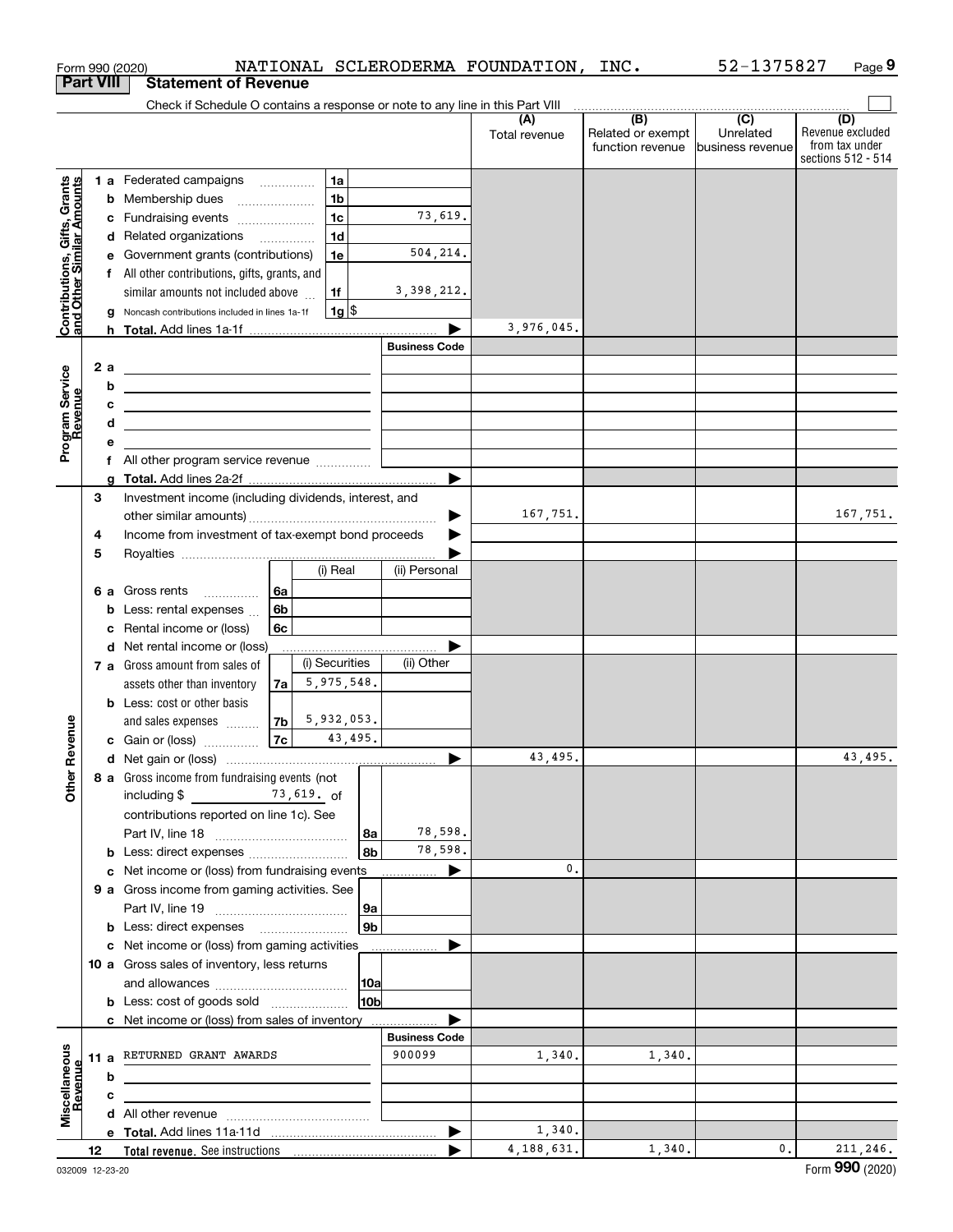### Form 990 (2020) Page **Part IX Statement of Functional Expenses** NATIONAL SCLERODERMA FOUNDATION, INC. 52-1375827

*Section 501(c)(3) and 501(c)(4) organizations must complete all columns. All other organizations must complete column (A).*

|              | Do not include amounts reported on lines 6b,<br>7b, 8b, 9b, and 10b of Part VIII.                                                                        | (A)<br>Total expenses | (B)<br>Program service<br>expenses | (C)<br>Management and<br>general expenses | (D)<br>Fundraising<br>expenses |
|--------------|----------------------------------------------------------------------------------------------------------------------------------------------------------|-----------------------|------------------------------------|-------------------------------------------|--------------------------------|
| 1.           | Grants and other assistance to domestic organizations                                                                                                    |                       |                                    |                                           |                                |
|              | and domestic governments. See Part IV, line 21                                                                                                           | 1,066,546.            | 1,066,546.                         |                                           |                                |
| $\mathbf{2}$ | Grants and other assistance to domestic                                                                                                                  |                       |                                    |                                           |                                |
|              | individuals. See Part IV, line 22                                                                                                                        |                       |                                    |                                           |                                |
| 3            | Grants and other assistance to foreign                                                                                                                   |                       |                                    |                                           |                                |
|              | organizations, foreign governments, and foreign                                                                                                          |                       |                                    |                                           |                                |
|              | individuals. See Part IV, lines 15 and 16                                                                                                                | 150,000.              | 150,000.                           |                                           |                                |
| 4            | Benefits paid to or for members                                                                                                                          |                       |                                    |                                           |                                |
| 5            | Compensation of current officers, directors,                                                                                                             |                       |                                    |                                           |                                |
|              | trustees, and key employees                                                                                                                              | 298,613.              | 78,406.                            | 206,689.                                  | 13,518.                        |
| 6            | Compensation not included above to disqualified                                                                                                          |                       |                                    |                                           |                                |
|              | persons (as defined under section 4958(f)(1)) and                                                                                                        |                       |                                    |                                           |                                |
|              | persons described in section $4958(c)(3)(B)$                                                                                                             |                       |                                    |                                           |                                |
| 7            |                                                                                                                                                          | 1,022,900.            | 781,338.                           | 154, 321.                                 | 87, 241.                       |
| 8            | Pension plan accruals and contributions (include                                                                                                         |                       |                                    |                                           |                                |
|              | section 401(k) and 403(b) employer contributions)                                                                                                        | 12,840.               | $\frac{9,997.}{76,452.}$           | $\frac{1,311}{12,534}$                    | $\frac{1,532}{11,863}$         |
| 9            |                                                                                                                                                          | 100, 849.             |                                    |                                           |                                |
| 10           |                                                                                                                                                          | 96,663.               | 64,453.                            | 24,691.                                   | 7,519.                         |
| 11           | Fees for services (nonemployees):                                                                                                                        |                       |                                    |                                           |                                |
| а            |                                                                                                                                                          |                       |                                    |                                           |                                |
| b            |                                                                                                                                                          | 12.                   |                                    | 12.                                       |                                |
| c            |                                                                                                                                                          | 31, 238.              |                                    | 31, 238.                                  |                                |
| d            |                                                                                                                                                          |                       |                                    |                                           |                                |
| e            | Professional fundraising services. See Part IV, line 17                                                                                                  |                       |                                    |                                           |                                |
| f            | Investment management fees                                                                                                                               | 51,953.               |                                    | 51,953.                                   |                                |
| g            | Other. (If line 11g amount exceeds 10% of line 25,                                                                                                       |                       |                                    | 67, 123.                                  |                                |
|              | column (A) amount, list line 11g expenses on Sch O.)                                                                                                     | 381,848.<br>9,362.    | 284,768.<br>7,178.                 | 2,184.                                    | 29,957.                        |
| 12           |                                                                                                                                                          | 122,472.              | 83,210.                            | 21,633.                                   | 17,629.                        |
| 13           |                                                                                                                                                          | 301,743.              | 177,394.                           | 95,321.                                   | 29,028.                        |
| 14           |                                                                                                                                                          |                       |                                    |                                           |                                |
| 15<br>16     |                                                                                                                                                          | 173, 190.             | 123,386.                           | 38,178.                                   | 11,626.                        |
| 17           | Travel                                                                                                                                                   | 8,339.                | 5,562.                             | 2,777.                                    |                                |
| 18           | Payments of travel or entertainment expenses                                                                                                             |                       |                                    |                                           |                                |
|              | for any federal, state, or local public officials                                                                                                        |                       |                                    |                                           |                                |
| 19           | Conferences, conventions, and meetings                                                                                                                   | 46, 269.              | 45,083.                            | 1,166.                                    | $\overline{20}$ .              |
| 20           | Interest                                                                                                                                                 |                       |                                    |                                           |                                |
| 21           |                                                                                                                                                          | 366, 743.             | 366,743.                           |                                           |                                |
| 22           | Depreciation, depletion, and amortization                                                                                                                | 13,544.               | 8,826.                             | 3,615.                                    | 1,103.                         |
| 23           | Insurance                                                                                                                                                | 65,247.               | 38,358.                            | 20,612.                                   | 6, 277.                        |
| 24           | Other expenses. Itemize expenses not covered<br>above (List miscellaneous expenses on line 24e. If<br>line 24e amount exceeds 10% of line 25, column (A) |                       |                                    |                                           |                                |
|              | amount, list line 24e expenses on Schedule 0.)                                                                                                           |                       |                                    |                                           |                                |
| a            | FEES AND LICENSES                                                                                                                                        | 82, 299.              | 48,911.                            | 25,594.                                   | 7,794.                         |
|              | <b>b ADVOCACY</b>                                                                                                                                        | 50,468.               | 50,468.                            |                                           |                                |
| $\mathbf{c}$ | MISCELLANEOUS                                                                                                                                            | 12,908.               | 8,271.                             | 3,555.                                    | 1,082.                         |
| d            | <b>OUTREACH</b>                                                                                                                                          | 2,630.                | $\overline{2,630}$ .               |                                           |                                |
|              | e All other expenses                                                                                                                                     |                       |                                    | 764, 507.                                 |                                |
| 25           | Total functional expenses. Add lines 1 through 24e                                                                                                       | 4,468,676.            | 3,477,980.                         |                                           | 226, 189.                      |
| 26           | Joint costs. Complete this line only if the organization                                                                                                 |                       |                                    |                                           |                                |
|              | reported in column (B) joint costs from a combined<br>educational campaign and fundraising solicitation.                                                 |                       |                                    |                                           |                                |
|              | Check here $\blacktriangleright$<br>if following SOP 98-2 (ASC 958-720)                                                                                  |                       |                                    |                                           |                                |
|              |                                                                                                                                                          |                       |                                    |                                           |                                |

Form (2020) **990**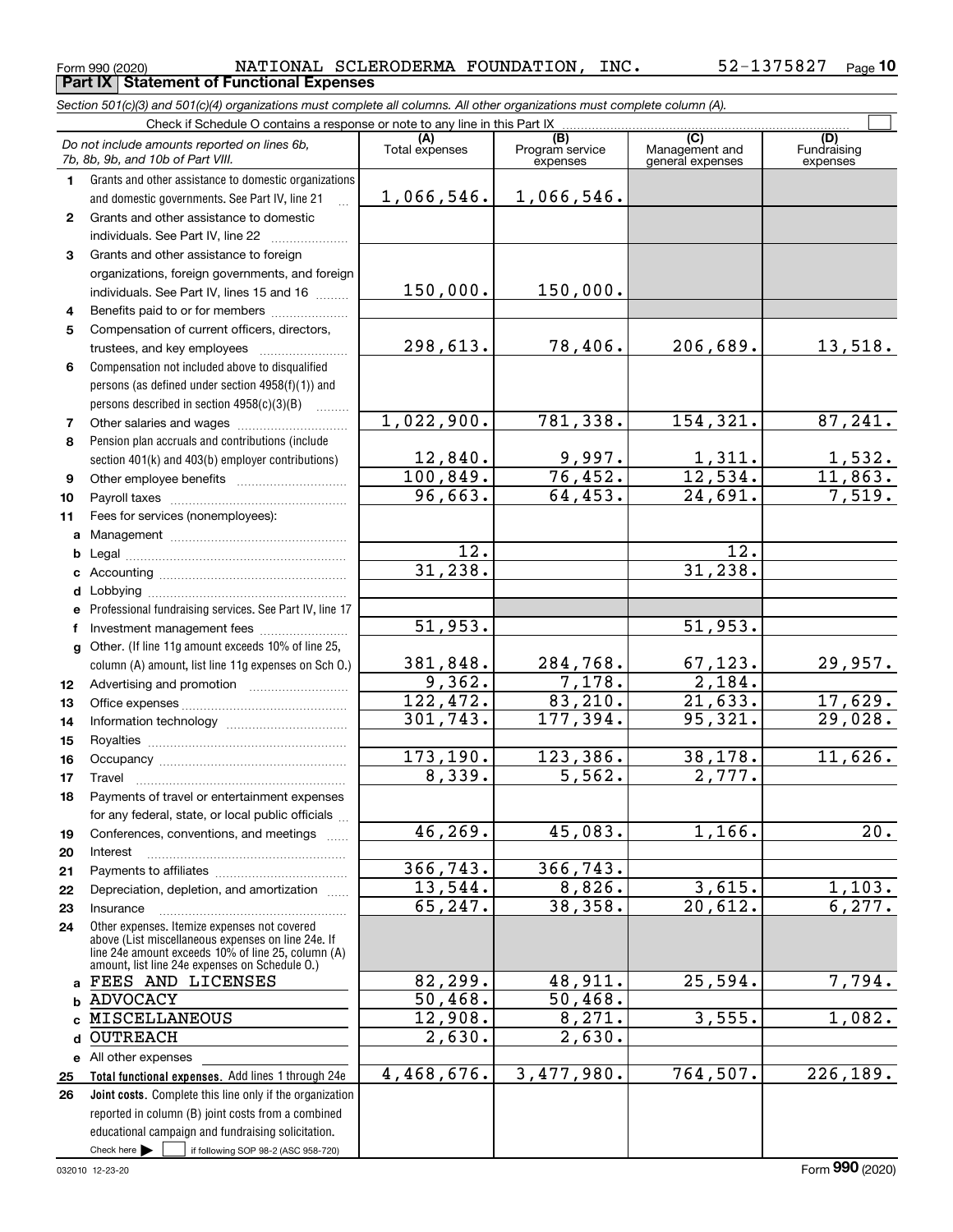| --- | Form 990 (2020) | NATIONAL | SCLERODERMA FOUNDATION, |  | INC. | 375827 | Page |
|-----|-----------------|----------|-------------------------|--|------|--------|------|
|-----|-----------------|----------|-------------------------|--|------|--------|------|

|                             |          |                                                                                                                                                                                                                                |  |                             | (A)<br>Beginning of year |                 | (B)<br>End of year            |
|-----------------------------|----------|--------------------------------------------------------------------------------------------------------------------------------------------------------------------------------------------------------------------------------|--|-----------------------------|--------------------------|-----------------|-------------------------------|
|                             | 1        |                                                                                                                                                                                                                                |  |                             | 2,170,807.               | $\mathbf{1}$    | $\overline{2,533,564}$ .      |
|                             | 2        |                                                                                                                                                                                                                                |  |                             | 205, 356.                | $\mathbf{2}$    | 156,814.                      |
|                             | 3        |                                                                                                                                                                                                                                |  |                             | 58,410.                  | $\mathbf{3}$    | 406,750.                      |
|                             | 4        |                                                                                                                                                                                                                                |  |                             |                          | 4               |                               |
|                             | 5        | Loans and other receivables from any current or former officer, director,                                                                                                                                                      |  |                             |                          |                 |                               |
|                             |          | trustee, key employee, creator or founder, substantial contributor, or 35%                                                                                                                                                     |  |                             |                          |                 |                               |
|                             |          | controlled entity or family member of any of these persons                                                                                                                                                                     |  |                             |                          | 5               |                               |
|                             | 6        | Loans and other receivables from other disqualified persons (as defined                                                                                                                                                        |  |                             |                          |                 |                               |
|                             |          | under section 4958(f)(1)), and persons described in section 4958(c)(3)(B)                                                                                                                                                      |  | 6                           |                          |                 |                               |
|                             | 7        |                                                                                                                                                                                                                                |  |                             |                          | $\overline{7}$  |                               |
| Assets                      | 8        |                                                                                                                                                                                                                                |  |                             | 8                        |                 |                               |
|                             | 9        | Prepaid expenses and deferred charges                                                                                                                                                                                          |  |                             | 135,016.                 | $\mathbf{9}$    | 215,013.                      |
|                             |          | <b>10a</b> Land, buildings, and equipment: cost or other                                                                                                                                                                       |  |                             |                          |                 |                               |
|                             |          | basis. Complete Part VI of Schedule D  10a                                                                                                                                                                                     |  | $\frac{212,525}{191,069}$ . |                          |                 |                               |
|                             |          | <u>  1</u> 0b<br><b>b</b> Less: accumulated depreciation                                                                                                                                                                       |  |                             | 28,142.                  | 10 <sub>c</sub> | $\frac{21,456}{10,105,147}$ . |
|                             | 11       |                                                                                                                                                                                                                                |  |                             | 8,726,153.               | 11              |                               |
|                             | 12       |                                                                                                                                                                                                                                |  |                             |                          | 12              |                               |
|                             | 13       |                                                                                                                                                                                                                                |  | 13                          |                          |                 |                               |
|                             | 14       |                                                                                                                                                                                                                                |  |                             |                          | 14              |                               |
|                             | 15       |                                                                                                                                                                                                                                |  |                             | 288,129.                 | 15              | 53,527.                       |
|                             | 16       |                                                                                                                                                                                                                                |  |                             | 11,612,013.              | 16              | 13,492,271.                   |
|                             | 17       |                                                                                                                                                                                                                                |  |                             | 185,509.                 | 17              | 235,306.                      |
|                             | 18       |                                                                                                                                                                                                                                |  |                             | 1,587,500.               | 18              | 1,525,000.                    |
|                             | 19       | Deferred revenue manual contracts and contracts are contracted and contract and contract are contracted and contract are contracted and contract are contracted and contract are contracted and contract are contracted and co |  | 19                          | 11,051.                  |                 |                               |
|                             | 20       |                                                                                                                                                                                                                                |  |                             |                          | 20              |                               |
|                             | 21       | Escrow or custodial account liability. Complete Part IV of Schedule D                                                                                                                                                          |  | $\overline{\phantom{a}}$    |                          | 21              |                               |
|                             | 22       | Loans and other payables to any current or former officer, director,                                                                                                                                                           |  |                             |                          |                 |                               |
|                             |          | trustee, key employee, creator or founder, substantial contributor, or 35%                                                                                                                                                     |  |                             |                          |                 |                               |
| Liabilities                 |          | controlled entity or family member of any of these persons                                                                                                                                                                     |  |                             |                          | 22              |                               |
|                             | 23       | Secured mortgages and notes payable to unrelated third parties                                                                                                                                                                 |  |                             |                          | 23              |                               |
|                             | 24       | Unsecured notes and loans payable to unrelated third parties                                                                                                                                                                   |  |                             | 249,962.                 | 24              | 249,960.                      |
|                             | 25       | Other liabilities (including federal income tax, payables to related third                                                                                                                                                     |  |                             |                          |                 |                               |
|                             |          | parties, and other liabilities not included on lines 17-24). Complete Part X                                                                                                                                                   |  |                             |                          |                 |                               |
|                             |          | of Schedule D                                                                                                                                                                                                                  |  |                             | 74,663.                  | 25              | 72,264.                       |
|                             | 26       |                                                                                                                                                                                                                                |  |                             | $2,097,634.$ 26          |                 | 2,093,581.                    |
|                             |          | Organizations that follow FASB ASC 958, check here $\blacktriangleright \boxed{X}$                                                                                                                                             |  |                             |                          |                 |                               |
|                             |          | and complete lines 27, 28, 32, and 33.                                                                                                                                                                                         |  |                             | 7,711,504.               |                 | 9,600,665.                    |
|                             | 27       |                                                                                                                                                                                                                                |  |                             | 1,802,875.               | 27              | 1,798,025.                    |
|                             | 28       |                                                                                                                                                                                                                                |  |                             |                          | 28              |                               |
|                             |          | Organizations that do not follow FASB ASC 958, check here ▶ □                                                                                                                                                                  |  |                             |                          |                 |                               |
|                             |          | and complete lines 29 through 33.                                                                                                                                                                                              |  |                             |                          | 29              |                               |
|                             | 29       | Paid-in or capital surplus, or land, building, or equipment fund                                                                                                                                                               |  |                             |                          | 30              |                               |
|                             | 30<br>31 | Retained earnings, endowment, accumulated income, or other funds                                                                                                                                                               |  |                             |                          | 31              |                               |
| Net Assets or Fund Balances | 32       | Total net assets or fund balances                                                                                                                                                                                              |  |                             | 9,514,379.               | 32              | 11,398,690.                   |
|                             | 33       |                                                                                                                                                                                                                                |  |                             | 11,612,013.              | 33              | 13, 492, 271.                 |
|                             |          |                                                                                                                                                                                                                                |  |                             |                          |                 |                               |

Form (2020) **990**

# **Part X Balance Sheet**

| Form 990 (2020 |  |
|----------------|--|
|                |  |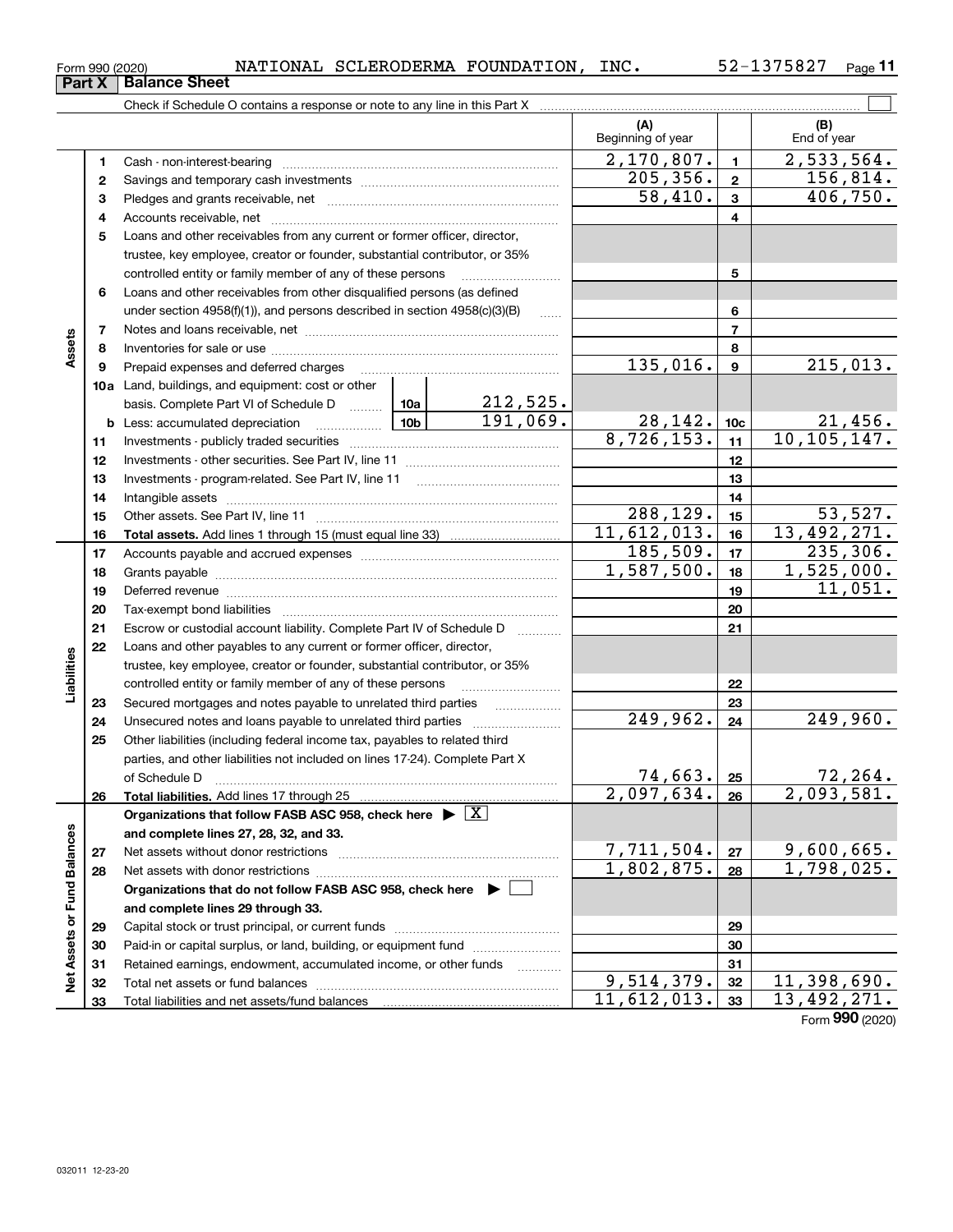|    | NATIONAL SCLERODERMA FOUNDATION, INC.<br>Form 990 (2020)                                                                        |                         | 52-1375827     |     | Page 12               |
|----|---------------------------------------------------------------------------------------------------------------------------------|-------------------------|----------------|-----|-----------------------|
|    | <b>Reconciliation of Net Assets</b><br><b>Part XI</b>                                                                           |                         |                |     |                       |
|    |                                                                                                                                 |                         |                |     |                       |
|    |                                                                                                                                 |                         |                |     |                       |
| 1  |                                                                                                                                 | 1.                      | 4,188,631.     |     |                       |
| 2  |                                                                                                                                 | $\mathbf{2}$            | 4,468,676.     |     |                       |
| з  | Revenue less expenses. Subtract line 2 from line 1                                                                              | 3                       | $-280,045.$    |     |                       |
| 4  |                                                                                                                                 | $\overline{\mathbf{4}}$ | 9,514,379.     |     |                       |
| 5  |                                                                                                                                 | 5                       | 2, 164, 356.   |     |                       |
| 6  |                                                                                                                                 | 6                       |                |     |                       |
| 7  |                                                                                                                                 | $\overline{7}$          |                |     |                       |
| 8  | Prior period adjustments                                                                                                        | 8                       |                |     |                       |
| 9  | Other changes in net assets or fund balances (explain on Schedule O)                                                            | 9                       |                |     | 0.                    |
| 10 | Net assets or fund balances at end of year. Combine lines 3 through 9 (must equal Part X, line 32,                              |                         |                |     |                       |
|    |                                                                                                                                 | 10                      | 11,398,690.    |     |                       |
|    | Part XII Financial Statements and Reporting                                                                                     |                         |                |     |                       |
|    |                                                                                                                                 |                         |                |     | $\overline{\text{X}}$ |
|    |                                                                                                                                 |                         |                | Yes | <b>No</b>             |
| 1  | $\boxed{\text{X}}$ Accrual<br>Accounting method used to prepare the Form 990: <u>June</u> Cash<br>Other                         |                         |                |     |                       |
|    | If the organization changed its method of accounting from a prior year or checked "Other," explain in Schedule O.               |                         |                |     |                       |
|    | 2a Were the organization's financial statements compiled or reviewed by an independent accountant?                              |                         | 2a             |     | x                     |
|    | If "Yes," check a box below to indicate whether the financial statements for the year were compiled or reviewed on a            |                         |                |     |                       |
|    | separate basis, consolidated basis, or both:                                                                                    |                         |                |     |                       |
|    | Both consolidated and separate basis<br>Separate basis<br>Consolidated basis                                                    |                         |                |     |                       |
|    | <b>b</b> Were the organization's financial statements audited by an independent accountant?                                     |                         | 2 <sub>b</sub> | x   |                       |
|    | If "Yes," check a box below to indicate whether the financial statements for the year were audited on a separate basis,         |                         |                |     |                       |
|    | consolidated basis, or both:                                                                                                    |                         |                |     |                       |
|    | $ \mathbf{X} $ Separate basis<br>Consolidated basis<br>Both consolidated and separate basis                                     |                         |                |     |                       |
|    | c If "Yes" to line 2a or 2b, does the organization have a committee that assumes responsibility for oversight of the audit,     |                         |                |     |                       |
|    |                                                                                                                                 |                         | 2c             | х   |                       |
|    | If the organization changed either its oversight process or selection process during the tax year, explain on Schedule O.       |                         |                |     |                       |
|    | 3a As a result of a federal award, was the organization required to undergo an audit or audits as set forth in the Single Audit |                         |                |     |                       |
|    |                                                                                                                                 |                         | 3a             |     | x                     |
|    | b If "Yes," did the organization undergo the required audit or audits? If the organization did not undergo the required audit   |                         |                |     |                       |
|    |                                                                                                                                 |                         | 3 <sub>b</sub> |     |                       |

Form (2020) **990**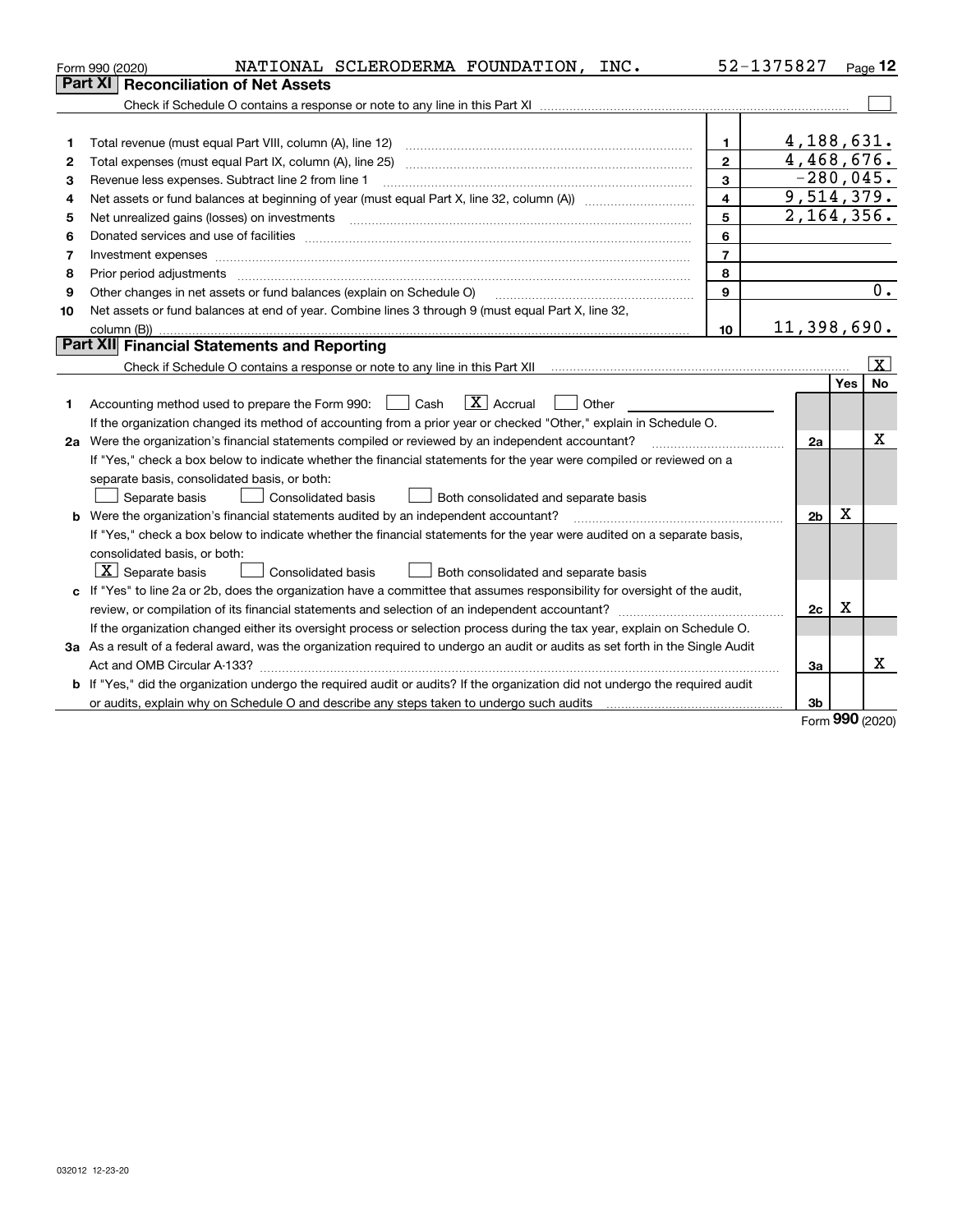| <b>SCHEDULE A</b> |  |  |  |  |  |  |
|-------------------|--|--|--|--|--|--|
|-------------------|--|--|--|--|--|--|

Department of the Treasury

|  |  |  | (Form 990 or 990-EZ) |  |
|--|--|--|----------------------|--|
|--|--|--|----------------------|--|

## **Public Charity Status and Public Support**

**Complete if the organization is a section 501(c)(3) organization or a section 4947(a)(1) nonexempt charitable trust.**

| Attach to Form 990 or Form 990-EZ.                                                          |
|---------------------------------------------------------------------------------------------|
| $\blacktriangleright$ Go to www.irs.gov/Eorm990 for instructions and the latest information |

| OMB No. 1545-0047            |
|------------------------------|
| 2020                         |
| Open to Public<br>Inspection |

| Internal Revenue Service<br>Inspection<br>Go to www.irs.gov/Form990 for instructions and the latest information. |                    |                                               |  |                                                                          |                                                                                                                                                                                                                      |                                                                |    |                            |  |                                       |
|------------------------------------------------------------------------------------------------------------------|--------------------|-----------------------------------------------|--|--------------------------------------------------------------------------|----------------------------------------------------------------------------------------------------------------------------------------------------------------------------------------------------------------------|----------------------------------------------------------------|----|----------------------------|--|---------------------------------------|
|                                                                                                                  |                    | Name of the organization                      |  |                                                                          |                                                                                                                                                                                                                      |                                                                |    |                            |  | <b>Employer identification number</b> |
|                                                                                                                  |                    |                                               |  |                                                                          | NATIONAL SCLERODERMA FOUNDATION, INC.                                                                                                                                                                                |                                                                |    |                            |  | 52-1375827                            |
| Part I                                                                                                           |                    |                                               |  |                                                                          | Reason for Public Charity Status. (All organizations must complete this part.) See instructions.                                                                                                                     |                                                                |    |                            |  |                                       |
|                                                                                                                  |                    |                                               |  |                                                                          | The organization is not a private foundation because it is: (For lines 1 through 12, check only one box.)                                                                                                            |                                                                |    |                            |  |                                       |
| 1                                                                                                                |                    |                                               |  |                                                                          | A church, convention of churches, or association of churches described in section 170(b)(1)(A)(i).                                                                                                                   |                                                                |    |                            |  |                                       |
| 2                                                                                                                |                    |                                               |  |                                                                          | A school described in section 170(b)(1)(A)(ii). (Attach Schedule E (Form 990 or 990-EZ).)                                                                                                                            |                                                                |    |                            |  |                                       |
| з                                                                                                                |                    |                                               |  |                                                                          | A hospital or a cooperative hospital service organization described in section 170(b)(1)(A)(iii).                                                                                                                    |                                                                |    |                            |  |                                       |
| 4                                                                                                                |                    |                                               |  |                                                                          | A medical research organization operated in conjunction with a hospital described in section 170(b)(1)(A)(iii). Enter the hospital's name,                                                                           |                                                                |    |                            |  |                                       |
|                                                                                                                  |                    | city, and state:                              |  |                                                                          |                                                                                                                                                                                                                      |                                                                |    |                            |  |                                       |
| 5                                                                                                                |                    |                                               |  |                                                                          | An organization operated for the benefit of a college or university owned or operated by a governmental unit described in                                                                                            |                                                                |    |                            |  |                                       |
|                                                                                                                  |                    |                                               |  | section 170(b)(1)(A)(iv). (Complete Part II.)                            |                                                                                                                                                                                                                      |                                                                |    |                            |  |                                       |
| 6                                                                                                                |                    |                                               |  |                                                                          | A federal, state, or local government or governmental unit described in section 170(b)(1)(A)(v).                                                                                                                     |                                                                |    |                            |  |                                       |
| 7                                                                                                                | $\boxed{\text{X}}$ |                                               |  |                                                                          | An organization that normally receives a substantial part of its support from a governmental unit or from the general public described in                                                                            |                                                                |    |                            |  |                                       |
|                                                                                                                  |                    |                                               |  | section 170(b)(1)(A)(vi). (Complete Part II.)                            |                                                                                                                                                                                                                      |                                                                |    |                            |  |                                       |
| 8                                                                                                                |                    |                                               |  |                                                                          | A community trust described in section 170(b)(1)(A)(vi). (Complete Part II.)                                                                                                                                         |                                                                |    |                            |  |                                       |
| 9                                                                                                                |                    |                                               |  |                                                                          | An agricultural research organization described in section 170(b)(1)(A)(ix) operated in conjunction with a land-grant college                                                                                        |                                                                |    |                            |  |                                       |
|                                                                                                                  |                    |                                               |  |                                                                          | or university or a non-land-grant college of agriculture (see instructions). Enter the name, city, and state of the college or                                                                                       |                                                                |    |                            |  |                                       |
|                                                                                                                  |                    | university:                                   |  |                                                                          |                                                                                                                                                                                                                      |                                                                |    |                            |  |                                       |
| 10                                                                                                               |                    |                                               |  |                                                                          | An organization that normally receives (1) more than 33 1/3% of its support from contributions, membership fees, and gross receipts from                                                                             |                                                                |    |                            |  |                                       |
|                                                                                                                  |                    |                                               |  |                                                                          | activities related to its exempt functions, subject to certain exceptions; and (2) no more than 33 1/3% of its support from gross investment                                                                         |                                                                |    |                            |  |                                       |
|                                                                                                                  |                    |                                               |  |                                                                          | income and unrelated business taxable income (less section 511 tax) from businesses acquired by the organization after June 30, 1975.                                                                                |                                                                |    |                            |  |                                       |
|                                                                                                                  |                    |                                               |  | See section 509(a)(2). (Complete Part III.)                              |                                                                                                                                                                                                                      |                                                                |    |                            |  |                                       |
| 11                                                                                                               |                    |                                               |  |                                                                          | An organization organized and operated exclusively to test for public safety. See section 509(a)(4).                                                                                                                 |                                                                |    |                            |  |                                       |
| 12                                                                                                               |                    |                                               |  |                                                                          | An organization organized and operated exclusively for the benefit of, to perform the functions of, or to carry out the purposes of one or                                                                           |                                                                |    |                            |  |                                       |
|                                                                                                                  |                    |                                               |  |                                                                          | more publicly supported organizations described in section 509(a)(1) or section 509(a)(2). See section 509(a)(3). Check the box in                                                                                   |                                                                |    |                            |  |                                       |
|                                                                                                                  |                    |                                               |  |                                                                          | lines 12a through 12d that describes the type of supporting organization and complete lines 12e, 12f, and 12g.                                                                                                       |                                                                |    |                            |  |                                       |
| а                                                                                                                |                    |                                               |  |                                                                          | Type I. A supporting organization operated, supervised, or controlled by its supported organization(s), typically by giving                                                                                          |                                                                |    |                            |  |                                       |
|                                                                                                                  |                    |                                               |  |                                                                          | the supported organization(s) the power to regularly appoint or elect a majority of the directors or trustees of the supporting                                                                                      |                                                                |    |                            |  |                                       |
|                                                                                                                  |                    |                                               |  | organization. You must complete Part IV, Sections A and B.               |                                                                                                                                                                                                                      |                                                                |    |                            |  |                                       |
| b                                                                                                                |                    |                                               |  |                                                                          | Type II. A supporting organization supervised or controlled in connection with its supported organization(s), by having                                                                                              |                                                                |    |                            |  |                                       |
|                                                                                                                  |                    |                                               |  |                                                                          | control or management of the supporting organization vested in the same persons that control or manage the supported                                                                                                 |                                                                |    |                            |  |                                       |
|                                                                                                                  |                    |                                               |  | organization(s). You must complete Part IV, Sections A and C.            |                                                                                                                                                                                                                      |                                                                |    |                            |  |                                       |
| c                                                                                                                |                    |                                               |  |                                                                          | Type III functionally integrated. A supporting organization operated in connection with, and functionally integrated with,                                                                                           |                                                                |    |                            |  |                                       |
|                                                                                                                  |                    |                                               |  |                                                                          | its supported organization(s) (see instructions). You must complete Part IV, Sections A, D, and E.                                                                                                                   |                                                                |    |                            |  |                                       |
| d                                                                                                                |                    |                                               |  |                                                                          | Type III non-functionally integrated. A supporting organization operated in connection with its supported organization(s)                                                                                            |                                                                |    |                            |  |                                       |
|                                                                                                                  |                    |                                               |  |                                                                          | that is not functionally integrated. The organization generally must satisfy a distribution requirement and an attentiveness                                                                                         |                                                                |    |                            |  |                                       |
|                                                                                                                  |                    |                                               |  |                                                                          | requirement (see instructions). You must complete Part IV, Sections A and D, and Part V.                                                                                                                             |                                                                |    |                            |  |                                       |
| е                                                                                                                |                    |                                               |  |                                                                          | Check this box if the organization received a written determination from the IRS that it is a Type I, Type II, Type III<br>functionally integrated, or Type III non-functionally integrated supporting organization. |                                                                |    |                            |  |                                       |
|                                                                                                                  |                    | f Enter the number of supported organizations |  |                                                                          |                                                                                                                                                                                                                      |                                                                |    |                            |  |                                       |
|                                                                                                                  |                    |                                               |  | g Provide the following information about the supported organization(s). |                                                                                                                                                                                                                      |                                                                |    |                            |  |                                       |
|                                                                                                                  |                    | (i) Name of supported                         |  | (ii) EIN                                                                 | (iii) Type of organization                                                                                                                                                                                           | (iv) Is the organization listed<br>in your governing document? |    | (v) Amount of monetary     |  | (vi) Amount of other                  |
|                                                                                                                  |                    | organization                                  |  |                                                                          | (described on lines 1-10<br>above (see instructions))                                                                                                                                                                | Yes                                                            | No | support (see instructions) |  | support (see instructions)            |
|                                                                                                                  |                    |                                               |  |                                                                          |                                                                                                                                                                                                                      |                                                                |    |                            |  |                                       |
|                                                                                                                  |                    |                                               |  |                                                                          |                                                                                                                                                                                                                      |                                                                |    |                            |  |                                       |
|                                                                                                                  |                    |                                               |  |                                                                          |                                                                                                                                                                                                                      |                                                                |    |                            |  |                                       |
|                                                                                                                  |                    |                                               |  |                                                                          |                                                                                                                                                                                                                      |                                                                |    |                            |  |                                       |
|                                                                                                                  |                    |                                               |  |                                                                          |                                                                                                                                                                                                                      |                                                                |    |                            |  |                                       |
|                                                                                                                  |                    |                                               |  |                                                                          |                                                                                                                                                                                                                      |                                                                |    |                            |  |                                       |
|                                                                                                                  |                    |                                               |  |                                                                          |                                                                                                                                                                                                                      |                                                                |    |                            |  |                                       |
|                                                                                                                  |                    |                                               |  |                                                                          |                                                                                                                                                                                                                      |                                                                |    |                            |  |                                       |
|                                                                                                                  |                    |                                               |  |                                                                          |                                                                                                                                                                                                                      |                                                                |    |                            |  |                                       |
|                                                                                                                  |                    |                                               |  |                                                                          |                                                                                                                                                                                                                      |                                                                |    |                            |  |                                       |
| Total                                                                                                            |                    |                                               |  |                                                                          |                                                                                                                                                                                                                      |                                                                |    |                            |  |                                       |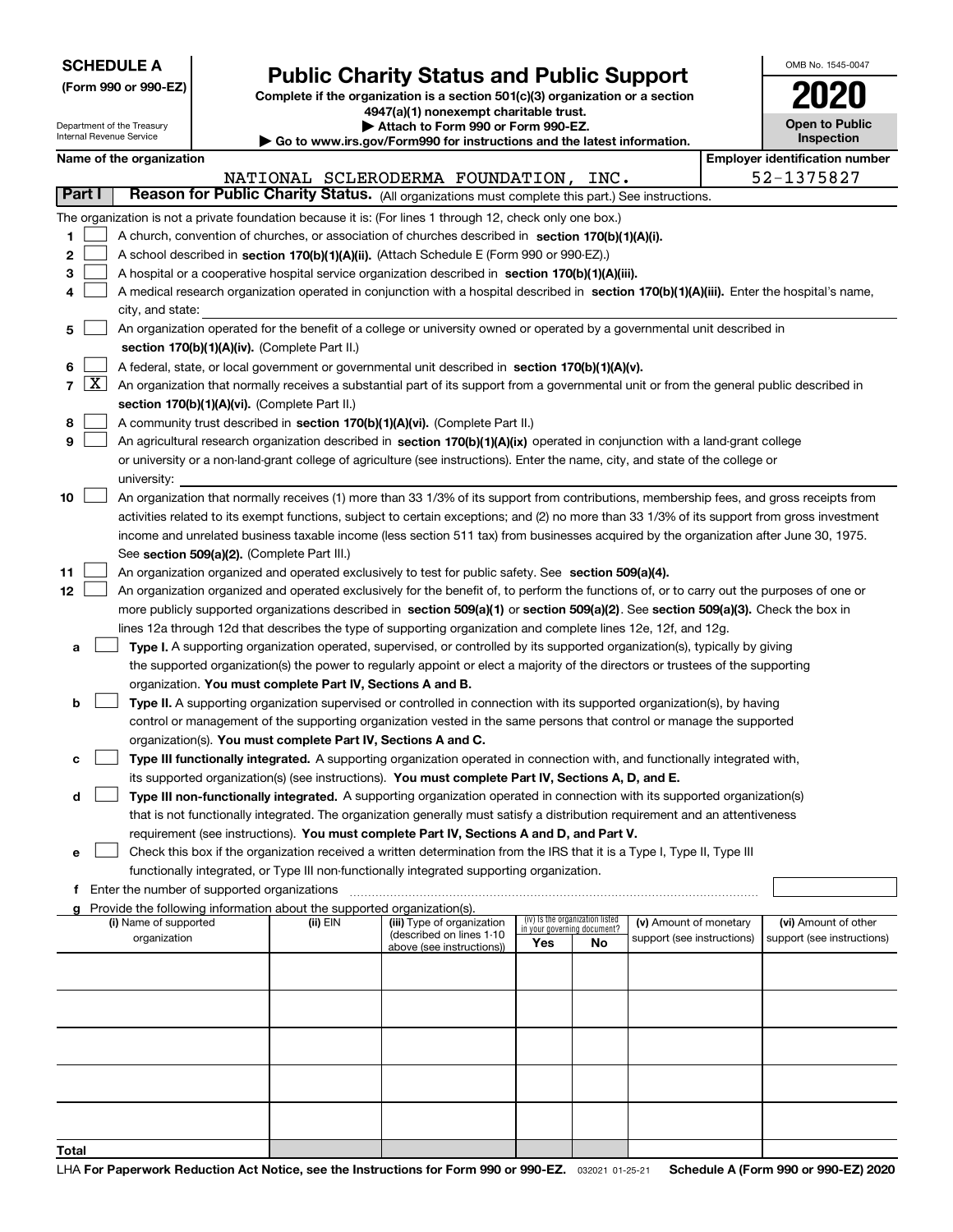#### **2** Schedule A (Form 990 or 990-EZ) 2020  $\,$  <code>NATIONAL SCLERODERMA FOUNDATION</code> ,  $\,$  <code>INC</code> .  $\,$  <code>52–1375827</code>  $\,$  <code>Page</code> **Part II Support Schedule for Organizations Described in Sections 170(b)(1)(A)(iv) and 170(b)(1)(A)(vi)**

(Complete only if you checked the box on line 5, 7, or 8 of Part I or if the organization failed to qualify under Part III. If the organization fails to qualify under the tests listed below, please complete Part III.)

|    | <b>Section A. Public Support</b>                                                                                                                                                                                                                                                             |          |          |            |                     |          |                                          |  |
|----|----------------------------------------------------------------------------------------------------------------------------------------------------------------------------------------------------------------------------------------------------------------------------------------------|----------|----------|------------|---------------------|----------|------------------------------------------|--|
|    | Calendar year (or fiscal year beginning in)                                                                                                                                                                                                                                                  | (a) 2016 | (b) 2017 | $(c)$ 2018 | $(d)$ 2019          | (e) 2020 | (f) Total                                |  |
|    | 1 Gifts, grants, contributions, and                                                                                                                                                                                                                                                          |          |          |            |                     |          |                                          |  |
|    | membership fees received. (Do not                                                                                                                                                                                                                                                            |          |          |            |                     |          |                                          |  |
|    | include any "unusual grants.")                                                                                                                                                                                                                                                               | 4581460. | 4193403. | 4326448.   | 3405450.            |          | 3721793.20228554.                        |  |
|    | 2 Tax revenues levied for the organ-                                                                                                                                                                                                                                                         |          |          |            |                     |          |                                          |  |
|    | ization's benefit and either paid to                                                                                                                                                                                                                                                         |          |          |            |                     |          |                                          |  |
|    | or expended on its behalf                                                                                                                                                                                                                                                                    |          |          |            |                     |          |                                          |  |
|    | 3 The value of services or facilities                                                                                                                                                                                                                                                        |          |          |            |                     |          |                                          |  |
|    | furnished by a governmental unit to                                                                                                                                                                                                                                                          |          |          |            |                     |          |                                          |  |
|    | the organization without charge                                                                                                                                                                                                                                                              |          |          |            |                     |          |                                          |  |
|    | 4 Total. Add lines 1 through 3                                                                                                                                                                                                                                                               | 4581460. | 4193403. | 4326448.   | 3405450.            |          | 3721793.20228554.                        |  |
| 5. | The portion of total contributions                                                                                                                                                                                                                                                           |          |          |            |                     |          |                                          |  |
|    | by each person (other than a                                                                                                                                                                                                                                                                 |          |          |            |                     |          |                                          |  |
|    | governmental unit or publicly                                                                                                                                                                                                                                                                |          |          |            |                     |          |                                          |  |
|    | supported organization) included                                                                                                                                                                                                                                                             |          |          |            |                     |          |                                          |  |
|    | on line 1 that exceeds 2% of the                                                                                                                                                                                                                                                             |          |          |            |                     |          |                                          |  |
|    | amount shown on line 11,                                                                                                                                                                                                                                                                     |          |          |            |                     |          |                                          |  |
|    | column (f)                                                                                                                                                                                                                                                                                   |          |          |            |                     |          | 1823447.                                 |  |
|    | 6 Public support. Subtract line 5 from line 4.                                                                                                                                                                                                                                               |          |          |            |                     |          | 18405107.                                |  |
|    | <b>Section B. Total Support</b>                                                                                                                                                                                                                                                              |          |          |            |                     |          |                                          |  |
|    | Calendar year (or fiscal year beginning in)                                                                                                                                                                                                                                                  | (a) 2016 | (b) 2017 | $(c)$ 2018 | $(d)$ 2019          | (e) 2020 | (f) Total                                |  |
|    | <b>7</b> Amounts from line 4                                                                                                                                                                                                                                                                 | 4581460. | 4193403. | 4326448.   | 3405450.            |          | 3721793.20228554.                        |  |
| 8  | Gross income from interest,                                                                                                                                                                                                                                                                  |          |          |            |                     |          |                                          |  |
|    | dividends, payments received on                                                                                                                                                                                                                                                              |          |          |            |                     |          |                                          |  |
|    | securities loans, rents, royalties,                                                                                                                                                                                                                                                          |          |          |            |                     |          |                                          |  |
|    | and income from similar sources                                                                                                                                                                                                                                                              | 166,672. | 169,963. |            | $175,015.$ 180,407. | 167,751. | 859,808.                                 |  |
|    | 9 Net income from unrelated business                                                                                                                                                                                                                                                         |          |          |            |                     |          |                                          |  |
|    |                                                                                                                                                                                                                                                                                              |          |          |            |                     |          |                                          |  |
|    | activities, whether or not the                                                                                                                                                                                                                                                               |          |          |            |                     |          |                                          |  |
|    | business is regularly carried on                                                                                                                                                                                                                                                             |          |          |            |                     |          |                                          |  |
|    | 10 Other income. Do not include gain                                                                                                                                                                                                                                                         |          |          |            |                     |          |                                          |  |
|    | or loss from the sale of capital                                                                                                                                                                                                                                                             |          |          |            |                     |          |                                          |  |
|    | assets (Explain in Part VI.)                                                                                                                                                                                                                                                                 |          |          |            |                     |          | 21088362.                                |  |
|    | 11 Total support. Add lines 7 through 10                                                                                                                                                                                                                                                     |          |          |            |                     |          | 439,548.                                 |  |
|    | <b>12</b> Gross receipts from related activities, etc. (see instructions)                                                                                                                                                                                                                    |          |          |            |                     | 12       |                                          |  |
|    | 13 First 5 years. If the Form 990 is for the organization's first, second, third, fourth, or fifth tax year as a section 501(c)(3)                                                                                                                                                           |          |          |            |                     |          |                                          |  |
|    | organization, check this box and stop here manufactured and stop here and stop here are all the control of the state of the state of the state of the state of the state of the state of the state of the state of the state o<br><b>Section C. Computation of Public Support Percentage</b> |          |          |            |                     |          |                                          |  |
|    |                                                                                                                                                                                                                                                                                              |          |          |            |                     |          | 87.28                                    |  |
|    | 14 Public support percentage for 2020 (line 6, column (f), divided by line 11, column (f) <i>marroummaname</i>                                                                                                                                                                               |          |          |            |                     | 14       | %<br>85.74                               |  |
|    |                                                                                                                                                                                                                                                                                              |          |          |            |                     | 15       | %                                        |  |
|    | 16a 33 1/3% support test - 2020. If the organization did not check the box on line 13, and line 14 is 33 1/3% or more, check this box and                                                                                                                                                    |          |          |            |                     |          |                                          |  |
|    | stop here. The organization qualifies as a publicly supported organization                                                                                                                                                                                                                   |          |          |            |                     |          | $\blacktriangleright$ $\boxed{\text{X}}$ |  |
|    | b 33 1/3% support test - 2019. If the organization did not check a box on line 13 or 16a, and line 15 is 33 1/3% or more, check this box                                                                                                                                                     |          |          |            |                     |          |                                          |  |
|    | and stop here. The organization qualifies as a publicly supported organization                                                                                                                                                                                                               |          |          |            |                     |          |                                          |  |
|    | 17a 10% -facts-and-circumstances test - 2020. If the organization did not check a box on line 13, 16a, or 16b, and line 14 is 10% or more,                                                                                                                                                   |          |          |            |                     |          |                                          |  |
|    | and if the organization meets the facts-and-circumstances test, check this box and stop here. Explain in Part VI how the organization                                                                                                                                                        |          |          |            |                     |          |                                          |  |
|    | meets the facts-and-circumstances test. The organization qualifies as a publicly supported organization                                                                                                                                                                                      |          |          |            |                     |          |                                          |  |
|    | <b>b 10% -facts-and-circumstances test - 2019.</b> If the organization did not check a box on line 13, 16a, 16b, or 17a, and line 15 is 10% or                                                                                                                                               |          |          |            |                     |          |                                          |  |
|    | more, and if the organization meets the facts-and-circumstances test, check this box and stop here. Explain in Part VI how the                                                                                                                                                               |          |          |            |                     |          |                                          |  |
|    | organization meets the facts-and-circumstances test. The organization qualifies as a publicly supported organization                                                                                                                                                                         |          |          |            |                     |          |                                          |  |
|    | 18 Private foundation. If the organization did not check a box on line 13, 16a, 16b, 17a, or 17b, check this box and see instructions                                                                                                                                                        |          |          |            |                     |          |                                          |  |

**Schedule A (Form 990 or 990-EZ) 2020**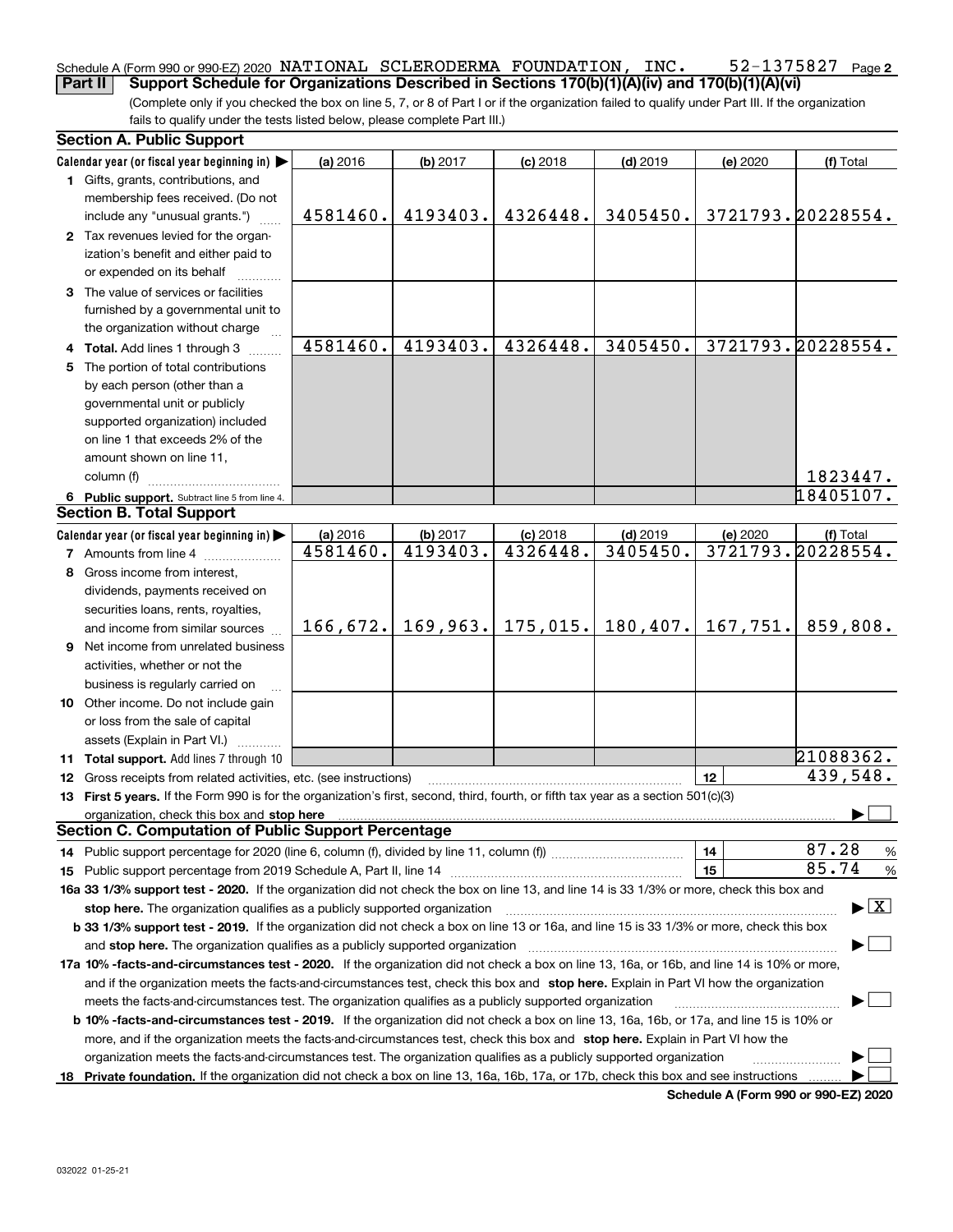## Schedule A (Form 990 or 990-EZ) 2020  $\,$  <code>NATIONAL SCLERODERMA FOUNDATION</code> ,  $\,$  <code>INC</code> .  $\,$  <code>52–1375827</code>  $\,$  <code>Page</code> **Part III** | Support Schedule for Organizations Described in Section 509(a)(2)

(Complete only if you checked the box on line 10 of Part I or if the organization failed to qualify under Part II. If the organization fails to qualify under the tests listed below, please complete Part II.)

| Calendar year (or fiscal year beginning in) $\blacktriangleright$<br>(b) 2017<br>$(d)$ 2019<br>(a) 2016<br>$(c)$ 2018<br>(e) 2020<br>1 Gifts, grants, contributions, and<br>membership fees received. (Do not<br>include any "unusual grants.")<br><b>2</b> Gross receipts from admissions,<br>merchandise sold or services per-<br>formed, or facilities furnished in<br>any activity that is related to the<br>organization's tax-exempt purpose<br>3 Gross receipts from activities that<br>are not an unrelated trade or bus-<br>iness under section 513<br>4 Tax revenues levied for the organ-<br>ization's benefit and either paid to<br>or expended on its behalf<br>.<br>5 The value of services or facilities<br>furnished by a governmental unit to<br>the organization without charge<br><b>6 Total.</b> Add lines 1 through 5<br>7a Amounts included on lines 1, 2, and<br>3 received from disqualified persons<br><b>b</b> Amounts included on lines 2 and 3 received<br>from other than disqualified persons that<br>exceed the greater of \$5,000 or 1% of the<br>amount on line 13 for the year<br>c Add lines 7a and 7b<br>8 Public support. (Subtract line 7c from line 6.)<br><b>Section B. Total Support</b><br>Calendar year (or fiscal year beginning in) $\blacktriangleright$<br>(b) 2017<br>$(d)$ 2019<br>(a) 2016<br>$(c)$ 2018<br>(e) 2020<br>9 Amounts from line 6<br><b>10a</b> Gross income from interest,<br>dividends, payments received on<br>securities loans, rents, royalties,<br>and income from similar sources<br><b>b</b> Unrelated business taxable income<br>(less section 511 taxes) from businesses<br>acquired after June 30, 1975<br>c Add lines 10a and 10b<br>11 Net income from unrelated business<br>activities not included in line 10b,<br>whether or not the business is<br>regularly carried on<br><b>12</b> Other income. Do not include gain<br>or loss from the sale of capital<br>assets (Explain in Part VI.)<br>13 Total support. (Add lines 9, 10c, 11, and 12.)<br>14 First 5 years. If the Form 990 is for the organization's first, second, third, fourth, or fifth tax year as a section 501(c)(3) organization,<br>check this box and stop here measurements and contain the state of the state of the state of the state of the state of the state of the state of the state of the state of the state of the state of the state of the state of<br><b>Section C. Computation of Public Support Percentage</b><br>15<br>16<br>Public support percentage from 2019 Schedule A, Part III, line 15<br>16<br><b>Section D. Computation of Investment Income Percentage</b><br>17<br>17 Investment income percentage for 2020 (line 10c, column (f), divided by line 13, column (f))<br>18<br>18 Investment income percentage from 2019 Schedule A, Part III, line 17<br>19a 33 1/3% support tests - 2020. If the organization did not check the box on line 14, and line 15 is more than 33 1/3%, and line 17 is not<br>more than 33 1/3%, check this box and stop here. The organization qualifies as a publicly supported organization<br>b 33 1/3% support tests - 2019. If the organization did not check a box on line 14 or line 19a, and line 16 is more than 33 1/3%, and<br>line 18 is not more than 33 1/3%, check this box and stop here. The organization qualifies as a publicly supported organization | <b>Section A. Public Support</b> |  |  |  |           |        |
|--------------------------------------------------------------------------------------------------------------------------------------------------------------------------------------------------------------------------------------------------------------------------------------------------------------------------------------------------------------------------------------------------------------------------------------------------------------------------------------------------------------------------------------------------------------------------------------------------------------------------------------------------------------------------------------------------------------------------------------------------------------------------------------------------------------------------------------------------------------------------------------------------------------------------------------------------------------------------------------------------------------------------------------------------------------------------------------------------------------------------------------------------------------------------------------------------------------------------------------------------------------------------------------------------------------------------------------------------------------------------------------------------------------------------------------------------------------------------------------------------------------------------------------------------------------------------------------------------------------------------------------------------------------------------------------------------------------------------------------------------------------------------------------------------------------------------------------------------------------------------------------------------------------------------------------------------------------------------------------------------------------------------------------------------------------------------------------------------------------------------------------------------------------------------------------------------------------------------------------------------------------------------------------------------------------------------------------------------------------------------------------------------------------------------------------------------------------------------------------------------------------------------------------------------------------------------------------------------------------------------------------------------------------------------------------------------------------------------------------------------------------------------------------------------------------------------------------------------------------------------------------------------------------------------------------------------------------------------------------------------------------------------------------------------------------------------------------------------------------------------------------------------------------------------------------------------------------------------------------------------------------------------------------------------------------------------------------------------------------------------------------|----------------------------------|--|--|--|-----------|--------|
|                                                                                                                                                                                                                                                                                                                                                                                                                                                                                                                                                                                                                                                                                                                                                                                                                                                                                                                                                                                                                                                                                                                                                                                                                                                                                                                                                                                                                                                                                                                                                                                                                                                                                                                                                                                                                                                                                                                                                                                                                                                                                                                                                                                                                                                                                                                                                                                                                                                                                                                                                                                                                                                                                                                                                                                                                                                                                                                                                                                                                                                                                                                                                                                                                                                                                                                                                                                      |                                  |  |  |  | (f) Total |        |
|                                                                                                                                                                                                                                                                                                                                                                                                                                                                                                                                                                                                                                                                                                                                                                                                                                                                                                                                                                                                                                                                                                                                                                                                                                                                                                                                                                                                                                                                                                                                                                                                                                                                                                                                                                                                                                                                                                                                                                                                                                                                                                                                                                                                                                                                                                                                                                                                                                                                                                                                                                                                                                                                                                                                                                                                                                                                                                                                                                                                                                                                                                                                                                                                                                                                                                                                                                                      |                                  |  |  |  |           |        |
|                                                                                                                                                                                                                                                                                                                                                                                                                                                                                                                                                                                                                                                                                                                                                                                                                                                                                                                                                                                                                                                                                                                                                                                                                                                                                                                                                                                                                                                                                                                                                                                                                                                                                                                                                                                                                                                                                                                                                                                                                                                                                                                                                                                                                                                                                                                                                                                                                                                                                                                                                                                                                                                                                                                                                                                                                                                                                                                                                                                                                                                                                                                                                                                                                                                                                                                                                                                      |                                  |  |  |  |           |        |
|                                                                                                                                                                                                                                                                                                                                                                                                                                                                                                                                                                                                                                                                                                                                                                                                                                                                                                                                                                                                                                                                                                                                                                                                                                                                                                                                                                                                                                                                                                                                                                                                                                                                                                                                                                                                                                                                                                                                                                                                                                                                                                                                                                                                                                                                                                                                                                                                                                                                                                                                                                                                                                                                                                                                                                                                                                                                                                                                                                                                                                                                                                                                                                                                                                                                                                                                                                                      |                                  |  |  |  |           |        |
|                                                                                                                                                                                                                                                                                                                                                                                                                                                                                                                                                                                                                                                                                                                                                                                                                                                                                                                                                                                                                                                                                                                                                                                                                                                                                                                                                                                                                                                                                                                                                                                                                                                                                                                                                                                                                                                                                                                                                                                                                                                                                                                                                                                                                                                                                                                                                                                                                                                                                                                                                                                                                                                                                                                                                                                                                                                                                                                                                                                                                                                                                                                                                                                                                                                                                                                                                                                      |                                  |  |  |  |           |        |
|                                                                                                                                                                                                                                                                                                                                                                                                                                                                                                                                                                                                                                                                                                                                                                                                                                                                                                                                                                                                                                                                                                                                                                                                                                                                                                                                                                                                                                                                                                                                                                                                                                                                                                                                                                                                                                                                                                                                                                                                                                                                                                                                                                                                                                                                                                                                                                                                                                                                                                                                                                                                                                                                                                                                                                                                                                                                                                                                                                                                                                                                                                                                                                                                                                                                                                                                                                                      |                                  |  |  |  |           |        |
|                                                                                                                                                                                                                                                                                                                                                                                                                                                                                                                                                                                                                                                                                                                                                                                                                                                                                                                                                                                                                                                                                                                                                                                                                                                                                                                                                                                                                                                                                                                                                                                                                                                                                                                                                                                                                                                                                                                                                                                                                                                                                                                                                                                                                                                                                                                                                                                                                                                                                                                                                                                                                                                                                                                                                                                                                                                                                                                                                                                                                                                                                                                                                                                                                                                                                                                                                                                      |                                  |  |  |  |           |        |
|                                                                                                                                                                                                                                                                                                                                                                                                                                                                                                                                                                                                                                                                                                                                                                                                                                                                                                                                                                                                                                                                                                                                                                                                                                                                                                                                                                                                                                                                                                                                                                                                                                                                                                                                                                                                                                                                                                                                                                                                                                                                                                                                                                                                                                                                                                                                                                                                                                                                                                                                                                                                                                                                                                                                                                                                                                                                                                                                                                                                                                                                                                                                                                                                                                                                                                                                                                                      |                                  |  |  |  |           |        |
|                                                                                                                                                                                                                                                                                                                                                                                                                                                                                                                                                                                                                                                                                                                                                                                                                                                                                                                                                                                                                                                                                                                                                                                                                                                                                                                                                                                                                                                                                                                                                                                                                                                                                                                                                                                                                                                                                                                                                                                                                                                                                                                                                                                                                                                                                                                                                                                                                                                                                                                                                                                                                                                                                                                                                                                                                                                                                                                                                                                                                                                                                                                                                                                                                                                                                                                                                                                      |                                  |  |  |  |           |        |
|                                                                                                                                                                                                                                                                                                                                                                                                                                                                                                                                                                                                                                                                                                                                                                                                                                                                                                                                                                                                                                                                                                                                                                                                                                                                                                                                                                                                                                                                                                                                                                                                                                                                                                                                                                                                                                                                                                                                                                                                                                                                                                                                                                                                                                                                                                                                                                                                                                                                                                                                                                                                                                                                                                                                                                                                                                                                                                                                                                                                                                                                                                                                                                                                                                                                                                                                                                                      |                                  |  |  |  |           |        |
|                                                                                                                                                                                                                                                                                                                                                                                                                                                                                                                                                                                                                                                                                                                                                                                                                                                                                                                                                                                                                                                                                                                                                                                                                                                                                                                                                                                                                                                                                                                                                                                                                                                                                                                                                                                                                                                                                                                                                                                                                                                                                                                                                                                                                                                                                                                                                                                                                                                                                                                                                                                                                                                                                                                                                                                                                                                                                                                                                                                                                                                                                                                                                                                                                                                                                                                                                                                      |                                  |  |  |  |           |        |
|                                                                                                                                                                                                                                                                                                                                                                                                                                                                                                                                                                                                                                                                                                                                                                                                                                                                                                                                                                                                                                                                                                                                                                                                                                                                                                                                                                                                                                                                                                                                                                                                                                                                                                                                                                                                                                                                                                                                                                                                                                                                                                                                                                                                                                                                                                                                                                                                                                                                                                                                                                                                                                                                                                                                                                                                                                                                                                                                                                                                                                                                                                                                                                                                                                                                                                                                                                                      |                                  |  |  |  |           |        |
|                                                                                                                                                                                                                                                                                                                                                                                                                                                                                                                                                                                                                                                                                                                                                                                                                                                                                                                                                                                                                                                                                                                                                                                                                                                                                                                                                                                                                                                                                                                                                                                                                                                                                                                                                                                                                                                                                                                                                                                                                                                                                                                                                                                                                                                                                                                                                                                                                                                                                                                                                                                                                                                                                                                                                                                                                                                                                                                                                                                                                                                                                                                                                                                                                                                                                                                                                                                      |                                  |  |  |  |           |        |
|                                                                                                                                                                                                                                                                                                                                                                                                                                                                                                                                                                                                                                                                                                                                                                                                                                                                                                                                                                                                                                                                                                                                                                                                                                                                                                                                                                                                                                                                                                                                                                                                                                                                                                                                                                                                                                                                                                                                                                                                                                                                                                                                                                                                                                                                                                                                                                                                                                                                                                                                                                                                                                                                                                                                                                                                                                                                                                                                                                                                                                                                                                                                                                                                                                                                                                                                                                                      |                                  |  |  |  |           |        |
|                                                                                                                                                                                                                                                                                                                                                                                                                                                                                                                                                                                                                                                                                                                                                                                                                                                                                                                                                                                                                                                                                                                                                                                                                                                                                                                                                                                                                                                                                                                                                                                                                                                                                                                                                                                                                                                                                                                                                                                                                                                                                                                                                                                                                                                                                                                                                                                                                                                                                                                                                                                                                                                                                                                                                                                                                                                                                                                                                                                                                                                                                                                                                                                                                                                                                                                                                                                      |                                  |  |  |  |           |        |
|                                                                                                                                                                                                                                                                                                                                                                                                                                                                                                                                                                                                                                                                                                                                                                                                                                                                                                                                                                                                                                                                                                                                                                                                                                                                                                                                                                                                                                                                                                                                                                                                                                                                                                                                                                                                                                                                                                                                                                                                                                                                                                                                                                                                                                                                                                                                                                                                                                                                                                                                                                                                                                                                                                                                                                                                                                                                                                                                                                                                                                                                                                                                                                                                                                                                                                                                                                                      |                                  |  |  |  |           |        |
|                                                                                                                                                                                                                                                                                                                                                                                                                                                                                                                                                                                                                                                                                                                                                                                                                                                                                                                                                                                                                                                                                                                                                                                                                                                                                                                                                                                                                                                                                                                                                                                                                                                                                                                                                                                                                                                                                                                                                                                                                                                                                                                                                                                                                                                                                                                                                                                                                                                                                                                                                                                                                                                                                                                                                                                                                                                                                                                                                                                                                                                                                                                                                                                                                                                                                                                                                                                      |                                  |  |  |  |           |        |
|                                                                                                                                                                                                                                                                                                                                                                                                                                                                                                                                                                                                                                                                                                                                                                                                                                                                                                                                                                                                                                                                                                                                                                                                                                                                                                                                                                                                                                                                                                                                                                                                                                                                                                                                                                                                                                                                                                                                                                                                                                                                                                                                                                                                                                                                                                                                                                                                                                                                                                                                                                                                                                                                                                                                                                                                                                                                                                                                                                                                                                                                                                                                                                                                                                                                                                                                                                                      |                                  |  |  |  |           |        |
|                                                                                                                                                                                                                                                                                                                                                                                                                                                                                                                                                                                                                                                                                                                                                                                                                                                                                                                                                                                                                                                                                                                                                                                                                                                                                                                                                                                                                                                                                                                                                                                                                                                                                                                                                                                                                                                                                                                                                                                                                                                                                                                                                                                                                                                                                                                                                                                                                                                                                                                                                                                                                                                                                                                                                                                                                                                                                                                                                                                                                                                                                                                                                                                                                                                                                                                                                                                      |                                  |  |  |  |           |        |
|                                                                                                                                                                                                                                                                                                                                                                                                                                                                                                                                                                                                                                                                                                                                                                                                                                                                                                                                                                                                                                                                                                                                                                                                                                                                                                                                                                                                                                                                                                                                                                                                                                                                                                                                                                                                                                                                                                                                                                                                                                                                                                                                                                                                                                                                                                                                                                                                                                                                                                                                                                                                                                                                                                                                                                                                                                                                                                                                                                                                                                                                                                                                                                                                                                                                                                                                                                                      |                                  |  |  |  |           |        |
|                                                                                                                                                                                                                                                                                                                                                                                                                                                                                                                                                                                                                                                                                                                                                                                                                                                                                                                                                                                                                                                                                                                                                                                                                                                                                                                                                                                                                                                                                                                                                                                                                                                                                                                                                                                                                                                                                                                                                                                                                                                                                                                                                                                                                                                                                                                                                                                                                                                                                                                                                                                                                                                                                                                                                                                                                                                                                                                                                                                                                                                                                                                                                                                                                                                                                                                                                                                      |                                  |  |  |  |           |        |
|                                                                                                                                                                                                                                                                                                                                                                                                                                                                                                                                                                                                                                                                                                                                                                                                                                                                                                                                                                                                                                                                                                                                                                                                                                                                                                                                                                                                                                                                                                                                                                                                                                                                                                                                                                                                                                                                                                                                                                                                                                                                                                                                                                                                                                                                                                                                                                                                                                                                                                                                                                                                                                                                                                                                                                                                                                                                                                                                                                                                                                                                                                                                                                                                                                                                                                                                                                                      |                                  |  |  |  |           |        |
|                                                                                                                                                                                                                                                                                                                                                                                                                                                                                                                                                                                                                                                                                                                                                                                                                                                                                                                                                                                                                                                                                                                                                                                                                                                                                                                                                                                                                                                                                                                                                                                                                                                                                                                                                                                                                                                                                                                                                                                                                                                                                                                                                                                                                                                                                                                                                                                                                                                                                                                                                                                                                                                                                                                                                                                                                                                                                                                                                                                                                                                                                                                                                                                                                                                                                                                                                                                      |                                  |  |  |  |           |        |
|                                                                                                                                                                                                                                                                                                                                                                                                                                                                                                                                                                                                                                                                                                                                                                                                                                                                                                                                                                                                                                                                                                                                                                                                                                                                                                                                                                                                                                                                                                                                                                                                                                                                                                                                                                                                                                                                                                                                                                                                                                                                                                                                                                                                                                                                                                                                                                                                                                                                                                                                                                                                                                                                                                                                                                                                                                                                                                                                                                                                                                                                                                                                                                                                                                                                                                                                                                                      |                                  |  |  |  |           |        |
|                                                                                                                                                                                                                                                                                                                                                                                                                                                                                                                                                                                                                                                                                                                                                                                                                                                                                                                                                                                                                                                                                                                                                                                                                                                                                                                                                                                                                                                                                                                                                                                                                                                                                                                                                                                                                                                                                                                                                                                                                                                                                                                                                                                                                                                                                                                                                                                                                                                                                                                                                                                                                                                                                                                                                                                                                                                                                                                                                                                                                                                                                                                                                                                                                                                                                                                                                                                      |                                  |  |  |  |           |        |
|                                                                                                                                                                                                                                                                                                                                                                                                                                                                                                                                                                                                                                                                                                                                                                                                                                                                                                                                                                                                                                                                                                                                                                                                                                                                                                                                                                                                                                                                                                                                                                                                                                                                                                                                                                                                                                                                                                                                                                                                                                                                                                                                                                                                                                                                                                                                                                                                                                                                                                                                                                                                                                                                                                                                                                                                                                                                                                                                                                                                                                                                                                                                                                                                                                                                                                                                                                                      |                                  |  |  |  |           |        |
|                                                                                                                                                                                                                                                                                                                                                                                                                                                                                                                                                                                                                                                                                                                                                                                                                                                                                                                                                                                                                                                                                                                                                                                                                                                                                                                                                                                                                                                                                                                                                                                                                                                                                                                                                                                                                                                                                                                                                                                                                                                                                                                                                                                                                                                                                                                                                                                                                                                                                                                                                                                                                                                                                                                                                                                                                                                                                                                                                                                                                                                                                                                                                                                                                                                                                                                                                                                      |                                  |  |  |  |           |        |
|                                                                                                                                                                                                                                                                                                                                                                                                                                                                                                                                                                                                                                                                                                                                                                                                                                                                                                                                                                                                                                                                                                                                                                                                                                                                                                                                                                                                                                                                                                                                                                                                                                                                                                                                                                                                                                                                                                                                                                                                                                                                                                                                                                                                                                                                                                                                                                                                                                                                                                                                                                                                                                                                                                                                                                                                                                                                                                                                                                                                                                                                                                                                                                                                                                                                                                                                                                                      |                                  |  |  |  | (f) Total |        |
|                                                                                                                                                                                                                                                                                                                                                                                                                                                                                                                                                                                                                                                                                                                                                                                                                                                                                                                                                                                                                                                                                                                                                                                                                                                                                                                                                                                                                                                                                                                                                                                                                                                                                                                                                                                                                                                                                                                                                                                                                                                                                                                                                                                                                                                                                                                                                                                                                                                                                                                                                                                                                                                                                                                                                                                                                                                                                                                                                                                                                                                                                                                                                                                                                                                                                                                                                                                      |                                  |  |  |  |           |        |
|                                                                                                                                                                                                                                                                                                                                                                                                                                                                                                                                                                                                                                                                                                                                                                                                                                                                                                                                                                                                                                                                                                                                                                                                                                                                                                                                                                                                                                                                                                                                                                                                                                                                                                                                                                                                                                                                                                                                                                                                                                                                                                                                                                                                                                                                                                                                                                                                                                                                                                                                                                                                                                                                                                                                                                                                                                                                                                                                                                                                                                                                                                                                                                                                                                                                                                                                                                                      |                                  |  |  |  |           |        |
|                                                                                                                                                                                                                                                                                                                                                                                                                                                                                                                                                                                                                                                                                                                                                                                                                                                                                                                                                                                                                                                                                                                                                                                                                                                                                                                                                                                                                                                                                                                                                                                                                                                                                                                                                                                                                                                                                                                                                                                                                                                                                                                                                                                                                                                                                                                                                                                                                                                                                                                                                                                                                                                                                                                                                                                                                                                                                                                                                                                                                                                                                                                                                                                                                                                                                                                                                                                      |                                  |  |  |  |           |        |
|                                                                                                                                                                                                                                                                                                                                                                                                                                                                                                                                                                                                                                                                                                                                                                                                                                                                                                                                                                                                                                                                                                                                                                                                                                                                                                                                                                                                                                                                                                                                                                                                                                                                                                                                                                                                                                                                                                                                                                                                                                                                                                                                                                                                                                                                                                                                                                                                                                                                                                                                                                                                                                                                                                                                                                                                                                                                                                                                                                                                                                                                                                                                                                                                                                                                                                                                                                                      |                                  |  |  |  |           |        |
|                                                                                                                                                                                                                                                                                                                                                                                                                                                                                                                                                                                                                                                                                                                                                                                                                                                                                                                                                                                                                                                                                                                                                                                                                                                                                                                                                                                                                                                                                                                                                                                                                                                                                                                                                                                                                                                                                                                                                                                                                                                                                                                                                                                                                                                                                                                                                                                                                                                                                                                                                                                                                                                                                                                                                                                                                                                                                                                                                                                                                                                                                                                                                                                                                                                                                                                                                                                      |                                  |  |  |  |           |        |
|                                                                                                                                                                                                                                                                                                                                                                                                                                                                                                                                                                                                                                                                                                                                                                                                                                                                                                                                                                                                                                                                                                                                                                                                                                                                                                                                                                                                                                                                                                                                                                                                                                                                                                                                                                                                                                                                                                                                                                                                                                                                                                                                                                                                                                                                                                                                                                                                                                                                                                                                                                                                                                                                                                                                                                                                                                                                                                                                                                                                                                                                                                                                                                                                                                                                                                                                                                                      |                                  |  |  |  |           |        |
|                                                                                                                                                                                                                                                                                                                                                                                                                                                                                                                                                                                                                                                                                                                                                                                                                                                                                                                                                                                                                                                                                                                                                                                                                                                                                                                                                                                                                                                                                                                                                                                                                                                                                                                                                                                                                                                                                                                                                                                                                                                                                                                                                                                                                                                                                                                                                                                                                                                                                                                                                                                                                                                                                                                                                                                                                                                                                                                                                                                                                                                                                                                                                                                                                                                                                                                                                                                      |                                  |  |  |  |           |        |
|                                                                                                                                                                                                                                                                                                                                                                                                                                                                                                                                                                                                                                                                                                                                                                                                                                                                                                                                                                                                                                                                                                                                                                                                                                                                                                                                                                                                                                                                                                                                                                                                                                                                                                                                                                                                                                                                                                                                                                                                                                                                                                                                                                                                                                                                                                                                                                                                                                                                                                                                                                                                                                                                                                                                                                                                                                                                                                                                                                                                                                                                                                                                                                                                                                                                                                                                                                                      |                                  |  |  |  |           |        |
|                                                                                                                                                                                                                                                                                                                                                                                                                                                                                                                                                                                                                                                                                                                                                                                                                                                                                                                                                                                                                                                                                                                                                                                                                                                                                                                                                                                                                                                                                                                                                                                                                                                                                                                                                                                                                                                                                                                                                                                                                                                                                                                                                                                                                                                                                                                                                                                                                                                                                                                                                                                                                                                                                                                                                                                                                                                                                                                                                                                                                                                                                                                                                                                                                                                                                                                                                                                      |                                  |  |  |  |           |        |
|                                                                                                                                                                                                                                                                                                                                                                                                                                                                                                                                                                                                                                                                                                                                                                                                                                                                                                                                                                                                                                                                                                                                                                                                                                                                                                                                                                                                                                                                                                                                                                                                                                                                                                                                                                                                                                                                                                                                                                                                                                                                                                                                                                                                                                                                                                                                                                                                                                                                                                                                                                                                                                                                                                                                                                                                                                                                                                                                                                                                                                                                                                                                                                                                                                                                                                                                                                                      |                                  |  |  |  |           |        |
|                                                                                                                                                                                                                                                                                                                                                                                                                                                                                                                                                                                                                                                                                                                                                                                                                                                                                                                                                                                                                                                                                                                                                                                                                                                                                                                                                                                                                                                                                                                                                                                                                                                                                                                                                                                                                                                                                                                                                                                                                                                                                                                                                                                                                                                                                                                                                                                                                                                                                                                                                                                                                                                                                                                                                                                                                                                                                                                                                                                                                                                                                                                                                                                                                                                                                                                                                                                      |                                  |  |  |  |           |        |
|                                                                                                                                                                                                                                                                                                                                                                                                                                                                                                                                                                                                                                                                                                                                                                                                                                                                                                                                                                                                                                                                                                                                                                                                                                                                                                                                                                                                                                                                                                                                                                                                                                                                                                                                                                                                                                                                                                                                                                                                                                                                                                                                                                                                                                                                                                                                                                                                                                                                                                                                                                                                                                                                                                                                                                                                                                                                                                                                                                                                                                                                                                                                                                                                                                                                                                                                                                                      |                                  |  |  |  |           |        |
|                                                                                                                                                                                                                                                                                                                                                                                                                                                                                                                                                                                                                                                                                                                                                                                                                                                                                                                                                                                                                                                                                                                                                                                                                                                                                                                                                                                                                                                                                                                                                                                                                                                                                                                                                                                                                                                                                                                                                                                                                                                                                                                                                                                                                                                                                                                                                                                                                                                                                                                                                                                                                                                                                                                                                                                                                                                                                                                                                                                                                                                                                                                                                                                                                                                                                                                                                                                      |                                  |  |  |  |           |        |
|                                                                                                                                                                                                                                                                                                                                                                                                                                                                                                                                                                                                                                                                                                                                                                                                                                                                                                                                                                                                                                                                                                                                                                                                                                                                                                                                                                                                                                                                                                                                                                                                                                                                                                                                                                                                                                                                                                                                                                                                                                                                                                                                                                                                                                                                                                                                                                                                                                                                                                                                                                                                                                                                                                                                                                                                                                                                                                                                                                                                                                                                                                                                                                                                                                                                                                                                                                                      |                                  |  |  |  |           |        |
|                                                                                                                                                                                                                                                                                                                                                                                                                                                                                                                                                                                                                                                                                                                                                                                                                                                                                                                                                                                                                                                                                                                                                                                                                                                                                                                                                                                                                                                                                                                                                                                                                                                                                                                                                                                                                                                                                                                                                                                                                                                                                                                                                                                                                                                                                                                                                                                                                                                                                                                                                                                                                                                                                                                                                                                                                                                                                                                                                                                                                                                                                                                                                                                                                                                                                                                                                                                      |                                  |  |  |  |           |        |
|                                                                                                                                                                                                                                                                                                                                                                                                                                                                                                                                                                                                                                                                                                                                                                                                                                                                                                                                                                                                                                                                                                                                                                                                                                                                                                                                                                                                                                                                                                                                                                                                                                                                                                                                                                                                                                                                                                                                                                                                                                                                                                                                                                                                                                                                                                                                                                                                                                                                                                                                                                                                                                                                                                                                                                                                                                                                                                                                                                                                                                                                                                                                                                                                                                                                                                                                                                                      |                                  |  |  |  |           |        |
|                                                                                                                                                                                                                                                                                                                                                                                                                                                                                                                                                                                                                                                                                                                                                                                                                                                                                                                                                                                                                                                                                                                                                                                                                                                                                                                                                                                                                                                                                                                                                                                                                                                                                                                                                                                                                                                                                                                                                                                                                                                                                                                                                                                                                                                                                                                                                                                                                                                                                                                                                                                                                                                                                                                                                                                                                                                                                                                                                                                                                                                                                                                                                                                                                                                                                                                                                                                      |                                  |  |  |  |           |        |
|                                                                                                                                                                                                                                                                                                                                                                                                                                                                                                                                                                                                                                                                                                                                                                                                                                                                                                                                                                                                                                                                                                                                                                                                                                                                                                                                                                                                                                                                                                                                                                                                                                                                                                                                                                                                                                                                                                                                                                                                                                                                                                                                                                                                                                                                                                                                                                                                                                                                                                                                                                                                                                                                                                                                                                                                                                                                                                                                                                                                                                                                                                                                                                                                                                                                                                                                                                                      |                                  |  |  |  |           |        |
|                                                                                                                                                                                                                                                                                                                                                                                                                                                                                                                                                                                                                                                                                                                                                                                                                                                                                                                                                                                                                                                                                                                                                                                                                                                                                                                                                                                                                                                                                                                                                                                                                                                                                                                                                                                                                                                                                                                                                                                                                                                                                                                                                                                                                                                                                                                                                                                                                                                                                                                                                                                                                                                                                                                                                                                                                                                                                                                                                                                                                                                                                                                                                                                                                                                                                                                                                                                      |                                  |  |  |  |           | %      |
|                                                                                                                                                                                                                                                                                                                                                                                                                                                                                                                                                                                                                                                                                                                                                                                                                                                                                                                                                                                                                                                                                                                                                                                                                                                                                                                                                                                                                                                                                                                                                                                                                                                                                                                                                                                                                                                                                                                                                                                                                                                                                                                                                                                                                                                                                                                                                                                                                                                                                                                                                                                                                                                                                                                                                                                                                                                                                                                                                                                                                                                                                                                                                                                                                                                                                                                                                                                      |                                  |  |  |  |           | %      |
|                                                                                                                                                                                                                                                                                                                                                                                                                                                                                                                                                                                                                                                                                                                                                                                                                                                                                                                                                                                                                                                                                                                                                                                                                                                                                                                                                                                                                                                                                                                                                                                                                                                                                                                                                                                                                                                                                                                                                                                                                                                                                                                                                                                                                                                                                                                                                                                                                                                                                                                                                                                                                                                                                                                                                                                                                                                                                                                                                                                                                                                                                                                                                                                                                                                                                                                                                                                      |                                  |  |  |  |           |        |
|                                                                                                                                                                                                                                                                                                                                                                                                                                                                                                                                                                                                                                                                                                                                                                                                                                                                                                                                                                                                                                                                                                                                                                                                                                                                                                                                                                                                                                                                                                                                                                                                                                                                                                                                                                                                                                                                                                                                                                                                                                                                                                                                                                                                                                                                                                                                                                                                                                                                                                                                                                                                                                                                                                                                                                                                                                                                                                                                                                                                                                                                                                                                                                                                                                                                                                                                                                                      |                                  |  |  |  |           | %      |
|                                                                                                                                                                                                                                                                                                                                                                                                                                                                                                                                                                                                                                                                                                                                                                                                                                                                                                                                                                                                                                                                                                                                                                                                                                                                                                                                                                                                                                                                                                                                                                                                                                                                                                                                                                                                                                                                                                                                                                                                                                                                                                                                                                                                                                                                                                                                                                                                                                                                                                                                                                                                                                                                                                                                                                                                                                                                                                                                                                                                                                                                                                                                                                                                                                                                                                                                                                                      |                                  |  |  |  |           | %      |
|                                                                                                                                                                                                                                                                                                                                                                                                                                                                                                                                                                                                                                                                                                                                                                                                                                                                                                                                                                                                                                                                                                                                                                                                                                                                                                                                                                                                                                                                                                                                                                                                                                                                                                                                                                                                                                                                                                                                                                                                                                                                                                                                                                                                                                                                                                                                                                                                                                                                                                                                                                                                                                                                                                                                                                                                                                                                                                                                                                                                                                                                                                                                                                                                                                                                                                                                                                                      |                                  |  |  |  |           |        |
|                                                                                                                                                                                                                                                                                                                                                                                                                                                                                                                                                                                                                                                                                                                                                                                                                                                                                                                                                                                                                                                                                                                                                                                                                                                                                                                                                                                                                                                                                                                                                                                                                                                                                                                                                                                                                                                                                                                                                                                                                                                                                                                                                                                                                                                                                                                                                                                                                                                                                                                                                                                                                                                                                                                                                                                                                                                                                                                                                                                                                                                                                                                                                                                                                                                                                                                                                                                      |                                  |  |  |  | ▶         | $\sim$ |
|                                                                                                                                                                                                                                                                                                                                                                                                                                                                                                                                                                                                                                                                                                                                                                                                                                                                                                                                                                                                                                                                                                                                                                                                                                                                                                                                                                                                                                                                                                                                                                                                                                                                                                                                                                                                                                                                                                                                                                                                                                                                                                                                                                                                                                                                                                                                                                                                                                                                                                                                                                                                                                                                                                                                                                                                                                                                                                                                                                                                                                                                                                                                                                                                                                                                                                                                                                                      |                                  |  |  |  |           |        |
|                                                                                                                                                                                                                                                                                                                                                                                                                                                                                                                                                                                                                                                                                                                                                                                                                                                                                                                                                                                                                                                                                                                                                                                                                                                                                                                                                                                                                                                                                                                                                                                                                                                                                                                                                                                                                                                                                                                                                                                                                                                                                                                                                                                                                                                                                                                                                                                                                                                                                                                                                                                                                                                                                                                                                                                                                                                                                                                                                                                                                                                                                                                                                                                                                                                                                                                                                                                      |                                  |  |  |  |           |        |
|                                                                                                                                                                                                                                                                                                                                                                                                                                                                                                                                                                                                                                                                                                                                                                                                                                                                                                                                                                                                                                                                                                                                                                                                                                                                                                                                                                                                                                                                                                                                                                                                                                                                                                                                                                                                                                                                                                                                                                                                                                                                                                                                                                                                                                                                                                                                                                                                                                                                                                                                                                                                                                                                                                                                                                                                                                                                                                                                                                                                                                                                                                                                                                                                                                                                                                                                                                                      |                                  |  |  |  |           |        |

**Schedule A (Form 990 or 990-EZ) 2020**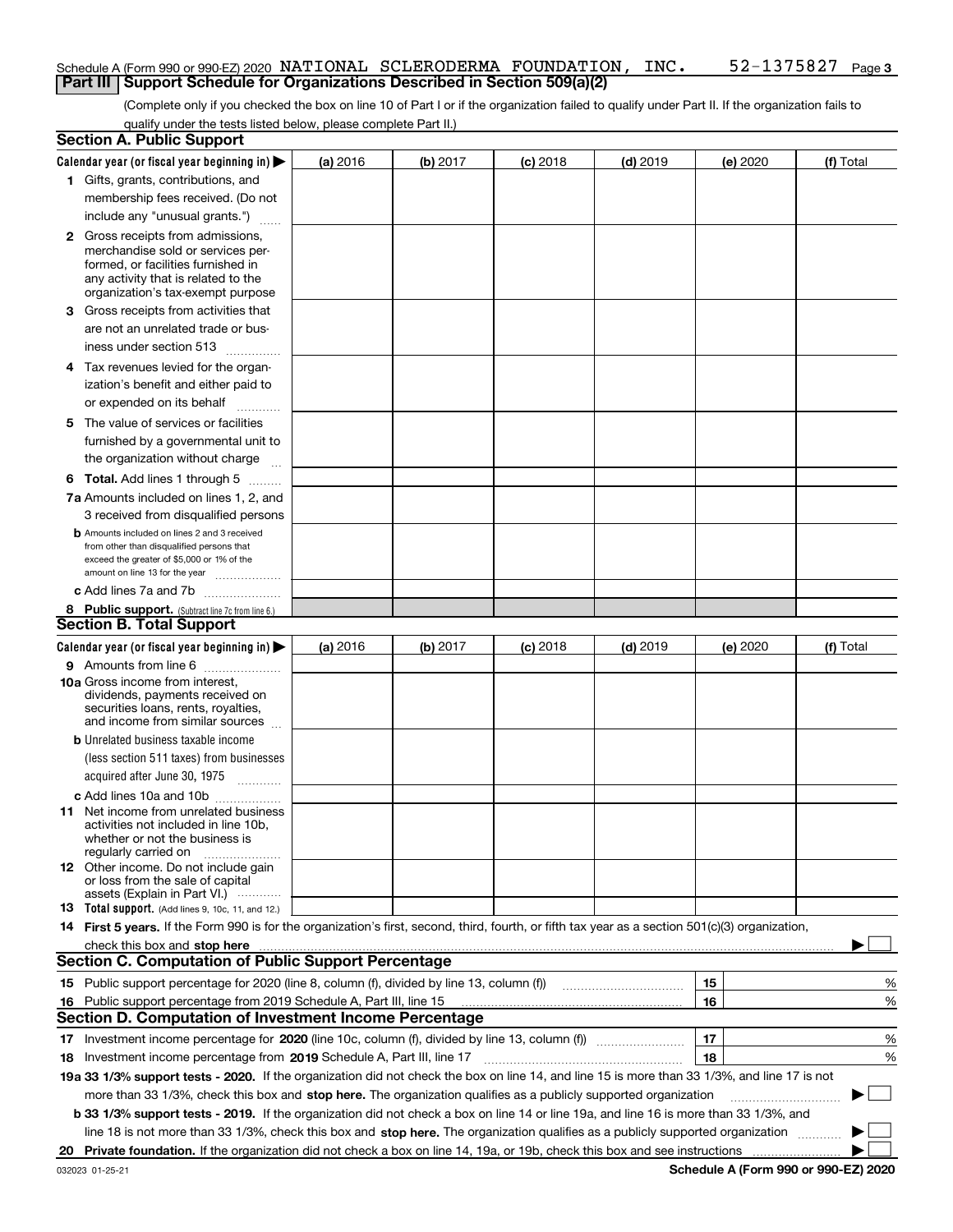**YesNo**

## **Part IV Supporting Organizations**

(Complete only if you checked a box in line 12 on Part I. If you checked box 12a, Part I, complete Sections A and B. If you checked box 12b, Part I, complete Sections A and C. If you checked box 12c, Part I, complete Sections A, D, and E. If you checked box 12d, Part I, complete Sections A and D, and complete Part V.)

## **Section A. All Supporting Organizations**

- **1** Are all of the organization's supported organizations listed by name in the organization's governing documents? If "No," describe in **Part VI** how the supported organizations are designated. If designated by *class or purpose, describe the designation. If historic and continuing relationship, explain.*
- **2** Did the organization have any supported organization that does not have an IRS determination of status under section 509(a)(1) or (2)? If "Yes," explain in Part VI how the organization determined that the supported *organization was described in section 509(a)(1) or (2).*
- **3a** Did the organization have a supported organization described in section 501(c)(4), (5), or (6)? If "Yes," answer *lines 3b and 3c below.*
- **b** Did the organization confirm that each supported organization qualified under section 501(c)(4), (5), or (6) and satisfied the public support tests under section 509(a)(2)? If "Yes," describe in **Part VI** when and how the *organization made the determination.*
- **c**Did the organization ensure that all support to such organizations was used exclusively for section 170(c)(2)(B) purposes? If "Yes," explain in **Part VI** what controls the organization put in place to ensure such use.
- **4a***If* Was any supported organization not organized in the United States ("foreign supported organization")? *"Yes," and if you checked box 12a or 12b in Part I, answer lines 4b and 4c below.*
- **b** Did the organization have ultimate control and discretion in deciding whether to make grants to the foreign supported organization? If "Yes," describe in **Part VI** how the organization had such control and discretion *despite being controlled or supervised by or in connection with its supported organizations.*
- **c** Did the organization support any foreign supported organization that does not have an IRS determination under sections 501(c)(3) and 509(a)(1) or (2)? If "Yes," explain in **Part VI** what controls the organization used *to ensure that all support to the foreign supported organization was used exclusively for section 170(c)(2)(B) purposes.*
- **5a***If "Yes,"* Did the organization add, substitute, or remove any supported organizations during the tax year? answer lines 5b and 5c below (if applicable). Also, provide detail in **Part VI,** including (i) the names and EIN *numbers of the supported organizations added, substituted, or removed; (ii) the reasons for each such action; (iii) the authority under the organization's organizing document authorizing such action; and (iv) how the action was accomplished (such as by amendment to the organizing document).*
- **b** Type I or Type II only. Was any added or substituted supported organization part of a class already designated in the organization's organizing document?
- **cSubstitutions only.**  Was the substitution the result of an event beyond the organization's control?
- **6** Did the organization provide support (whether in the form of grants or the provision of services or facilities) to **Part VI.** *If "Yes," provide detail in* support or benefit one or more of the filing organization's supported organizations? anyone other than (i) its supported organizations, (ii) individuals that are part of the charitable class benefited by one or more of its supported organizations, or (iii) other supporting organizations that also
- **7**Did the organization provide a grant, loan, compensation, or other similar payment to a substantial contributor *If "Yes," complete Part I of Schedule L (Form 990 or 990-EZ).* regard to a substantial contributor? (as defined in section 4958(c)(3)(C)), a family member of a substantial contributor, or a 35% controlled entity with
- **8** Did the organization make a loan to a disqualified person (as defined in section 4958) not described in line 7? *If "Yes," complete Part I of Schedule L (Form 990 or 990-EZ).*
- **9a** Was the organization controlled directly or indirectly at any time during the tax year by one or more in section 509(a)(1) or (2))? If "Yes," *provide detail in* <code>Part VI.</code> disqualified persons, as defined in section 4946 (other than foundation managers and organizations described
- **b** Did one or more disqualified persons (as defined in line 9a) hold a controlling interest in any entity in which the supporting organization had an interest? If "Yes," provide detail in P**art VI**.
- **c**Did a disqualified person (as defined in line 9a) have an ownership interest in, or derive any personal benefit from, assets in which the supporting organization also had an interest? If "Yes," provide detail in P**art VI.**
- **10a** Was the organization subject to the excess business holdings rules of section 4943 because of section supporting organizations)? If "Yes," answer line 10b below. 4943(f) (regarding certain Type II supporting organizations, and all Type III non-functionally integrated
- **b** Did the organization have any excess business holdings in the tax year? (Use Schedule C, Form 4720, to *determine whether the organization had excess business holdings.)*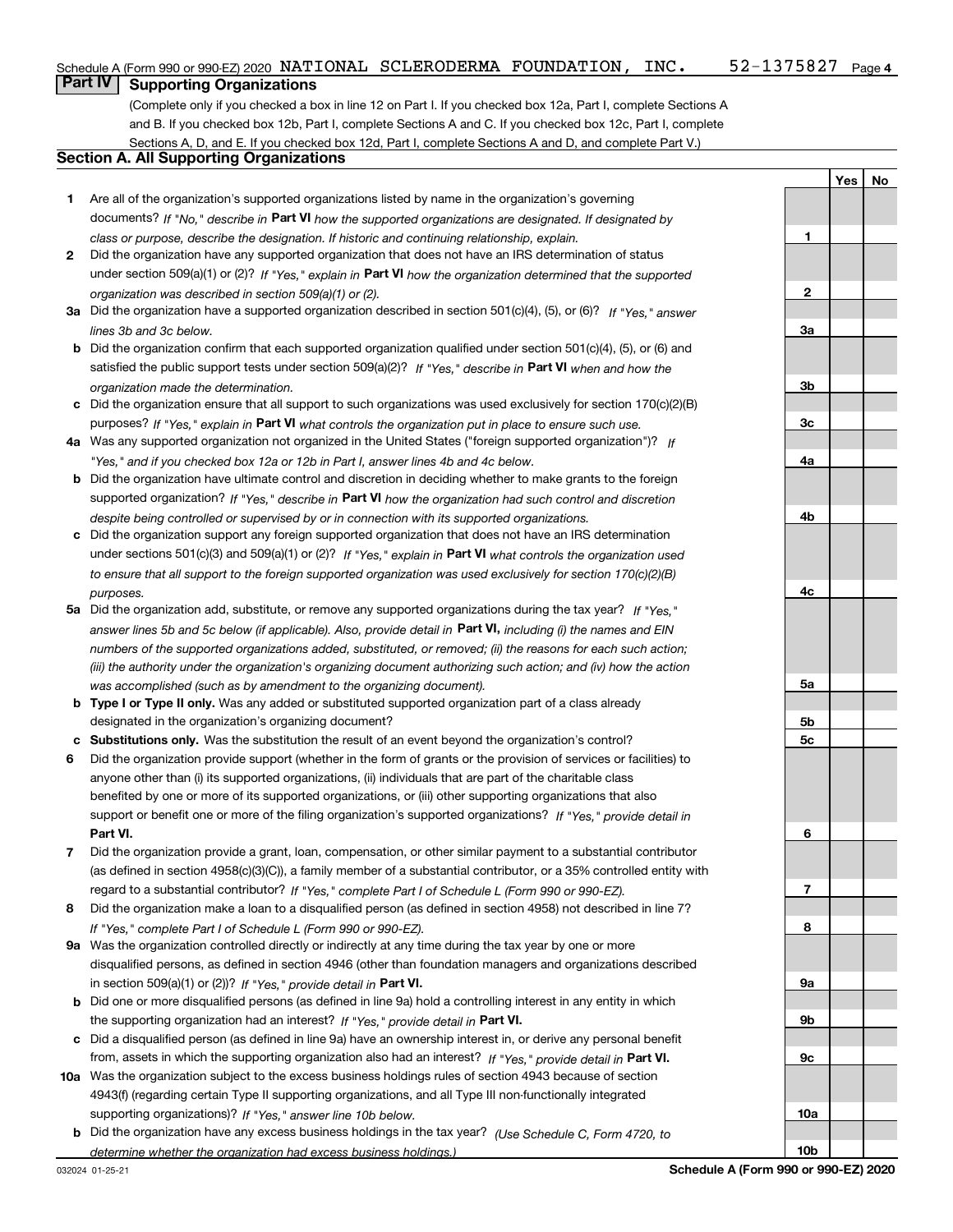#### **5**Schedule A (Form 990 or 990-EZ) 2020  $\,$  <code>NATIONAL SCLERODERMA FOUNDATION</code> ,  $\,$  <code>INC</code> .  $\,$  <code>52–1375827</code>  $\,$  <code>Page</code> **Part IV Supporting Organizations** *(continued)*

|    | 1001161110007                                                                                                                                                                                                                                                                                                                                                                                                                                                                                                            |                 |     |     |
|----|--------------------------------------------------------------------------------------------------------------------------------------------------------------------------------------------------------------------------------------------------------------------------------------------------------------------------------------------------------------------------------------------------------------------------------------------------------------------------------------------------------------------------|-----------------|-----|-----|
|    |                                                                                                                                                                                                                                                                                                                                                                                                                                                                                                                          |                 | Yes | No. |
| 11 | Has the organization accepted a gift or contribution from any of the following persons?                                                                                                                                                                                                                                                                                                                                                                                                                                  |                 |     |     |
|    | a A person who directly or indirectly controls, either alone or together with persons described in lines 11b and                                                                                                                                                                                                                                                                                                                                                                                                         |                 |     |     |
|    | 11c below, the governing body of a supported organization?                                                                                                                                                                                                                                                                                                                                                                                                                                                               | 11a             |     |     |
|    | <b>b</b> A family member of a person described in line 11a above?                                                                                                                                                                                                                                                                                                                                                                                                                                                        | 11 <sub>b</sub> |     |     |
|    | c A 35% controlled entity of a person described in line 11a or 11b above? If "Yes" to line 11a, 11b, or 11c, provide                                                                                                                                                                                                                                                                                                                                                                                                     |                 |     |     |
|    | detail in Part VI.                                                                                                                                                                                                                                                                                                                                                                                                                                                                                                       | 11c             |     |     |
|    | <b>Section B. Type I Supporting Organizations</b>                                                                                                                                                                                                                                                                                                                                                                                                                                                                        |                 |     |     |
|    |                                                                                                                                                                                                                                                                                                                                                                                                                                                                                                                          |                 | Yes | No. |
|    | Did the governing body, members of the governing body, officers acting in their official capacity, or membership of one or<br>more supported organizations have the power to regularly appoint or elect at least a majority of the organization's officers,<br>directors, or trustees at all times during the tax year? If "No," describe in Part VI how the supported organization(s)<br>effectively operated, supervised, or controlled the organization's activities. If the organization had more than one supported |                 |     |     |

| organization, describe how the powers to appoint and/or remove officers, directors, or trustees were allocated among the |
|--------------------------------------------------------------------------------------------------------------------------|
| supported organizations and what conditions or restrictions, if any, applied to such powers during the tax year.         |
| 2 Did the organization operate for the benefit of any supported organization other than the supported                    |
| organization(s) that operated, supervised, or controlled the supporting organization? If "Yes," explain in               |
| Dort VI barriardina arab banafit assista dari the normal as of the song entert association (a) that an angle of          |

**Part VI**  *how providing such benefit carried out the purposes of the supported organization(s) that operated,*

| supervised, or controlled the supporting organization. |  |
|--------------------------------------------------------|--|
| <b>Section C. Type II Supporting Organizations</b>     |  |
|                                                        |  |

**1**or trustees of each of the organization's supported organization(s)? If "No," describe in **Part VI** how control *or management of the supporting organization was vested in the same persons that controlled or managed the supported organization(s).* Were a majority of the organization's directors or trustees during the tax year also a majority of the directors

| <b>Section D. All Type III Supporting Organizations</b> |  |
|---------------------------------------------------------|--|
|---------------------------------------------------------|--|

|              |                                                                                                                        |   | Yes | No |
|--------------|------------------------------------------------------------------------------------------------------------------------|---|-----|----|
|              | Did the organization provide to each of its supported organizations, by the last day of the fifth month of the         |   |     |    |
|              | organization's tax year, (i) a written notice describing the type and amount of support provided during the prior tax  |   |     |    |
|              | year, (ii) a copy of the Form 990 that was most recently filed as of the date of notification, and (iii) copies of the |   |     |    |
|              | organization's governing documents in effect on the date of notification, to the extent not previously provided?       |   |     |    |
| $\mathbf{2}$ | Were any of the organization's officers, directors, or trustees either (i) appointed or elected by the supported       |   |     |    |
|              | organization(s) or (ii) serving on the governing body of a supported organization? If "No," explain in Part VI how     |   |     |    |
|              | the organization maintained a close and continuous working relationship with the supported organization(s).            | 2 |     |    |
| 3            | By reason of the relationship described in line 2, above, did the organization's supported organizations have a        |   |     |    |
|              | significant voice in the organization's investment policies and in directing the use of the organization's             |   |     |    |
|              | income or assets at all times during the tax year? If "Yes," describe in Part VI the role the organization's           |   |     |    |
|              | supported organizations played in this regard.                                                                         | з |     |    |

# *supported organizations played in this regard.* **Section E. Type III Functionally Integrated Supporting Organizations**

- **1**Check the box next to the method that the organization used to satisfy the Integral Part Test during the year (see instructions).
- **alinupy** The organization satisfied the Activities Test. Complete line 2 below.
- **b**The organization is the parent of each of its supported organizations. *Complete* line 3 *below.*  $\mathcal{L}^{\text{max}}$

|  |  | $\mathbf{c}$ $\Box$ The organization supported a governmental entity. Describe in Part VI how you supported a governmental entity (see instructions). |  |  |  |  |  |  |
|--|--|-------------------------------------------------------------------------------------------------------------------------------------------------------|--|--|--|--|--|--|
|--|--|-------------------------------------------------------------------------------------------------------------------------------------------------------|--|--|--|--|--|--|

- **2Answer lines 2a and 2b below. Yes No** Activities Test.
- **a** Did substantially all of the organization's activities during the tax year directly further the exempt purposes of the supported organization(s) to which the organization was responsive? If "Yes," then in **Part VI identify those supported organizations and explain**  *how these activities directly furthered their exempt purposes, how the organization was responsive to those supported organizations, and how the organization determined that these activities constituted substantially all of its activities.*
- **b** Did the activities described in line 2a, above, constitute activities that, but for the organization's involvement, **Part VI**  *the reasons for the organization's position that its supported organization(s) would have engaged in* one or more of the organization's supported organization(s) would have been engaged in? If "Yes," e*xplain in these activities but for the organization's involvement.*
- **3** Parent of Supported Organizations. Answer lines 3a and 3b below.
- **a** Did the organization have the power to regularly appoint or elect a majority of the officers, directors, or trustees of each of the supported organizations? If "Yes" or "No" provide details in **Part VI.**
- **b** Did the organization exercise a substantial degree of direction over the policies, programs, and activities of each of its supported organizations? If "Yes," describe in Part VI the role played by the organization in this regard.

**2a**

**2b**

**3a**

**3b**

**1**

**1**

**YesNo**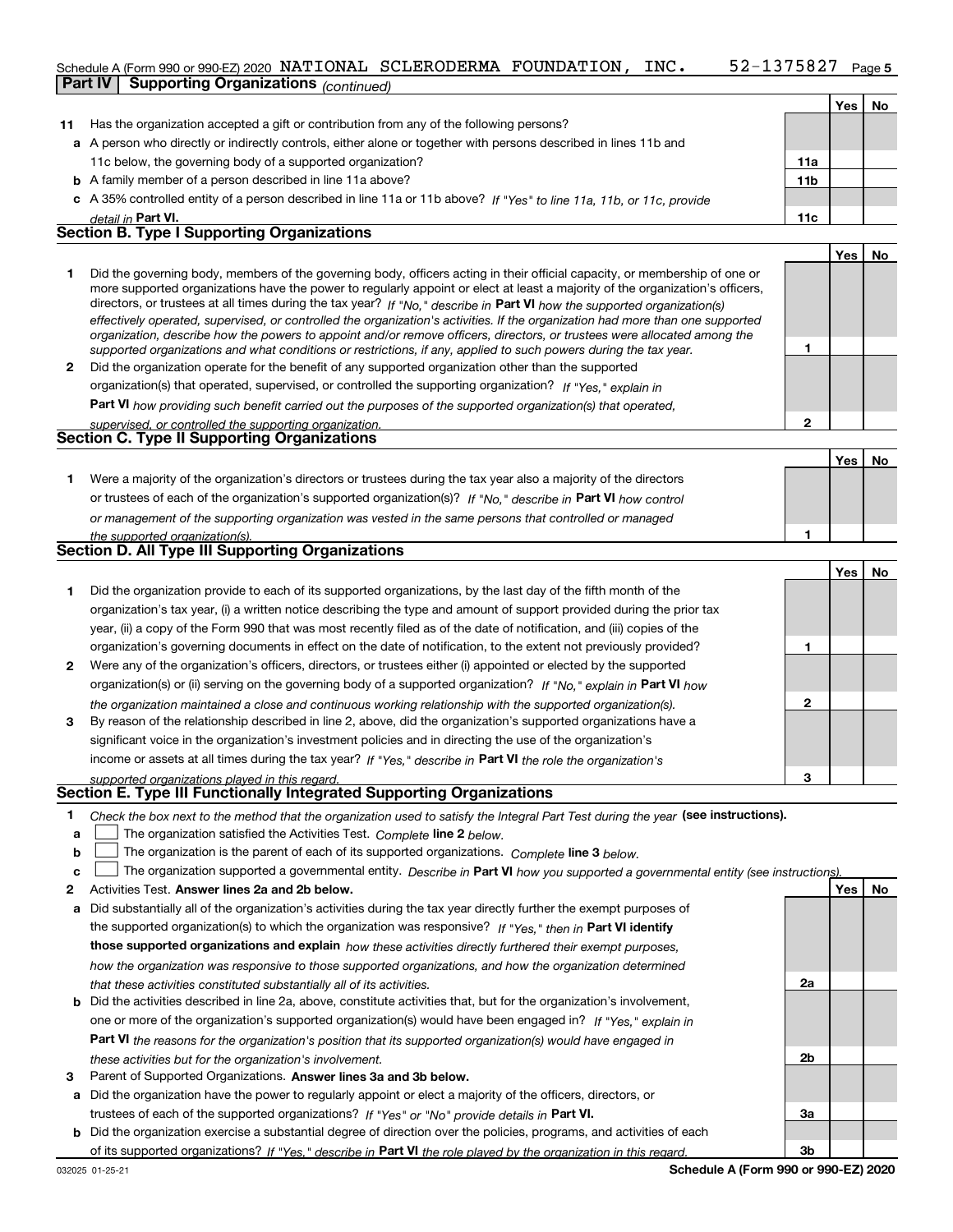| <b>Part V</b> | Schedule A (Form 990 or 990-EZ) 2020 NATIONAL SCLERODERMA FOUNDATION, $INC$ .<br>Type III Non-Functionally Integrated 509(a)(3) Supporting Organizations |                |                | $52 - 1375827$ Page 6          |
|---------------|----------------------------------------------------------------------------------------------------------------------------------------------------------|----------------|----------------|--------------------------------|
| 1             | Check here if the organization satisfied the Integral Part Test as a qualifying trust on Nov. 20, 1970 (explain in Part VI). See instructions.           |                |                |                                |
|               | All other Type III non-functionally integrated supporting organizations must complete Sections A through E.                                              |                |                |                                |
|               | Section A - Adjusted Net Income                                                                                                                          |                | (A) Prior Year | (B) Current Year<br>(optional) |
|               | Net short-term capital gain                                                                                                                              | 1              |                |                                |
| 2             | Recoveries of prior-year distributions                                                                                                                   | $\mathbf{2}$   |                |                                |
| З             | Other gross income (see instructions)                                                                                                                    | 3              |                |                                |
| 4             | Add lines 1 through 3.                                                                                                                                   | 4              |                |                                |
| 5             | Depreciation and depletion                                                                                                                               | 5              |                |                                |
| 6             | Portion of operating expenses paid or incurred for production or                                                                                         |                |                |                                |
|               | collection of gross income or for management, conservation, or                                                                                           |                |                |                                |
|               | maintenance of property held for production of income (see instructions)                                                                                 | 6              |                |                                |
| 7             | Other expenses (see instructions)                                                                                                                        | $\overline{7}$ |                |                                |
| 8             | Adjusted Net Income (subtract lines 5, 6, and 7 from line 4)                                                                                             | 8              |                |                                |
|               | <b>Section B - Minimum Asset Amount</b>                                                                                                                  |                | (A) Prior Year | (B) Current Year<br>(optional) |
| 1             | Aggregate fair market value of all non-exempt-use assets (see                                                                                            |                |                |                                |
|               | instructions for short tax year or assets held for part of year):                                                                                        |                |                |                                |
|               | <b>a</b> Average monthly value of securities                                                                                                             | 1a             |                |                                |
|               | <b>b</b> Average monthly cash balances                                                                                                                   | 1b             |                |                                |
|               | c Fair market value of other non-exempt-use assets                                                                                                       | 1c             |                |                                |
|               | <b>d</b> Total (add lines 1a, 1b, and 1c)                                                                                                                | 1d             |                |                                |
|               | <b>e</b> Discount claimed for blockage or other factors                                                                                                  |                |                |                                |
|               | (explain in detail in Part VI):                                                                                                                          |                |                |                                |
| 2             | Acquisition indebtedness applicable to non-exempt-use assets                                                                                             | $\mathbf{2}$   |                |                                |
| З             | Subtract line 2 from line 1d.                                                                                                                            | 3              |                |                                |
| 4             | Cash deemed held for exempt use. Enter 0.015 of line 3 (for greater amount,                                                                              |                |                |                                |
|               | see instructions).                                                                                                                                       | 4              |                |                                |
| 5             | Net value of non-exempt-use assets (subtract line 4 from line 3)                                                                                         | 5              |                |                                |
| 6             | Multiply line 5 by 0.035.                                                                                                                                | 6              |                |                                |
| 7             | Recoveries of prior-year distributions                                                                                                                   | $\overline{7}$ |                |                                |
| 8             | Minimum Asset Amount (add line 7 to line 6)                                                                                                              | 8              |                |                                |
|               | <b>Section C - Distributable Amount</b>                                                                                                                  |                |                | <b>Current Year</b>            |
|               | Adjusted net income for prior year (from Section A, line 8, column A)                                                                                    | 1              |                |                                |
|               | Enter 0.85 of line 1.                                                                                                                                    | 2              |                |                                |
| 3             | Minimum asset amount for prior year (from Section B, line 8, column A)                                                                                   | 3              |                |                                |
| 4             | Enter greater of line 2 or line 3.                                                                                                                       | 4              |                |                                |
| 5             | Income tax imposed in prior year                                                                                                                         | 5              |                |                                |
| 6             | <b>Distributable Amount.</b> Subtract line 5 from line 4, unless subject to                                                                              |                |                |                                |
|               | emergency temporary reduction (see instructions).                                                                                                        | 6              |                |                                |
| 7             | Check here if the current year is the organization's first as a non-functionally integrated Type III supporting organization (see                        |                |                |                                |

instructions).

**Schedule A (Form 990 or 990-EZ) 2020**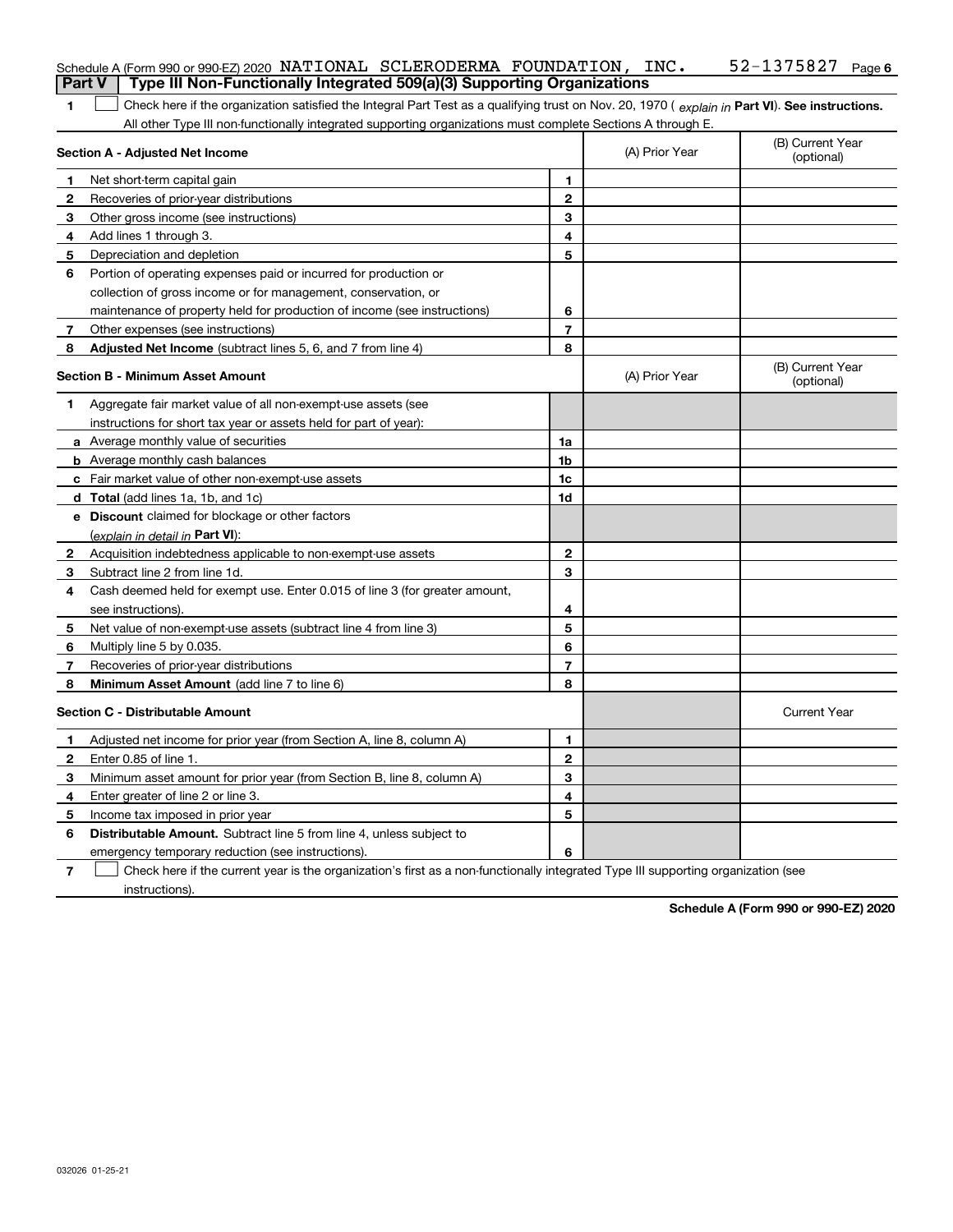#### **7** Schedule A (Form 990 or 990-EZ) 2020  $\,$  <code>NATIONAL SCLERODERMA FOUNDATION</code> ,  $\,$  <code>INC</code> .  $\,$  <code>52–1375827</code>  $\,$  <code>Page</code>

| ∣ Part V | Type III Non-Functionally Integrated 509(a)(3) Supporting Organizations                    |                                    | (continued)                                   |    |                                                  |
|----------|--------------------------------------------------------------------------------------------|------------------------------------|-----------------------------------------------|----|--------------------------------------------------|
|          | Section D - Distributions                                                                  |                                    |                                               |    | <b>Current Year</b>                              |
| 1        | Amounts paid to supported organizations to accomplish exempt purposes                      |                                    |                                               | 1  |                                                  |
| 2        | Amounts paid to perform activity that directly furthers exempt purposes of supported       |                                    |                                               |    |                                                  |
|          | organizations, in excess of income from activity                                           | 2                                  |                                               |    |                                                  |
| 3        | Administrative expenses paid to accomplish exempt purposes of supported organizations      |                                    |                                               | 3  |                                                  |
| 4        | Amounts paid to acquire exempt-use assets                                                  |                                    |                                               | 4  |                                                  |
| 5        | Qualified set aside amounts (prior IRS approval required - provide details in Part VI)     |                                    |                                               | 5  |                                                  |
| 6        | Other distributions ( <i>describe in</i> Part VI). See instructions.                       |                                    |                                               | 6  |                                                  |
| 7        | Total annual distributions. Add lines 1 through 6.                                         |                                    |                                               | 7  |                                                  |
| 8        | Distributions to attentive supported organizations to which the organization is responsive |                                    |                                               |    |                                                  |
|          | ( <i>provide details in</i> Part VI). See instructions.                                    |                                    |                                               | 8  |                                                  |
| 9        | Distributable amount for 2020 from Section C, line 6                                       |                                    |                                               | 9  |                                                  |
| 10       | Line 8 amount divided by line 9 amount                                                     |                                    |                                               | 10 |                                                  |
|          | <b>Section E - Distribution Allocations</b> (see instructions)                             | (i)<br><b>Excess Distributions</b> | (ii)<br><b>Underdistributions</b><br>Pre-2020 |    | (iii)<br><b>Distributable</b><br>Amount for 2020 |
| 1        | Distributable amount for 2020 from Section C, line 6                                       |                                    |                                               |    |                                                  |
| 2        | Underdistributions, if any, for years prior to 2020 (reason-                               |                                    |                                               |    |                                                  |
|          | able cause required - explain in Part VI). See instructions.                               |                                    |                                               |    |                                                  |
| 3        | Excess distributions carryover, if any, to 2020                                            |                                    |                                               |    |                                                  |
|          | a From 2015                                                                                |                                    |                                               |    |                                                  |
|          | <b>b</b> From 2016                                                                         |                                    |                                               |    |                                                  |
|          | <b>c</b> From 2017                                                                         |                                    |                                               |    |                                                  |
|          | <b>d</b> From 2018                                                                         |                                    |                                               |    |                                                  |
|          | e From 2019                                                                                |                                    |                                               |    |                                                  |
|          | f Total of lines 3a through 3e                                                             |                                    |                                               |    |                                                  |
|          | g Applied to underdistributions of prior years                                             |                                    |                                               |    |                                                  |
|          | <b>h</b> Applied to 2020 distributable amount                                              |                                    |                                               |    |                                                  |
|          | Carryover from 2015 not applied (see instructions)                                         |                                    |                                               |    |                                                  |
|          | Remainder. Subtract lines 3g, 3h, and 3i from line 3f.                                     |                                    |                                               |    |                                                  |
| 4        | Distributions for 2020 from Section D,                                                     |                                    |                                               |    |                                                  |
|          | line $7:$                                                                                  |                                    |                                               |    |                                                  |
|          | a Applied to underdistributions of prior years                                             |                                    |                                               |    |                                                  |
|          | <b>b</b> Applied to 2020 distributable amount                                              |                                    |                                               |    |                                                  |
|          | c Remainder. Subtract lines 4a and 4b from line 4.                                         |                                    |                                               |    |                                                  |
| 5        | Remaining underdistributions for years prior to 2020, if                                   |                                    |                                               |    |                                                  |
|          | any. Subtract lines 3g and 4a from line 2. For result greater                              |                                    |                                               |    |                                                  |
|          | than zero, explain in Part VI. See instructions.                                           |                                    |                                               |    |                                                  |
| 6        | Remaining underdistributions for 2020. Subtract lines 3h                                   |                                    |                                               |    |                                                  |
|          | and 4b from line 1. For result greater than zero, explain in                               |                                    |                                               |    |                                                  |
|          | Part VI. See instructions.                                                                 |                                    |                                               |    |                                                  |
| 7        | Excess distributions carryover to 2021. Add lines 3j                                       |                                    |                                               |    |                                                  |
|          | and 4c.                                                                                    |                                    |                                               |    |                                                  |
| 8        | Breakdown of line 7:                                                                       |                                    |                                               |    |                                                  |
|          | a Excess from 2016                                                                         |                                    |                                               |    |                                                  |
|          | <b>b</b> Excess from 2017                                                                  |                                    |                                               |    |                                                  |
|          | c Excess from 2018                                                                         |                                    |                                               |    |                                                  |
|          | d Excess from 2019                                                                         |                                    |                                               |    |                                                  |
|          | e Excess from 2020                                                                         |                                    |                                               |    |                                                  |

**Schedule A (Form 990 or 990-EZ) 2020**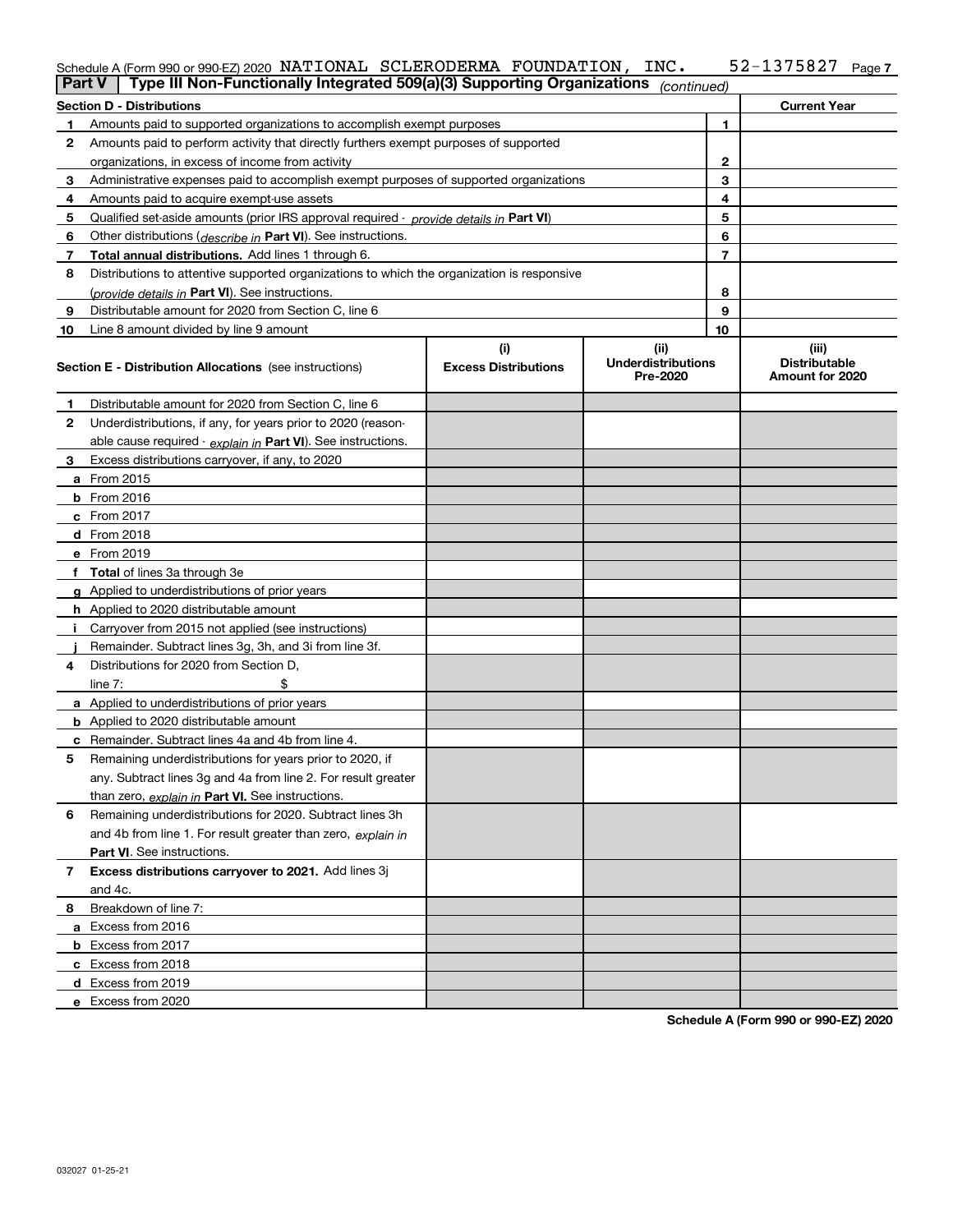|                | 52-1375827 Page 8<br>Schedule A (Form 990 or 990-EZ) 2020 NATIONAL SCLERODERMA FOUNDATION, INC.                                                                                                                                                                                                                                                                                                                                   |  |
|----------------|-----------------------------------------------------------------------------------------------------------------------------------------------------------------------------------------------------------------------------------------------------------------------------------------------------------------------------------------------------------------------------------------------------------------------------------|--|
| <b>Part VI</b> | Supplemental Information. Provide the explanations required by Part II, line 10; Part II, line 17a or 17b; Part III, line 12;<br>Part IV, Section A, lines 1, 2, 3b, 3c, 4b, 4c, 5a, 6, 9a, 9b, 9c, 11a, 11b, and 11c; Part IV, Section B, lines 1 and 2; Part IV, Section C,<br>line 1; Part IV, Section D, lines 2 and 3; Part IV, Section E, lines 1c, 2a, 2b, 3a, and 3b; Part V, line 1; Part V, Section B, line 1e; Part V, |  |
|                | Section D, lines 5, 6, and 8; and Part V, Section E, lines 2, 5, and 6. Also complete this part for any additional information.<br>(See instructions.)                                                                                                                                                                                                                                                                            |  |
|                |                                                                                                                                                                                                                                                                                                                                                                                                                                   |  |
|                |                                                                                                                                                                                                                                                                                                                                                                                                                                   |  |
|                |                                                                                                                                                                                                                                                                                                                                                                                                                                   |  |
|                |                                                                                                                                                                                                                                                                                                                                                                                                                                   |  |
|                |                                                                                                                                                                                                                                                                                                                                                                                                                                   |  |
|                |                                                                                                                                                                                                                                                                                                                                                                                                                                   |  |
|                |                                                                                                                                                                                                                                                                                                                                                                                                                                   |  |
|                |                                                                                                                                                                                                                                                                                                                                                                                                                                   |  |
|                |                                                                                                                                                                                                                                                                                                                                                                                                                                   |  |
|                |                                                                                                                                                                                                                                                                                                                                                                                                                                   |  |
|                |                                                                                                                                                                                                                                                                                                                                                                                                                                   |  |
|                |                                                                                                                                                                                                                                                                                                                                                                                                                                   |  |
|                |                                                                                                                                                                                                                                                                                                                                                                                                                                   |  |
|                |                                                                                                                                                                                                                                                                                                                                                                                                                                   |  |
|                |                                                                                                                                                                                                                                                                                                                                                                                                                                   |  |
|                |                                                                                                                                                                                                                                                                                                                                                                                                                                   |  |
|                |                                                                                                                                                                                                                                                                                                                                                                                                                                   |  |
|                |                                                                                                                                                                                                                                                                                                                                                                                                                                   |  |
|                |                                                                                                                                                                                                                                                                                                                                                                                                                                   |  |
|                |                                                                                                                                                                                                                                                                                                                                                                                                                                   |  |
|                |                                                                                                                                                                                                                                                                                                                                                                                                                                   |  |
|                |                                                                                                                                                                                                                                                                                                                                                                                                                                   |  |
|                |                                                                                                                                                                                                                                                                                                                                                                                                                                   |  |
|                |                                                                                                                                                                                                                                                                                                                                                                                                                                   |  |
|                |                                                                                                                                                                                                                                                                                                                                                                                                                                   |  |
|                |                                                                                                                                                                                                                                                                                                                                                                                                                                   |  |
|                |                                                                                                                                                                                                                                                                                                                                                                                                                                   |  |
|                |                                                                                                                                                                                                                                                                                                                                                                                                                                   |  |
|                |                                                                                                                                                                                                                                                                                                                                                                                                                                   |  |
|                |                                                                                                                                                                                                                                                                                                                                                                                                                                   |  |
|                |                                                                                                                                                                                                                                                                                                                                                                                                                                   |  |
|                |                                                                                                                                                                                                                                                                                                                                                                                                                                   |  |
|                |                                                                                                                                                                                                                                                                                                                                                                                                                                   |  |
|                |                                                                                                                                                                                                                                                                                                                                                                                                                                   |  |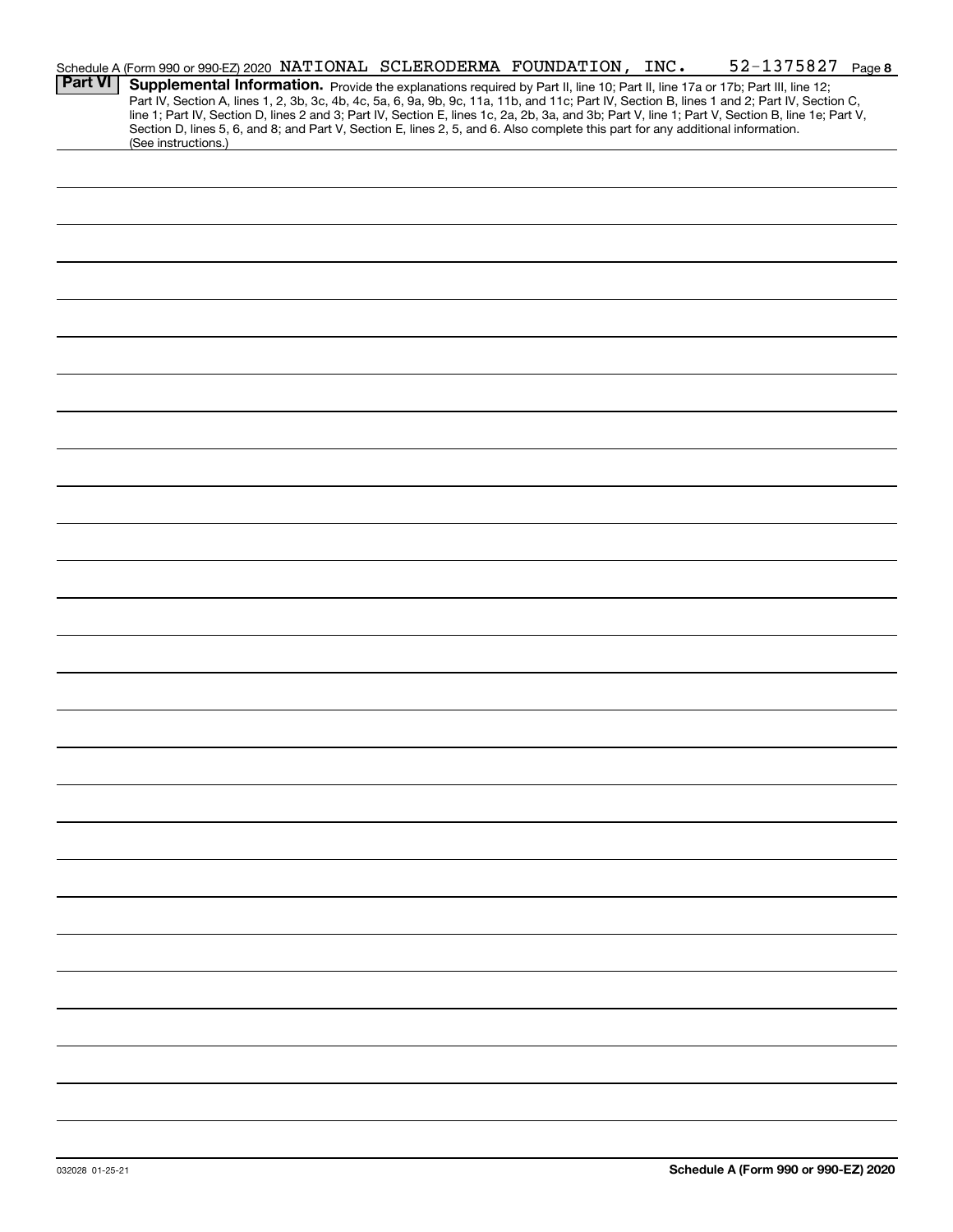| <b>SCHEDULE D</b> |  |
|-------------------|--|
|-------------------|--|

| (Form 990) |  |
|------------|--|
|------------|--|

## **SCHEDULE D Supplemental Financial Statements**

(Form 990)<br>
Pepartment of the Treasury<br>
Department of the Treasury<br>
Department of the Treasury<br>
Department of the Treasury<br> **Co to www.irs.gov/Form990 for instructions and the latest information.**<br> **Co to www.irs.gov/Form9** 



Department of the Treasury Internal Revenue Service

**Name of the organization Employer identification number**

|                 | NATIONAL SCLERODERMA FOUNDATION, INC.                                                                                                                                                                                                                                                                                                                             |                         |                                                | 52-1375827                                         |
|-----------------|-------------------------------------------------------------------------------------------------------------------------------------------------------------------------------------------------------------------------------------------------------------------------------------------------------------------------------------------------------------------|-------------------------|------------------------------------------------|----------------------------------------------------|
| Part I          | Organizations Maintaining Donor Advised Funds or Other Similar Funds or Accounts. Complete if the                                                                                                                                                                                                                                                                 |                         |                                                |                                                    |
|                 | organization answered "Yes" on Form 990, Part IV, line 6.                                                                                                                                                                                                                                                                                                         |                         |                                                |                                                    |
|                 |                                                                                                                                                                                                                                                                                                                                                                   | (a) Donor advised funds |                                                | (b) Funds and other accounts                       |
| 1.              |                                                                                                                                                                                                                                                                                                                                                                   |                         |                                                |                                                    |
| 2               | Aggregate value of contributions to (during year)                                                                                                                                                                                                                                                                                                                 |                         |                                                |                                                    |
| з               | Aggregate value of grants from (during year)                                                                                                                                                                                                                                                                                                                      |                         |                                                |                                                    |
| 4               |                                                                                                                                                                                                                                                                                                                                                                   |                         |                                                |                                                    |
| 5               | Did the organization inform all donors and donor advisors in writing that the assets held in donor advised funds                                                                                                                                                                                                                                                  |                         |                                                |                                                    |
|                 |                                                                                                                                                                                                                                                                                                                                                                   |                         |                                                | Yes<br>No                                          |
| 6               | Did the organization inform all grantees, donors, and donor advisors in writing that grant funds can be used only                                                                                                                                                                                                                                                 |                         |                                                |                                                    |
|                 | for charitable purposes and not for the benefit of the donor or donor advisor, or for any other purpose conferring                                                                                                                                                                                                                                                |                         |                                                |                                                    |
|                 |                                                                                                                                                                                                                                                                                                                                                                   |                         |                                                | Yes<br>No                                          |
| <b>Part II</b>  | Conservation Easements. Complete if the organization answered "Yes" on Form 990, Part IV, line 7.                                                                                                                                                                                                                                                                 |                         |                                                |                                                    |
| 1.              | Purpose(s) of conservation easements held by the organization (check all that apply).                                                                                                                                                                                                                                                                             |                         |                                                |                                                    |
|                 | Preservation of land for public use (for example, recreation or education)                                                                                                                                                                                                                                                                                        |                         |                                                | Preservation of a historically important land area |
|                 | Protection of natural habitat                                                                                                                                                                                                                                                                                                                                     |                         | Preservation of a certified historic structure |                                                    |
|                 | Preservation of open space                                                                                                                                                                                                                                                                                                                                        |                         |                                                |                                                    |
| 2               | Complete lines 2a through 2d if the organization held a qualified conservation contribution in the form of a conservation easement on the last                                                                                                                                                                                                                    |                         |                                                |                                                    |
|                 | day of the tax year.                                                                                                                                                                                                                                                                                                                                              |                         |                                                | Held at the End of the Tax Year                    |
| а               | Total number of conservation easements                                                                                                                                                                                                                                                                                                                            |                         |                                                | 2a                                                 |
| b               | Total acreage restricted by conservation easements                                                                                                                                                                                                                                                                                                                |                         |                                                | 2 <sub>b</sub>                                     |
| c               | Number of conservation easements on a certified historic structure included in (a) manufacture included in (a)                                                                                                                                                                                                                                                    |                         |                                                | 2c                                                 |
| d               | Number of conservation easements included in (c) acquired after 7/25/06, and not on a historic structure                                                                                                                                                                                                                                                          |                         |                                                |                                                    |
|                 |                                                                                                                                                                                                                                                                                                                                                                   |                         |                                                | 2d                                                 |
| 3.              | listed in the National Register [11, 1200] [12] The National Register [11, 1200] [12] The National Register [11, 1200] [12] The National Register [11, 1200] [12] The National Register [11, 1200] [12] The National Register<br>Number of conservation easements modified, transferred, released, extinguished, or terminated by the organization during the tax |                         |                                                |                                                    |
|                 | year                                                                                                                                                                                                                                                                                                                                                              |                         |                                                |                                                    |
| 4               | Number of states where property subject to conservation easement is located >                                                                                                                                                                                                                                                                                     |                         |                                                |                                                    |
| 5               | Does the organization have a written policy regarding the periodic monitoring, inspection, handling of                                                                                                                                                                                                                                                            |                         |                                                |                                                    |
|                 | violations, and enforcement of the conservation easements it holds?                                                                                                                                                                                                                                                                                               |                         |                                                | Yes<br><b>No</b>                                   |
|                 |                                                                                                                                                                                                                                                                                                                                                                   |                         |                                                |                                                    |
| 6               | Staff and volunteer hours devoted to monitoring, inspecting, handling of violations, and enforcing conservation easements during the year                                                                                                                                                                                                                         |                         |                                                |                                                    |
|                 | Amount of expenses incurred in monitoring, inspecting, handling of violations, and enforcing conservation easements during the year                                                                                                                                                                                                                               |                         |                                                |                                                    |
| 7               | $\blacktriangleright$ \$                                                                                                                                                                                                                                                                                                                                          |                         |                                                |                                                    |
|                 | Does each conservation easement reported on line 2(d) above satisfy the requirements of section 170(h)(4)(B)(i)                                                                                                                                                                                                                                                   |                         |                                                |                                                    |
| 8               |                                                                                                                                                                                                                                                                                                                                                                   |                         |                                                | Yes<br>No                                          |
|                 |                                                                                                                                                                                                                                                                                                                                                                   |                         |                                                |                                                    |
| 9               | In Part XIII, describe how the organization reports conservation easements in its revenue and expense statement and                                                                                                                                                                                                                                               |                         |                                                |                                                    |
|                 | balance sheet, and include, if applicable, the text of the footnote to the organization's financial statements that describes the                                                                                                                                                                                                                                 |                         |                                                |                                                    |
| <b>Part III</b> | organization's accounting for conservation easements.<br>Organizations Maintaining Collections of Art, Historical Treasures, or Other Similar Assets.                                                                                                                                                                                                             |                         |                                                |                                                    |
|                 | Complete if the organization answered "Yes" on Form 990, Part IV, line 8.                                                                                                                                                                                                                                                                                         |                         |                                                |                                                    |
|                 |                                                                                                                                                                                                                                                                                                                                                                   |                         |                                                |                                                    |
|                 | 1a If the organization elected, as permitted under FASB ASC 958, not to report in its revenue statement and balance sheet works                                                                                                                                                                                                                                   |                         |                                                |                                                    |
|                 | of art, historical treasures, or other similar assets held for public exhibition, education, or research in furtherance of public                                                                                                                                                                                                                                 |                         |                                                |                                                    |
|                 | service, provide in Part XIII the text of the footnote to its financial statements that describes these items.                                                                                                                                                                                                                                                    |                         |                                                |                                                    |
|                 | b If the organization elected, as permitted under FASB ASC 958, to report in its revenue statement and balance sheet works of                                                                                                                                                                                                                                     |                         |                                                |                                                    |
|                 | art, historical treasures, or other similar assets held for public exhibition, education, or research in furtherance of public service,                                                                                                                                                                                                                           |                         |                                                |                                                    |
|                 | provide the following amounts relating to these items:                                                                                                                                                                                                                                                                                                            |                         |                                                |                                                    |
|                 |                                                                                                                                                                                                                                                                                                                                                                   |                         |                                                | ▶                                                  |
|                 | (ii) Assets included in Form 990, Part X                                                                                                                                                                                                                                                                                                                          |                         |                                                | $\triangleright$ \$                                |
| $\mathbf{2}$    | If the organization received or held works of art, historical treasures, or other similar assets for financial gain, provide                                                                                                                                                                                                                                      |                         |                                                |                                                    |
|                 | the following amounts required to be reported under FASB ASC 958 relating to these items:                                                                                                                                                                                                                                                                         |                         |                                                |                                                    |
| а               |                                                                                                                                                                                                                                                                                                                                                                   |                         |                                                | -\$<br>▶                                           |
|                 | <b>b</b> Assets included in Form 990, Part X                                                                                                                                                                                                                                                                                                                      |                         |                                                | $\blacktriangleright$ \$                           |
|                 | LHA For Paperwork Reduction Act Notice, see the Instructions for Form 990.                                                                                                                                                                                                                                                                                        |                         |                                                | Schedule D (Form 990) 2020                         |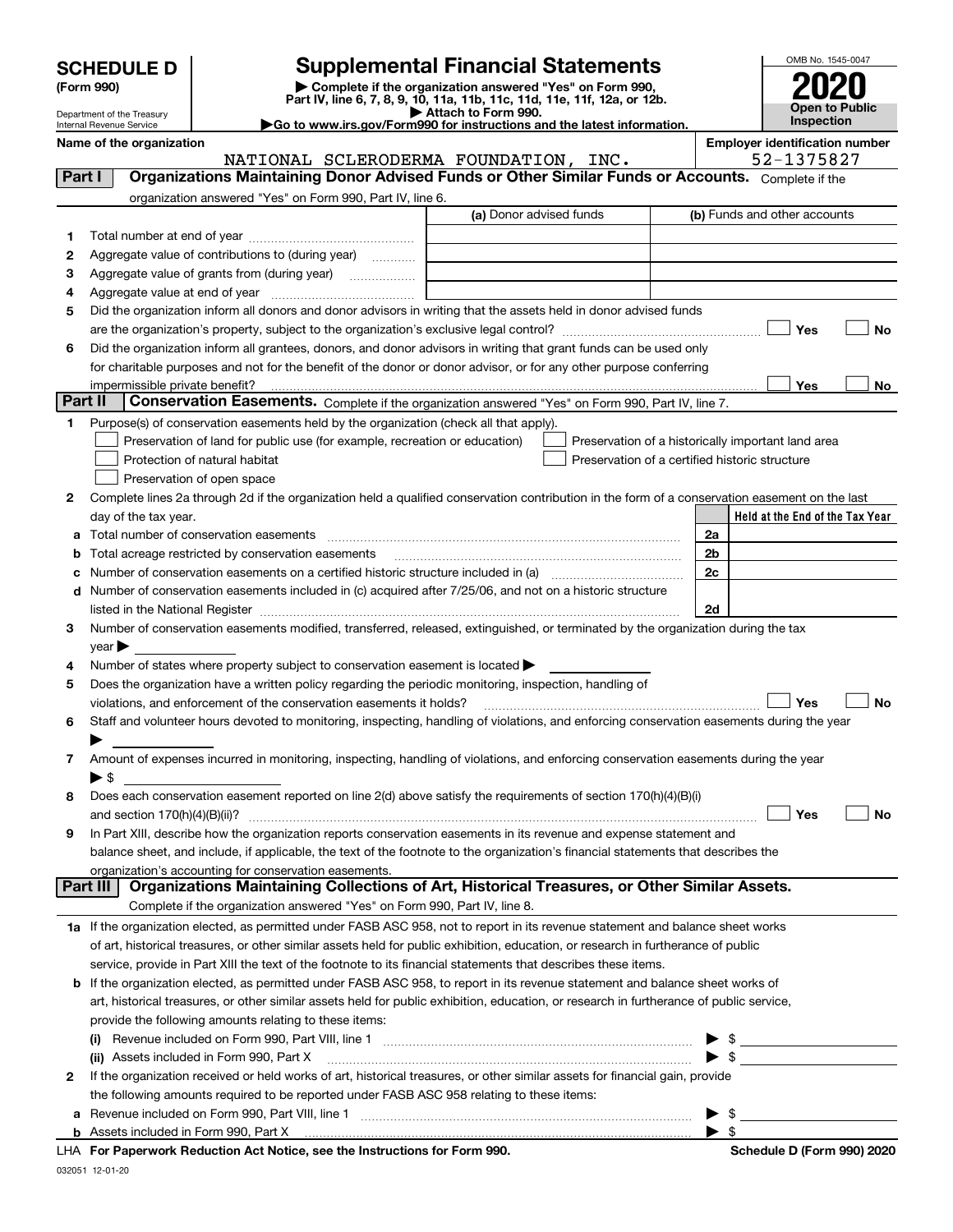|               | Schedule D (Form 990) 2020                                                                                                                                                                                                     | NATIONAL SCLERODERMA FOUNDATION, INC.   |                |                                    |                          |            |                                 | 52-1375827           |                     |            | Page 2 |
|---------------|--------------------------------------------------------------------------------------------------------------------------------------------------------------------------------------------------------------------------------|-----------------------------------------|----------------|------------------------------------|--------------------------|------------|---------------------------------|----------------------|---------------------|------------|--------|
| Part III      | Organizations Maintaining Collections of Art, Historical Treasures, or Other Similar Assets (continued)                                                                                                                        |                                         |                |                                    |                          |            |                                 |                      |                     |            |        |
| З             | Using the organization's acquisition, accession, and other records, check any of the following that make significant use of its                                                                                                |                                         |                |                                    |                          |            |                                 |                      |                     |            |        |
|               | collection items (check all that apply):                                                                                                                                                                                       |                                         |                |                                    |                          |            |                                 |                      |                     |            |        |
| a             | Public exhibition                                                                                                                                                                                                              | d                                       |                |                                    | Loan or exchange program |            |                                 |                      |                     |            |        |
| b             | Scholarly research                                                                                                                                                                                                             | e                                       |                |                                    |                          |            |                                 |                      |                     |            |        |
| c             | Preservation for future generations                                                                                                                                                                                            |                                         |                |                                    |                          |            |                                 |                      |                     |            |        |
| 4             | Provide a description of the organization's collections and explain how they further the organization's exempt purpose in Part XIII.                                                                                           |                                         |                |                                    |                          |            |                                 |                      |                     |            |        |
| 5             | During the year, did the organization solicit or receive donations of art, historical treasures, or other similar assets                                                                                                       |                                         |                |                                    |                          |            |                                 |                      |                     |            |        |
|               | to be sold to raise funds rather than to be maintained as part of the organization's collection?                                                                                                                               |                                         |                |                                    |                          |            |                                 |                      | Yes                 |            | No     |
|               | <b>Part IV</b><br>Escrow and Custodial Arrangements. Complete if the organization answered "Yes" on Form 990, Part IV, line 9, or                                                                                              |                                         |                |                                    |                          |            |                                 |                      |                     |            |        |
|               | reported an amount on Form 990, Part X, line 21.                                                                                                                                                                               |                                         |                |                                    |                          |            |                                 |                      |                     |            |        |
|               | 1a Is the organization an agent, trustee, custodian or other intermediary for contributions or other assets not included                                                                                                       |                                         |                |                                    |                          |            |                                 |                      |                     |            |        |
|               | on Form 990, Part X? [11] matter contracts and contracts and contracts are contracted as a form 990, Part X?                                                                                                                   |                                         |                |                                    |                          |            |                                 |                      | Yes                 |            | No     |
|               | b If "Yes," explain the arrangement in Part XIII and complete the following table:                                                                                                                                             |                                         |                |                                    |                          |            |                                 |                      |                     |            |        |
|               |                                                                                                                                                                                                                                |                                         |                |                                    |                          |            |                                 |                      | Amount              |            |        |
|               | c Beginning balance                                                                                                                                                                                                            |                                         |                |                                    |                          |            | 1c                              |                      |                     |            |        |
|               |                                                                                                                                                                                                                                |                                         |                |                                    |                          |            | 1d                              |                      |                     |            |        |
|               | e Distributions during the year manufactured and continuum and contact the year manufactured and contact the year manufactured and contact the year manufactured and contact the year manufactured and contact the year manufa |                                         |                |                                    |                          |            | 1e                              |                      |                     |            |        |
|               |                                                                                                                                                                                                                                |                                         |                |                                    |                          |            | 1f                              |                      | Yes                 |            |        |
|               | 2a Did the organization include an amount on Form 990, Part X, line 21, for escrow or custodial account liability?                                                                                                             |                                         |                |                                    |                          |            |                                 |                      |                     |            | No     |
| <b>Part V</b> | <b>b</b> If "Yes," explain the arrangement in Part XIII. Check here if the explanation has been provided on Part XIII<br>Endowment Funds. Complete if the organization answered "Yes" on Form 990, Part IV, line 10.           |                                         |                |                                    |                          |            |                                 |                      |                     |            |        |
|               |                                                                                                                                                                                                                                | (a) Current year                        | (b) Prior year |                                    | (c) Two years back       |            |                                 | (d) Three years back | (e) Four years back |            |        |
| 1a            | Beginning of year balance                                                                                                                                                                                                      | 1,658,720.                              |                | 1,627,038.                         |                          | 1,662,877. |                                 | 1,916,225.           |                     | 1,886,371. |        |
| b             |                                                                                                                                                                                                                                | 222,527.                                |                | 31,682.                            |                          |            |                                 |                      |                     |            |        |
|               | Net investment earnings, gains, and losses                                                                                                                                                                                     | 293,349.                                |                | 101,713.                           |                          | 115,953.   |                                 | 65,063.              |                     | 114,671.   |        |
|               | <b>d</b> Grants or scholarships                                                                                                                                                                                                |                                         |                |                                    |                          |            |                                 |                      |                     |            |        |
|               | e Other expenditures for facilities                                                                                                                                                                                            |                                         |                |                                    |                          |            |                                 |                      |                     |            |        |
|               | and programs                                                                                                                                                                                                                   | 293,349.                                |                | 101,713.                           |                          | 151,792.   |                                 | 318, 411.            |                     | 84,817.    |        |
|               | f Administrative expenses <i></i>                                                                                                                                                                                              |                                         |                |                                    |                          |            |                                 |                      |                     |            |        |
| g             | End of year balance                                                                                                                                                                                                            | 1,881,247.                              |                | 1,658,720.                         |                          | 1,627,038. |                                 | 1,662,877.           |                     | 1,916,225. |        |
| 2             | Provide the estimated percentage of the current year end balance (line 1g, column (a)) held as:                                                                                                                                |                                         |                |                                    |                          |            |                                 |                      |                     |            |        |
|               | Board designated or quasi-endowment >                                                                                                                                                                                          | 18.0000                                 | %              |                                    |                          |            |                                 |                      |                     |            |        |
|               | <b>b</b> Permanent endowment $\triangleright$ 82.0000                                                                                                                                                                          | $\%$                                    |                |                                    |                          |            |                                 |                      |                     |            |        |
|               | $\mathbf c$ Term endowment $\blacktriangleright$                                                                                                                                                                               | %                                       |                |                                    |                          |            |                                 |                      |                     |            |        |
|               | The percentages on lines 2a, 2b, and 2c should equal 100%.                                                                                                                                                                     |                                         |                |                                    |                          |            |                                 |                      |                     |            |        |
|               | 3a Are there endowment funds not in the possession of the organization that are held and administered for the organization                                                                                                     |                                         |                |                                    |                          |            |                                 |                      |                     |            |        |
|               | by:                                                                                                                                                                                                                            |                                         |                |                                    |                          |            |                                 |                      |                     | Yes        | No     |
|               | (i)                                                                                                                                                                                                                            |                                         |                |                                    |                          |            |                                 |                      | 3a(i)               |            | х      |
|               |                                                                                                                                                                                                                                |                                         |                |                                    |                          |            |                                 |                      | 3a(ii)              |            | X      |
|               |                                                                                                                                                                                                                                |                                         |                |                                    |                          |            |                                 |                      | 3b                  |            |        |
| 4             | Describe in Part XIII the intended uses of the organization's endowment funds.                                                                                                                                                 |                                         |                |                                    |                          |            |                                 |                      |                     |            |        |
|               | Land, Buildings, and Equipment.<br><b>Part VI</b>                                                                                                                                                                              |                                         |                |                                    |                          |            |                                 |                      |                     |            |        |
|               | Complete if the organization answered "Yes" on Form 990, Part IV, line 11a. See Form 990, Part X, line 10.                                                                                                                     |                                         |                |                                    |                          |            |                                 |                      |                     |            |        |
|               | Description of property                                                                                                                                                                                                        | (a) Cost or other<br>basis (investment) |                | (b) Cost or other<br>basis (other) |                          |            | (c) Accumulated<br>depreciation |                      | (d) Book value      |            |        |
|               |                                                                                                                                                                                                                                |                                         |                |                                    |                          |            |                                 |                      |                     |            |        |
|               |                                                                                                                                                                                                                                |                                         |                |                                    |                          |            |                                 |                      |                     |            |        |
|               |                                                                                                                                                                                                                                |                                         |                |                                    | 8,393.                   |            | 8,393.                          |                      |                     |            | 0.     |
|               |                                                                                                                                                                                                                                |                                         |                |                                    | 125,804.                 |            | $\overline{104}$ , 348.         |                      |                     | 21,456.    |        |
|               | e Other                                                                                                                                                                                                                        |                                         |                |                                    | $\overline{78,328}$ .    |            | 78,328.                         |                      |                     |            | 0.     |
|               |                                                                                                                                                                                                                                |                                         |                |                                    |                          |            |                                 |                      |                     | 21,456.    |        |

**Schedule D (Form 990) 2020**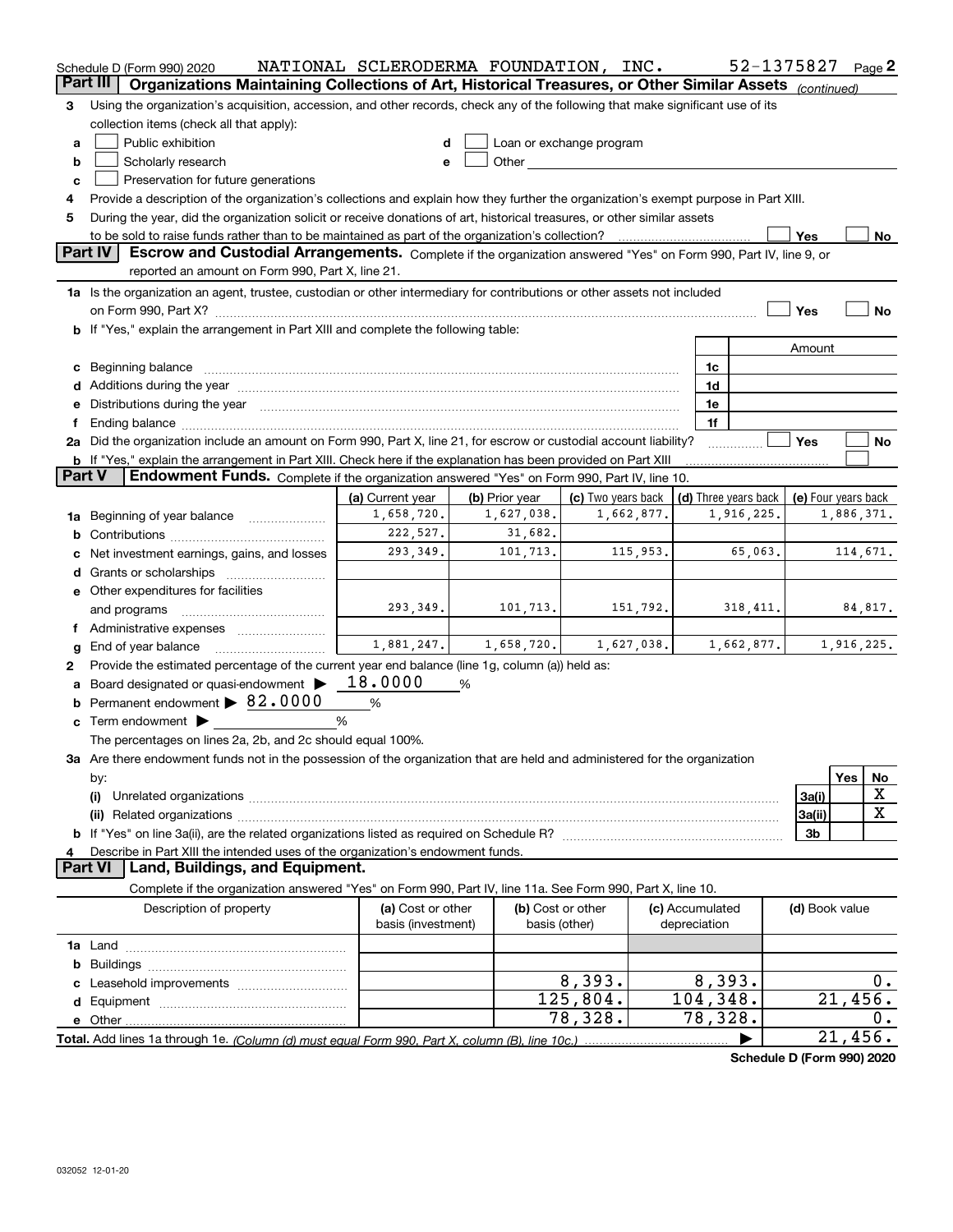| Schedule D (Form 990) 2020<br><b>Part VII</b> Investments - Other Securities.                                                                        |                 | NATIONAL SCLERODERMA FOUNDATION, INC.                     | 52-1375827<br>Page $3$ |
|------------------------------------------------------------------------------------------------------------------------------------------------------|-----------------|-----------------------------------------------------------|------------------------|
| Complete if the organization answered "Yes" on Form 990, Part IV, line 11b. See Form 990, Part X, line 12.                                           |                 |                                                           |                        |
| (a) Description of security or category (including name of security)                                                                                 | (b) Book value  | (c) Method of valuation: Cost or end-of-year market value |                        |
|                                                                                                                                                      |                 |                                                           |                        |
|                                                                                                                                                      |                 |                                                           |                        |
| (3) Other                                                                                                                                            |                 |                                                           |                        |
| (A)                                                                                                                                                  |                 |                                                           |                        |
| (B)                                                                                                                                                  |                 |                                                           |                        |
| (C)                                                                                                                                                  |                 |                                                           |                        |
| (D)                                                                                                                                                  |                 |                                                           |                        |
| (E)                                                                                                                                                  |                 |                                                           |                        |
| (F)                                                                                                                                                  |                 |                                                           |                        |
| (G)                                                                                                                                                  |                 |                                                           |                        |
| (H)                                                                                                                                                  |                 |                                                           |                        |
| Total. (Col. (b) must equal Form 990, Part X, col. (B) line 12.) $\blacktriangleright$                                                               |                 |                                                           |                        |
| Part VIII Investments - Program Related.                                                                                                             |                 |                                                           |                        |
| Complete if the organization answered "Yes" on Form 990, Part IV, line 11c. See Form 990, Part X, line 13.                                           |                 |                                                           |                        |
| (a) Description of investment                                                                                                                        | (b) Book value  | (c) Method of valuation: Cost or end-of-year market value |                        |
| (1)                                                                                                                                                  |                 |                                                           |                        |
| (2)                                                                                                                                                  |                 |                                                           |                        |
| (3)                                                                                                                                                  |                 |                                                           |                        |
| (4)                                                                                                                                                  |                 |                                                           |                        |
| (5)                                                                                                                                                  |                 |                                                           |                        |
| (6)                                                                                                                                                  |                 |                                                           |                        |
| (7)                                                                                                                                                  |                 |                                                           |                        |
| (8)<br>(9)                                                                                                                                           |                 |                                                           |                        |
| Total. (Col. (b) must equal Form 990, Part X, col. (B) line 13.)                                                                                     |                 |                                                           |                        |
| <b>Other Assets.</b><br><b>Part IX</b>                                                                                                               |                 |                                                           |                        |
| Complete if the organization answered "Yes" on Form 990, Part IV, line 11d. See Form 990, Part X, line 15.                                           |                 |                                                           |                        |
|                                                                                                                                                      | (a) Description |                                                           | (b) Book value         |
| (1)                                                                                                                                                  |                 |                                                           |                        |
| (2)                                                                                                                                                  |                 |                                                           |                        |
| (3)                                                                                                                                                  |                 |                                                           |                        |
| (4)                                                                                                                                                  |                 |                                                           |                        |
| (5)                                                                                                                                                  |                 |                                                           |                        |
| (6)                                                                                                                                                  |                 |                                                           |                        |
| (7)                                                                                                                                                  |                 |                                                           |                        |
| (8)                                                                                                                                                  |                 |                                                           |                        |
| (9)                                                                                                                                                  |                 |                                                           |                        |
| Total. (Column (b) must equal Form 990. Part X. col. (B) line 15.)<br><b>Part X</b><br><b>Other Liabilities.</b>                                     |                 |                                                           |                        |
| Complete if the organization answered "Yes" on Form 990, Part IV, line 11e or 11f. See Form 990, Part X, line 25.                                    |                 |                                                           |                        |
| (a) Description of liability<br>1.                                                                                                                   |                 |                                                           | (b) Book value         |
| (1)<br>Federal income taxes                                                                                                                          |                 |                                                           |                        |
| DUE TO AFFILIATES<br>(2)                                                                                                                             |                 |                                                           | 72,264.                |
|                                                                                                                                                      |                 |                                                           |                        |
| (3)<br>(4)                                                                                                                                           |                 |                                                           |                        |
| (5)                                                                                                                                                  |                 |                                                           |                        |
| (6)                                                                                                                                                  |                 |                                                           |                        |
| (7)                                                                                                                                                  |                 |                                                           |                        |
| (8)                                                                                                                                                  |                 |                                                           |                        |
| (9)                                                                                                                                                  |                 |                                                           |                        |
| Total. (Column (b) must equal Form 990, Part X, col. (B) line 25.)                                                                                   |                 |                                                           | 72,264.                |
| 2. Liability for uncertain tax positions. In Part XIII, provide the text of the footnote to the organization's financial statements that reports the |                 |                                                           |                        |

organization's liability for uncertain tax positions under FASB ASC 740. Check here if the text of the footnote has been provided in Part XIII

52-1375827 Page 3

 $\vert$  X  $\vert$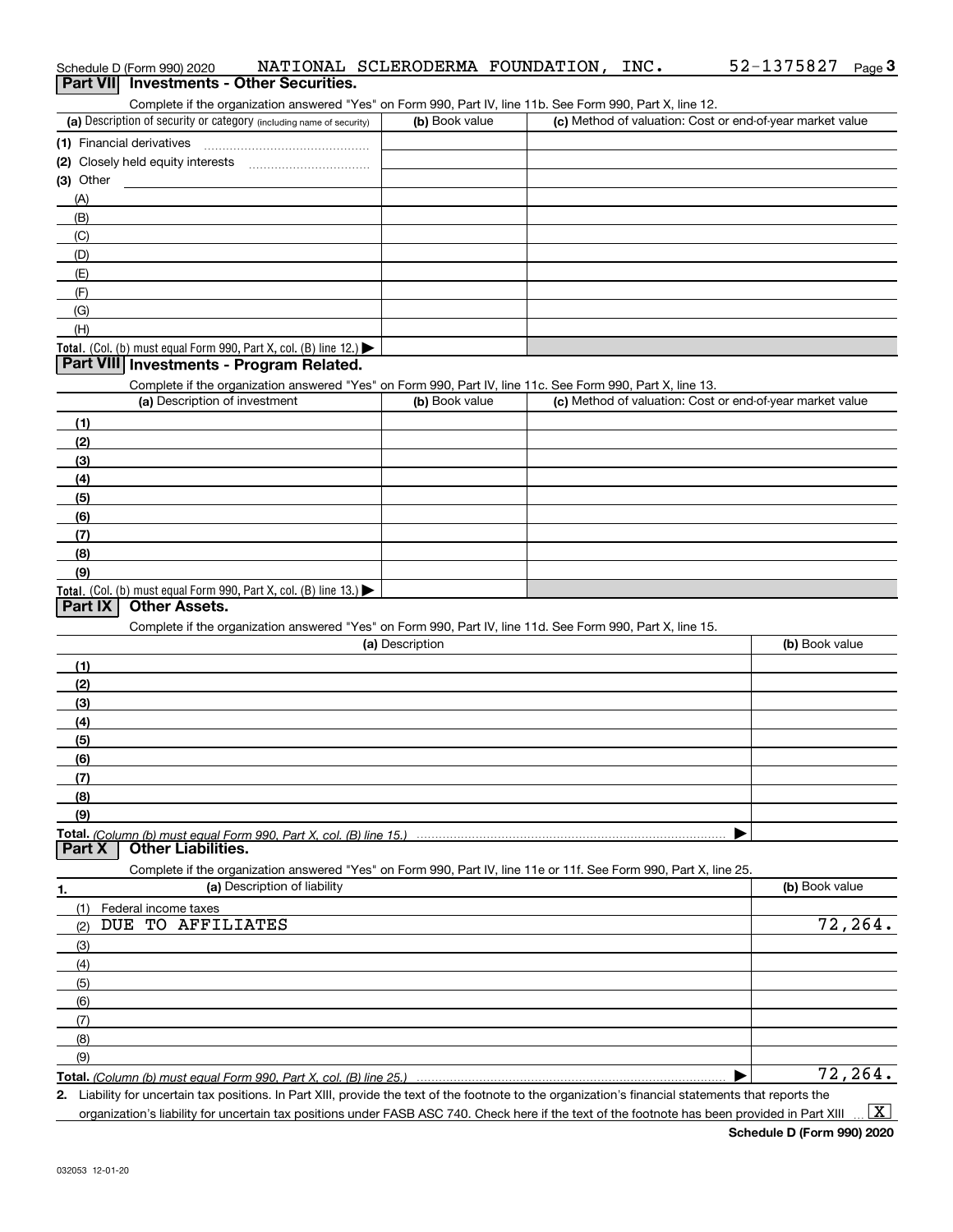|    | NATIONAL SCLERODERMA FOUNDATION, INC.<br>Schedule D (Form 990) 2020                                                                                                                                                                 |                |              |                 | 52-1375827<br>Page 4     |
|----|-------------------------------------------------------------------------------------------------------------------------------------------------------------------------------------------------------------------------------------|----------------|--------------|-----------------|--------------------------|
|    | <b>Part XI</b><br>Reconciliation of Revenue per Audited Financial Statements With Revenue per Return.                                                                                                                               |                |              |                 |                          |
|    | Complete if the organization answered "Yes" on Form 990, Part IV, line 12a.                                                                                                                                                         |                |              |                 |                          |
| 1  | Total revenue, gains, and other support per audited financial statements                                                                                                                                                            |                |              | $\blacksquare$  | $\overline{6,301},034.$  |
| 2  | Amounts included on line 1 but not on Form 990, Part VIII, line 12:                                                                                                                                                                 |                |              |                 |                          |
| a  | Net unrealized gains (losses) on investments [11] [11] Net unrealized gains (losses) on investments                                                                                                                                 | 2a             | 2, 164, 356. |                 |                          |
|    |                                                                                                                                                                                                                                     | 2 <sub>b</sub> |              |                 |                          |
| c  |                                                                                                                                                                                                                                     | 2c             |              |                 |                          |
| d  | Other (Describe in Part XIII.) <b>2006</b> 2007 2010 2010 2010 2010 2011 2012 2013 2014 2015 2016 2017 2018 2019 2016 2016 2017 2018 2019 2016 2017 2018 2019 2016 2017 2018 2019 2018 2019 2016 2017 2018 2019 2018 2019 2018 2019 | 2d             |              |                 |                          |
| е  | Add lines 2a through 2d                                                                                                                                                                                                             |                |              | 2e              | 2,164,356.               |
| 3  |                                                                                                                                                                                                                                     |                |              | $\overline{3}$  | $\overline{4,136,678}$ . |
| 4  | Amounts included on Form 990, Part VIII, line 12, but not on line 1:                                                                                                                                                                |                |              |                 |                          |
|    | Investment expenses not included on Form 990, Part VIII, line 7b [111] [11] Investment expenses not included on Form 990, Part VIII, line 7b                                                                                        | l 4a l         | 51,953.      |                 |                          |
| b  |                                                                                                                                                                                                                                     | 4 <sub>b</sub> |              |                 |                          |
| c. | Add lines 4a and 4b                                                                                                                                                                                                                 |                |              | 4с              | 51,953.                  |
| 5  |                                                                                                                                                                                                                                     |                |              | $5\overline{5}$ | $\overline{4,188},631.$  |
|    | Part XII   Reconciliation of Expenses per Audited Financial Statements With Expenses per Return.                                                                                                                                    |                |              |                 |                          |
|    | Complete if the organization answered "Yes" on Form 990, Part IV, line 12a.                                                                                                                                                         |                |              |                 |                          |
| 1  | Total expenses and losses per audited financial statements [11] [11] contain the control of the statements [11] [11] and the statements [11] and the statements [11] and the statements and the statements and the statements       |                |              | $\mathbf 1$     | 4,416,723.               |
| 2  | Amounts included on line 1 but not on Form 990, Part IX, line 25:                                                                                                                                                                   |                |              |                 |                          |
|    |                                                                                                                                                                                                                                     | 2a             |              |                 |                          |
| b  | Prior year adjustments expressional contracts and prior year adjustments and the contract of the contract of the contract of the contract of the contract of the contract of the contract of the contract of the contract of t      | 2b             |              |                 |                          |
|    |                                                                                                                                                                                                                                     | 2 <sub>c</sub> |              |                 |                          |
|    |                                                                                                                                                                                                                                     | 2d             |              |                 |                          |
| e  | Add lines 2a through 2d <b>contained a contained a contained a contained a</b> contained a contact the set of the set of the set of the set of the set of the set of the set of the set of the set of the set of the set of the set |                |              | 2е              | 0.                       |
| З. |                                                                                                                                                                                                                                     |                |              | 3               | 4,416,723.               |
| 4  | Amounts included on Form 990, Part IX, line 25, but not on line 1:                                                                                                                                                                  |                |              |                 |                          |
| a  | Investment expenses not included on Form 990, Part VIII, line 7b [1000000000000000000000000000000000                                                                                                                                | 4a             | 51,953.      |                 |                          |
| b  | Other (Describe in Part XIII.) <b>Construction Contract Construction</b> Chemical Construction Chemical Chemical Chemical Chemical Chemical Chemical Chemical Chemical Chemical Chemical Chemical Chemical Chemical Chemical Chemic | 4 <sub>b</sub> |              |                 |                          |
|    | Add lines 4a and 4b                                                                                                                                                                                                                 |                |              | 4с              | 51,953.                  |
| 5  |                                                                                                                                                                                                                                     |                |              | 5               | 4,468,676.               |
|    | Part XIII Supplemental Information.                                                                                                                                                                                                 |                |              |                 |                          |

Provide the descriptions required for Part II, lines 3, 5, and 9; Part III, lines 1a and 4; Part IV, lines 1b and 2b; Part V, line 4; Part X, line 2; Part XI, lines 2d and 4b; and Part XII, lines 2d and 4b. Also complete this part to provide any additional information.

## PART V, LINE 4:

THE ENDOWMENT CONSISTS OF FUNDS RESTRICTED IN PERPETUITY ESTABLISHED IN

2007 AND BOARD DESIGNATED ENDOWMENT FUNDS. THE ENDOWMENT IS TO SUPPORT

SCLERODERMA RESEARCH .

PART X, LINE 2:

THE ORGANIZATION IS A NONPROFIT CORPORATION AS DESCRIBED IN SECTION

501(C)(3) OF THE INTERNAL REVENUE CODE AND IS EXEMPT FROM FEDERAL AND

STATE INCOME TAXES ON TRADE OR BUSINESS PROFITS GENERATED BY ACTIVITIES

RELATED TO THE ORGANIZATION'S EXEMPT FUNCTION. THE ORGANIZATION MAY BE

SUBJECT TO FEDERAL AND STATE INCOME TAXES FOR PROFITS GENERATED FROM TRADE

OR BUSINESS ACTIVITIES UNRELATED TO THE ORGANIZATION'S EXEMPT FUNCTION.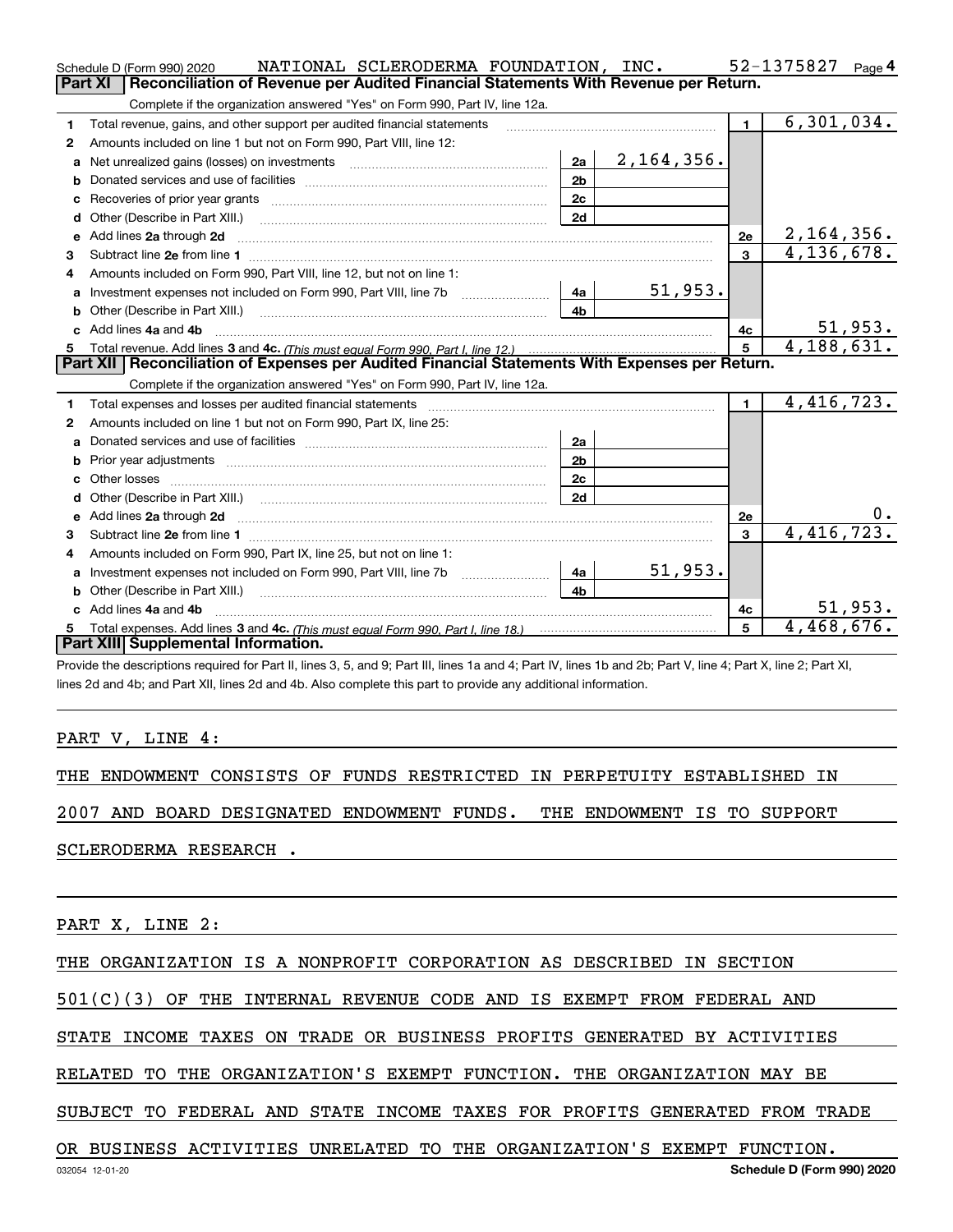52-1375827 Page 5 *(continued)* **Part XIII Supplemental Information**  Schedule D (Form 990) 2020 NATIONAL SCLERODERMA FOUNDATION , INC 52-1375827 Page

AS OF JUNE 30, 2021, MANAGEMENT BELIEVES THAT THE ORGANIZATION HAS NOT

GENERATED ANY UNRELATED BUSINESS TAXABLE INCOME.

THE ORGANIZATION ASSESSES THE RECORDING OF UNCERTAIN TAX POSITIONS BY EVALUATING THE MINIMUM RECOGNITION THRESHOLD AND MEASUREMENT REQUIREMENTS A TAX POSITION MUST MEET BEFORE BEING RECOGNIZED AS A BENEFIT IN THE FINANCIAL STATEMENTS. THE ORGANIZATION'S POLICY IS TO RECOGNIZE INTEREST AND PENALTIES ACCRUED ON ANY UNCERTAIN TAX POSITIONS AS A COMPONENT OF INCOME TAX EXPENSE, IF ANY, IN ITS STATEMENT OF ACTIVITIES. THE ORGANIZATION HAS NOT RECOGNIZED ANY LIABILITIES FOR UNCERTAIN TAX POSITIONS OR UNRECOGNIZED BENEFITS AS OF JUNE 30, 2021. THE ORGANIZATION DOES NOT EXPECT ANY MATERIAL CHANGE IN UNCERTAIN TAX BENEFITS WITHIN THE NEXT 12 MONTHS.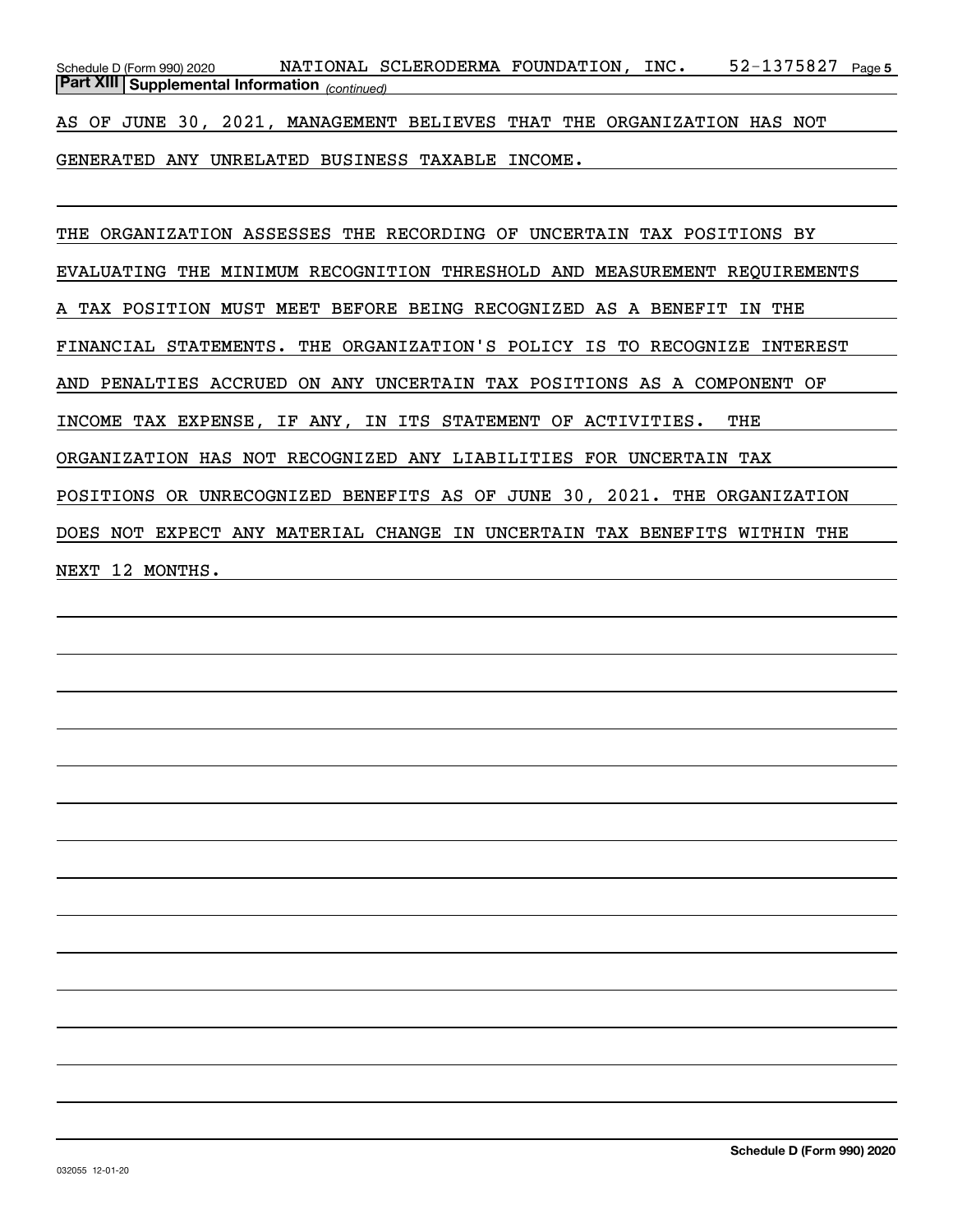| Part I |                                                         |                                           |                                                                          | General Information on Activities Outside the United States. Complete if the organization answered "Yes" on                                                   |                                                                                                                 |                                                                      |
|--------|---------------------------------------------------------|-------------------------------------------|--------------------------------------------------------------------------|---------------------------------------------------------------------------------------------------------------------------------------------------------------|-----------------------------------------------------------------------------------------------------------------|----------------------------------------------------------------------|
|        | Form 990, Part IV, line 14b.                            |                                           |                                                                          |                                                                                                                                                               |                                                                                                                 |                                                                      |
| 1.     |                                                         |                                           |                                                                          | For grantmakers. Does the organization maintain records to substantiate the amount of its grants and other assistance,                                        |                                                                                                                 |                                                                      |
|        |                                                         |                                           |                                                                          | the grantees' eligibility for the grants or assistance, and the selection criteria used to award the grants or assistance?                                    | $\boxed{\text{X}}$ Yes                                                                                          | No                                                                   |
|        |                                                         |                                           |                                                                          |                                                                                                                                                               |                                                                                                                 |                                                                      |
| 2      |                                                         |                                           |                                                                          | For grantmakers. Describe in Part V the organization's procedures for monitoring the use of its grants and other assistance outside the                       |                                                                                                                 |                                                                      |
|        | United States.                                          |                                           |                                                                          |                                                                                                                                                               |                                                                                                                 |                                                                      |
| 3      |                                                         |                                           |                                                                          | Activities per Region. (The following Part I, line 3 table can be duplicated if additional space is needed.)                                                  |                                                                                                                 |                                                                      |
|        | (a) Region                                              | (b) Number of<br>offices<br>in the region | (c) Number of<br>employees,<br>agents, and<br>independent<br>contractors | (d) Activities conducted in the region<br>(by type) (such as, fundraising, pro-<br>gram services, investments, grants to<br>recipients located in the region) | (e) If activity listed in (d)<br>is a program service,<br>describe specific type<br>of service(s) in the region | (f) Total<br>expenditures<br>for and<br>investments<br>in the region |
|        |                                                         |                                           | in the region                                                            |                                                                                                                                                               |                                                                                                                 |                                                                      |
|        |                                                         |                                           |                                                                          |                                                                                                                                                               |                                                                                                                 |                                                                      |
|        |                                                         |                                           |                                                                          |                                                                                                                                                               |                                                                                                                 |                                                                      |
|        |                                                         |                                           |                                                                          |                                                                                                                                                               |                                                                                                                 |                                                                      |
|        |                                                         |                                           |                                                                          |                                                                                                                                                               |                                                                                                                 |                                                                      |
|        |                                                         |                                           |                                                                          |                                                                                                                                                               |                                                                                                                 |                                                                      |
|        |                                                         |                                           |                                                                          |                                                                                                                                                               |                                                                                                                 |                                                                      |
|        |                                                         |                                           |                                                                          |                                                                                                                                                               |                                                                                                                 |                                                                      |
|        |                                                         |                                           |                                                                          |                                                                                                                                                               |                                                                                                                 |                                                                      |
|        |                                                         |                                           |                                                                          |                                                                                                                                                               |                                                                                                                 |                                                                      |
|        |                                                         |                                           |                                                                          |                                                                                                                                                               |                                                                                                                 |                                                                      |
|        |                                                         |                                           |                                                                          |                                                                                                                                                               |                                                                                                                 |                                                                      |
|        |                                                         |                                           |                                                                          |                                                                                                                                                               |                                                                                                                 |                                                                      |
|        |                                                         |                                           |                                                                          |                                                                                                                                                               |                                                                                                                 |                                                                      |
|        |                                                         |                                           |                                                                          |                                                                                                                                                               |                                                                                                                 |                                                                      |
|        |                                                         |                                           |                                                                          |                                                                                                                                                               |                                                                                                                 |                                                                      |
|        |                                                         |                                           |                                                                          |                                                                                                                                                               |                                                                                                                 |                                                                      |
|        |                                                         |                                           |                                                                          |                                                                                                                                                               |                                                                                                                 |                                                                      |
|        |                                                         |                                           |                                                                          |                                                                                                                                                               |                                                                                                                 |                                                                      |
|        |                                                         |                                           |                                                                          |                                                                                                                                                               |                                                                                                                 |                                                                      |
|        |                                                         |                                           |                                                                          |                                                                                                                                                               |                                                                                                                 |                                                                      |
|        |                                                         |                                           |                                                                          |                                                                                                                                                               |                                                                                                                 |                                                                      |
|        |                                                         |                                           |                                                                          |                                                                                                                                                               |                                                                                                                 |                                                                      |
|        |                                                         |                                           |                                                                          |                                                                                                                                                               |                                                                                                                 |                                                                      |
|        |                                                         |                                           |                                                                          |                                                                                                                                                               |                                                                                                                 |                                                                      |
|        |                                                         |                                           |                                                                          |                                                                                                                                                               |                                                                                                                 |                                                                      |
|        |                                                         |                                           |                                                                          |                                                                                                                                                               |                                                                                                                 |                                                                      |
|        |                                                         |                                           |                                                                          |                                                                                                                                                               |                                                                                                                 |                                                                      |
|        |                                                         |                                           |                                                                          |                                                                                                                                                               |                                                                                                                 |                                                                      |
|        |                                                         |                                           |                                                                          |                                                                                                                                                               |                                                                                                                 |                                                                      |
|        |                                                         |                                           |                                                                          |                                                                                                                                                               |                                                                                                                 |                                                                      |
|        |                                                         |                                           |                                                                          |                                                                                                                                                               |                                                                                                                 |                                                                      |
|        |                                                         | $\mathbf{0}$                              | $\mathbf 0$                                                              |                                                                                                                                                               |                                                                                                                 | 0.                                                                   |
|        | <b>3 a</b> Subtotal<br><b>b</b> Total from continuation |                                           |                                                                          |                                                                                                                                                               |                                                                                                                 |                                                                      |
|        | sheets to Part I                                        | 0                                         | 0                                                                        |                                                                                                                                                               |                                                                                                                 | 0.                                                                   |
|        | c Totals (add lines 3a                                  |                                           |                                                                          |                                                                                                                                                               |                                                                                                                 |                                                                      |
|        | and 3b)<br>.                                            | 0                                         | 0                                                                        |                                                                                                                                                               |                                                                                                                 | 0.                                                                   |
|        |                                                         |                                           |                                                                          |                                                                                                                                                               |                                                                                                                 |                                                                      |

**| Complete if the organization answered "Yes" on Form 990, Part IV, line 14b, 15, or 16. | Attach to Form 990. | Go to www.irs.gov/Form990 for instructions and the latest information.**

NATIONAL SCLERODERMA FOUNDATION, INC. | 52-1375827

**Statement of Activities Outside the United States** 

**For Paperwork Reduction Act Notice, see the Instructions for Form 990. Schedule F (Form 990) 2020** LHA

OMB No. 1545-0047

**2020**

**Open to Public InspectionEmployer identification number**

Department of the Treasury Internal Revenue Service

**(Form 990)**

Name of the organization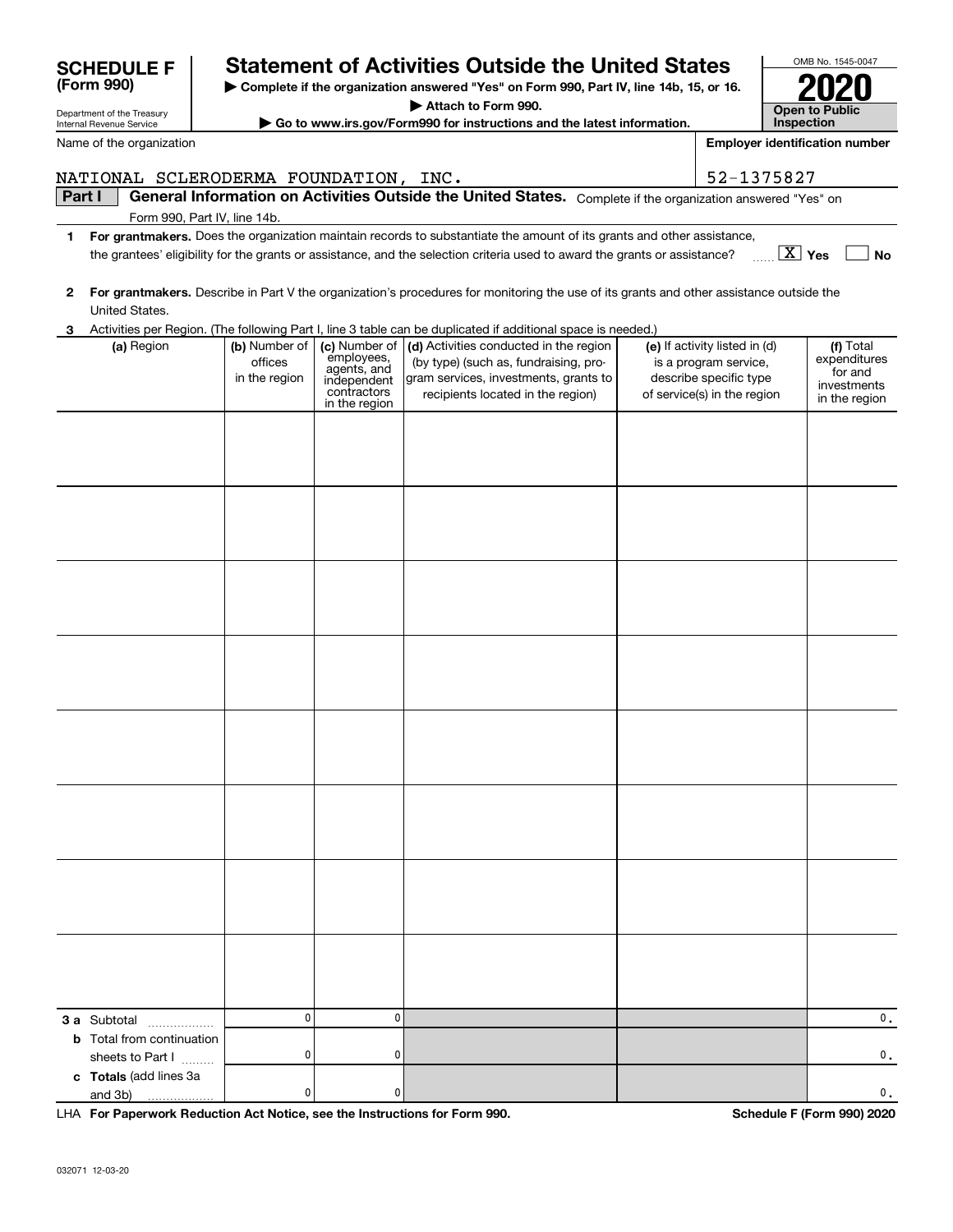Part II | Grants and Other Assistance to Organizations or Entities Outside the United States. Complete if the organization answered "Yes" on Form 990, Part IV, line 15, for any recipient who received more than \$5,000. Part II can be duplicated if additional space is needed.

| 1<br>(a) Name of organization                              | (b) IRS code section<br>and EIN (if applicable) | (c) Region      | (d) Purpose of<br>grant                                                                                                                 | (e) Amount<br>of cash grant | (f) Manner of<br>cash disbursement | (g) Amount of<br>noncash<br>assistance | (h) Description<br>of noncash<br>assistance | (i) Method of<br>valuation (book, FMV,<br>appraisal, other) |
|------------------------------------------------------------|-------------------------------------------------|-----------------|-----------------------------------------------------------------------------------------------------------------------------------------|-----------------------------|------------------------------------|----------------------------------------|---------------------------------------------|-------------------------------------------------------------|
|                                                            |                                                 |                 |                                                                                                                                         |                             |                                    |                                        |                                             |                                                             |
|                                                            |                                                 | MIDDLE EAST AND |                                                                                                                                         |                             |                                    |                                        |                                             |                                                             |
|                                                            |                                                 | NORTH AFRICA    | <b>RESEARCH</b>                                                                                                                         |                             | 150,000. WIRE TRANSFER             | $\mathfrak o$ .                        |                                             |                                                             |
|                                                            |                                                 |                 |                                                                                                                                         |                             |                                    |                                        |                                             |                                                             |
|                                                            |                                                 |                 |                                                                                                                                         |                             |                                    |                                        |                                             |                                                             |
|                                                            |                                                 |                 |                                                                                                                                         |                             |                                    |                                        |                                             |                                                             |
|                                                            |                                                 |                 |                                                                                                                                         |                             |                                    |                                        |                                             |                                                             |
|                                                            |                                                 |                 |                                                                                                                                         |                             |                                    |                                        |                                             |                                                             |
|                                                            |                                                 |                 |                                                                                                                                         |                             |                                    |                                        |                                             |                                                             |
|                                                            |                                                 |                 |                                                                                                                                         |                             |                                    |                                        |                                             |                                                             |
|                                                            |                                                 |                 |                                                                                                                                         |                             |                                    |                                        |                                             |                                                             |
|                                                            |                                                 |                 |                                                                                                                                         |                             |                                    |                                        |                                             |                                                             |
|                                                            |                                                 |                 |                                                                                                                                         |                             |                                    |                                        |                                             |                                                             |
|                                                            |                                                 |                 |                                                                                                                                         |                             |                                    |                                        |                                             |                                                             |
|                                                            |                                                 |                 |                                                                                                                                         |                             |                                    |                                        |                                             |                                                             |
|                                                            |                                                 |                 |                                                                                                                                         |                             |                                    |                                        |                                             |                                                             |
|                                                            |                                                 |                 |                                                                                                                                         |                             |                                    |                                        |                                             |                                                             |
|                                                            |                                                 |                 |                                                                                                                                         |                             |                                    |                                        |                                             |                                                             |
|                                                            |                                                 |                 |                                                                                                                                         |                             |                                    |                                        |                                             |                                                             |
|                                                            |                                                 |                 |                                                                                                                                         |                             |                                    |                                        |                                             |                                                             |
|                                                            |                                                 |                 |                                                                                                                                         |                             |                                    |                                        |                                             |                                                             |
|                                                            |                                                 |                 |                                                                                                                                         |                             |                                    |                                        |                                             |                                                             |
|                                                            |                                                 |                 |                                                                                                                                         |                             |                                    |                                        |                                             |                                                             |
|                                                            |                                                 |                 |                                                                                                                                         |                             |                                    |                                        |                                             |                                                             |
|                                                            |                                                 |                 |                                                                                                                                         |                             |                                    |                                        |                                             |                                                             |
|                                                            |                                                 |                 |                                                                                                                                         |                             |                                    |                                        |                                             |                                                             |
| $\mathbf{2}$                                               |                                                 |                 | Enter total number of recipient organizations listed above that are recognized as charities by the foreign country, recognized as a tax |                             |                                    |                                        |                                             |                                                             |
| Enter total number of other organizations or entities<br>3 |                                                 |                 |                                                                                                                                         |                             |                                    |                                        |                                             | $\overline{1}$<br>$\overline{0}$                            |

**Schedule F (Form 990) 2020**

**2**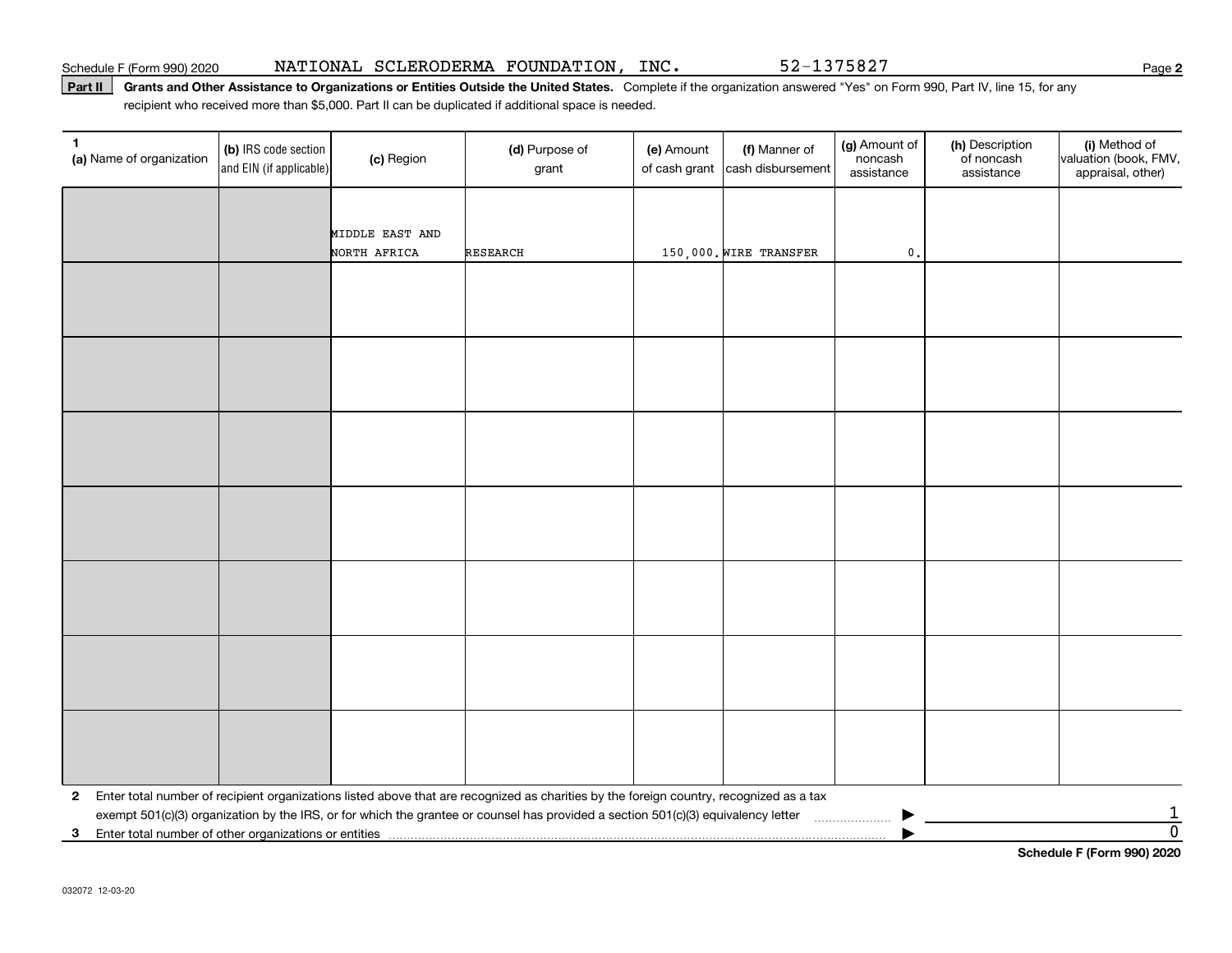### Part III Grants and Other Assistance to Individuals Outside the United States. Complete if the organization answered "Yes" on Form 990, Part IV, line 16. Part III can be duplicated if additional space is needed.

| r art in car be depiled to a dominal space is riceded.<br>(a) Type of grant or assistance | (b) Region | (c) Number of<br>recipients | (d) Amount of<br>cash grant | (e) Manner of<br>cash disbursement | (f) Amount of<br>noncash<br>assistance | (g) Description of<br>noncash assistance | (h) Method of<br>valuation<br>(book, FMV,<br>appraisal, other) |
|-------------------------------------------------------------------------------------------|------------|-----------------------------|-----------------------------|------------------------------------|----------------------------------------|------------------------------------------|----------------------------------------------------------------|
|                                                                                           |            |                             |                             |                                    |                                        |                                          |                                                                |
|                                                                                           |            |                             |                             |                                    |                                        |                                          |                                                                |
|                                                                                           |            |                             |                             |                                    |                                        |                                          |                                                                |
|                                                                                           |            |                             |                             |                                    |                                        |                                          |                                                                |
|                                                                                           |            |                             |                             |                                    |                                        |                                          |                                                                |
|                                                                                           |            |                             |                             |                                    |                                        |                                          |                                                                |
|                                                                                           |            |                             |                             |                                    |                                        |                                          |                                                                |
|                                                                                           |            |                             |                             |                                    |                                        |                                          |                                                                |
|                                                                                           |            |                             |                             |                                    |                                        |                                          |                                                                |
|                                                                                           |            |                             |                             |                                    |                                        |                                          |                                                                |

**Schedule F (Form 990) 2020**

**3**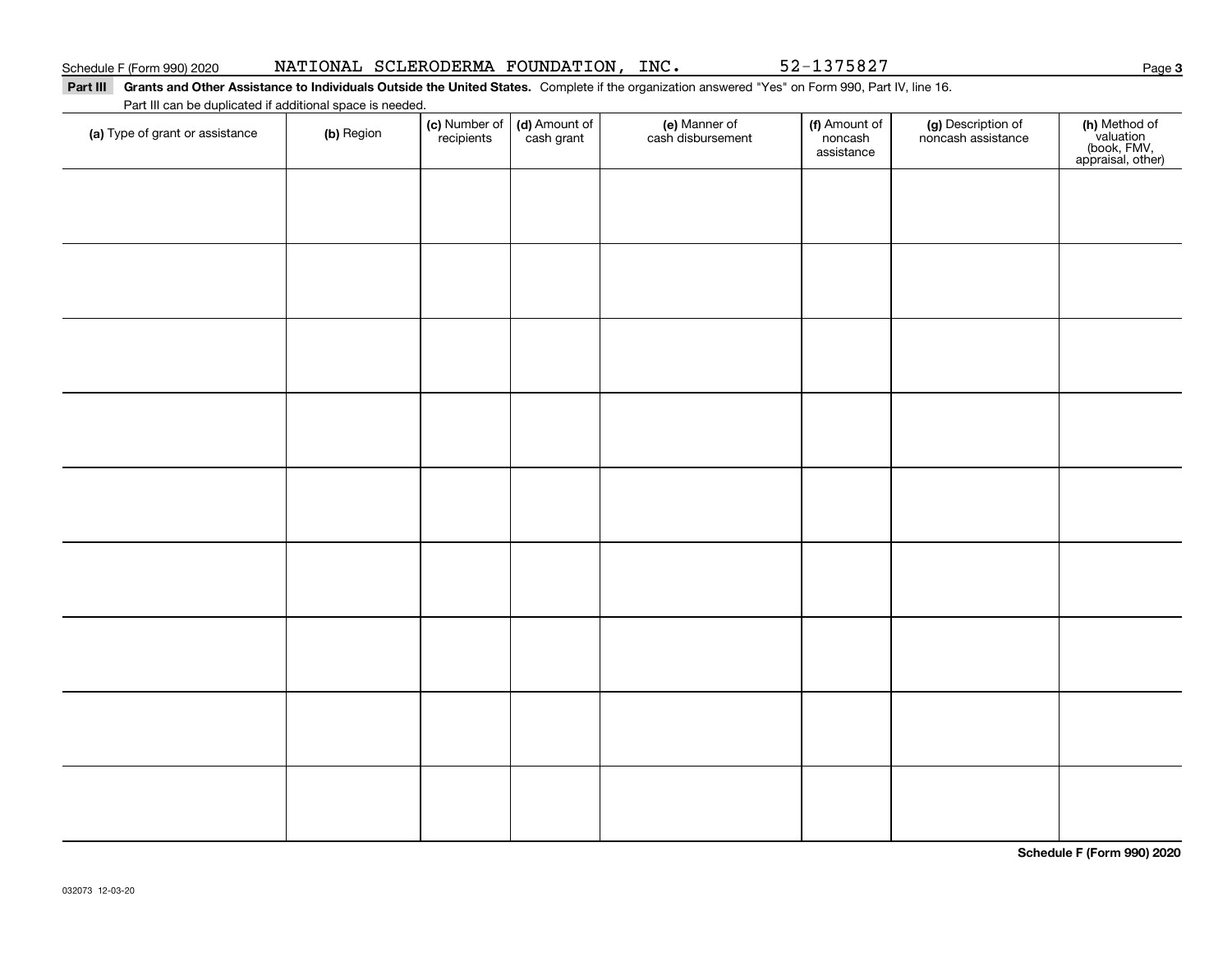| Schedule F (Form 990) 2020     | NATIONAL SCLERODERMA FOUNDATION, | INC. | 52-1375827 | Page 4 |
|--------------------------------|----------------------------------|------|------------|--------|
| <b>Part IV   Foreign Forms</b> |                                  |      |            |        |

| 1              | Was the organization a U.S. transferor of property to a foreign corporation during the tax year? If "Yes."                                                                                                                    |     |                     |
|----------------|-------------------------------------------------------------------------------------------------------------------------------------------------------------------------------------------------------------------------------|-----|---------------------|
|                | the organization may be required to file Form 926, Return by a U.S. Transferor of Property to a Foreign                                                                                                                       |     |                     |
|                |                                                                                                                                                                                                                               | Yes | ∣X∣No               |
| $\overline{2}$ | Did the organization have an interest in a foreign trust during the tax year? If "Yes," the organization may                                                                                                                  |     |                     |
|                | be required to separately file Form 3520, Annual Return To Report Transactions With Foreign Trusts and                                                                                                                        |     |                     |
|                | Receipt of Certain Foreign Gifts, and/or Form 3520-A, Annual Information Return of Foreign Trust With a                                                                                                                       |     |                     |
|                | U.S. Owner (see Instructions for Forms 3520 and 3520-A; don't file with Form 990) manufactured uncontrolled to                                                                                                                | Yes | $X \mid N_{\Omega}$ |
| 3              | Did the organization have an ownership interest in a foreign corporation during the tax year? If "Yes."                                                                                                                       |     |                     |
|                | the organization may be required to file Form 5471, Information Return of U.S. Persons With Respect to                                                                                                                        |     |                     |
|                |                                                                                                                                                                                                                               | Yes | $X _{N_Q}$          |
| 4              | Was the organization a direct or indirect shareholder of a passive foreign investment company or a                                                                                                                            |     |                     |
|                | qualified electing fund during the tax year? If "Yes," the organization may be required to file Form 8621,                                                                                                                    |     |                     |
|                | Information Return by a Shareholder of a Passive Foreign Investment Company or Qualified Electing                                                                                                                             |     |                     |
|                |                                                                                                                                                                                                                               | Yes | $\overline{X}$ No   |
| 5              | Did the organization have an ownership interest in a foreign partnership during the tax year? If "Yes."                                                                                                                       |     |                     |
|                | the organization may be required to file Form 8865, Return of U.S. Persons With Respect to Certain                                                                                                                            |     |                     |
|                | Foreign Partnerships (see Instructions for Form 8865) manufactured contain the control of the control of the control of the control of the control of the control of the control of the control of the control of the control | Yes | ∣X∣No               |
| 6              | Did the organization have any operations in or related to any boycotting countries during the tax year? If                                                                                                                    |     |                     |
|                | "Yes," the organization may be required to separately file Form 5713, International Boycott Report (see                                                                                                                       |     |                     |
|                |                                                                                                                                                                                                                               | Yes |                     |
|                |                                                                                                                                                                                                                               |     |                     |

**Schedule F (Form 990) 2020**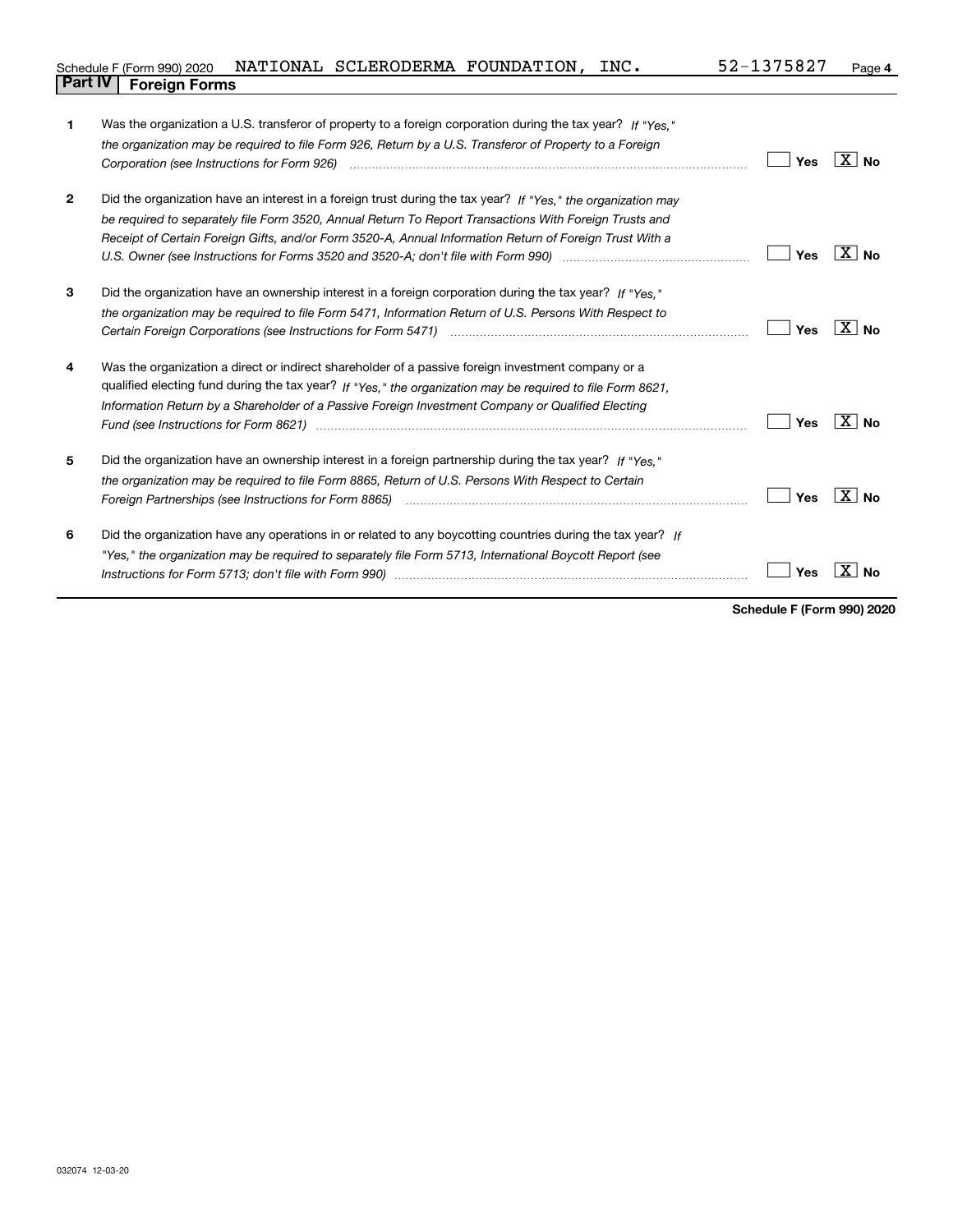| Part V<br><b>Supplemental Information</b>                                                                                                                                                                                                                                    |
|------------------------------------------------------------------------------------------------------------------------------------------------------------------------------------------------------------------------------------------------------------------------------|
| Provide the information required by Part I, line 2 (monitoring of funds); Part I, line 3, column (f) (accounting method; amounts of<br>investments vs. expenditures per region); Part II, line 1 (accounting method); Part III (accounting method); and Part III, column (c) |
| (estimated number of recipients), as applicable. Also complete this part to provide any additional information. See instructions.                                                                                                                                            |
| PART<br>I, LINE<br>2:                                                                                                                                                                                                                                                        |
| LEADING NONPROFIT<br>FUNDING SCLERODERMA RESEARCH<br>FOUNDATION<br>IS<br>THE<br>ΙN<br>THE                                                                                                                                                                                    |
| STATES.<br>PROGRAM,<br>TО<br>THE<br>UNITED<br>THROUGH<br>THIS<br>THE FOUNDATION<br>ΙS<br>COMMITTED                                                                                                                                                                           |
| <b>MECHANISMS</b><br>DISCOVERING<br>THE<br>CAUSE OF<br>THIS<br>DISEASE,<br>UNDERSTANDING<br>THE                                                                                                                                                                              |
| SCLERODERMA FOREVER.<br>INCEPTION,<br>THE<br><b>BEHIND</b><br>IT, AND<br><b>OVERCOMING</b><br>SINCE<br>ITS                                                                                                                                                                   |
| COMMITTED<br>\$30 MILLION TO<br>THIS MISSION PRIORITY.<br>FOUNDATION HAS<br>THROUGH                                                                                                                                                                                          |
| PEER REVIEWED<br>RESEARCH GRANTS PROGRAM, THE NATIONAL SCLERODERMA<br>ITS                                                                                                                                                                                                    |
| <b>FOUNDATION FOSTERS</b><br>THE<br>DEVELOPMENT<br>OF<br>INNOVATIVE, HIGH-QUALITY RESEARCH                                                                                                                                                                                   |
| <b>ESTABLISHED</b><br><b>INVESTIGATORS</b><br>FIELDS RELATED<br>SCLERODERMA.<br>TО<br>NEW AND<br>TO.<br>BY.<br>IN.                                                                                                                                                           |
| DISTINCT RESEARCH GRANTS:<br>THAT<br>END,<br>THE<br>FOUNDATION<br><b>OFFERS</b><br>TWO<br><b>NATIONAL</b>                                                                                                                                                                    |
| THE<br><b>NATIONAL</b><br>SCLERODERMA FOUNDATION NEW<br>INVESTIGATOR GRANT AND                                                                                                                                                                                               |
| SCLERODERMA FOUNDATION ESTABLISHED<br>INVESTIGATOR GRANT. EACH GRANT                                                                                                                                                                                                         |
| APPLICATION DETAILS<br>SPECIFIC ELIGIBILITY AND REVIEW<br>CRITERIA<br>(DETAILS                                                                                                                                                                                               |
| THESE REQUIREMENTS ARE AVAILABLE AT WWW.SCLERODERMA.ORG). ALL<br>REGARDING                                                                                                                                                                                                   |
| THAT OF<br>APPLICATIONS<br>UNDERGO A RIGOROUS PEER REVIEW PROCESS COMPARABLE<br>TO.                                                                                                                                                                                          |
| FOUNDATION'S PEER REVIEWED RESEARCH COMMITTEE<br>THE NIH.<br>THE<br>IS<br>COMPRISED                                                                                                                                                                                          |
| OF MEDICAL AND RESEARCH EXPERTS FROM ACROSS THE UNITED STATES, WHO USE                                                                                                                                                                                                       |
| THE SAME MERIT-BASED SCORING SYSTEM AS THE NATIONAL INSTITUTES OF HEALTH.                                                                                                                                                                                                    |
| EACH APPLICATION IS CRITIQUED, SCORED AND RANKED ACCORDING TO THE REVIEW                                                                                                                                                                                                     |
| CRITERIA AND OVERALL MERIT OF THE PROPOSED PROJECT. ONCE THE STUDY                                                                                                                                                                                                           |
| SECTION HAS REVIEWED, DISCUSSED AND RANKED THE FINAL SLATE, THE COMMITTEE                                                                                                                                                                                                    |
| ON RESEARCH PUTS FORTH FUNDING RECOMMENDATIONS TO THE BOARD OF DIRECTORS                                                                                                                                                                                                     |
| FOR FINAL APPROVAL. PENDING NOTICE OF AWARD, EACH RECIPIENT IS REQUIRED                                                                                                                                                                                                      |
| TO COMPLETE A FUNDING CONTRACT SIGNED BY THEIR SPONSORING ORGANIZATION                                                                                                                                                                                                       |
| COMMITTING TO COMPLETE THE PROJECT WITHIN A SPECIFIED PERIOD OF TIME, AND                                                                                                                                                                                                    |
| WITH NO SCIENTIFIC OR BUDGETARY OVERLAP. RECIPIENTS MUST ALSO SUBMIT                                                                                                                                                                                                         |
| ANNUAL PROGRESS REPORTS AND FINANCIAL RECONCILIATIONS, AND COMPLY WITH                                                                                                                                                                                                       |

Schedule F (Form 990) 2020 NATIONAL SCLERODERMA FOUNDATION, INC。 5 Z-I 3 7 5 8 Z 7 Page

NATIONAL SCLERODERMA FOUNDATION, INC. 52-1375827

**5**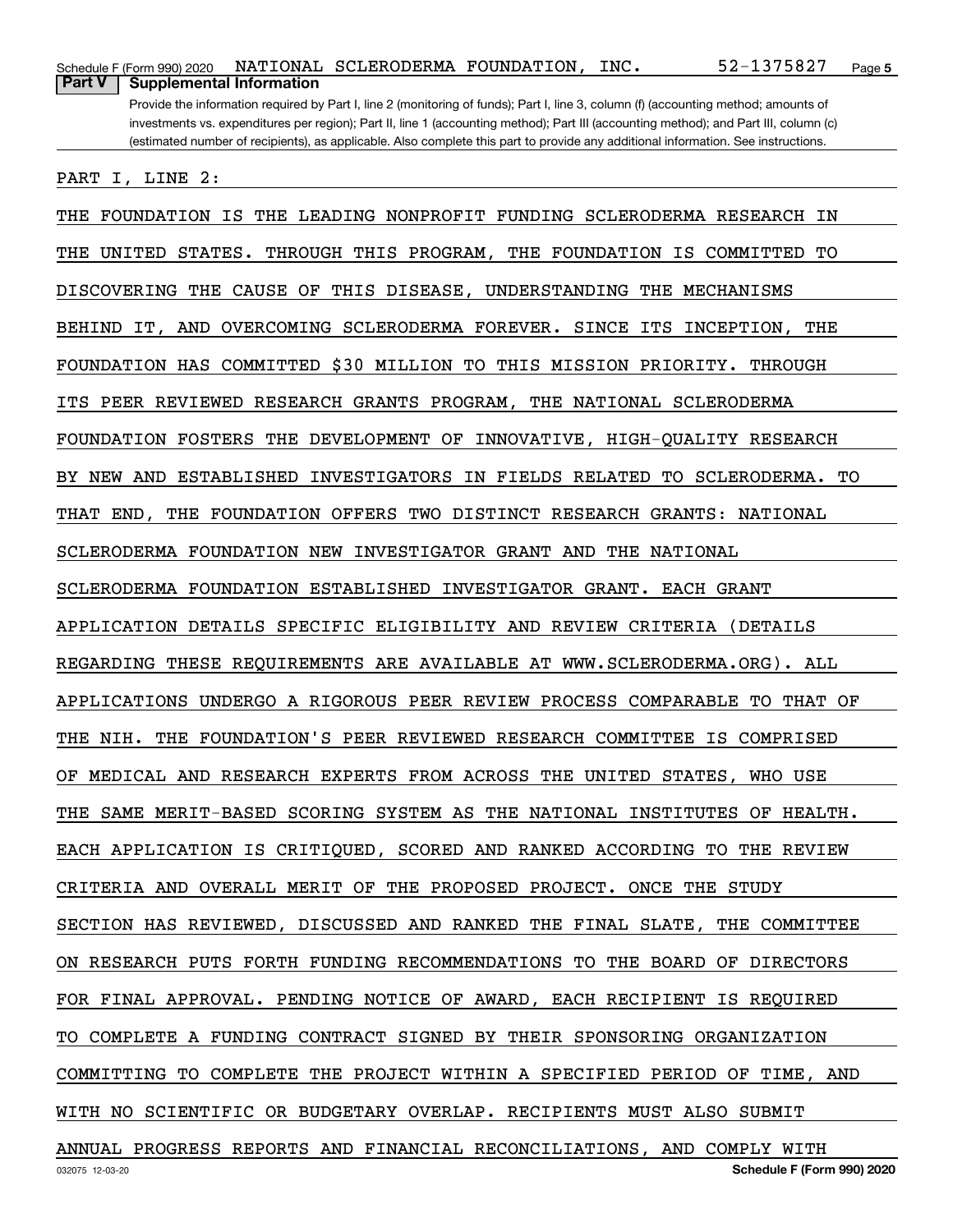|        | Schedule F (Form 990) 2020 |                                 | NATIONAL SCLERODERMA FOUNDATION, | INC. | 52-1375827                                                                                                                            | Page 5 |
|--------|----------------------------|---------------------------------|----------------------------------|------|---------------------------------------------------------------------------------------------------------------------------------------|--------|
| Part V |                            | <b>Supplemental Information</b> |                                  |      |                                                                                                                                       |        |
|        |                            |                                 |                                  |      | Provide the information required by Part I, line 2 (monitoring of funds); Part I, line 3, column (f) (accounting method; amounts of   |        |
|        |                            |                                 |                                  |      | investments vs. expenditures per region); Part II, line 1 (accounting method); Part III (accounting method); and Part III, column (c) |        |
|        |                            |                                 |                                  |      | (estimated number of recipients), as applicable. Also complete this part to provide any additional information. See instructions.     |        |
|        |                            |                                 |                                  |      |                                                                                                                                       |        |
|        | FOUNDATION POLICIES.       |                                 |                                  |      |                                                                                                                                       |        |
|        |                            |                                 |                                  |      |                                                                                                                                       |        |
|        |                            |                                 |                                  |      |                                                                                                                                       |        |
|        |                            |                                 |                                  |      |                                                                                                                                       |        |
|        |                            |                                 |                                  |      |                                                                                                                                       |        |
|        |                            |                                 |                                  |      |                                                                                                                                       |        |
|        |                            |                                 |                                  |      |                                                                                                                                       |        |
|        |                            |                                 |                                  |      |                                                                                                                                       |        |
|        |                            |                                 |                                  |      |                                                                                                                                       |        |
|        |                            |                                 |                                  |      |                                                                                                                                       |        |
|        |                            |                                 |                                  |      |                                                                                                                                       |        |
|        |                            |                                 |                                  |      |                                                                                                                                       |        |
|        |                            |                                 |                                  |      |                                                                                                                                       |        |
|        |                            |                                 |                                  |      |                                                                                                                                       |        |
|        |                            |                                 |                                  |      |                                                                                                                                       |        |
|        |                            |                                 |                                  |      |                                                                                                                                       |        |
|        |                            |                                 |                                  |      |                                                                                                                                       |        |
|        |                            |                                 |                                  |      |                                                                                                                                       |        |
|        |                            |                                 |                                  |      |                                                                                                                                       |        |
|        |                            |                                 |                                  |      |                                                                                                                                       |        |
|        |                            |                                 |                                  |      |                                                                                                                                       |        |
|        |                            |                                 |                                  |      |                                                                                                                                       |        |
|        |                            |                                 |                                  |      |                                                                                                                                       |        |
|        |                            |                                 |                                  |      |                                                                                                                                       |        |
|        |                            |                                 |                                  |      |                                                                                                                                       |        |
|        |                            |                                 |                                  |      |                                                                                                                                       |        |
|        |                            |                                 |                                  |      |                                                                                                                                       |        |
|        |                            |                                 |                                  |      |                                                                                                                                       |        |
|        |                            |                                 |                                  |      |                                                                                                                                       |        |
|        |                            |                                 |                                  |      |                                                                                                                                       |        |
|        |                            |                                 |                                  |      |                                                                                                                                       |        |
|        |                            |                                 |                                  |      |                                                                                                                                       |        |
|        |                            |                                 |                                  |      |                                                                                                                                       |        |
|        |                            |                                 |                                  |      |                                                                                                                                       |        |
|        |                            |                                 |                                  |      |                                                                                                                                       |        |
|        |                            |                                 |                                  |      |                                                                                                                                       |        |
|        |                            |                                 |                                  |      |                                                                                                                                       |        |
|        |                            |                                 |                                  |      |                                                                                                                                       |        |
|        |                            |                                 |                                  |      |                                                                                                                                       |        |
|        |                            |                                 |                                  |      |                                                                                                                                       |        |
|        |                            |                                 |                                  |      |                                                                                                                                       |        |
|        |                            |                                 |                                  |      |                                                                                                                                       |        |
|        |                            |                                 |                                  |      |                                                                                                                                       |        |
|        |                            |                                 |                                  |      |                                                                                                                                       |        |
|        |                            |                                 |                                  |      |                                                                                                                                       |        |
|        |                            |                                 |                                  |      |                                                                                                                                       |        |
|        |                            |                                 |                                  |      |                                                                                                                                       |        |
|        |                            |                                 |                                  |      |                                                                                                                                       |        |
|        |                            |                                 |                                  |      |                                                                                                                                       |        |
|        |                            |                                 |                                  |      |                                                                                                                                       |        |
|        |                            |                                 |                                  |      |                                                                                                                                       |        |
|        |                            |                                 |                                  |      |                                                                                                                                       |        |
|        |                            |                                 |                                  |      |                                                                                                                                       |        |
|        |                            |                                 |                                  |      |                                                                                                                                       |        |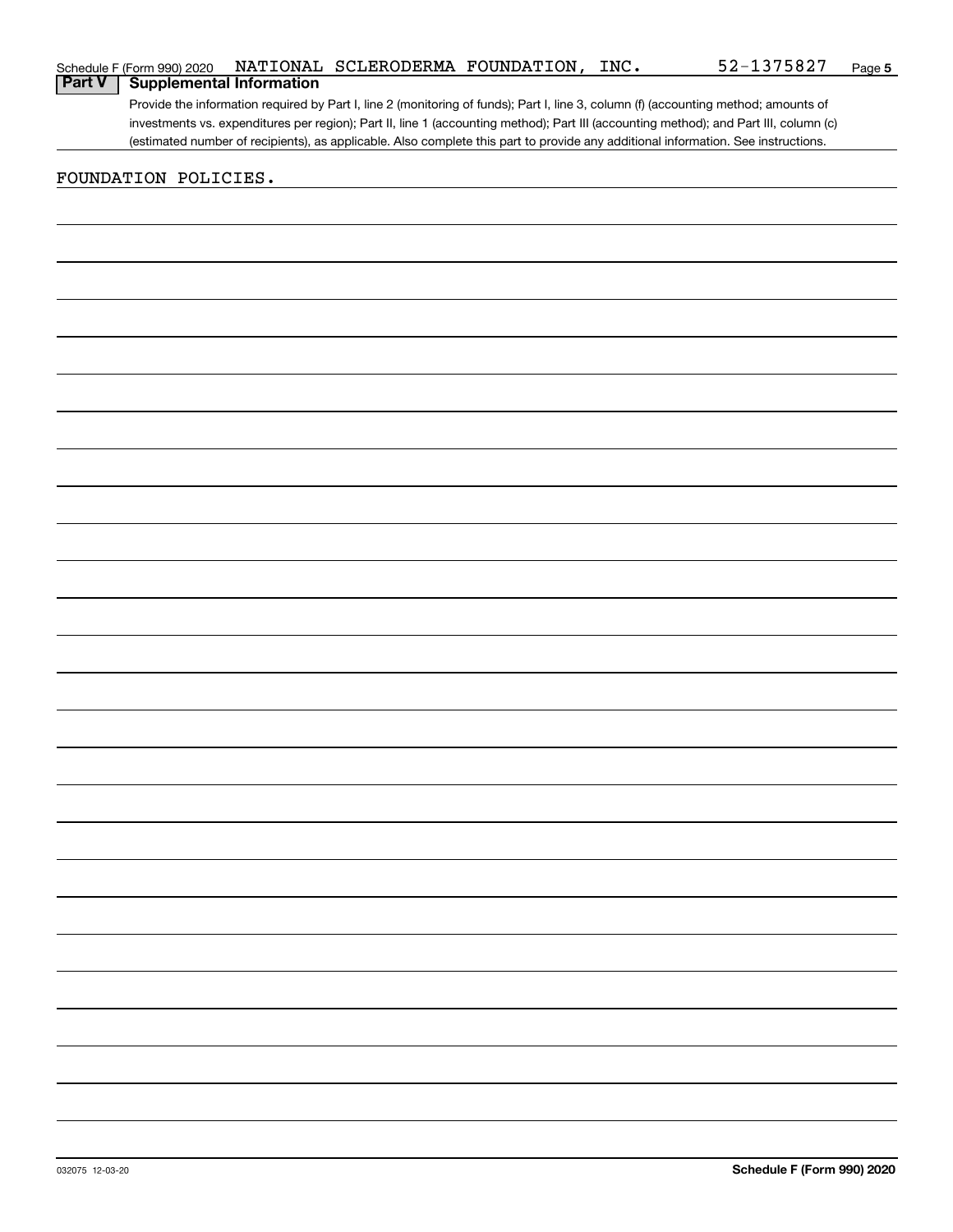| <b>SCHEDULE G</b>                                                                                                                                                                           |                                       | <b>Supplemental Information Regarding Fundraising or Gaming Activities</b>                                                                                                                                                                                  |                            |                                         |                                                                            |  |                                        | OMB No. 1545-0047                       |
|---------------------------------------------------------------------------------------------------------------------------------------------------------------------------------------------|---------------------------------------|-------------------------------------------------------------------------------------------------------------------------------------------------------------------------------------------------------------------------------------------------------------|----------------------------|-----------------------------------------|----------------------------------------------------------------------------|--|----------------------------------------|-----------------------------------------|
| Complete if the organization answered "Yes" on Form 990, Part IV, line 17, 18, or 19, or if the<br>(Form 990 or 990-EZ)<br>organization entered more than \$15,000 on Form 990-EZ, line 6a. |                                       |                                                                                                                                                                                                                                                             |                            |                                         |                                                                            |  | 2020                                   |                                         |
| Department of the Treasury                                                                                                                                                                  | <b>Open to Public</b><br>Inspection   |                                                                                                                                                                                                                                                             |                            |                                         |                                                                            |  |                                        |                                         |
| Internal Revenue Service<br>Name of the organization                                                                                                                                        | <b>Employer identification number</b> |                                                                                                                                                                                                                                                             |                            |                                         |                                                                            |  |                                        |                                         |
|                                                                                                                                                                                             | 52-1375827                            |                                                                                                                                                                                                                                                             |                            |                                         |                                                                            |  |                                        |                                         |
| Part I                                                                                                                                                                                      |                                       | NATIONAL SCLERODERMA FOUNDATION, INC.<br>Fundraising Activities. Complete if the organization answered "Yes" on Form 990, Part IV, line 17. Form 990-EZ filers are not                                                                                      |                            |                                         |                                                                            |  |                                        |                                         |
|                                                                                                                                                                                             | required to complete this part.       |                                                                                                                                                                                                                                                             |                            |                                         |                                                                            |  |                                        |                                         |
|                                                                                                                                                                                             |                                       | 1 Indicate whether the organization raised funds through any of the following activities. Check all that apply.                                                                                                                                             |                            |                                         |                                                                            |  |                                        |                                         |
| Mail solicitations<br>a<br>b                                                                                                                                                                | Internet and email solicitations      | e<br>f                                                                                                                                                                                                                                                      |                            |                                         | Solicitation of non-government grants<br>Solicitation of government grants |  |                                        |                                         |
| Phone solicitations<br>c                                                                                                                                                                    |                                       | g                                                                                                                                                                                                                                                           | Special fundraising events |                                         |                                                                            |  |                                        |                                         |
| In-person solicitations<br>d                                                                                                                                                                |                                       |                                                                                                                                                                                                                                                             |                            |                                         |                                                                            |  |                                        |                                         |
|                                                                                                                                                                                             |                                       | 2 a Did the organization have a written or oral agreement with any individual (including officers, directors, trustees, or                                                                                                                                  |                            |                                         |                                                                            |  |                                        |                                         |
|                                                                                                                                                                                             |                                       | key employees listed in Form 990, Part VII) or entity in connection with professional fundraising services?<br><b>b</b> If "Yes," list the 10 highest paid individuals or entities (fundraisers) pursuant to agreements under which the fundraiser is to be |                            |                                         |                                                                            |  |                                        | Yes<br>No                               |
| compensated at least \$5,000 by the organization.                                                                                                                                           |                                       |                                                                                                                                                                                                                                                             |                            |                                         |                                                                            |  |                                        |                                         |
|                                                                                                                                                                                             |                                       |                                                                                                                                                                                                                                                             |                            |                                         |                                                                            |  |                                        |                                         |
| (i) Name and address of individual                                                                                                                                                          |                                       | (ii) Activity                                                                                                                                                                                                                                               |                            | (iii) Did<br>fundraiser<br>have custody | (iv) Gross receipts                                                        |  | (v) Amount paid<br>to (or retained by) | (vi) Amount paid<br>to (or retained by) |
| or entity (fundraiser)                                                                                                                                                                      |                                       |                                                                                                                                                                                                                                                             |                            | or control of<br>contributions?         | from activity                                                              |  | fundraiser<br>listed in col. (i)       | organization                            |
|                                                                                                                                                                                             |                                       |                                                                                                                                                                                                                                                             | Yes                        | <b>No</b>                               |                                                                            |  |                                        |                                         |
|                                                                                                                                                                                             |                                       |                                                                                                                                                                                                                                                             |                            |                                         |                                                                            |  |                                        |                                         |
|                                                                                                                                                                                             |                                       |                                                                                                                                                                                                                                                             |                            |                                         |                                                                            |  |                                        |                                         |
|                                                                                                                                                                                             |                                       |                                                                                                                                                                                                                                                             |                            |                                         |                                                                            |  |                                        |                                         |
|                                                                                                                                                                                             |                                       |                                                                                                                                                                                                                                                             |                            |                                         |                                                                            |  |                                        |                                         |
|                                                                                                                                                                                             |                                       |                                                                                                                                                                                                                                                             |                            |                                         |                                                                            |  |                                        |                                         |
|                                                                                                                                                                                             |                                       |                                                                                                                                                                                                                                                             |                            |                                         |                                                                            |  |                                        |                                         |
|                                                                                                                                                                                             |                                       |                                                                                                                                                                                                                                                             |                            |                                         |                                                                            |  |                                        |                                         |
|                                                                                                                                                                                             |                                       |                                                                                                                                                                                                                                                             |                            |                                         |                                                                            |  |                                        |                                         |
|                                                                                                                                                                                             |                                       |                                                                                                                                                                                                                                                             |                            |                                         |                                                                            |  |                                        |                                         |
|                                                                                                                                                                                             |                                       |                                                                                                                                                                                                                                                             |                            |                                         |                                                                            |  |                                        |                                         |
|                                                                                                                                                                                             |                                       |                                                                                                                                                                                                                                                             |                            |                                         |                                                                            |  |                                        |                                         |
|                                                                                                                                                                                             |                                       |                                                                                                                                                                                                                                                             |                            |                                         |                                                                            |  |                                        |                                         |
|                                                                                                                                                                                             |                                       |                                                                                                                                                                                                                                                             |                            |                                         |                                                                            |  |                                        |                                         |
|                                                                                                                                                                                             |                                       |                                                                                                                                                                                                                                                             |                            |                                         |                                                                            |  |                                        |                                         |
|                                                                                                                                                                                             |                                       |                                                                                                                                                                                                                                                             |                            |                                         |                                                                            |  |                                        |                                         |
|                                                                                                                                                                                             |                                       |                                                                                                                                                                                                                                                             |                            |                                         |                                                                            |  |                                        |                                         |
| Total                                                                                                                                                                                       |                                       |                                                                                                                                                                                                                                                             |                            |                                         |                                                                            |  |                                        |                                         |
|                                                                                                                                                                                             |                                       | 3 List all states in which the organization is registered or licensed to solicit contributions or has been notified it is exempt from registration                                                                                                          |                            |                                         |                                                                            |  |                                        |                                         |
| or licensing                                                                                                                                                                                |                                       |                                                                                                                                                                                                                                                             |                            |                                         |                                                                            |  |                                        |                                         |
|                                                                                                                                                                                             |                                       |                                                                                                                                                                                                                                                             |                            |                                         |                                                                            |  |                                        |                                         |
|                                                                                                                                                                                             |                                       |                                                                                                                                                                                                                                                             |                            |                                         |                                                                            |  |                                        |                                         |
|                                                                                                                                                                                             |                                       |                                                                                                                                                                                                                                                             |                            |                                         |                                                                            |  |                                        |                                         |
|                                                                                                                                                                                             |                                       |                                                                                                                                                                                                                                                             |                            |                                         |                                                                            |  |                                        |                                         |
|                                                                                                                                                                                             |                                       |                                                                                                                                                                                                                                                             |                            |                                         |                                                                            |  |                                        |                                         |

LHA For Paperwork Reduction Act Notice, see the Instructions for Form 990 or 990-EZ. Schedule G (Form 990 or 990-EZ) 2020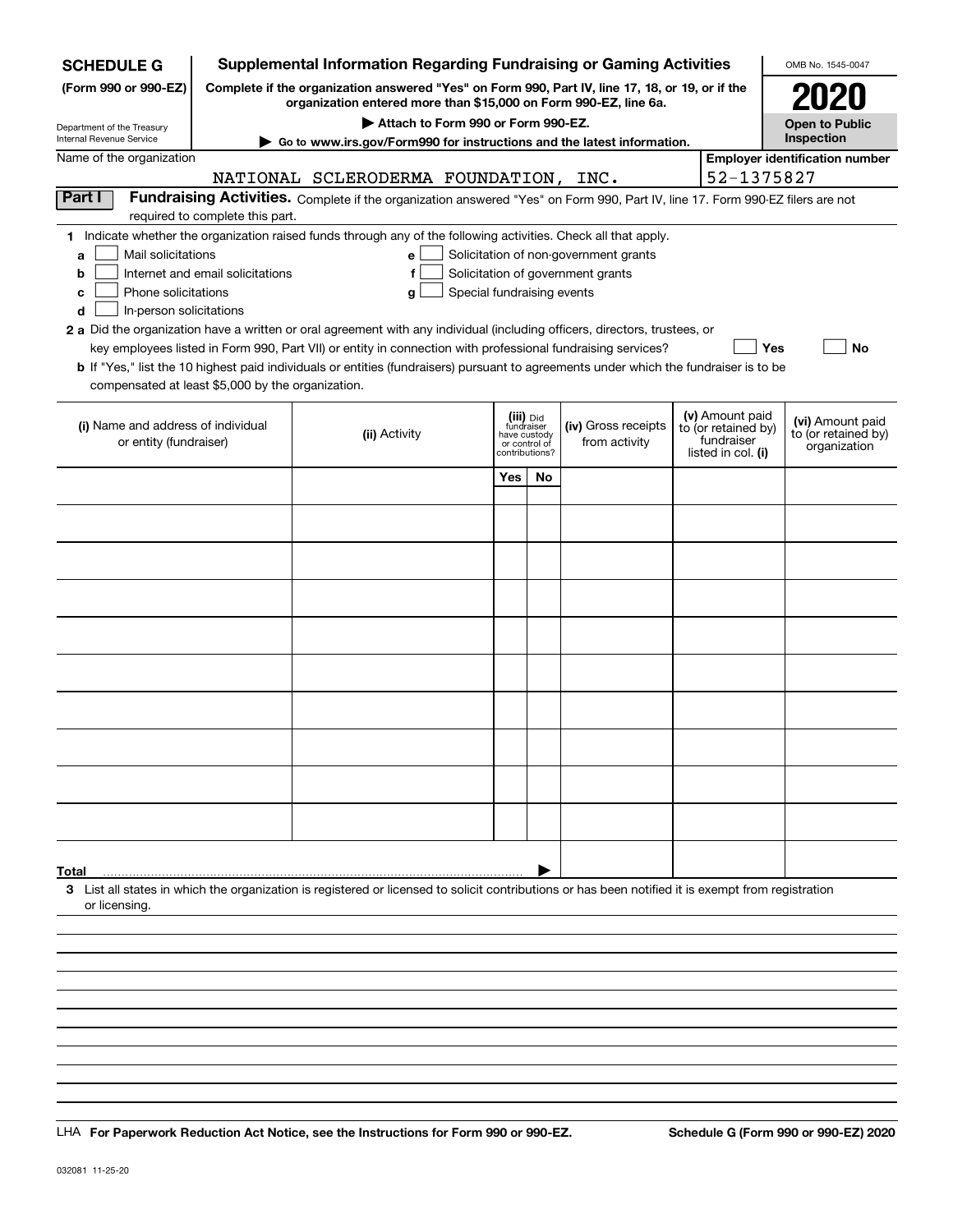**2** Schedule G (Form 990 or 990-EZ) 2020  $\,$  <code>NATIONAL SCLERODERMA FOUNDATION</code> ,  $\,$  <code>INC</code>  $\,$  <code>S2-1375827</code>  $\,$  <code>Page</code> **Part II** | Fundraising Events. Complete if the organization answered "Yes" on Form 990, Part IV, line 18, or reported more than \$15,000 of fundraising event contributions and gross income on Form 990-EZ, lines 1 and 6b. List events with gross receipts greater than \$5,000.

|                 |          | 01 lunuraising event commodions and gross income on Form 990-EZ, illies T and OD. Eist events with gross receipts greater than \$0,000.        |                          |                         |                  |                            |  |  |
|-----------------|----------|------------------------------------------------------------------------------------------------------------------------------------------------|--------------------------|-------------------------|------------------|----------------------------|--|--|
|                 |          |                                                                                                                                                | (a) Event $#1$           | (b) Event $#2$          | (c) Other events | (d) Total events           |  |  |
|                 |          |                                                                                                                                                | IMAGINE                  | <b>DETROIT</b>          |                  | (add col. (a) through      |  |  |
|                 |          |                                                                                                                                                | CAMPAIGN -ROSTEPPING OUT |                         | 27               | col. (c)                   |  |  |
|                 |          |                                                                                                                                                | (event type)             | (event type)            | (total number)   |                            |  |  |
| Revenue         |          |                                                                                                                                                |                          |                         |                  |                            |  |  |
|                 |          |                                                                                                                                                | 32,910.                  | 17,948.                 | 101, 359.        | 152,217.                   |  |  |
|                 |          |                                                                                                                                                |                          |                         |                  |                            |  |  |
|                 |          |                                                                                                                                                | 15,917.                  | 8,680.                  | 49,022.          | 73,619.                    |  |  |
|                 |          |                                                                                                                                                | 16,993.                  | 9,268.                  | 52,337.          | 78,598.                    |  |  |
|                 |          | 3 Gross income (line 1 minus line 2)                                                                                                           |                          |                         |                  |                            |  |  |
|                 |          | 4 Cash prizes                                                                                                                                  |                          |                         |                  |                            |  |  |
|                 |          |                                                                                                                                                |                          |                         |                  |                            |  |  |
|                 |          |                                                                                                                                                |                          |                         |                  |                            |  |  |
|                 |          |                                                                                                                                                |                          |                         |                  |                            |  |  |
|                 |          |                                                                                                                                                |                          |                         |                  |                            |  |  |
| Direct Expenses |          |                                                                                                                                                |                          |                         |                  |                            |  |  |
|                 |          | 7 Food and beverages                                                                                                                           |                          |                         |                  |                            |  |  |
|                 |          |                                                                                                                                                |                          |                         |                  |                            |  |  |
|                 | 8        |                                                                                                                                                | 16,993.                  | 9,268.                  | 52,337.          | 78,598.                    |  |  |
|                 | 9        |                                                                                                                                                |                          |                         |                  | 78,598.                    |  |  |
|                 | 10       | Direct expense summary. Add lines 4 through 9 in column (d)<br>11 Net income summary. Subtract line 10 from line 3, column (d)                 |                          |                         |                  | 0.                         |  |  |
|                 | Part III | Gaming. Complete if the organization answered "Yes" on Form 990, Part IV, line 19, or reported more than                                       |                          |                         |                  |                            |  |  |
|                 |          | \$15,000 on Form 990-EZ, line 6a.                                                                                                              |                          |                         |                  |                            |  |  |
|                 |          |                                                                                                                                                | (a) Bingo                | (b) Pull tabs/instant   | (c) Other gaming | (d) Total gaming (add      |  |  |
|                 |          |                                                                                                                                                |                          | bingo/progressive bingo |                  | col. (a) through col. (c)) |  |  |
| Revenue         |          |                                                                                                                                                |                          |                         |                  |                            |  |  |
|                 | 1        |                                                                                                                                                |                          |                         |                  |                            |  |  |
|                 |          |                                                                                                                                                |                          |                         |                  |                            |  |  |
|                 |          | 2 Cash prizes                                                                                                                                  |                          |                         |                  |                            |  |  |
| Direct Expenses |          |                                                                                                                                                |                          |                         |                  |                            |  |  |
|                 |          |                                                                                                                                                |                          |                         |                  |                            |  |  |
|                 |          |                                                                                                                                                |                          |                         |                  |                            |  |  |
|                 |          |                                                                                                                                                |                          |                         |                  |                            |  |  |
|                 |          | 5 Other direct expenses                                                                                                                        |                          |                         |                  |                            |  |  |
|                 |          |                                                                                                                                                | Yes<br>%                 | Yes<br>%                | Yes<br>%         |                            |  |  |
|                 | 6        | Volunteer labor                                                                                                                                | No                       | No                      | No               |                            |  |  |
|                 |          |                                                                                                                                                |                          |                         |                  |                            |  |  |
|                 | 7        | Direct expense summary. Add lines 2 through 5 in column (d)                                                                                    |                          |                         |                  |                            |  |  |
|                 |          |                                                                                                                                                |                          |                         |                  |                            |  |  |
|                 | 8        |                                                                                                                                                |                          |                         |                  |                            |  |  |
| 9               |          | Enter the state(s) in which the organization conducts gaming activities:                                                                       |                          |                         |                  |                            |  |  |
| Yes             |          |                                                                                                                                                |                          |                         |                  |                            |  |  |
|                 |          | <b>b</b> If "No," explain:<br><u> 1980 - Jan Salaman, mangang mga kalendar ng mga kalendar ng mga kalendar ng mga kalendar ng mga kalendar</u> |                          |                         |                  |                            |  |  |
|                 |          |                                                                                                                                                |                          |                         |                  |                            |  |  |
|                 |          |                                                                                                                                                |                          |                         |                  |                            |  |  |
|                 |          |                                                                                                                                                |                          |                         |                  |                            |  |  |
|                 |          | <b>b</b> If "Yes," explain:                                                                                                                    |                          |                         |                  | Yes<br><b>No</b>           |  |  |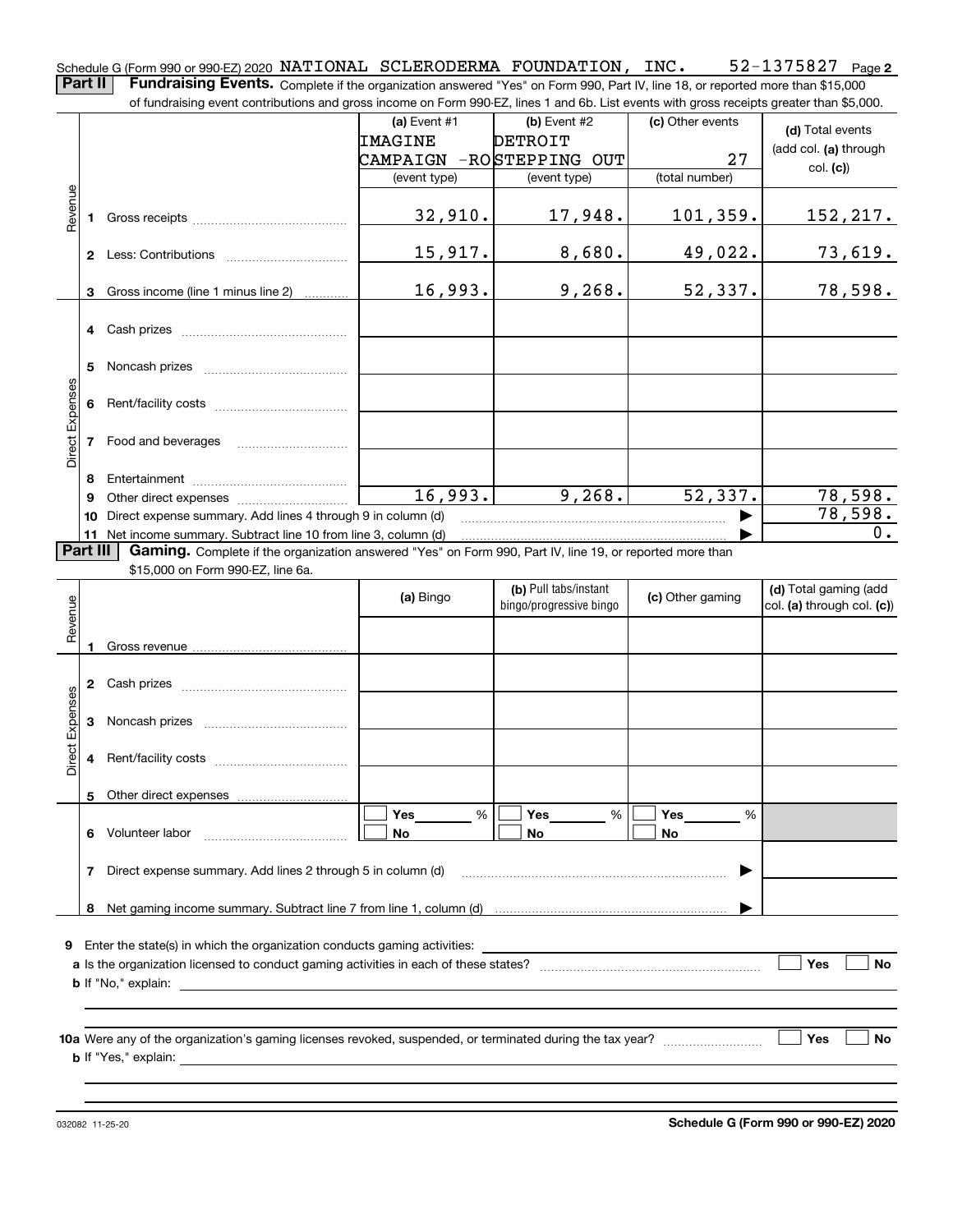|    | Schedule G (Form 990 or 990-EZ) 2020 NATIONAL SCLERODERMA FOUNDATION, $INC$ .                                                                                                                                                             | 52-1375827      | Page 3 |
|----|-------------------------------------------------------------------------------------------------------------------------------------------------------------------------------------------------------------------------------------------|-----------------|--------|
|    |                                                                                                                                                                                                                                           | Yes             | No     |
|    | 12 Is the organization a grantor, beneficiary or trustee of a trust, or a member of a partnership or other entity formed                                                                                                                  |                 |        |
|    |                                                                                                                                                                                                                                           | Yes             | No     |
|    | 13 Indicate the percentage of gaming activity conducted in:                                                                                                                                                                               |                 |        |
|    |                                                                                                                                                                                                                                           | 13а             | %      |
|    | <b>b</b> An outside facility <i>www.communicality communicality communicality communicality communicality communicality communicality communicality communicality communicality communicality communicality communicality communicali</i> | 13 <sub>b</sub> | %      |
|    | 14 Enter the name and address of the person who prepares the organization's gaming/special events books and records:                                                                                                                      |                 |        |
|    | Name $\blacktriangleright$                                                                                                                                                                                                                |                 |        |
|    | <u> 1989 - Johann Harry Harry Harry Harry Harry Harry Harry Harry Harry Harry Harry Harry Harry Harry Harry Harry</u><br>Address $\blacktriangleright$                                                                                    |                 |        |
|    | 15a Does the organization have a contract with a third party from whom the organization receives gaming revenue?                                                                                                                          | Yes             | No     |
|    | <b>b</b> If "Yes," enter the amount of gaming revenue received by the organization $\triangleright$ \$ ___________________ and the amount                                                                                                 |                 |        |
|    | of gaming revenue retained by the third party $\triangleright$ \$                                                                                                                                                                         |                 |        |
|    | c If "Yes," enter name and address of the third party:                                                                                                                                                                                    |                 |        |
|    | Name $\blacktriangleright$                                                                                                                                                                                                                |                 |        |
|    |                                                                                                                                                                                                                                           |                 |        |
|    | Address $\blacktriangleright$<br><u>some started and the started and the started and the started and the started and the started and the started and</u>                                                                                  |                 |        |
| 16 | Gaming manager information:                                                                                                                                                                                                               |                 |        |
|    | Name $\blacktriangleright$                                                                                                                                                                                                                |                 |        |
|    | Gaming manager compensation > \$                                                                                                                                                                                                          |                 |        |
|    |                                                                                                                                                                                                                                           |                 |        |
|    |                                                                                                                                                                                                                                           |                 |        |
|    |                                                                                                                                                                                                                                           |                 |        |
|    |                                                                                                                                                                                                                                           |                 |        |
|    | Director/officer<br>Employee<br>Independent contractor                                                                                                                                                                                    |                 |        |
|    | <b>17</b> Mandatory distributions:                                                                                                                                                                                                        |                 |        |
|    | a Is the organization required under state law to make charitable distributions from the gaming proceeds to                                                                                                                               |                 |        |
|    | retain the state gaming license?                                                                                                                                                                                                          | Yes             | No     |
|    | <b>b</b> Enter the amount of distributions required under state law to be distributed to other exempt organizations or spent in the                                                                                                       |                 |        |
|    | organization's own exempt activities during the tax year $\triangleright$ \$                                                                                                                                                              |                 |        |
|    | <b>Part IV</b><br>Supplemental Information. Provide the explanations required by Part I, line 2b, columns (iii) and (v); and Part III, lines 9, 9b, 10b,                                                                                  |                 |        |
|    | 15b, 15c, 16, and 17b, as applicable. Also provide any additional information. See instructions.                                                                                                                                          |                 |        |
|    |                                                                                                                                                                                                                                           |                 |        |
|    |                                                                                                                                                                                                                                           |                 |        |
|    |                                                                                                                                                                                                                                           |                 |        |
|    |                                                                                                                                                                                                                                           |                 |        |
|    |                                                                                                                                                                                                                                           |                 |        |
|    |                                                                                                                                                                                                                                           |                 |        |
|    |                                                                                                                                                                                                                                           |                 |        |
|    |                                                                                                                                                                                                                                           |                 |        |
|    |                                                                                                                                                                                                                                           |                 |        |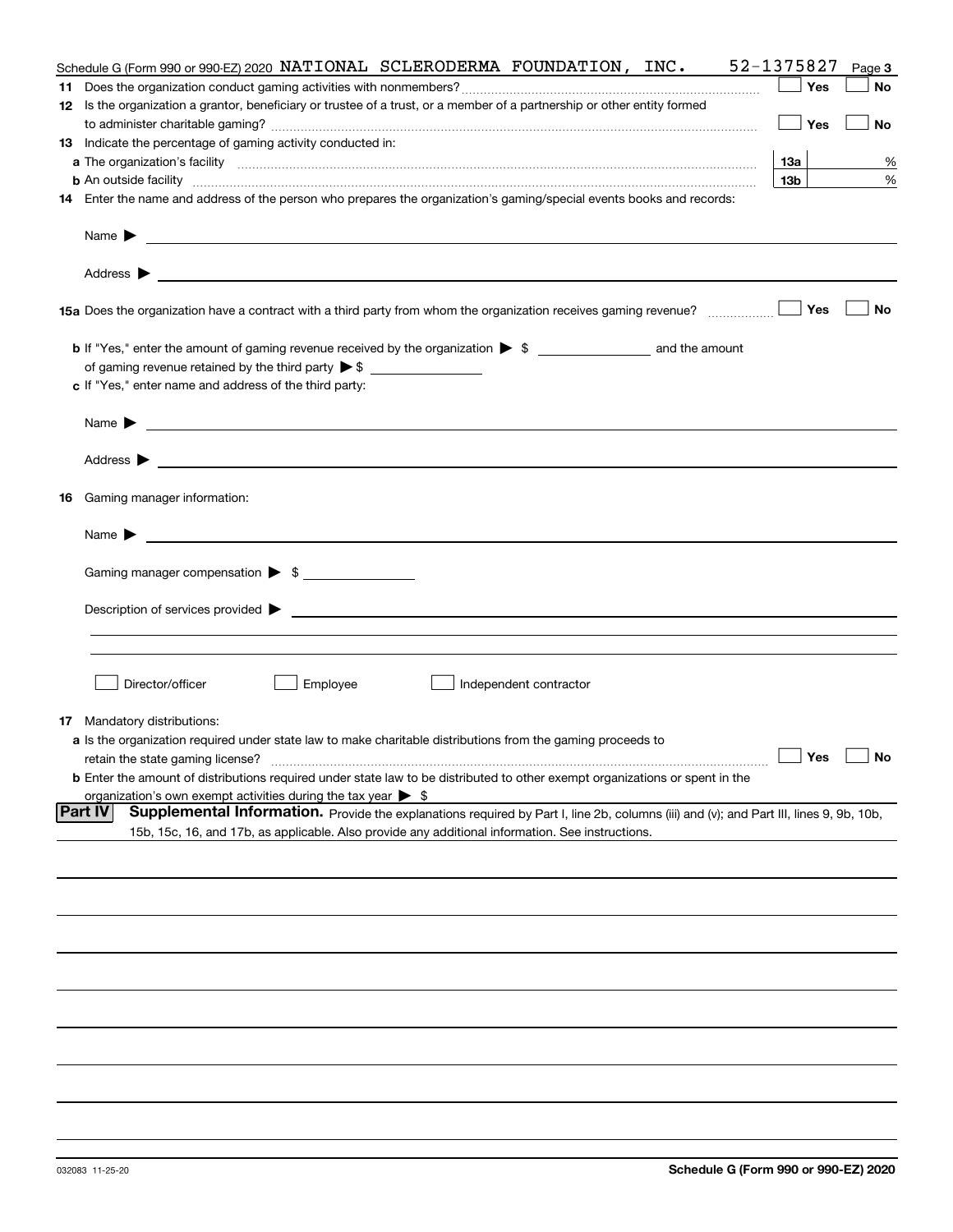| Schedule G (Form 990 or 990-EZ) NATIONAL S(<br>Part IV   Supplemental Information (continued) |  | NATIONAL SCLERODERMA FOUNDATION, INC. | 52-1375827 Page 4 |  |
|-----------------------------------------------------------------------------------------------|--|---------------------------------------|-------------------|--|
|                                                                                               |  |                                       |                   |  |
|                                                                                               |  |                                       |                   |  |
|                                                                                               |  |                                       |                   |  |
|                                                                                               |  |                                       |                   |  |
|                                                                                               |  |                                       |                   |  |
|                                                                                               |  |                                       |                   |  |
|                                                                                               |  |                                       |                   |  |
|                                                                                               |  |                                       |                   |  |
|                                                                                               |  |                                       |                   |  |
|                                                                                               |  |                                       |                   |  |
|                                                                                               |  |                                       |                   |  |
|                                                                                               |  |                                       |                   |  |
|                                                                                               |  |                                       |                   |  |
|                                                                                               |  |                                       |                   |  |
|                                                                                               |  |                                       |                   |  |
|                                                                                               |  |                                       |                   |  |
|                                                                                               |  |                                       |                   |  |
|                                                                                               |  |                                       |                   |  |
|                                                                                               |  |                                       |                   |  |
|                                                                                               |  |                                       |                   |  |
|                                                                                               |  |                                       |                   |  |
|                                                                                               |  |                                       |                   |  |
|                                                                                               |  |                                       |                   |  |
|                                                                                               |  |                                       |                   |  |
|                                                                                               |  |                                       |                   |  |
|                                                                                               |  |                                       |                   |  |
|                                                                                               |  |                                       |                   |  |
|                                                                                               |  |                                       |                   |  |
|                                                                                               |  |                                       |                   |  |
|                                                                                               |  |                                       |                   |  |
|                                                                                               |  |                                       |                   |  |
|                                                                                               |  |                                       |                   |  |
|                                                                                               |  |                                       |                   |  |
|                                                                                               |  |                                       |                   |  |
|                                                                                               |  |                                       |                   |  |
|                                                                                               |  |                                       |                   |  |
|                                                                                               |  |                                       |                   |  |
|                                                                                               |  |                                       |                   |  |
|                                                                                               |  |                                       |                   |  |
|                                                                                               |  |                                       |                   |  |
|                                                                                               |  |                                       |                   |  |
|                                                                                               |  |                                       |                   |  |
|                                                                                               |  |                                       |                   |  |
|                                                                                               |  |                                       |                   |  |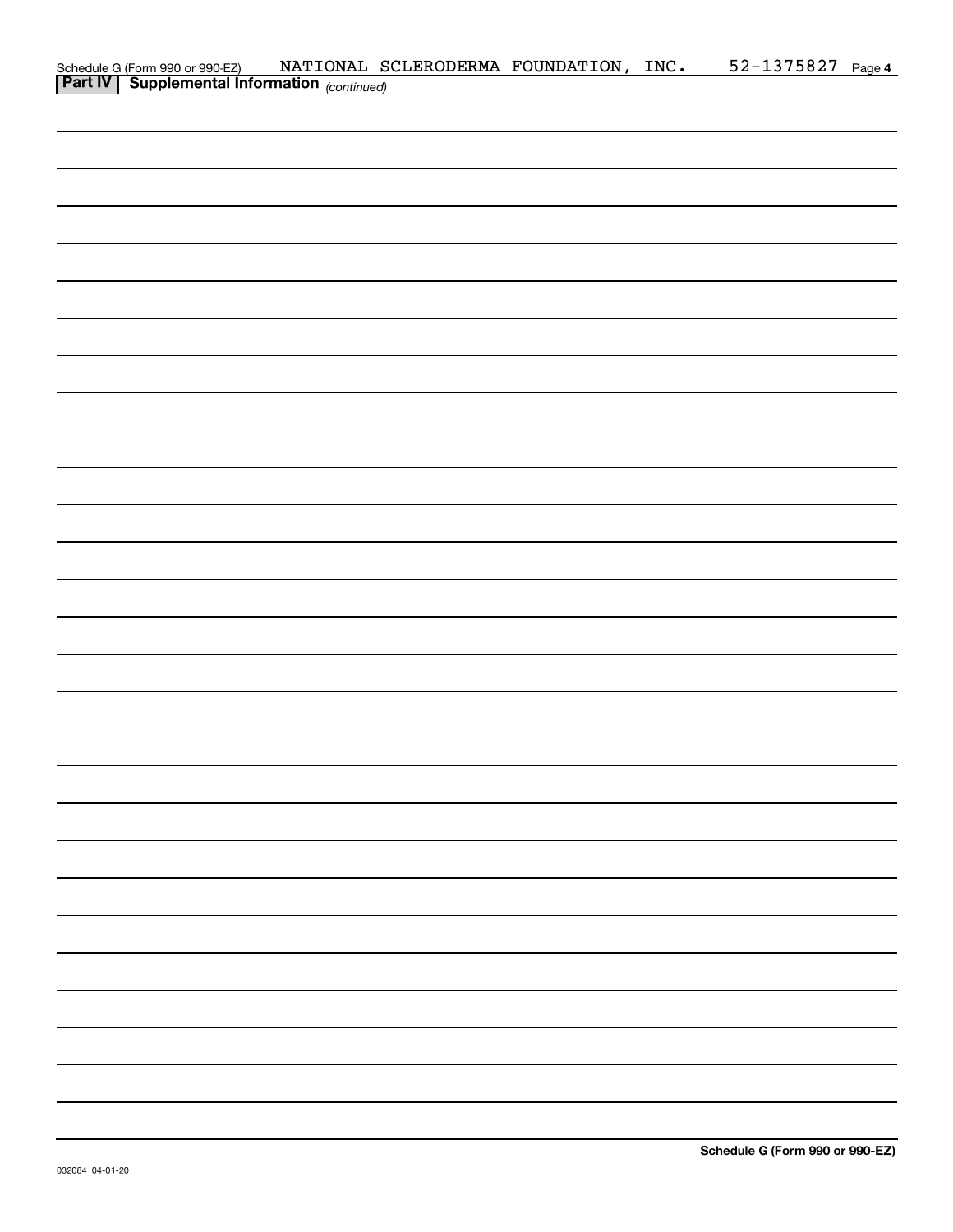| <b>SCHEDULE I</b>                                                                                                                                                                       |                        | <b>Grants and Other Assistance to Organizations,</b> |                             |                                         |                                                                |                                          | OMB No. 1545-0047                                   |                                     |
|-----------------------------------------------------------------------------------------------------------------------------------------------------------------------------------------|------------------------|------------------------------------------------------|-----------------------------|-----------------------------------------|----------------------------------------------------------------|------------------------------------------|-----------------------------------------------------|-------------------------------------|
| (Form 990)<br>Governments, and Individuals in the United States<br>Complete if the organization answered "Yes" on Form 990, Part IV, line 21 or 22.                                     |                        |                                                      |                             |                                         |                                                                |                                          |                                                     |                                     |
| Attach to Form 990.<br>Department of the Treasury<br>Internal Revenue Service                                                                                                           |                        |                                                      |                             |                                         |                                                                |                                          |                                                     | <b>Open to Public</b><br>Inspection |
| Go to www.irs.gov/Form990 for the latest information.                                                                                                                                   |                        |                                                      |                             |                                         |                                                                |                                          |                                                     |                                     |
| Name of the organization                                                                                                                                                                |                        | NATIONAL SCLERODERMA FOUNDATION, INC.                |                             |                                         |                                                                |                                          | <b>Employer identification number</b><br>52-1375827 |                                     |
| Part I<br><b>General Information on Grants and Assistance</b>                                                                                                                           |                        |                                                      |                             |                                         |                                                                |                                          |                                                     |                                     |
| Does the organization maintain records to substantiate the amount of the grants or assistance, the grantees' eligibility for the grants or assistance, and the selection<br>$\mathbf 1$ |                        |                                                      |                             |                                         |                                                                |                                          | Yes                                                 | $\sqrt{X}$ No                       |
| Describe in Part IV the organization's procedures for monitoring the use of grant funds in the United States.<br>$\mathbf{2}$                                                           |                        |                                                      |                             |                                         |                                                                |                                          |                                                     |                                     |
| Part II<br>Grants and Other Assistance to Domestic Organizations and Domestic Governments. Complete if the organization answered "Yes" on Form 990, Part IV, line 21, for any           |                        |                                                      |                             |                                         |                                                                |                                          |                                                     |                                     |
| recipient that received more than \$5,000. Part II can be duplicated if additional space is needed.<br><b>1 (a)</b> Name and address of organization<br>or government                   | $(b)$ EIN              | (c) IRC section<br>(if applicable)                   | (d) Amount of<br>cash grant | (e) Amount of<br>non-cash<br>assistance | (f) Method of<br>valuation (book,<br>FMV, appraisal,<br>other) | (g) Description of<br>noncash assistance | (h) Purpose of grant<br>or assistance               |                                     |
| HOSPITAL FOR SPECIAL SURGERY                                                                                                                                                            |                        |                                                      |                             |                                         |                                                                |                                          |                                                     |                                     |
| 535 EAST 70TH STREET                                                                                                                                                                    |                        |                                                      |                             | $\mathbf{0}$ .                          |                                                                |                                          | <b>RESEARCH</b>                                     |                                     |
| NEW YORK, NY 10021                                                                                                                                                                      | $13 - 1624135$ 501(C)3 |                                                      | 150,000.                    |                                         |                                                                |                                          |                                                     |                                     |
| TRUSTEES OF BOSTON UNIVERSITY,<br>BUMC - 85 EAST NEWTON STREET<br>M-921 - BOSTON, MA 02118                                                                                              | $04 - 2103547$ 501(C)3 |                                                      | 150,000.                    | 0.                                      |                                                                |                                          | <b>RESEARCH</b>                                     |                                     |
|                                                                                                                                                                                         |                        |                                                      |                             |                                         |                                                                |                                          |                                                     |                                     |
| UNIVERSITY OF PITTSBURGH<br>123 UNIVERSITY PLACE<br>PITTSBURGH, PA 15213                                                                                                                | $25 - 0965591$ 501(C)3 |                                                      | 150,000.                    | $\mathbf{0}$ .                          |                                                                |                                          | <b>RESEARCH</b>                                     |                                     |
| TUFTS UNIVERSITY<br>136 HARRISON AVENUE                                                                                                                                                 |                        |                                                      |                             |                                         |                                                                |                                          |                                                     |                                     |
| BOSTON, MA 02111                                                                                                                                                                        | $04 - 2103634$ 501(C)3 |                                                      | 150,000                     | $\mathbf{0}$ .                          |                                                                |                                          | <b>RESEARCH</b>                                     |                                     |
| CLEVELAND CLINIC LERNER RESEARCH<br>INSTITUTE - 9500 EUCLID AVENUE -<br>CLEVELAND, OH 44195                                                                                             | $34-0714585$ 501(C)3   |                                                      | 150,000.                    | 0.                                      |                                                                |                                          | <b>RESEARCH</b>                                     |                                     |
| THE UNIVERSITY OF TEXAS HEALTH                                                                                                                                                          |                        |                                                      |                             |                                         |                                                                |                                          |                                                     |                                     |
| SCIENCE CENTER AT HOUSTON - 7000                                                                                                                                                        |                        |                                                      |                             |                                         |                                                                |                                          |                                                     |                                     |
| FANNIN ST, UCT 1000 - HOUSTON, TX                                                                                                                                                       |                        |                                                      |                             |                                         |                                                                |                                          |                                                     |                                     |
| 77030                                                                                                                                                                                   | $74 - 1761309$ 501(C)3 |                                                      | 150,000.                    | 0.                                      |                                                                |                                          | <b>RESEARCH</b>                                     |                                     |
| 2 Enter total number of section 501(c)(3) and government organizations listed in the line 1 table                                                                                       |                        |                                                      |                             |                                         |                                                                |                                          |                                                     | 7.                                  |
| 3 Enter total number of other organizations listed in the line 1 table                                                                                                                  |                        |                                                      |                             |                                         |                                                                |                                          |                                                     | 0.                                  |

**For Paperwork Reduction Act Notice, see the Instructions for Form 990. Schedule I (Form 990) 2020** LHA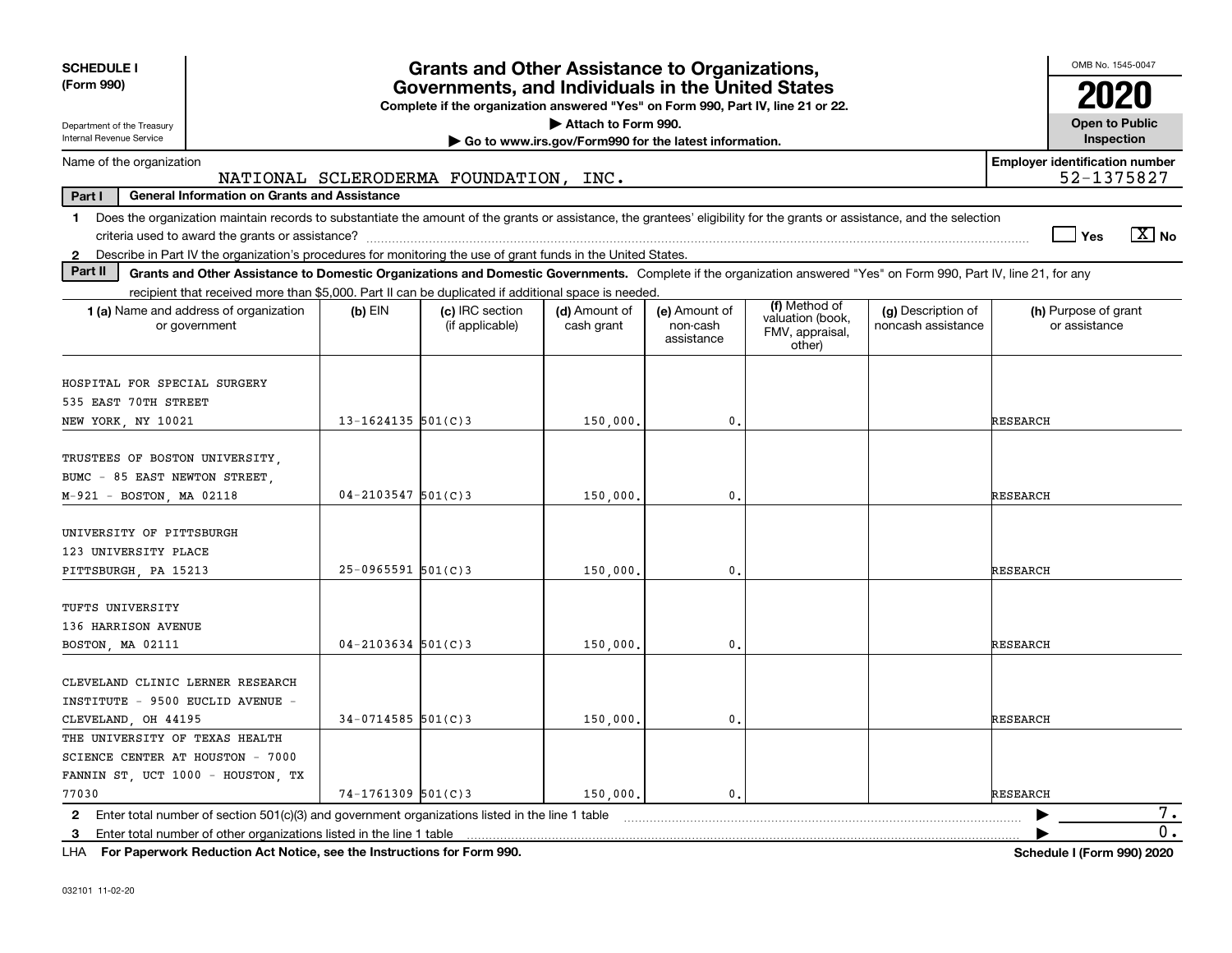### **Part III Part III Continuation of Grants and Other Assistance to Domestic Organization of Grants and Other Assistance to Domestic Organizations of Grants and Other Assistance to Domestic Organizations of Grants and Ot** Schedule I (Form 990) Page 1 NATIONAL SCLERODERMA FOUNDATION, INC.

52-1375827

| Part II<br>Continuation of Grants and Other Assistance to Domestic Organizations and Domestic Governments (Schedule I (Form 990), Part II.) |                          |                                  |                             |                                         |                                                                |                                           |                                       |
|---------------------------------------------------------------------------------------------------------------------------------------------|--------------------------|----------------------------------|-----------------------------|-----------------------------------------|----------------------------------------------------------------|-------------------------------------------|---------------------------------------|
| (a) Name and address of<br>organization or government                                                                                       | (b) EIN                  | (c) IRC section<br>if applicable | (d) Amount of<br>cash grant | (e) Amount of<br>non-cash<br>assistance | (f) Method of<br>valuation<br>(book, FMV,<br>appraisal, other) | (g) Description of<br>non-cash assistance | (h) Purpose of grant<br>or assistance |
| UNIVERSITY OF CALIFORNIA, SAN                                                                                                               |                          |                                  |                             |                                         |                                                                |                                           |                                       |
| DIEGO - THE REGENTS OF THE                                                                                                                  |                          |                                  |                             |                                         |                                                                |                                           |                                       |
| UNIVERSITY OF CALIFORNIA, UCSD, 95                                                                                                          |                          |                                  |                             |                                         |                                                                |                                           |                                       |
| GILMAN DRIVE, 0934 - LA JOLLA, CA                                                                                                           | $95 - 6006144$ $501(C)3$ |                                  | 150,000.                    | $\mathfrak o$ .                         |                                                                |                                           | RESEARCH                              |
|                                                                                                                                             |                          |                                  |                             |                                         |                                                                |                                           |                                       |
|                                                                                                                                             |                          |                                  |                             |                                         |                                                                |                                           |                                       |
|                                                                                                                                             |                          |                                  |                             |                                         |                                                                |                                           |                                       |
|                                                                                                                                             |                          |                                  |                             |                                         |                                                                |                                           |                                       |
|                                                                                                                                             |                          |                                  |                             |                                         |                                                                |                                           |                                       |
|                                                                                                                                             |                          |                                  |                             |                                         |                                                                |                                           |                                       |
|                                                                                                                                             |                          |                                  |                             |                                         |                                                                |                                           |                                       |
|                                                                                                                                             |                          |                                  |                             |                                         |                                                                |                                           |                                       |

**Schedule I (Form 990)**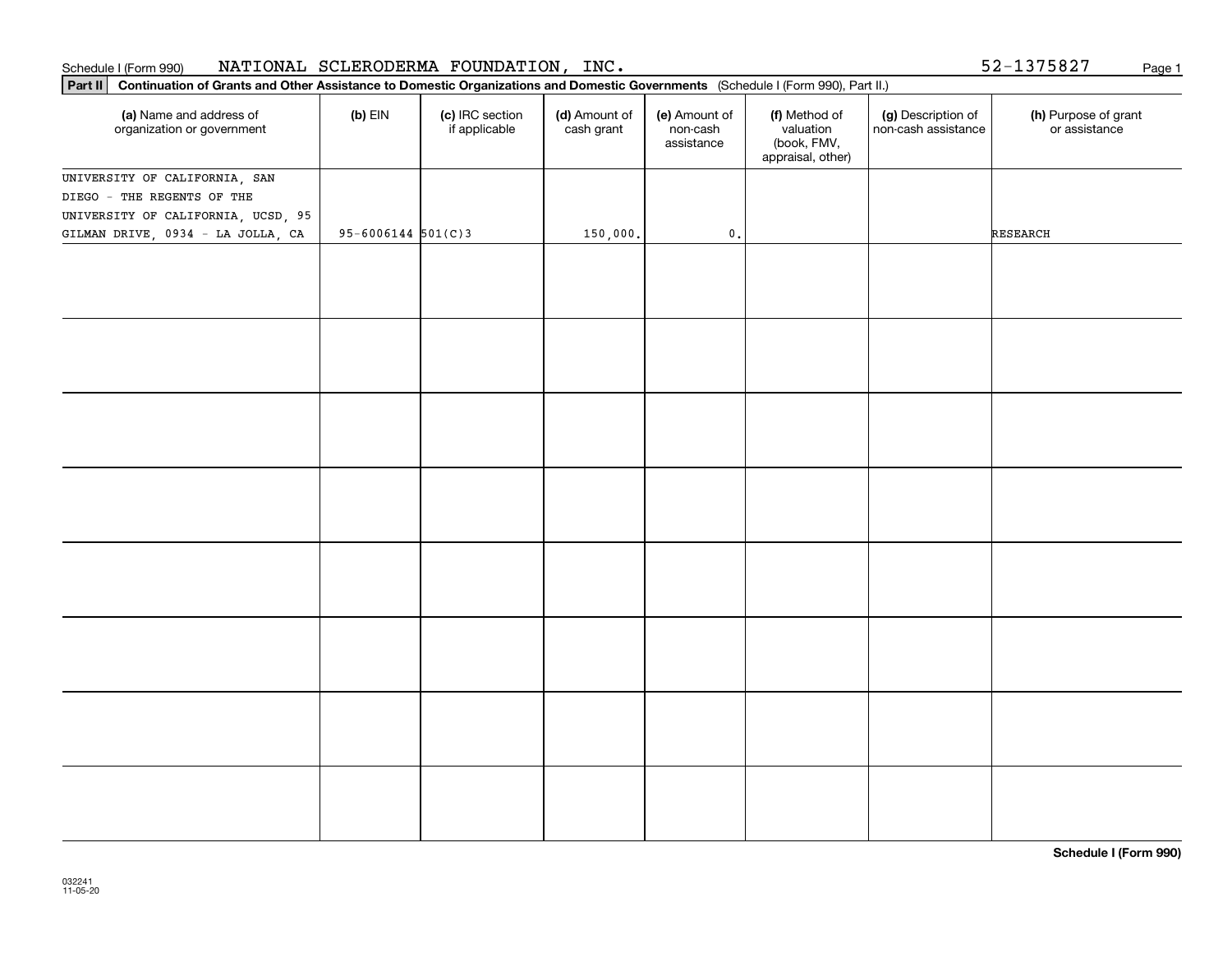**2**

**Part III** | Grants and Other Assistance to Domestic Individuals. Complete if the organization answered "Yes" on Form 990, Part IV, line 22. Part III can be duplicated if additional space is needed.

| (a) Type of grant or assistance                                                                                                                      | (b) Number of<br>recipients | (c) Amount of<br>cash grant | (d) Amount of non-<br>cash assistance | (e) Method of valuation<br>(book, FMV, appraisal, other) | (f) Description of noncash assistance |
|------------------------------------------------------------------------------------------------------------------------------------------------------|-----------------------------|-----------------------------|---------------------------------------|----------------------------------------------------------|---------------------------------------|
|                                                                                                                                                      |                             |                             |                                       |                                                          |                                       |
|                                                                                                                                                      |                             |                             |                                       |                                                          |                                       |
|                                                                                                                                                      |                             |                             |                                       |                                                          |                                       |
|                                                                                                                                                      |                             |                             |                                       |                                                          |                                       |
|                                                                                                                                                      |                             |                             |                                       |                                                          |                                       |
|                                                                                                                                                      |                             |                             |                                       |                                                          |                                       |
|                                                                                                                                                      |                             |                             |                                       |                                                          |                                       |
|                                                                                                                                                      |                             |                             |                                       |                                                          |                                       |
|                                                                                                                                                      |                             |                             |                                       |                                                          |                                       |
|                                                                                                                                                      |                             |                             |                                       |                                                          |                                       |
| Part IV<br>Supplemental Information. Provide the information required in Part I, line 2; Part III, column (b); and any other additional information. |                             |                             |                                       |                                                          |                                       |

PART I, LINE 2:

THE FOUNDATION IS THE LEADING NONPROFIT FUNDING SCLERODERMA RESEARCH IN THE

UNITED STATES. THROUGH THIS PROGRAM, THE FOUNDATION IS COMMITTED TO

DISCOVERING THE CAUSE OF THIS DISEASE, UNDERSTANDING THE MECHANISMS BEHIND

IT, AND OVERCOMING SCLERODERMA FOREVER. SINCE ITS INCEPTION, THE FOUNDATION

HAS COMMITTED \$30 MILLION TO THIS MISSION PRIORITY. THROUGH ITS PEER

REVIEWED RESEARCH GRANTS PROGRAM, THE NATIONAL SCLERODERMA FOUNDATION

FOSTERS THE DEVELOPMENT OF INNOVATIVE, HIGH-QUALITY RESEARCH BY NEW AND

### ESTABLISHED INVESTIGATORS IN FIELDS RELATED TO SCLERODERMA. TO THAT END,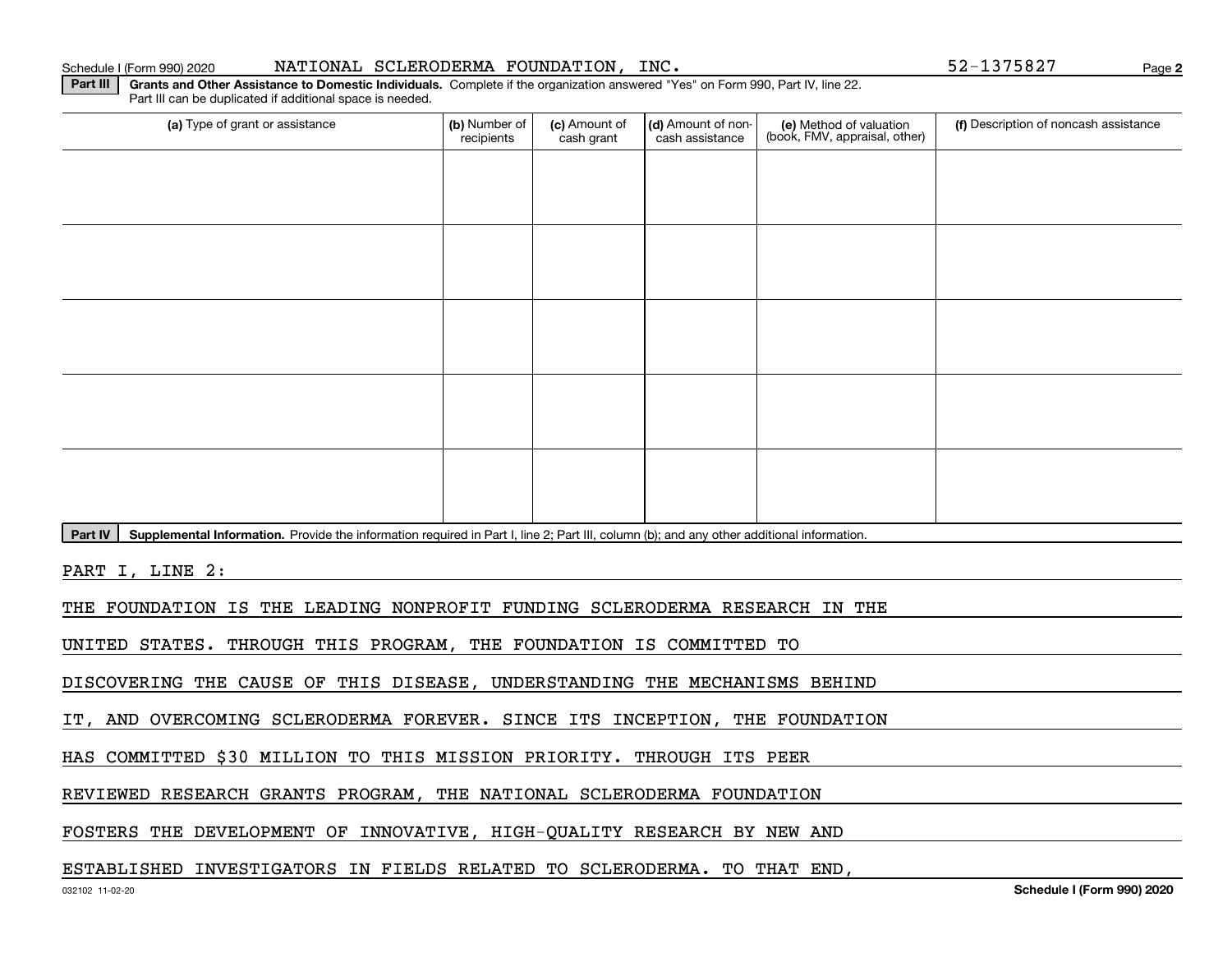$52 - 1375827$  Page 2 Schedule I (Form 990) NATIONAL SCLERODERMA FOUNDATION , INC 52-1375827 Page **Part IV** Supplemental Information THE FOUNDATION OFFERS TWO DISTINCT RESEARCH GRANTS: NATIONAL SCLERODERMA FOUNDATION NEW INVESTIGATOR GRANT AND THE NATIONAL SCLERODERMA FOUNDATION ESTABLISHED INVESTIGATOR GRANT. EACH GRANT APPLICATION DETAILS SPECIFIC ELIGIBILITY AND REVIEW CRITERIA (DETAILS REGARDING THESE REQUIREMENTS ARE AVAILABLE AT WWW.SCLERODERMA.ORG). ALL APPLICATIONS UNDERGO A RIGOROUS PEER REVIEW PROCESS COMPARABLE TO THAT OF THE NIH. THE FOUNDATION'S PEER REVIEWED RESEARCH COMMITTEE IS COMPRISED OF MEDICAL AND RESEARCH EXPERTS FROM ACROSS THE UNITED STATES, WHO USE THE SAME MERIT-BASED SCORING SYSTEM AS THE NATIONAL INSTITUTES OF HEALTH. EACH APPLICATION IS CRITIQUED, SCORED AND RANKED ACCORDING TO THE REVIEW CRITERIA AND OVERALL MERIT OF THE PROPOSED PROJECT. ONCE THE STUDY SECTION HAS REVIEWED, DISCUSSED AND RANKED THE FINAL SLATE, THE COMMITTEE ON RESEARCH PUTS FORTH FUNDING RECOMMENDATIONS TO THE BOARD OF DIRECTORS FOR FINAL APPROVAL. PENDING NOTICE OF AWARD, EACH RECIPIENT IS REQUIRED TO COMPLETE A FUNDING CONTRACT SIGNED BY THEIR SPONSORING ORGANIZATION COMMITTING TO COMPLETE THE PROJECT WITHIN A SPECIFIED PERIOD OF TIME, AND WITH NO SCIENTIFIC OR BUDGETARY OVERLAP. RECIPIENTS MUST ALSO SUBMIT ANNUAL PROGRESS REPORTS AND FINANCIAL RECONCILIATIONS, AND COMPLY WITH FOUNDATION POLICIES.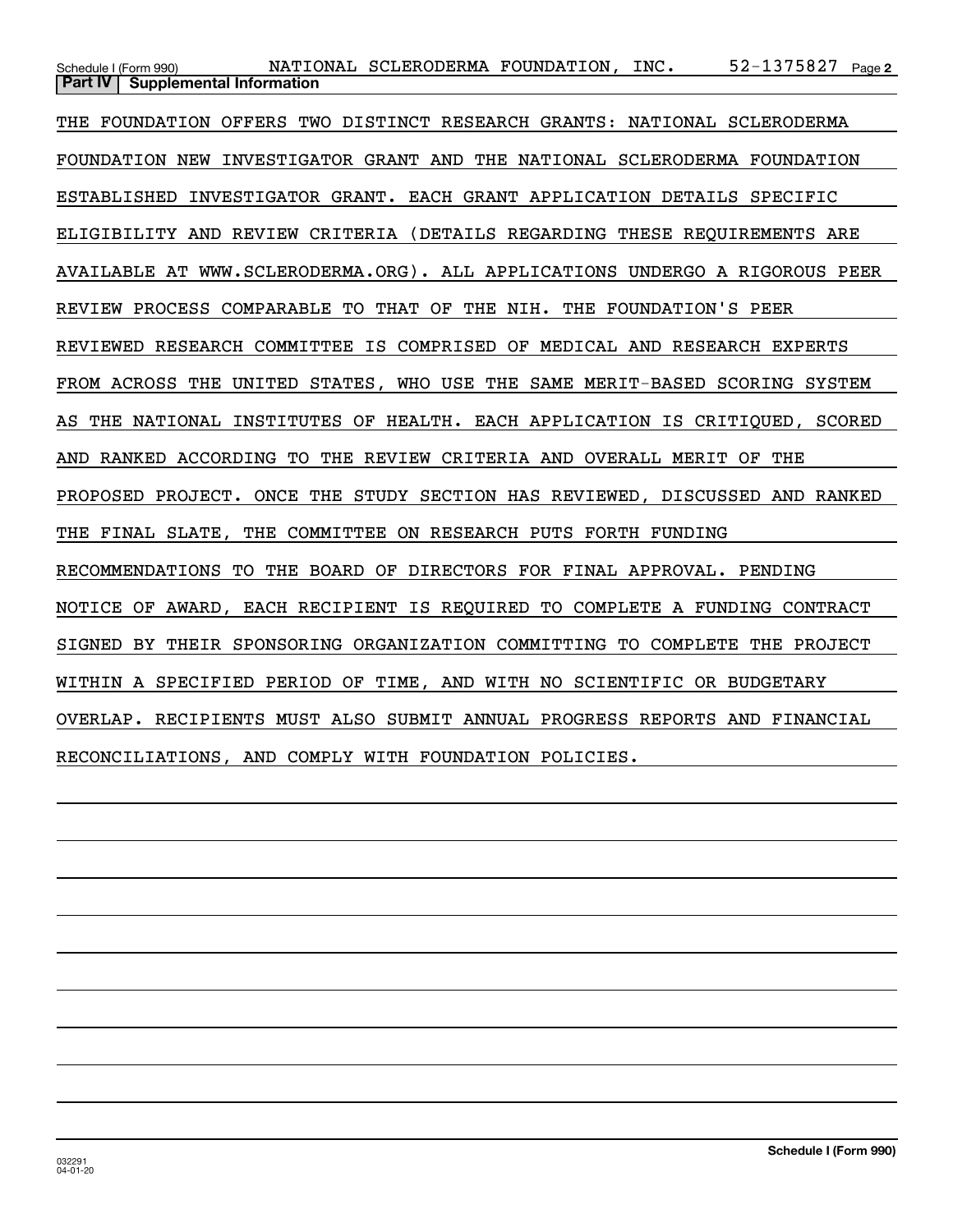**(Form 990 or 990-EZ)**

Department of the Treasury Internal Revenue Service Name of the organization

**SCHEDULE O Supplemental Information to Form 990 or 990-EZ**

**Complete to provide information for responses to specific questions on Form 990 or 990-EZ or to provide any additional information. | Attach to Form 990 or 990-EZ.**

**| Go to www.irs.gov/Form990 for the latest information.**



**Employer identification number** NATIONAL SCLERODERMA FOUNDATION, INC. | 52-1375827

FORM 990, PART I, LINE 1, DESCRIPTION OF ORGANIZATION MISSION:

AWARENESS, AND PROVIDE SUPPORT AND EDUCATION TO PEOPLE WITH

SCLERODERMA, THEIR FAMILIES AND SUPPORT NETWORKS.

FORM 990, PART III, LINE 4A, PROGRAM SERVICE ACCOMPLISHMENTS:

DIAGNOSED WITH SCLERODERMA, AND THEIR FRIENDS AND FAMILIES CAN COME

TOGETHER IN A PEER SUPPORT NETWORK AND LEARN FROM ONE ANOTHER'S

EXPERIENCES WITH THE DISEASE. THIS TYPE OF SUPPORT IS CRITICAL TO

SUCCESSFULLY NAVIGATING DIAGNOSIS, PROGNOSIS AND TREATMENT IN A COMPLEX

DISEASE LIKE SCLERODERMA. HAVING A STRONG SUPPORT SYSTEM IMPROVES

OUTCOMES FOR THOSE LIVING WITH CHRONIC ILLNESS, AND IS AN IMPORTANT

PART OF LIVING WELL WITH SCLERODERMA.

FORM 990, PART VI, SECTION A, LINE 4:

THE ORGANIZATION CHANGED ITS NAME FROM SCLERODERMA FOUNDATION, INC. TO NATIONAL SCLERODERMA FOUNDATION, INC. ON SEPTEMBER 23, 2021.

FORM 990, PART VI, SECTION B, LINE 11B:

PRIOR TO FILING, THE FORM 990 IS GIVEN TO ALL BOARD MEMBERS FOR REVIEW. ANY QUESTIONS ARE ANSWERED BY EITHER MANGEMENT OF THE ORGANIZATION OR THE INDEPENDENT AUDITOR.

FORM 990, PART VI, SECTION B, LINE 12C:

ALL MEMBERS OF THE BOARD OF DIRECTORS SUBMIT ANNUAL DISCLOSURE STATEMENTS,

WHICH ARE THEN REVIEWED BY THE COMMITTEE ON CORPORATE GOVERNANCE AND

LHA For Paperwork Reduction Act Notice, see the Instructions for Form 990 or 990-EZ. Schedule O (Form 990 or 990-EZ) 2020 NOMINATIONS AND FILED WITH LEGAL COUNSEL. ANY MEMBER WHO GIVES NOTICE OF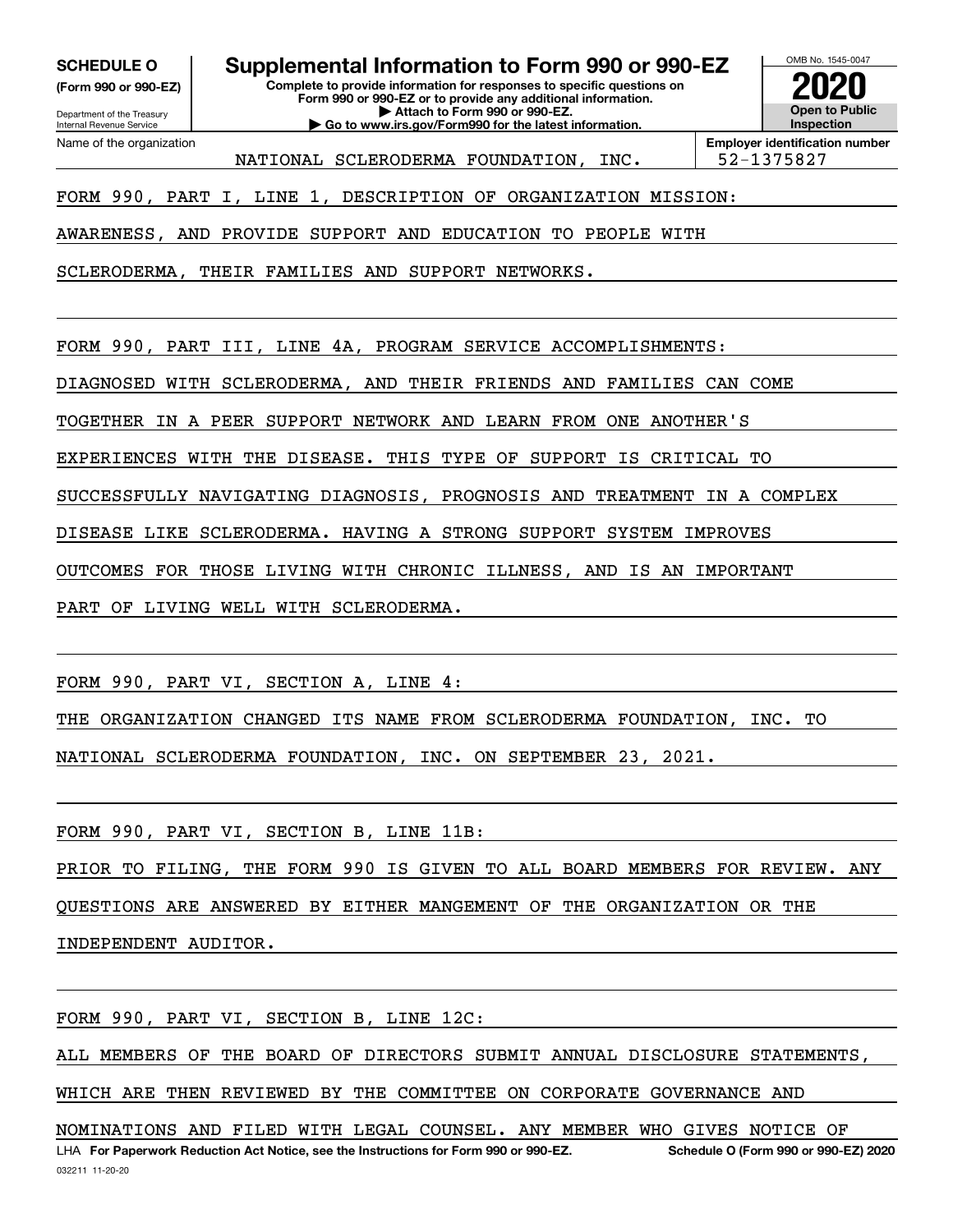| Schedule O (Form 990 or 990-EZ) 2020<br>Page 2                             |                                                     |  |  |  |  |  |  |
|----------------------------------------------------------------------------|-----------------------------------------------------|--|--|--|--|--|--|
| Name of the organization<br>NATIONAL SCLERODERMA FOUNDATION,<br>INC.       | <b>Employer identification number</b><br>52-1375827 |  |  |  |  |  |  |
| POTENTIAL CONFLICT IS ADVISED TO ABSTAIN FROM PARTICIPATING IN ANY ITEM OF |                                                     |  |  |  |  |  |  |

BUSINESS RELATED TO THAT CONFLICT(S) WHICH MAY COME BEFORE THE BOARD.

FORM 990, PART VI, SECTION B, LINE 15:

THE BOARD OF DIRECTORS OF THE ORGANIZATION VOTES AND APPROVES THE

COMPENSATION OF THE CHIEF EXECUTIVE OFFICER (CEO).

THE CEO ESTABLISHES THE COMPENSATION FOR ALL OTHER EMPLOYEES OF THE ORGANIZATION.

NO BOARD MEMBERS ARE COMPENSATED.

FORM 990, PART VI, LINE 17, LIST OF STATES RECEIVING COPY OF FORM 990: AL,AK,AR,CA,CO,CT,FL,GA,HI,IL,KS,KY,ME,MD,MA,MI,MN,MS,NH,NJ,NM,NY,NC,ND,OH OK,OR,PA,RI,SC,TN,UT,VA,WA,WV,WI,NV

FORM 990, PART VI, SECTION C, LINE 19:

THE ORGANIZATION MAKES ITS GOVERNING DOCUMENTS, CONFLICT OF INTEREST POLICY AND FINANCIAL STATEMENTS AVAILABLE TO THE PUBLIC UPON REQUEST.

THE ORGANIZATION'S FINANCIAL STATEMENTS ARE ALSO AVAILABLE ON THE

ORGANIZATION'S WEBSITE.

FORM 990, PART XII, LINE 2C:

THE ORGANIZATION HAS A COMMITTEE THAT ASSUMES RESPONSIBILITY FOR

OVERSIGHT FOR THE AUDIT OF ITS FINANCIAL STATEMENTS AND SELECTION OF AN

INDEPENDENT ACCOUNTANT. THIS PROCESS HAS NOT CHANGED DURING THE YEAR.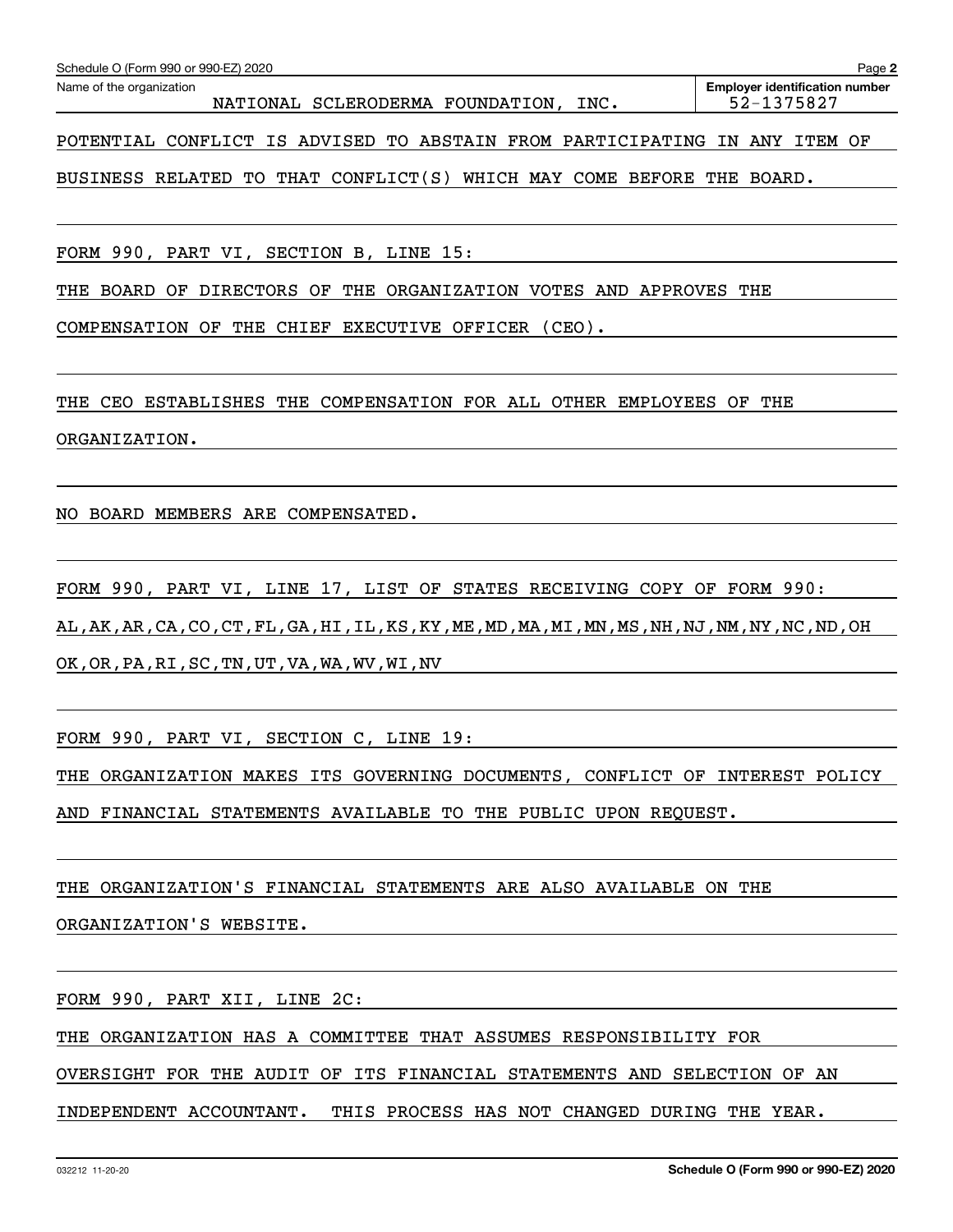

# OFFICE OF THE SECRETARY OF STATE

JESSE WHITE-Secretary of State

5727-080-2 SEPTEMBER 27, 2021

CT CORPORATION SYSTEM 600 S 2ND ST STE 104 SPRINGFIELD, IL 62704

RE NATIONAL SCLERODERMA FOUNDATION

DEAR SIR OR MADAM:

ENCLOSED YOU WILL FIND THE ARTICLES OF AMENDMENT FOR THE ABOVE NAMED CORPORATION. '

FEES IN THIS CONNECTION HAVE BEEN RECEIVED AND CREDITED.

SINCERELY,

 $\mathcal{F}^{\text{max}}_{\text{max}}$  and  $\mathcal{F}^{\text{max}}_{\text{max}}$ 

JESSE WHITE SECRETARY OF STATE DEPARTMENT OF BUSINESS SERVICES CORPORATION DIVISION TELEPHONE (217) 782-6961

 $\mathbf{r}$ 

 $\sim$   $\alpha$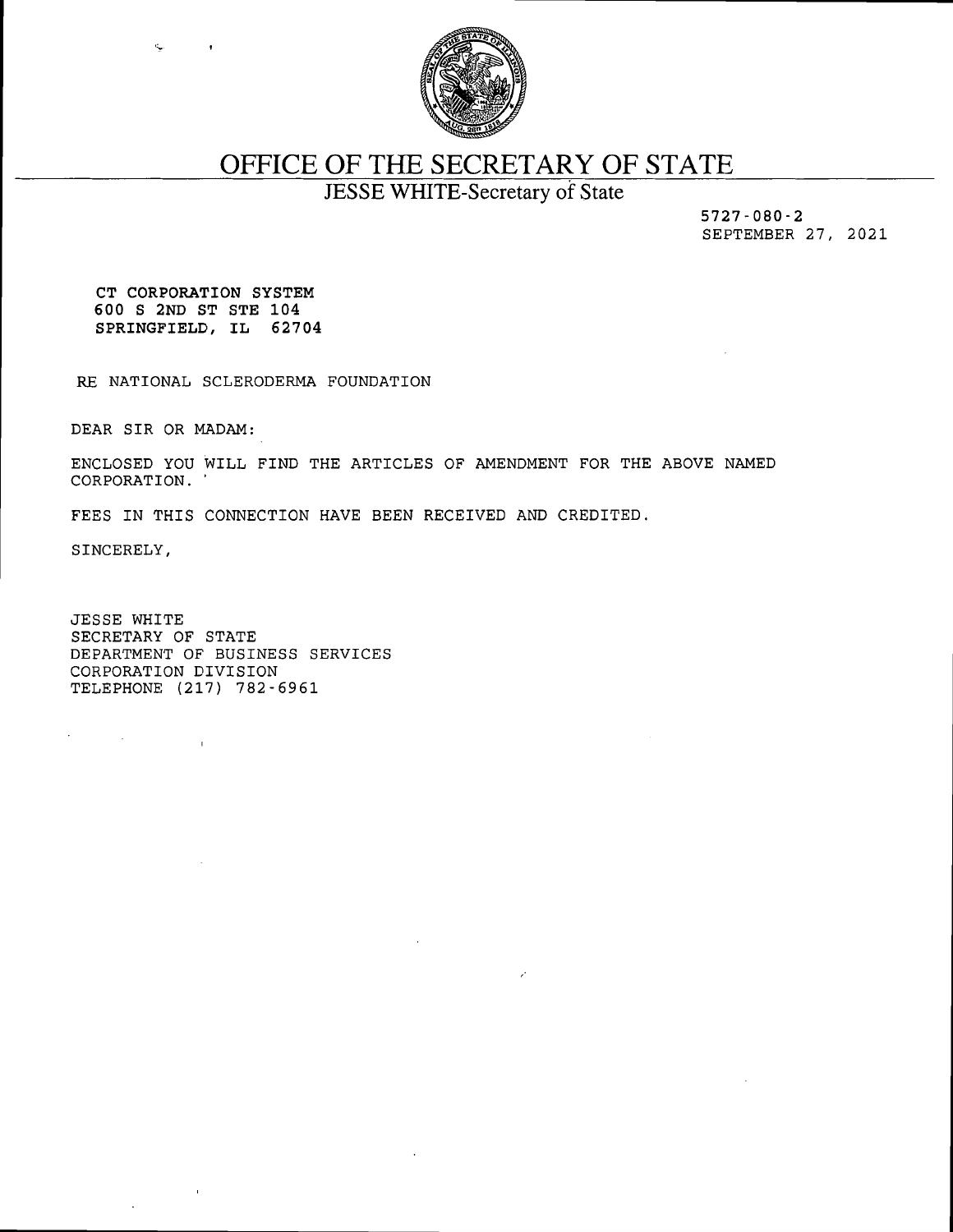| ê,<br>Κ.                                                                                                                                                                                                                                                                                                              |                                                                            |                              |               |
|-----------------------------------------------------------------------------------------------------------------------------------------------------------------------------------------------------------------------------------------------------------------------------------------------------------------------|----------------------------------------------------------------------------|------------------------------|---------------|
|                                                                                                                                                                                                                                                                                                                       |                                                                            |                              |               |
|                                                                                                                                                                                                                                                                                                                       |                                                                            |                              |               |
|                                                                                                                                                                                                                                                                                                                       | FILED                                                                      |                              |               |
| FORM NFP 110.30 (rev. Dec. 2003)<br><b>ARTICLES OF AMENDMENT</b>                                                                                                                                                                                                                                                      |                                                                            |                              |               |
| General Not For Profit Corporation Act                                                                                                                                                                                                                                                                                | SEP 27 2021                                                                |                              |               |
| Secretary of State<br>Department of Business Services<br>501 S. Second St., Rm. 350                                                                                                                                                                                                                                   | <b>JESSE WHITE</b><br>SECRETARY OF STATE                                   |                              |               |
| Springfield, IL 62756<br>217-782-1832                                                                                                                                                                                                                                                                                 |                                                                            |                              |               |
| www.cyberdriveillinois.com                                                                                                                                                                                                                                                                                            |                                                                            |                              |               |
| Remit payment in the form of a<br>check or money order payable                                                                                                                                                                                                                                                        |                                                                            |                              |               |
| to Secretary of State.                                                                                                                                                                                                                                                                                                |                                                                            |                              |               |
| File $\vec{H}$                                                                                                                                                                                                                                                                                                        | 57270802                                                                   | Filing Fee: \$25<br>Aoorovad |               |
| $---$ Submit in duplicate $---$ Type or Print clearly in black lnk $---$ Do not write above this line -                                                                                                                                                                                                               |                                                                            |                              |               |
|                                                                                                                                                                                                                                                                                                                       |                                                                            |                              |               |
| 1. Corporate Name (See Note 1 on back.): Scleroderma Foundation                                                                                                                                                                                                                                                       |                                                                            |                              |               |
| 2. Manner of Adoption of Amendment:                                                                                                                                                                                                                                                                                   |                                                                            |                              |               |
| The following amendment to the Articles of Incorporation was adopted on September 23, 2021<br>indicated below (check one only):                                                                                                                                                                                       |                                                                            | Month Day, Year              | in the manner |
| X By affirmative vote of a majority of the directors in office, at a meeting of the board of directors, in accordance with<br>Section 110.15. (See Note 2 on back.)                                                                                                                                                   |                                                                            |                              |               |
| □ By written consent, signed by all the directors in office, in compliance with Sections 110.15 and 108.45. (See Note 3<br>on back.) '                                                                                                                                                                                |                                                                            |                              |               |
| □ By members at a meeting of members entitled to vote by the affirmative vote of the members having not less than<br>the minimum number of votes necessary to adopt such amendment, as provided by this Act, the Articles of<br>Incorporation or the bylaws, in accordance with Section 110.20. (See Note 4 on back.) |                                                                            |                              |               |
| □ By written consent signed by members entitled to vote having not less than the minimum number of votes necessary<br>to adopt such amendment, as provided by this Act, the Articles of Incorporation, or the bylaws, in compliance with<br>Sections 107.10 and 110.20. (See Note 5 on back.)                         |                                                                            |                              |               |
| 3. Text of Amendment:<br>(a.) When an amendment affects a name change, insert the new corporate name below. Use 3(b.) below for all other<br>amendments. 'Article 1: The Name of the Corporation is:                                                                                                                  |                                                                            |                              |               |
| National Scleroderma Foundation                                                                                                                                                                                                                                                                                       | New Name                                                                   |                              |               |
| (b.) All amendments other than name change.<br>If the amendment affects the corporate purpose, the amended purpose is required to be set forth in its entirety. If<br>there is not sufficient space to add the full text of the amendment, attach additional sheets of this size.                                     |                                                                            |                              |               |
| í                                                                                                                                                                                                                                                                                                                     |                                                                            |                              |               |
|                                                                                                                                                                                                                                                                                                                       |                                                                            |                              |               |
|                                                                                                                                                                                                                                                                                                                       |                                                                            |                              |               |
|                                                                                                                                                                                                                                                                                                                       |                                                                            |                              |               |
|                                                                                                                                                                                                                                                                                                                       |                                                                            |                              |               |
|                                                                                                                                                                                                                                                                                                                       |                                                                            |                              |               |
|                                                                                                                                                                                                                                                                                                                       |                                                                            |                              |               |
|                                                                                                                                                                                                                                                                                                                       |                                                                            |                              |               |
|                                                                                                                                                                                                                                                                                                                       |                                                                            |                              |               |
|                                                                                                                                                                                                                                                                                                                       | Printed by authority of the State of Illinois. January 2015 - 1 - C 130.18 |                              |               |
| IL027 - 4/28/2015 Wolters Kluwer Online                                                                                                                                                                                                                                                                               |                                                                            |                              |               |
|                                                                                                                                                                                                                                                                                                                       |                                                                            |                              |               |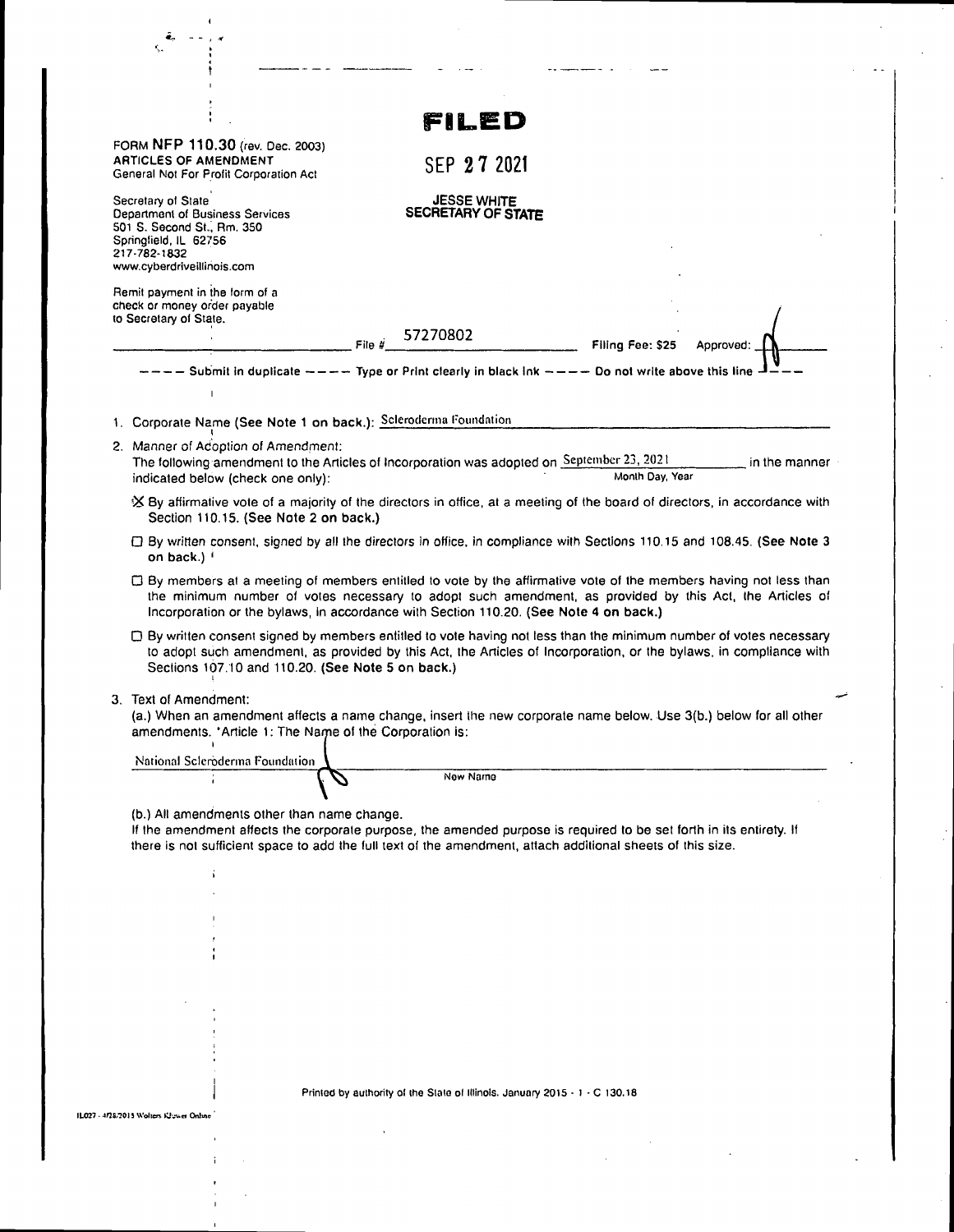4. The undersigned Corporation has caused these Articles to be signed by a duly authorized officer who affirms, under penalties of perjury, that the facts slated herein are true and correct.

All signatures must be in BLACK INK.

|                                                                                             |                | All signatures must be in BLACK INK.                                                                                     |
|---------------------------------------------------------------------------------------------|----------------|--------------------------------------------------------------------------------------------------------------------------|
| Dated September 23                                                                          | 2021           | Scleroderma Foundation                                                                                                   |
| Month Day<br>Any Authorized Office Signature                                                | Year<br>fecret | <b>Exact Name of Corporation</b>                                                                                         |
| J. Michael Levengood, Secretary<br>Name and Title (type or print)                           |                |                                                                                                                          |
| name and title.                                                                             |                | 5. If there are no duly authorized officers, the persons designated under Section 101.10(b)(2) must sign below and print |
| The undersigned affirms, under penalties of perjury, that the facts stated herein are true. |                |                                                                                                                          |
| ۱                                                                                           |                |                                                                                                                          |
| Dated<br>Month Day                                                                          | Year           |                                                                                                                          |
| Signature                                                                                   |                | Name and Title (print)                                                                                                   |
|                                                                                             |                |                                                                                                                          |
| Signature                                                                                   |                | Name and Title (print)                                                                                                   |
| Signature                                                                                   |                | Name and Tille (print)                                                                                                   |
|                                                                                             |                |                                                                                                                          |
| Signature                                                                                   |                | Name and Title (print)                                                                                                   |

- 2. Directors may adopt amendments without member approval only when the corporation has no members, or no members entitled to vote pursuant to §110.15.
- 3. Director approval may be:
	- a. by vote at a director's meeting (either annual or special), or
	- b. by consent, in writing, without a meeting.
- 4. All amendments not adopted under Sec. 110.15 require that:
	- a. the board of directors adopt a resolution setting forth the proposed amendment, and
	- b. the members approve the amendment.

Member approval may be:

ţ

- a. by vote at a members meeting (either annual or special), or
- b. by consent, in writing, without a meeting.

To be adopted. the amendment must receive the affirmative vote or consent of the holders of at least two-thirds of the outstanding members entitled to vote on the amendment (but if class voting applies, also at least a two-thirds vote within each class is required).

The Articles of Incorporation may supersede the two-thirds vote requirement by specifying any smaller or larger vote requirement not less than a majority of the outstanding votes of such members entitled to vote, and not less than a' majority within each class when class voting applies. (Sec. 110.20)

5. When member approval is by written consent, all members must be given notice of the proposed amendment at least five days before the consent is signed. If the amendment is adopted, members who have not signed the consent must be promptly notified of the passage of the amendment, (Sec. 107.10 & 110.20)

11.027 • 4/28/2015 Wolters Kluwer Online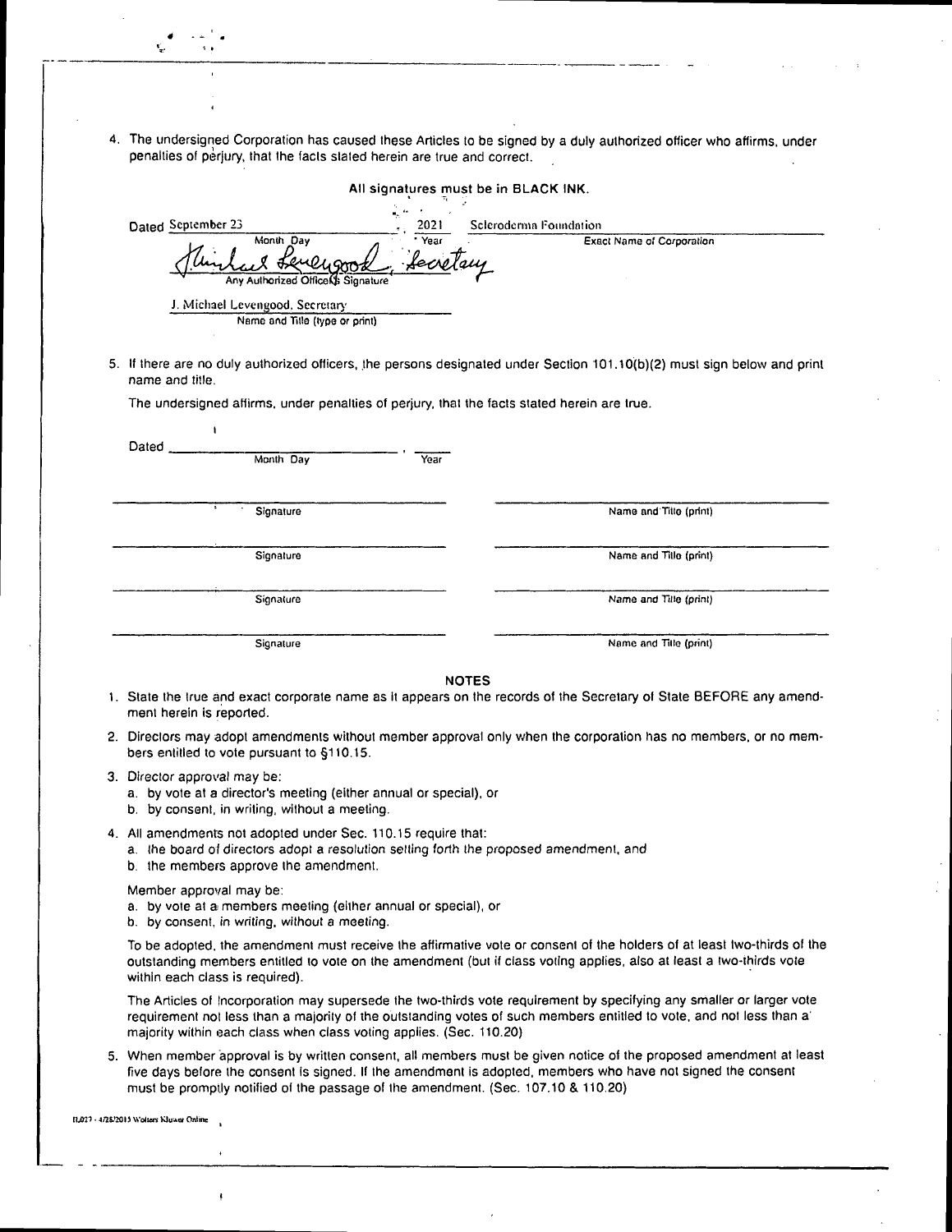# **TAX RETURN FILING INSTRUCTIONS**

MASSACHUSETTS FORM PC

### **FOR THE YEAR ENDING**

June 30, 2021

## **Prepared For:**

National Scleroderma Foundation, Inc. 300 Rosewood Drive No. 105 Danvers, MA 01923

## **Prepared By:**

Baker Tilly US, LLP 1 Highwood Drive Tewksbury, MA 01876

## **Amount of Tax:**

Balance due of \$500

## **Make Check Payable To:**

Not applicable

## **Mail Tax Return To:**

Non-Profit Org/Public Charities Div Office of the Attorney General One Ashburton Place Boston, MA 02108

## **Return Must Be Mailed On Or Before:**

May 16, 2022

## **Special Instructions:**

The report should be signed and dated by an authorized individual(s).

Payment for the balance due must be made electronically via the Commonwealth of Massachusetts website at:

https://www.paybill.com/maagocharities

All the necessary attachments should be included with Form PC before filing.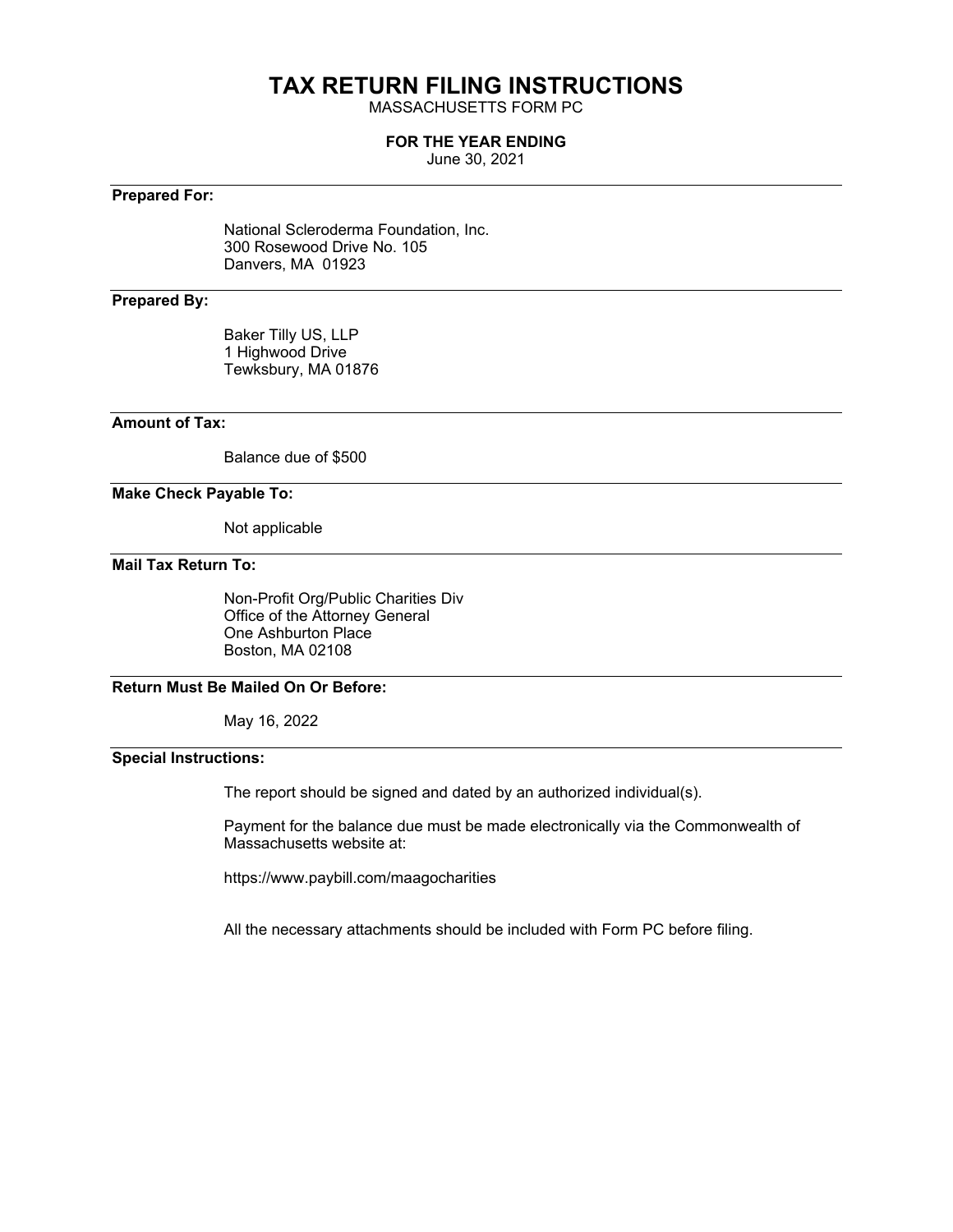| THE COMMONWEALTH OF MASSACHUSETTS<br>OFFICE OF THE ATTORNEY<br><b>NON-PROFIT ORGANIZATIONS/PUBLIC CHARITIES DIVISION</b> |                                                                                      |                                       |                                                                  |  |  |  |
|--------------------------------------------------------------------------------------------------------------------------|--------------------------------------------------------------------------------------|---------------------------------------|------------------------------------------------------------------|--|--|--|
|                                                                                                                          |                                                                                      |                                       |                                                                  |  |  |  |
|                                                                                                                          | (617) 727-2200, ext. 2101                                                            |                                       |                                                                  |  |  |  |
|                                                                                                                          | <b>BOSTON, MASSACHUSETTS 02108</b>                                                   |                                       | www.mass.gov/ago/charities                                       |  |  |  |
|                                                                                                                          | <b>Form PC</b>                                                                       |                                       |                                                                  |  |  |  |
| Report for the Fiscal Period: 07/01/20 to 06/30/21                                                                       |                                                                                      |                                       | Check all items attached<br>(if applicable)                      |  |  |  |
| AG Account #: 031283                                                                                                     | Filing Fee or Printout of<br>$\boxed{\mathbf{X}}$ Electronic Payment<br>Confirmation |                                       |                                                                  |  |  |  |
| Electronic Payment Confirmation #: 024009                                                                                |                                                                                      |                                       | $\boxed{\textbf{X}}$ Copy of IRS Return                          |  |  |  |
|                                                                                                                          | Attach printout of electronic payment confirmation.                                  |                                       | $\mid$ $X \mid$ Audited Financial<br>Statements/Review           |  |  |  |
| Electronic Payment Date: 01/24/2022                                                                                      |                                                                                      |                                       | $\vert \overline{\mathrm{X}} \vert$ Amended Articles/<br>By-Laws |  |  |  |
| When did the organization first engage in<br>charitable work in Massachusetts?                                           | 04/16/1993                                                                           |                                       | X Schedule A-1<br>$\overline{X}$ Schedule A-2<br>$X$ Schedule RO |  |  |  |
| Has the organization applied for or been granted<br>IRS tax exempt status?                                               |                                                                                      | $\boxed{\mathbf{X}}$ Yes<br>∣No       | Schedule VCO<br>Probate Account                                  |  |  |  |
| If yes, date of application OR date of determination letter:                                                             |                                                                                      | 08/15/2001                            |                                                                  |  |  |  |
| IRS Exemption under 501(c):                                                                                              |                                                                                      | 3                                     |                                                                  |  |  |  |
| If exempt under 501(c), are contributions to the organization<br>tax deductible as charitable contributions?             |                                                                                      | $\boxed{\mathbf{X}}$ Yes<br><b>No</b> |                                                                  |  |  |  |
| <b>Organization Data</b>                                                                                                 |                                                                                      |                                       |                                                                  |  |  |  |
| Name: NATIONAL SCLERODERMA FOUNDATION, INC.                                                                              |                                                                                      |                                       |                                                                  |  |  |  |
| Mailing Address: 300 ROSEWOOD DRIVE, NO. 105                                                                             |                                                                                      |                                       |                                                                  |  |  |  |
| City: DANVERS                                                                                                            |                                                                                      | State: MA                             | ZIP: 01923                                                       |  |  |  |
| Phone Number: $800 - 722 - 4673$                                                                                         |                                                                                      | Fax Number: 978-463-5809              |                                                                  |  |  |  |
| MWHEATLEY@SCLERODERMA.ORG<br>Email:                                                                                      |                                                                                      | WWW.SCLERODERMA.ORG<br>Website:       |                                                                  |  |  |  |

Enter **up to 2** codes from Table 3 for your organization's main purpose(s) In the table below, please enter the appropriate codes from the corresponding tables found in the instructions.

| Category                       | Code | Category                    | Code |
|--------------------------------|------|-----------------------------|------|
| County (Table 1)               |      | Organization Purpose Code 1 | ິ    |
| Type of Organization (Table 2) |      | Organization Purpose Code 2 |      |

**Please check box if final return prior to dissolution:**  $\mathcal{L}_{\mathcal{A}}$ 

**Payment Received** *Office Use Only:*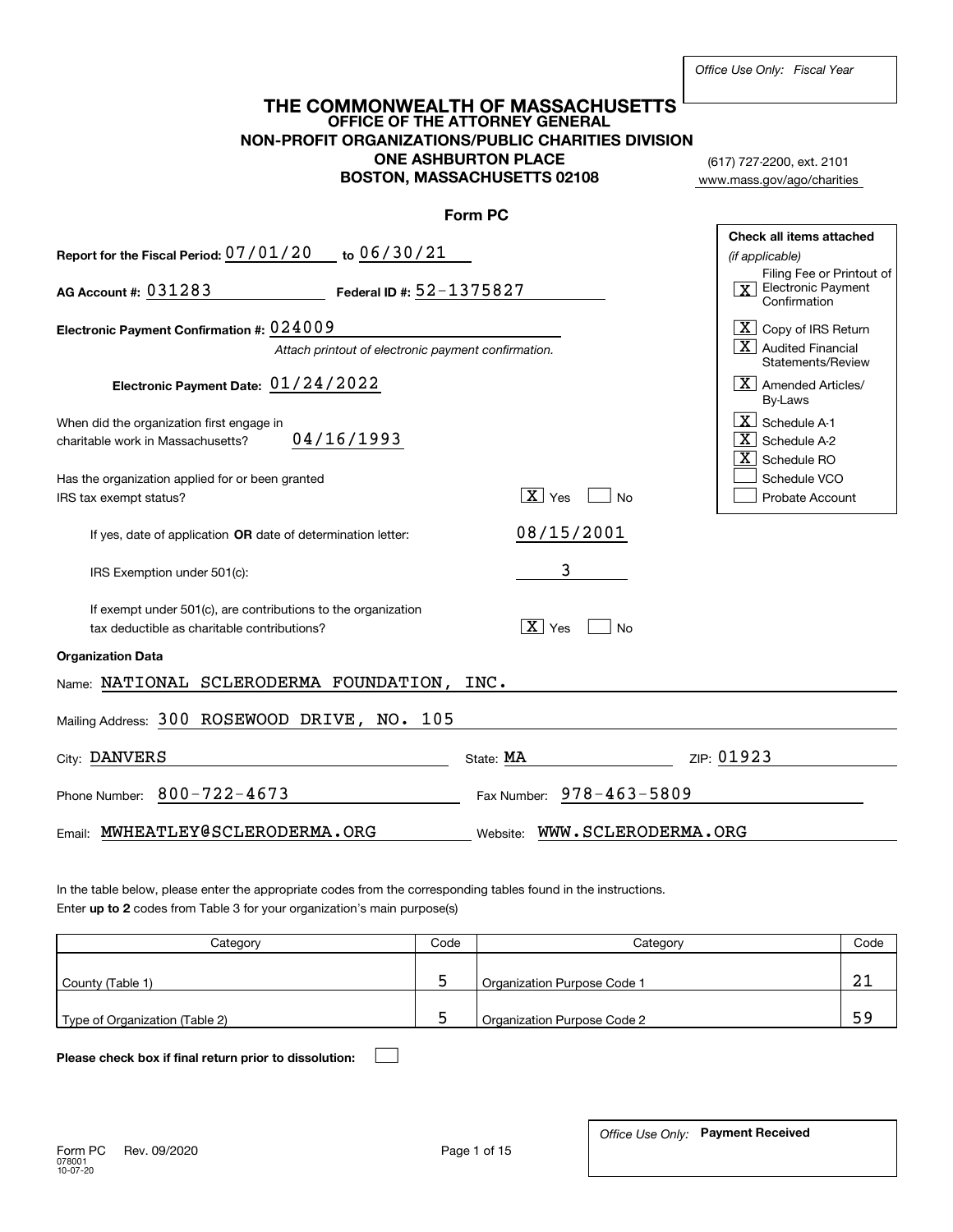*All questions must be completed in their entirety whether or not similar questions are answered in an attached federal form. See instructions and definition section for guidance.*

1. On what date was the organization created?  $\,$   $\,04$  /  $16$  /  $1993$ 

2.Where was the organization created?  ${\tt ILLINOIS}$ 

*(check one)* 3. What is the form of organization?

| Corporation                | $\overline{\text{X}}$ ) | Testamentary Trust       |  |
|----------------------------|-------------------------|--------------------------|--|
| Unincorporated Association |                         | <b>Inter Vivos Trust</b> |  |

Other (please describe):

4. Was your organization related to any other organization(s) during the reporting year (see definition "Related Organization")? If yes, please *complete the Schedule RO on pages 13 and 14.*  $\boxed{\text{X}}$  Yes  $\boxed{\phantom{0}}$  $\Box$  No

### 5. Enter your summary of financial data:

|           | <b>Financial Data</b>                                      | <b>Amounts</b> |
|-----------|------------------------------------------------------------|----------------|
| А.        | Contributions, gifts, grants, and similar amounts received | 3,976,045.     |
| <b>B.</b> | Gross support and revenue                                  | 4, 145, 136.   |
| C.        | Program services and similar amounts paid out              | 3,477,980.     |
| D.        | Fundraising expenses                                       | 226,189.       |
| Е.        | Management and general expenses                            | 764,507.       |
| F.        | Payments to affiliates                                     | 366,743.       |
| G.        | Total expenses                                             | 4,468,676.     |
| Η.        | Net assets or fund balances at the end of the year         | 11,398,690.    |

6. List the total compensation you provided to your five highest paid employees:

| Name/Title                             | Hrs/<br><b>Week</b> | Salary and<br><b>Other Income</b> | <b>Benefit Plans</b> | Other<br><b>Compensation</b> |
|----------------------------------------|---------------------|-----------------------------------|----------------------|------------------------------|
| MICHAEL B. HYDE                        |                     |                                   |                      |                              |
| COO/CFO                                | 40.00               | 119,808.                          | 27,369.              | 0.1                          |
| ROBERT J.<br>RIGGS                     |                     |                                   |                      |                              |
| $^{\prime}$ 2. $ {\rm CEO} $           | 40.00               | 119,708.                          | 14,323.              | 0.1                          |
| <b>KERRI CONNOLLY</b>                  |                     |                                   |                      |                              |
| DIRECTOR OF PROGRAMS & SERV<br>3. NAT. | 40.00               | 102,480.                          | 13,093.              | 0.1                          |
| DAVID CLAY MURAD                       |                     |                                   |                      |                              |
| 4. DIR. OF CHAPTER RELATIONS           | 40.00               | 75,457.                           | 12, 102.             | 0.1                          |
| LAURA DYAS                             |                     |                                   |                      |                              |
| 5. EXECUTIVE DIRECTOR                  | 40.00               | 77,890.                           | 2,998.               | 0.1                          |

*If yes, please* 7. Was any compensation provided to any of the individuals listed in question 6 above which was not quantified in your response to 6? *provide explanation (attach separate sheet).*  $\sqrt{X}$ es  $\mid$   $\rm X\mid$  No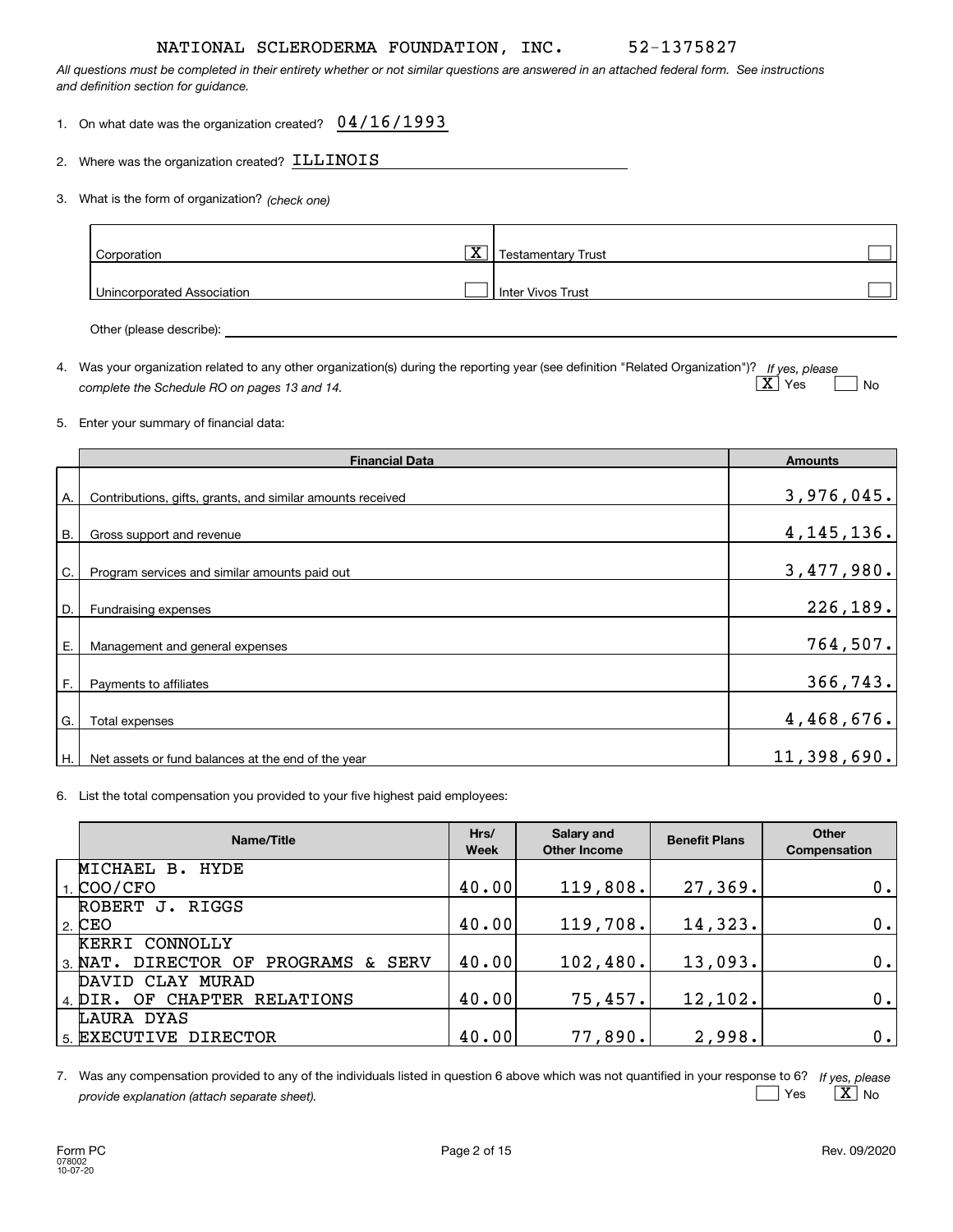8. List the name, amount of compensation paid, and the nature of services rendered by each of the organization's five highest paid consultants providing professional services (e.g. attorneys, architects, accountants, management companies, investment advisors, professional solicitors, professional fundraising counsel).

| Name/Title                           | <b>Amount of Compensation</b> | <b>Type(s) of Service</b> |
|--------------------------------------|-------------------------------|---------------------------|
|                                      |                               |                           |
| $_1$ BLACKBAUD, INC.                 |                               | 192,718. WEBSITE SUPPORT  |
|                                      |                               |                           |
| 2. COPLEY RAFF                       |                               | 166,587. CONSULTANTS      |
|                                      |                               | EVENT AND                 |
| 3. BROGAN & PARTNERS                 |                               | 117,912. EDUCATION        |
|                                      |                               | <b>EXECUTIVE SEARCH</b>   |
| 4. LOIS L. LINDAUER SEARCHES, LLC    |                               | $69,000$ . & TALENT FIRM  |
|                                      |                               |                           |
| $\,$ <sub>5.</sub> [1PATH (ONE PATH) |                               | 58,238. IT SERVICES       |

). Bank(s) in which the organization's funds are deposited *(include bank addresses and phone number)* 9.

| <b>Bank</b>                                                                                       | <b>Address</b>                          | <b>Phone Number</b>                                                                                                   |
|---------------------------------------------------------------------------------------------------|-----------------------------------------|-----------------------------------------------------------------------------------------------------------------------|
| THE HUNTINGTON NAT BANK                                                                           | PO BOX 1558, COLUMBUS, OH 43216         | $ 216 - 515 - 0260$                                                                                                   |
| BANK OF AMERICA                                                                                   | P.O. BOX 15284, WILMINGTON, DE<br>19850 | $888 - 400 - 9009$                                                                                                    |
|                                                                                                   |                                         |                                                                                                                       |
| 10. What is the organization's accounting method?                                                 | $\Box$ Cash $\Box$ Accrual              |                                                                                                                       |
|                                                                                                   |                                         |                                                                                                                       |
| 11. If organization's mailing address is a P.O. Box, list the organization's full street address: |                                         |                                                                                                                       |
|                                                                                                   |                                         |                                                                                                                       |
|                                                                                                   |                                         |                                                                                                                       |
| 12. Contact Person Name: MARY J. WHEATLEY, IOM, CAE                                               |                                         | <u> 1980 - Jan Sarajević, politički politički politički karaljski politički karaljski politički karaljski politič</u> |
| Street Address: 300 ROSEWOOD DRIVE, SUITE 105                                                     |                                         |                                                                                                                       |
| City: DANVERS                                                                                     |                                         | State: MA ZIP Code: 01923                                                                                             |
| Phone Number: 800-722-4673                                                                        |                                         |                                                                                                                       |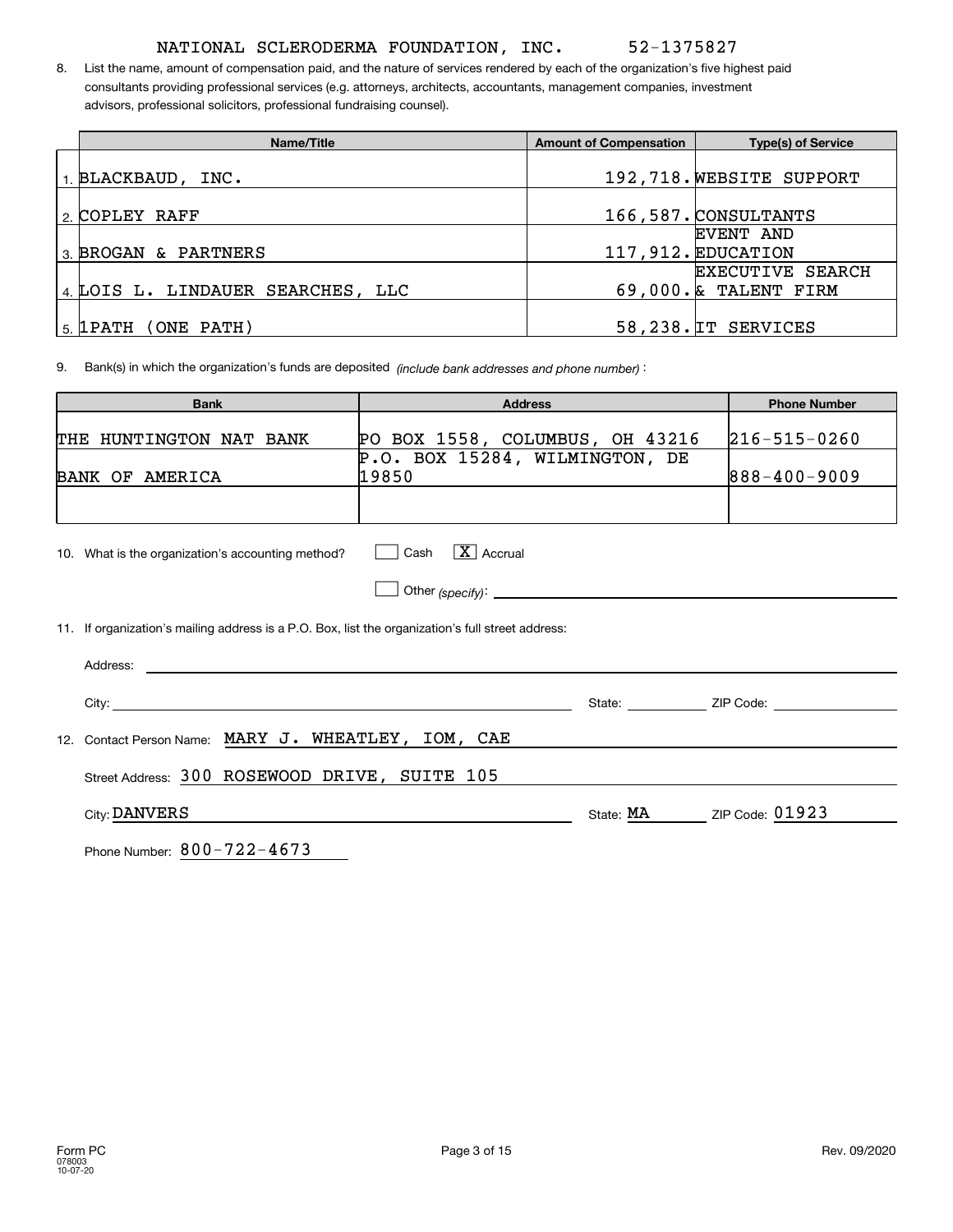$X$  Yes

52-1375827

- *(The conditions at both (a) and (b) must be met for your organization to qualify for this exemption.)* volunteers. 13. During the fiscal year reported here, did your organization solicit contributions or have funds 14. At any time during the fiscal year following the year reported here, will your organization, or others 15. If you are claiming an exemption from the solicitation certificate requirement, please indicate by checking the box to the right 16. Attach a list of names, addresses (street and/or mailing), and telephone numbers of other offices/chapters/branches/affiliates. 17. Attach a list of names, titles, and addresses (street and/or mailing) of officers, directors, trustees, and the principal salaried executives 18. Attach a list of names, titles, and addresses (street and/or mailing) of any individual(s) authorized to sign checks, and any individual(s) solicited on its behalf? Note that the solution of the solution of  $X$  Yes Note that the Note that the solution of  $X$  Yes Note that the solution of the solution of the solution of the solution of the solution of the solu acting on its behalf, solicit contributions?  $X \times Y$ to identify which exemption applies to your organization. a religious organization an organization which: (a) does not raise more than \$5,000 during a calendar year OR does not receive contributions from more than ten persons during a calendar year; AND (b) carries out all of its activities, including fundraising, through unpaid of organization. *If you answered yes to Question 13 or 14, you must complete Schedule A-1 and/or Schedule A-2 unless you are exempt from the solicitation certificate requirement.*  $X$  Yes  $X$  Yes  $\mathcal{L}^{\text{max}}$  $\mathcal{L}^{\text{max}}$ STATEMENT 1 STATEMENT 2
- 19. Has this organization or any of its officers, directors, employees or fundraisers solicited funds in any other state?  $\boxtimes$  Yes  $\qquad \qquad$  No STATEMENT 3

responsible for: custody of funds; distribution of funds; fundraising; and custody of financial records.

## STATEMENT 4

*If yes attach list of states where solicitation was conducted, including registered agency, dates of registration, registration numbers, any other names under which the organization was/is registered, and the dates and type (mail, telephone, door to door, special events, etc.) of the solicitation conducted.*

| NATIONAL SCLERODERMA FOUNDATION, INC. |  |
|---------------------------------------|--|
|---------------------------------------|--|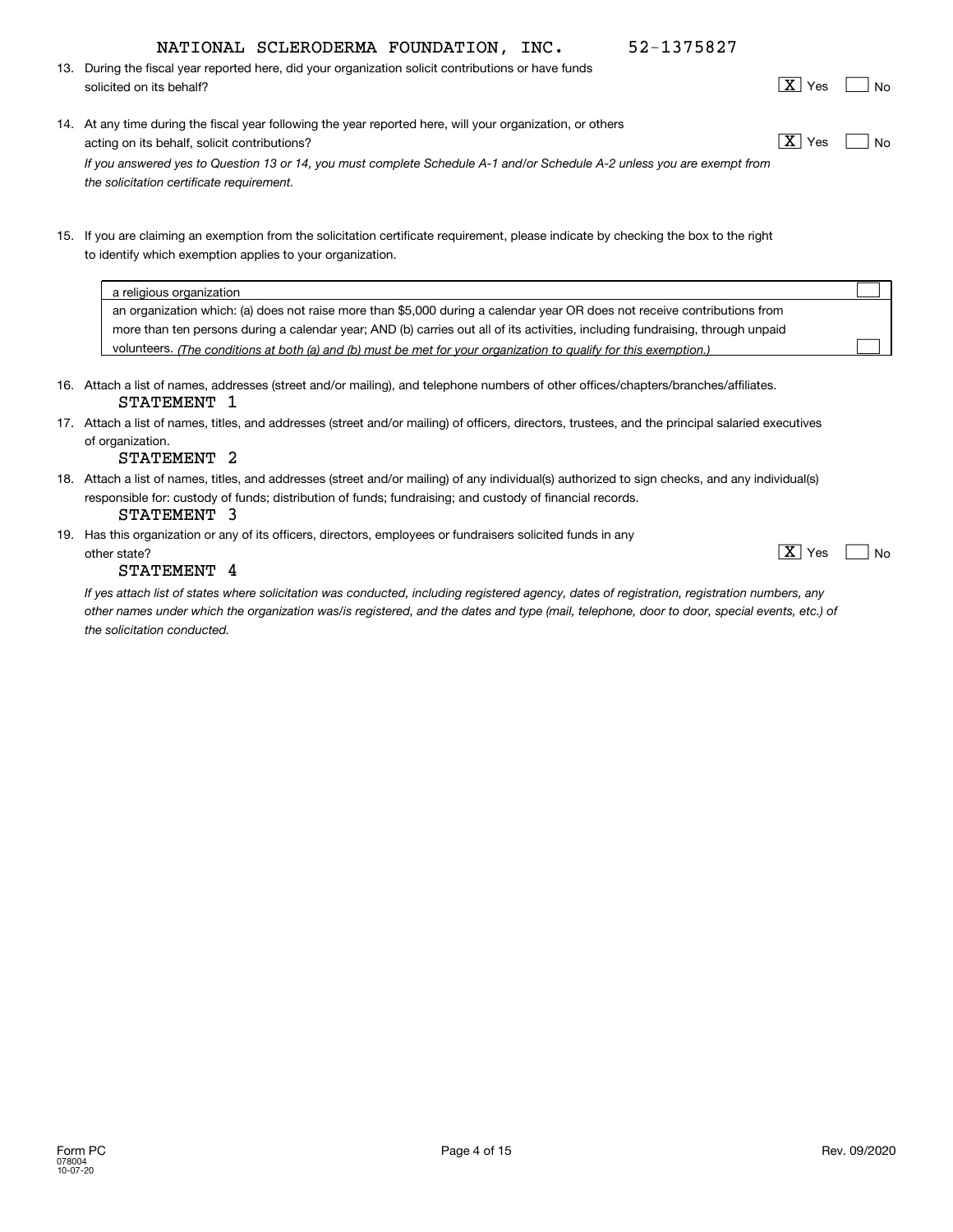<del>. . . . . . . . . . . . . . . .</del>

| FORM PC                                                                         |  |  | NAME, ADDRESS, PHONE OF OTHER OFFICES | STATEMENT 1 |  |
|---------------------------------------------------------------------------------|--|--|---------------------------------------|-------------|--|
| NAME AND ADDRESS                                                                |  |  | PHONE NUMBER                          |             |  |
| ROCKY MOUNTAIN CHAPTER<br>5403 E EVANS AVE.<br>DENVER, CO 80222                 |  |  | $303 - 806 - 6686$                    |             |  |
| DELAWARE VALLEY CHAPTER<br>385 KINGS HIGHWAY NORTH<br>CHERRY HILL, NJ 08034     |  |  | $856 - 779 - 7225$                    |             |  |
| GEORGIA CHAPTER<br>PO BOX 522<br>LILBURN, GA 30048                              |  |  | $770 - 925 - 7037$                    |             |  |
| GREATER CHICAGO CHAPTER<br>125 S. CLARK STREET, 17TH FLOOR<br>CHICAGO, IL 60603 |  |  | $312 - 660 - 1131$                    |             |  |
| GREATER WASHINGTON DC CHAPTER<br>5004 DOMAIN PLACE<br>ALEXANDRIA, VA 22311      |  |  | $301 - 591 - 4136$                    |             |  |
| HEARTLAND CHAPTER<br>PO BOX 102<br>GRIMES, IA 50111                             |  |  | $515 - 661 - 8089$                    |             |  |
| MICHIGAN CHAPTER<br>23999 TELEGRAPH RD<br>SOUTHFIELD, MI 48033                  |  |  | $248 - 595 - 8526$                    |             |  |
| MINNESOTA CHAPTER<br>PO BOX 240244<br>APPLE VALLEY, MN 55124                    |  |  | $651 - 207 - 4615$                    |             |  |
| MISSOURI CHAPTER<br>PO BOX 1216<br>BALLWIN, MO 63022                            |  |  | $417 - 887 - 3269$                    |             |  |
| NEW ENGLAND CHAPTER<br>462 BOSTON STREET, SUITE 1-1<br>TOPSFIELD, MA 01983      |  |  | $978 - 887 - 0658$                    |             |  |
| OHIO CHAPTER<br>PO BOX 107<br>PATASKALA, OH 43062                               |  |  | $866 - 849 - 9030$                    |             |  |

}}}}}}}}}}}}}}}}}}}}}}}}}}}}}}}}}}}}} }}}}}}}}}}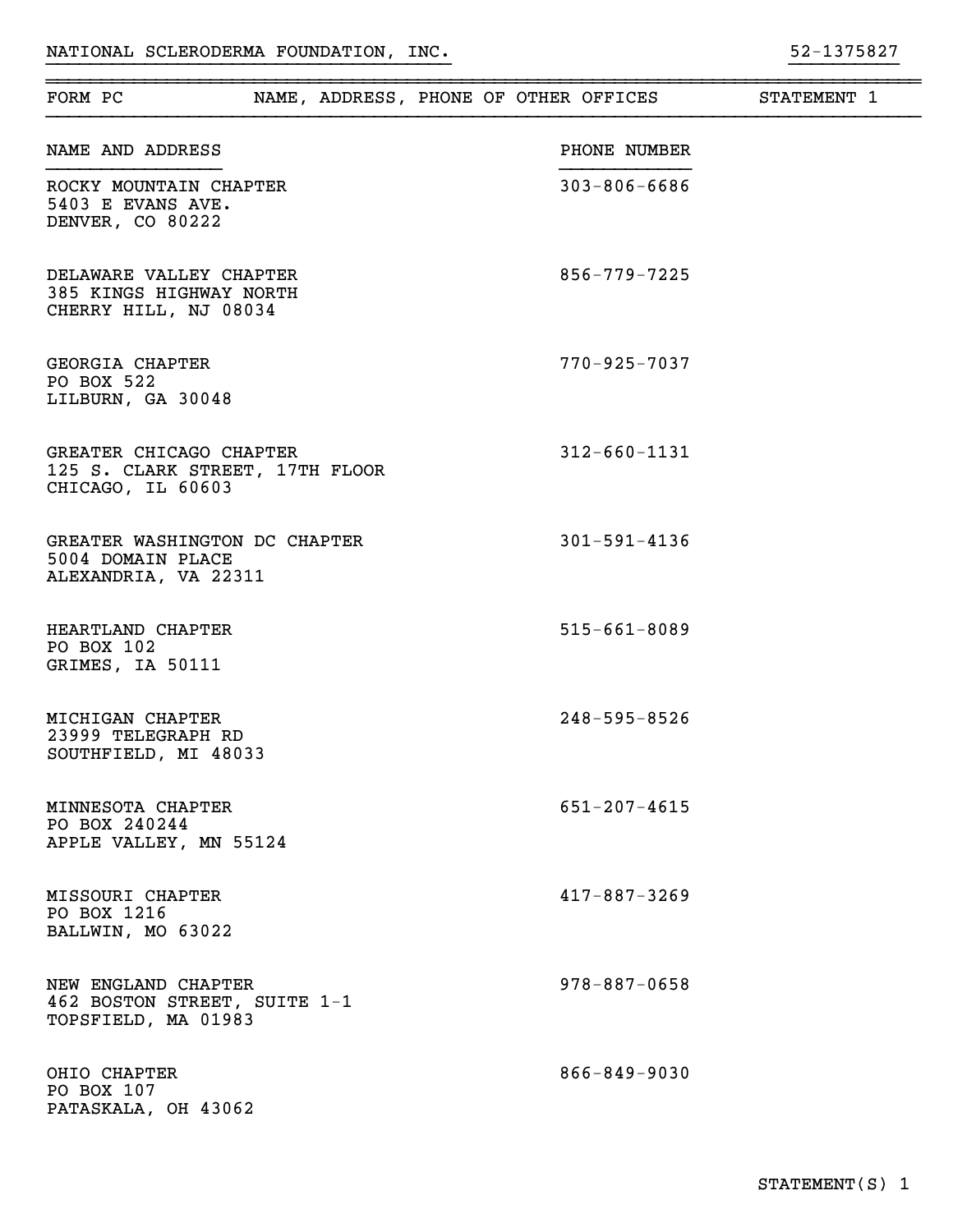| NATIONAL SCLERODERMA FOUNDATION, INC.                                                    |                    | 52-1375827 |
|------------------------------------------------------------------------------------------|--------------------|------------|
| OREGON CHAPTER<br>PO BOX 19296<br>PORTLAND, OR 97280                                     | $503 - 245 - 4588$ |            |
| SOUTHERN CALIFORNIA CHAPTER<br>8929 S. SEPULVEDA BLVD., SUITE<br>LOS ANGELES, CA 90045   | $310 - 287 - 0793$ |            |
| SOUTH CAROLINA CHAPTER<br>713D E. GREENVILLE STREET, BOX<br>ANDERSON, SC 29621           | $864 - 617 - 0237$ |            |
| SOUTH EAST FLORIDA CHAPTER<br>3930 OAKS CLUBHOUSE DRIVE, APT.<br>POMPANO BEACH, FL 33069 | $954 - 798 - 1854$ |            |
| TEXAS BLUEBONNET CHAPTER<br>110 CYPRESS STATION DR., STE 11<br>HOUSTON, TX 77090         | $972 - 396 - 9400$ |            |
| TRI-STATE CHAPTER<br>59 FRONT STREET<br>BINGHAMTON, NY 13905                             | $800 - 867 - 0885$ |            |
| NORTHWEST CHAPTER<br>330 SW 43RD AVE., STE K531<br>RENTON, WA 98057                      | $800 - 603 - 8960$ |            |

| FORM PC                                                              | OFFICERS, DIRECTORS, TRUSTEES AND EXECUTIVES | STATEMENT 2 |
|----------------------------------------------------------------------|----------------------------------------------|-------------|
| NAME AND ADDRESS                                                     | TITLE                                        |             |
| MICHAEL B. HYDE<br>300 ROSEWOOD DRIVE, NO. 105<br>DANVERS, MA 01923  | COO/CFO                                      |             |
| ROBERT J. RIGGS<br>300 ROSEWOOD DRIVE, NO. 105<br>DANVERS, MA 01923  | <b>CEO</b>                                   |             |
| KEVIN BOYANOWSKI<br>300 ROSEWOOD DRIVE, NO. 105<br>DANVERS, MA 01923 | DIRECTOR                                     |             |

~~~~~~~~~~~~~~~~~~~~~~~~~~~~~~~~~~~~~~~~~~~~~~~~~~~~~~~~~~~~~~~~~~~~~~~~~~~~~~~~

52-1375827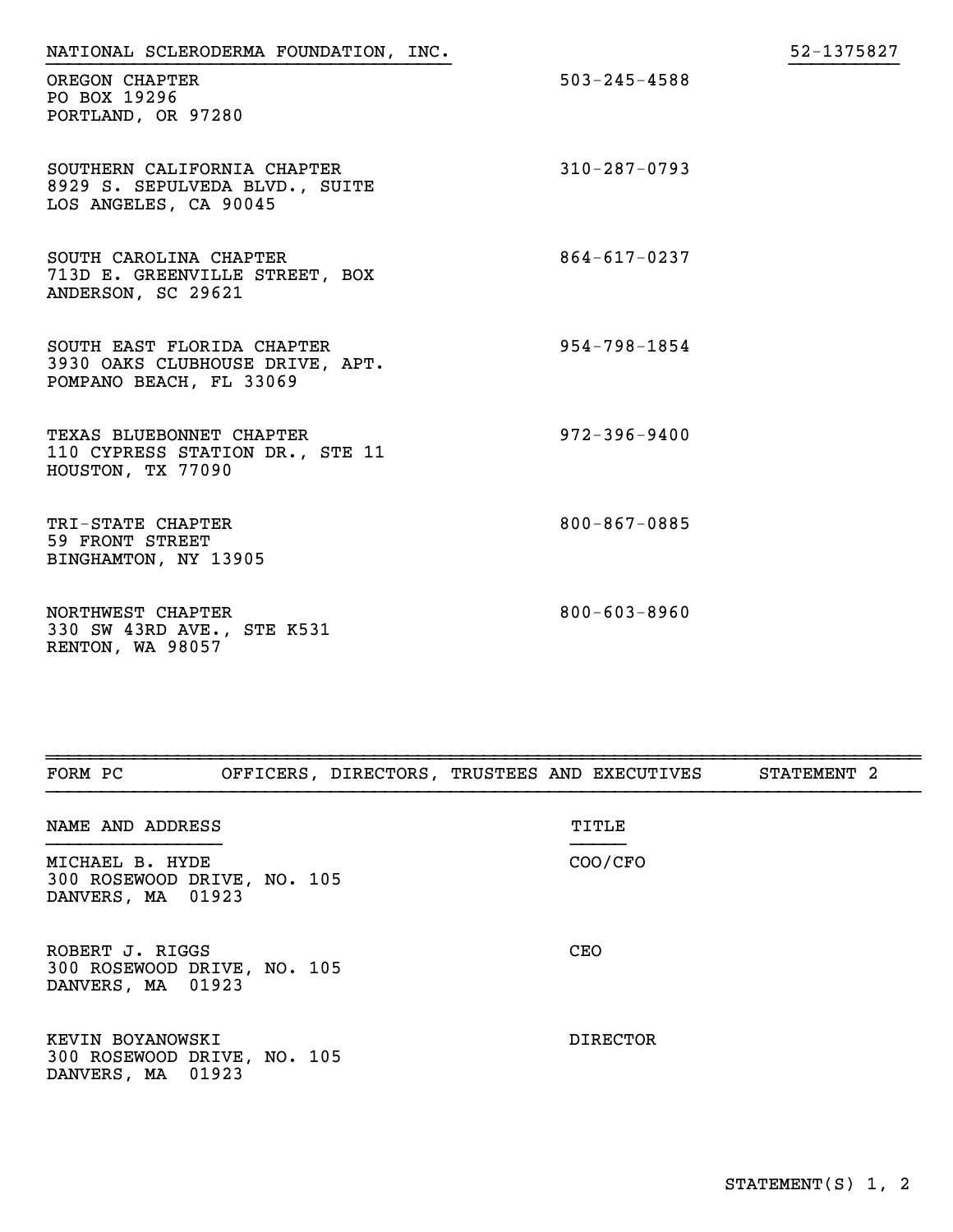| NATIONAL SCLERODERMA FOUNDATION, INC.                                             |                          | 52-1375827 |
|-----------------------------------------------------------------------------------|--------------------------|------------|
| COURTNEY CALIENDO<br>300 ROSEWOOD DRIVE, NO. 105<br>DANVERS, MA 01923             | <b>DIRECTOR</b>          |            |
| CHRISTINA LOCCKE<br>300 ROSEWOOD DRIVE, NO. 105<br>DANVERS, MA 01923              | <b>DIRECTOR</b>          |            |
| MARY BLADES<br>300 ROSEWOOD DRIVE, NO. 105<br>DANVERS, MA 01923                   | <b>DIRECTOR</b>          |            |
| MARY BETH TOURBIN<br>300 ROSEWOOD DRIVE, NO. 105<br>DANVERS, MA 01923             | DIRECTOR (UNTIL NOV '20) |            |
| MARK OROZCO<br>300 ROSEWOOD DRIVE, NO. 105<br>DANVERS, MA 01923                   | <b>DIRECTOR</b>          |            |
| LINDA BAUM<br>300 ROSEWOOD DRIVE, NO. 105<br>DANVERS, MA 01923                    | <b>DIRECTOR</b>          |            |
| MARCIA WALKER<br>300 ROSEWOOD DRIVE, NO. 105<br>DANVERS, MA 01923                 | <b>DIRECTOR</b>          |            |
| CYNDY BESSELIEVRE<br>300 ROSEWOOD DRIVE, NO. 105<br>DANVERS, MA 01923             | <b>DIRECTOR</b>          |            |
| COS MALLOZZI<br>300 ROSEWOOD DRIVE, NO. 105<br>DANVERS, MA 01923                  | CHAIR                    |            |
| CAROL FEGHALI-BOSTWICK, PH.D.<br>300 ROSEWOOD DRIVE, NO. 105<br>DANVERS, MA 01923 | VICE CHAIR               |            |
| MIKE LEVENGOOD<br>300 ROSEWOOD DRIVE, NO. 105<br>DANVERS, MA 01923                | SECRETARY                |            |
| GREG MARION<br>300 ROSEWOOD DRIVE, NO. 105<br>DANVERS, MA 01923                   | TREASURER                |            |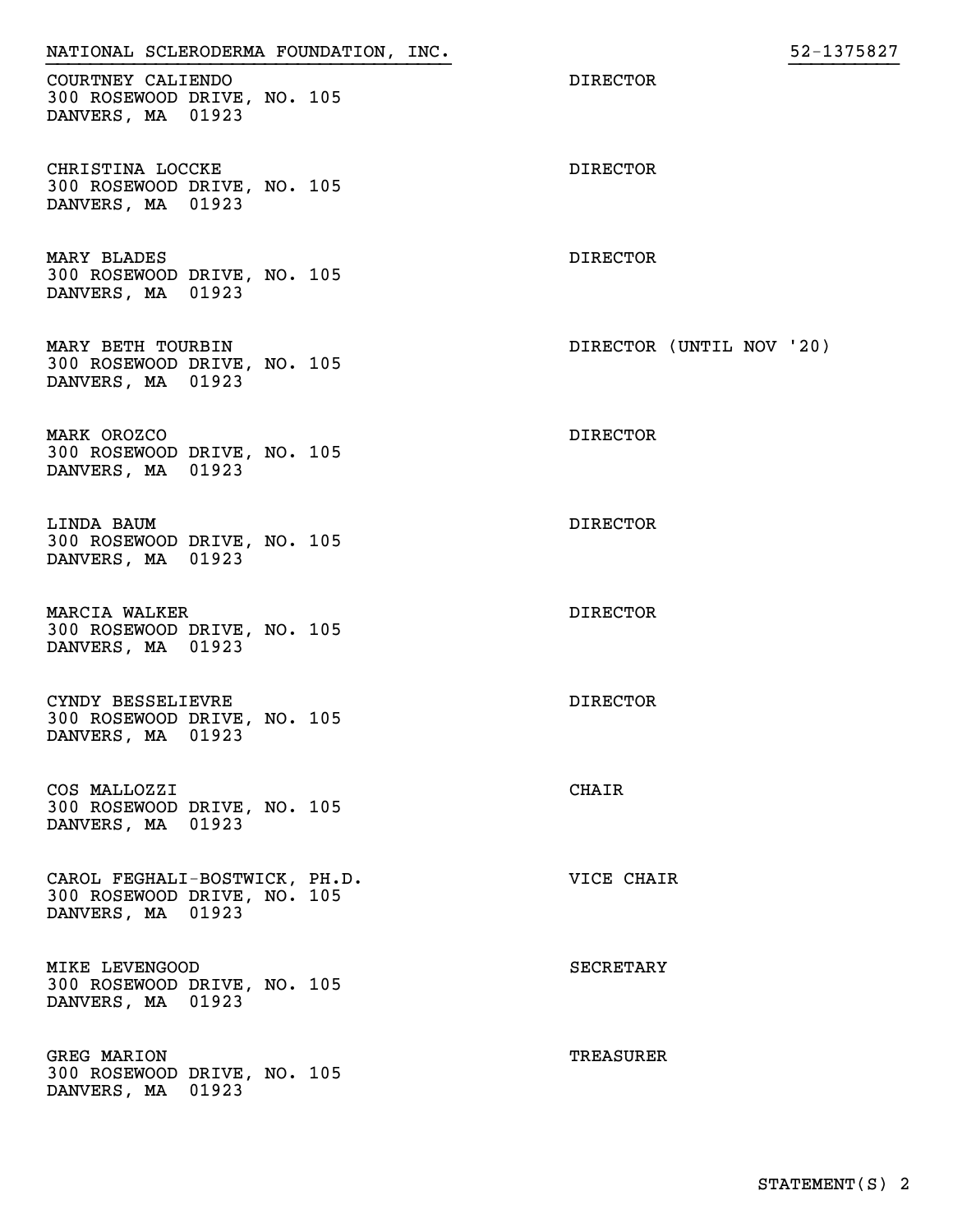| FORM PC                                                    | PAGE 4, LINE 18 |                                       | STATEMENT 3 |
|------------------------------------------------------------|-----------------|---------------------------------------|-------------|
| NAME AND ADDRESS                                           |                 | AREA OF RESPONSIBILITY                |             |
| ROBERT J. RIGGS<br>300 ROSEWOOD DRIVE<br>DANVERS, MA 01923 |                 | RESPONSIBLE FOR CUSTODY OF FUNDS      |             |
| ROBERT J. RIGGS<br>300 ROSEWOOD DRIVE<br>DANVERS, MA 01923 |                 | RESPONSIBLE FOR DISTRIBUTION OF FUNDS |             |
| ROBERT J. RIGGS<br>300 ROSEWOOD DRIVE<br>DANVERS, MA 01923 |                 | RESPONSIBLE FOR FUNDRAISING           |             |
| ROBERT J. RIGGS<br>300 ROSEWOOD DRIVE<br>DANVERS, MA 01923 |                 | CUSTODY OF FINANCIAL RECORDS          |             |
| ROBERT J. RIGGS<br>300 ROSEWOOD DRIVE<br>DANVERS, MA 01923 |                 | AUTHORIZED TO SIGN CHECKS             |             |
| MICHAEL B. HYDE<br>300 ROSEWOOD DRIVE<br>DANVERS, MA 01923 |                 | RESPONSIBLE FOR DISTRIBUTION OF FUNDS |             |

}}}}}}}}}}}}}}}}}}}}}}}}}}}}}}}}}}}}} }}}}}}}}}}

~~~~~~~~~~~~~~~~~~~~~~~~~~~~~~~~~~~~~~~~~~~~~~~~~~~~~~~~~~~~~~~~~~~~~~~~~~~~~~~~

| FORM PC      |                                 | PAGE 4, LINE 19  | STATEMENT 4 |
|--------------|---------------------------------|------------------|-------------|
| <b>STATE</b> |                                 | REG AGENCY       |             |
| ALABAMA      |                                 |                  |             |
| DATE OF REG  | <b>REG NUMBER</b><br>$AL00-323$ | OTHER NAMES USED |             |

~~~~~~~~~~~~~~~~~~~~~~~~~~~~~~~~~~~~~~~~~~~~~~~~~~~~~~~~~~~~~~~~~~~~~~~~~~~~~~~~

## SOLICIT DATE TYPE OF SOLICITATION }}}}}}}}}}}} }}}}}}}}}}}}}}}}}}}}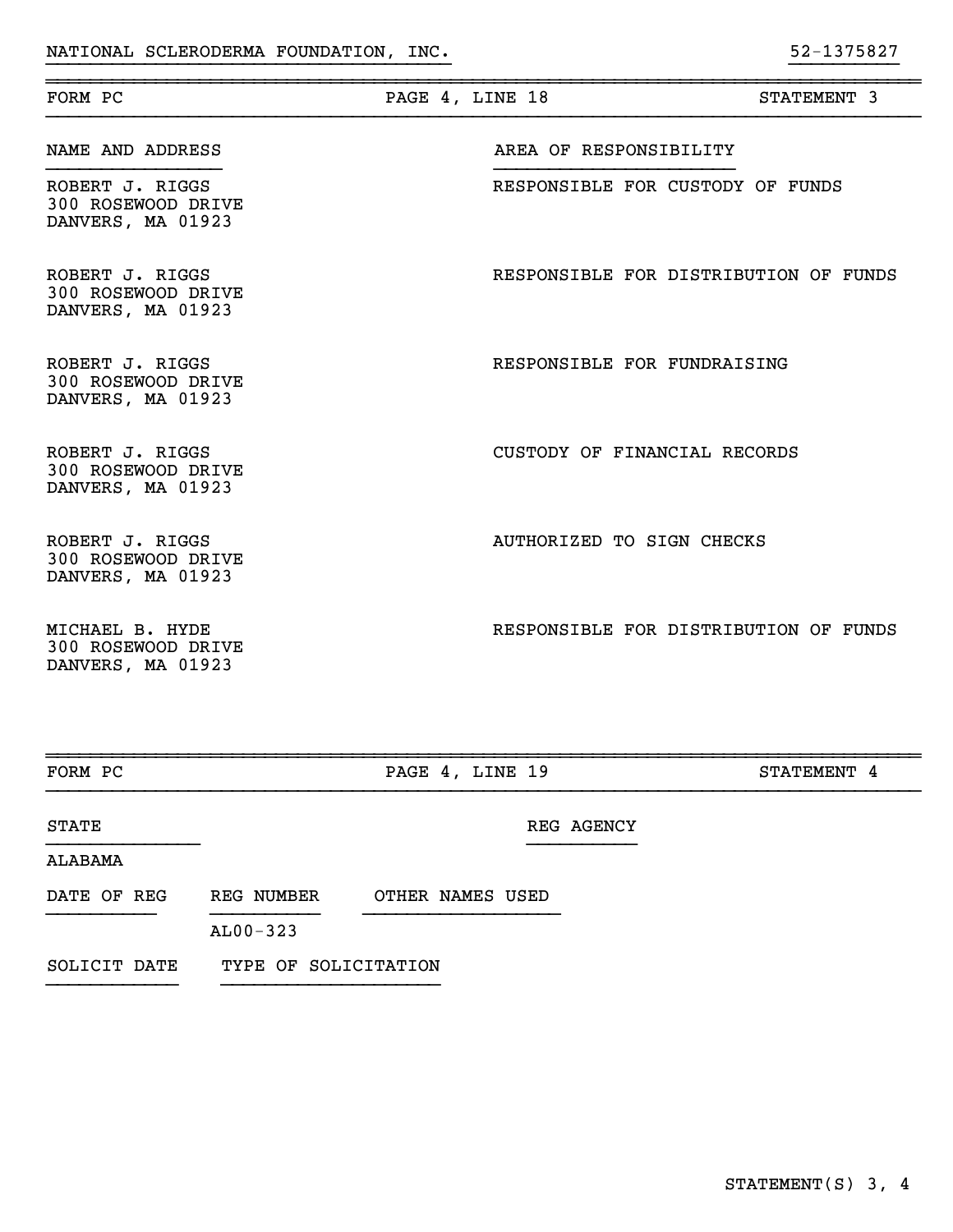|                        |                                                                                                                                                                              |                                                                                                                                                   | 52-1375827                                           |
|------------------------|------------------------------------------------------------------------------------------------------------------------------------------------------------------------------|---------------------------------------------------------------------------------------------------------------------------------------------------|------------------------------------------------------|
|                        |                                                                                                                                                                              |                                                                                                                                                   |                                                      |
|                        |                                                                                                                                                                              |                                                                                                                                                   |                                                      |
|                        |                                                                                                                                                                              |                                                                                                                                                   |                                                      |
|                        |                                                                                                                                                                              |                                                                                                                                                   |                                                      |
|                        |                                                                                                                                                                              |                                                                                                                                                   |                                                      |
|                        |                                                                                                                                                                              |                                                                                                                                                   |                                                      |
| DATE OF REG REG NUMBER |                                                                                                                                                                              |                                                                                                                                                   |                                                      |
|                        |                                                                                                                                                                              |                                                                                                                                                   |                                                      |
|                        |                                                                                                                                                                              |                                                                                                                                                   |                                                      |
|                        |                                                                                                                                                                              |                                                                                                                                                   |                                                      |
|                        |                                                                                                                                                                              |                                                                                                                                                   |                                                      |
| CT-113493              |                                                                                                                                                                              |                                                                                                                                                   |                                                      |
| SOLICIT DATE           |                                                                                                                                                                              |                                                                                                                                                   |                                                      |
|                        |                                                                                                                                                                              |                                                                                                                                                   |                                                      |
|                        |                                                                                                                                                                              |                                                                                                                                                   |                                                      |
|                        |                                                                                                                                                                              |                                                                                                                                                   |                                                      |
| 2008300426             |                                                                                                                                                                              |                                                                                                                                                   |                                                      |
|                        |                                                                                                                                                                              |                                                                                                                                                   |                                                      |
|                        | NATIONAL SCLERODERMA FOUNDATION, INC.<br>SOLICIT DATE TYPE OF SOLICITATION<br>SOLICIT DATE TYPE OF SOLICITATION<br>TYPE OF SOLICITATION<br>SOLICIT DATE TYPE OF SOLICITATION | DATE OF REG REG NUMBER OTHER NAMES USED<br>OTHER NAMES USED<br>DATE OF REG REG NUMBER OTHER NAMES USED<br>DATE OF REG REG NUMBER OTHER NAMES USED | REG AGENCY<br>REG AGENCY<br>REG AGENCY<br>REG AGENCY |

}}}}}}}}}}}} }}}}}}}}}}}}}}}}}}}}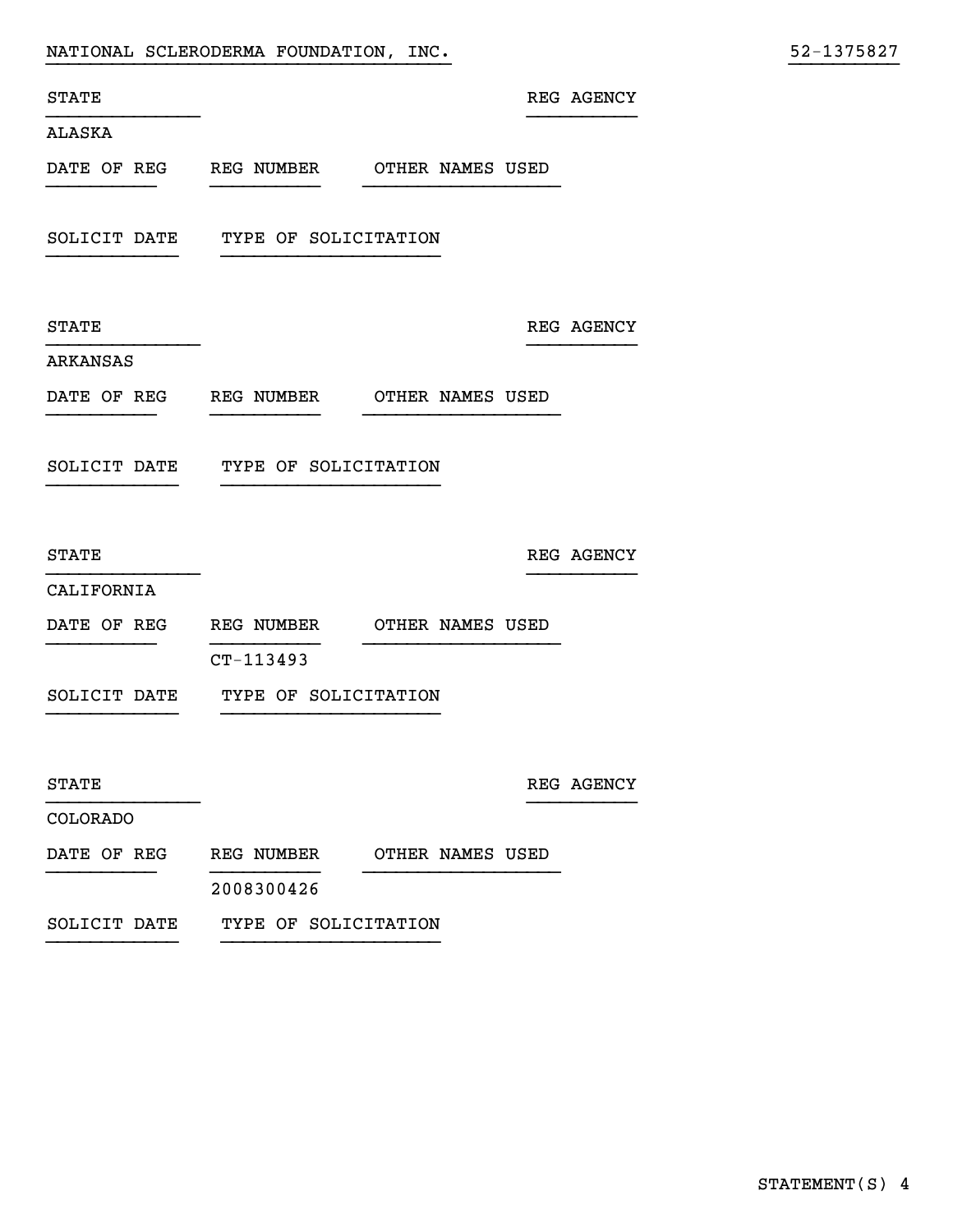| NATIONAL SCLERODERMA FOUNDATION, INC. |  |
|---------------------------------------|--|
|                                       |  |

| STATE         |                                         |                  | REG AGENCY |
|---------------|-----------------------------------------|------------------|------------|
| CONNECTICUT   |                                         |                  |            |
|               | DATE OF REG REG NUMBER OTHER NAMES USED |                  |            |
|               | 0009822                                 |                  |            |
|               | SOLICIT DATE TYPE OF SOLICITATION       |                  |            |
|               |                                         |                  |            |
| STATE         |                                         |                  | REG AGENCY |
| FLORIDA       |                                         |                  |            |
|               | DATE OF REG REG NUMBER OTHER NAMES USED |                  |            |
|               | CH4868                                  |                  |            |
| SOLICIT DATE  | TYPE OF SOLICITATION                    |                  |            |
|               |                                         |                  |            |
| STATE         |                                         |                  | REG AGENCY |
| GEORGIA       |                                         |                  |            |
|               | DATE OF REG REG NUMBER OTHER NAMES USED |                  |            |
|               | CH004232                                |                  |            |
|               | SOLICIT DATE TYPE OF SOLICITATION       |                  |            |
|               |                                         |                  |            |
| STATE         |                                         |                  | REG AGENCY |
| <b>HAWAII</b> |                                         |                  |            |
|               | DATE OF REG REG NUMBER                  | OTHER NAMES USED |            |

}}}}}}}}}}}}}}}}}}}}}}}}}}}}}}}}}}}}} }}}}}}}}}}

SOLICIT DATE TYPE OF SOLICITATION }}}}}}}}}}}} }}}}}}}}}}}}}}}}}}}}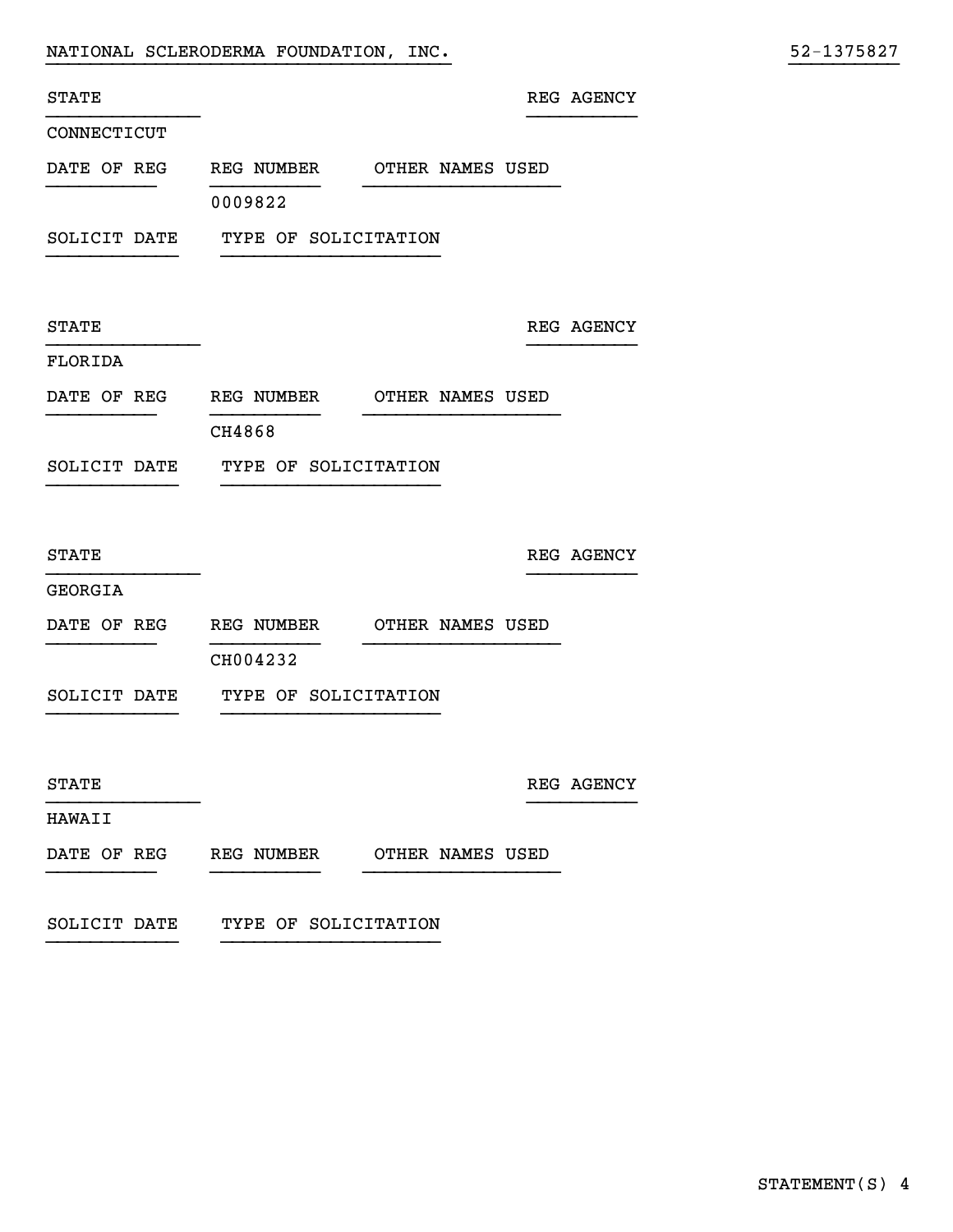|  |  | NATIONAL SCLERODERMA FOUNDATION, |  | INC. |
|--|--|----------------------------------|--|------|
|--|--|----------------------------------|--|------|

| <b>STATE</b> |                                         |                  | REG AGENCY |
|--------------|-----------------------------------------|------------------|------------|
| ILLINOIS     |                                         |                  |            |
|              | DATE OF REG REG NUMBER OTHER NAMES USED |                  |            |
|              | $01 - 037 - 589$                        |                  |            |
|              | SOLICIT DATE TYPE OF SOLICITATION       |                  |            |
| <b>STATE</b> |                                         |                  | REG AGENCY |
| KANSAS       |                                         |                  |            |
|              | DATE OF REG REG NUMBER OTHER NAMES USED |                  |            |
|              | $21 - 022807$                           |                  |            |
|              | SOLICIT DATE TYPE OF SOLICITATION       |                  |            |
|              |                                         |                  |            |
| <b>STATE</b> |                                         |                  | REG AGENCY |
| KENTUCKY     |                                         |                  |            |
|              | DATE OF REG REG NUMBER OTHER NAMES USED |                  |            |
|              | 2961                                    |                  |            |
|              | SOLICIT DATE TYPE OF SOLICITATION       |                  |            |
|              |                                         |                  |            |
| <b>STATE</b> |                                         |                  | REG AGENCY |
| MAINE        |                                         |                  |            |
| DATE OF REG  | <b>REG NUMBER</b>                       | OTHER NAMES USED |            |
|              | CO3303                                  |                  |            |

}}}}}}}}}}}}}}}}}}}}}}}}}}}}}}}}}}}}} }}}}}}}}}}

SOLICIT DATE TYPE OF SOLICITATION

}}}}}}}}}}}} }}}}}}}}}}}}}}}}}}}}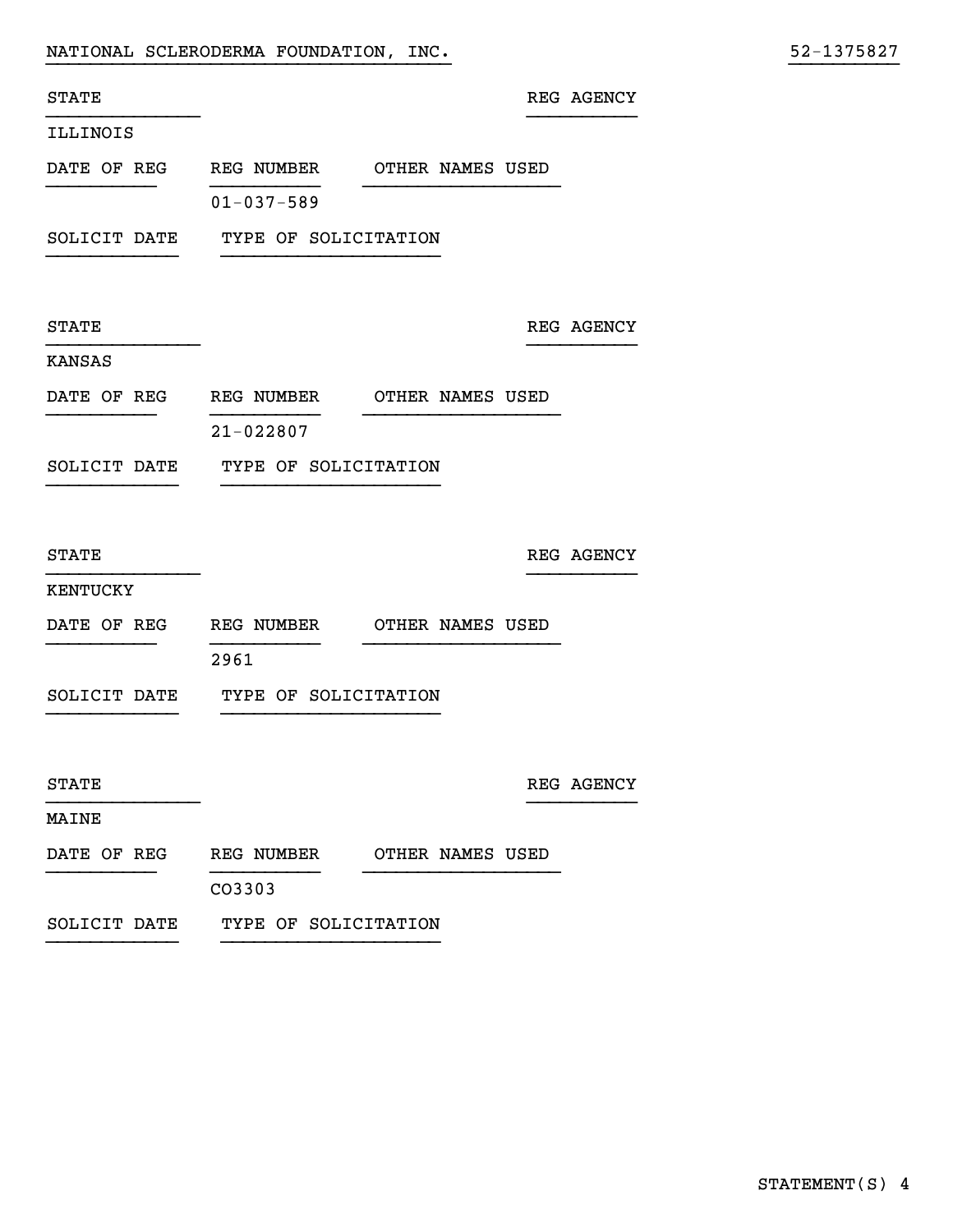|                           |           |            |                                                                                                                                                    |                                                                                                                |                                                      | 52-1375827 |
|---------------------------|-----------|------------|----------------------------------------------------------------------------------------------------------------------------------------------------|----------------------------------------------------------------------------------------------------------------|------------------------------------------------------|------------|
|                           |           |            |                                                                                                                                                    |                                                                                                                |                                                      |            |
|                           |           |            |                                                                                                                                                    |                                                                                                                |                                                      |            |
|                           |           |            |                                                                                                                                                    |                                                                                                                |                                                      |            |
| 11857                     |           |            |                                                                                                                                                    |                                                                                                                |                                                      |            |
|                           |           |            |                                                                                                                                                    |                                                                                                                |                                                      |            |
|                           |           |            |                                                                                                                                                    |                                                                                                                |                                                      |            |
|                           |           |            |                                                                                                                                                    |                                                                                                                |                                                      |            |
|                           |           |            |                                                                                                                                                    |                                                                                                                |                                                      |            |
| MICS24447                 |           |            |                                                                                                                                                    |                                                                                                                |                                                      |            |
|                           |           |            |                                                                                                                                                    |                                                                                                                |                                                      |            |
|                           |           |            |                                                                                                                                                    |                                                                                                                |                                                      |            |
|                           |           |            |                                                                                                                                                    |                                                                                                                |                                                      |            |
|                           |           |            |                                                                                                                                                    |                                                                                                                |                                                      |            |
| DATE OF REG<br>REG NUMBER |           |            |                                                                                                                                                    |                                                                                                                |                                                      |            |
|                           |           |            |                                                                                                                                                    |                                                                                                                |                                                      |            |
|                           |           |            |                                                                                                                                                    |                                                                                                                |                                                      |            |
|                           |           |            |                                                                                                                                                    |                                                                                                                |                                                      |            |
|                           |           |            |                                                                                                                                                    |                                                                                                                |                                                      |            |
|                           |           |            |                                                                                                                                                    |                                                                                                                |                                                      |            |
|                           |           |            |                                                                                                                                                    |                                                                                                                |                                                      |            |
|                           |           |            |                                                                                                                                                    |                                                                                                                |                                                      |            |
|                           | 100001130 | REG NUMBER | NATIONAL SCLERODERMA FOUNDATION, INC.<br>SOLICIT DATE TYPE OF SOLICITATION<br>TYPE OF SOLICITATION<br>TYPE OF SOLICITATION<br>TYPE OF SOLICITATION | DATE OF REG REG NUMBER OTHER NAMES USED<br>REG NUMBER OTHER NAMES USED<br>OTHER NAMES USED<br>OTHER NAMES USED | REG AGENCY<br>REG AGENCY<br>REG AGENCY<br>REG AGENCY |            |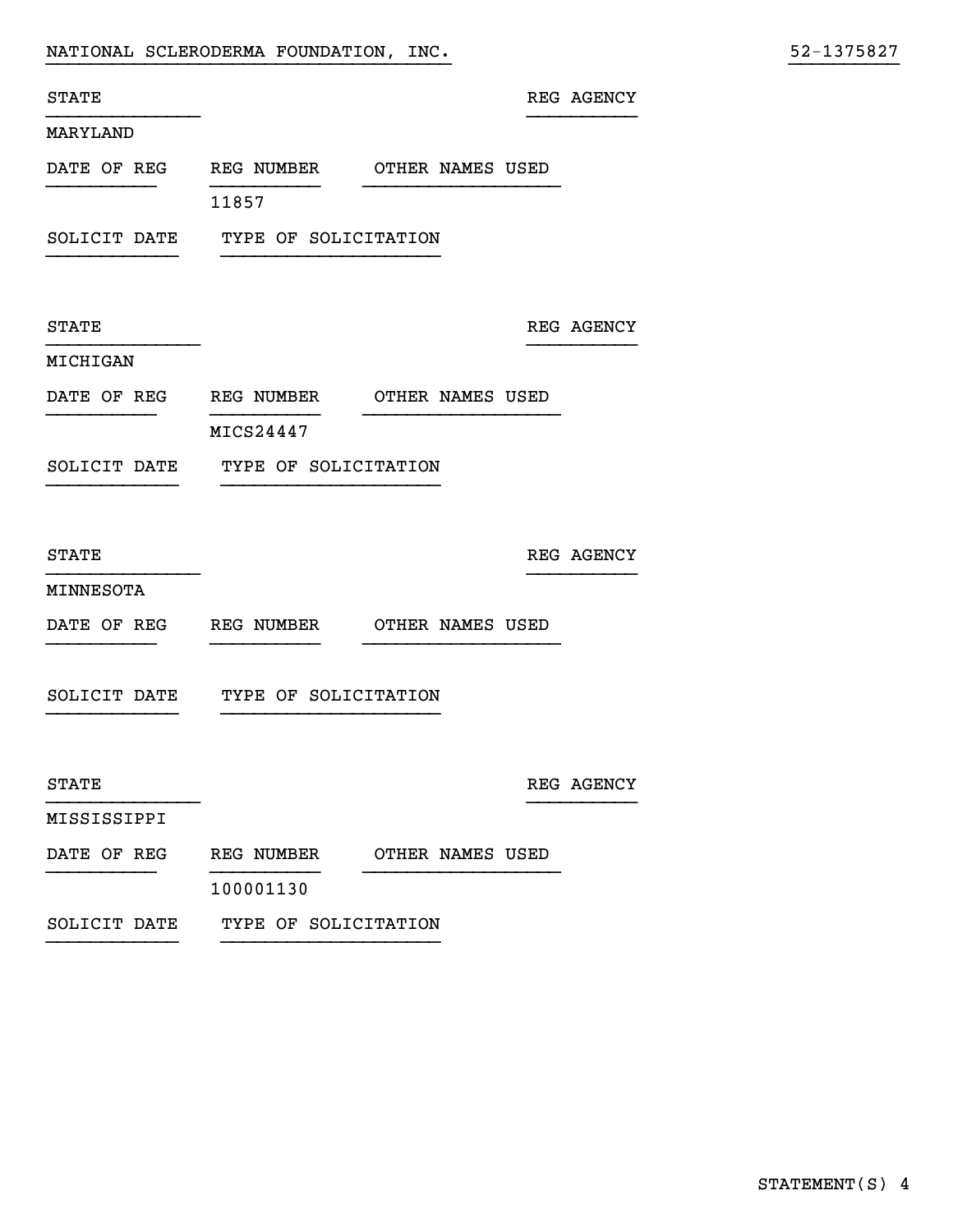STATE REG AGENCY

}}}}}}}}}}}}}}}}}}}}}}}}}}}}}}}}}}}}} }}}}}}}}}}

### NEVADA

DATE OF REG REG NUMBER OTHER NAMES USED }}}}}}}}}} }}}}}}}}}} }}}}}}}}}}}}}}}}}} E016115201

}}}}}}}}}}}}}} }}}}}}}}}}

}}}}}}}}}}}}}} }}}}}}}}}}

}}}}}}}}}}}}}} }}}}}}}}}}

}}}}}}}}}}}}}} }}}}}}}}}}

SOLICIT DATE TYPE OF SOLICITATION }}}}}}}}}}}} }}}}}}}}}}}}}}}}}}}}

STATE REG AGENCY

### NEW HAMPSHIRE

| DATE OF REG | REG NUMBER | OTHER NAMES USED |
|-------------|------------|------------------|
|             |            |                  |

12158

SOLICIT DATE TYPE OF SOLICITATION }}}}}}}}}}}} }}}}}}}}}}}}}}}}}}}}

STATE REG AGENCY

### NEW JERSEY

- DATE OF REG REG NUMBER OTHER NAMES USED }}}}}}}}}} }}}}}}}}}} }}}}}}}}}}}}}}}}}} CH-18394-0
- SOLICIT DATE TYPE OF SOLICITATION }}}}}}}}}}}} }}}}}}}}}}}}}}}}}}}}

 ${\tt STATE}$  REG AGENCY

NEW MEXICO

- DATE OF REG REG NUMBER OTHER NAMES USED }}}}}}}}}} }}}}}}}}}} }}}}}}}}}}}}}}}}}}
- SOLICIT DATE TYPE OF SOLICITATION }}}}}}}}}}}} }}}}}}}}}}}}}}}}}}}}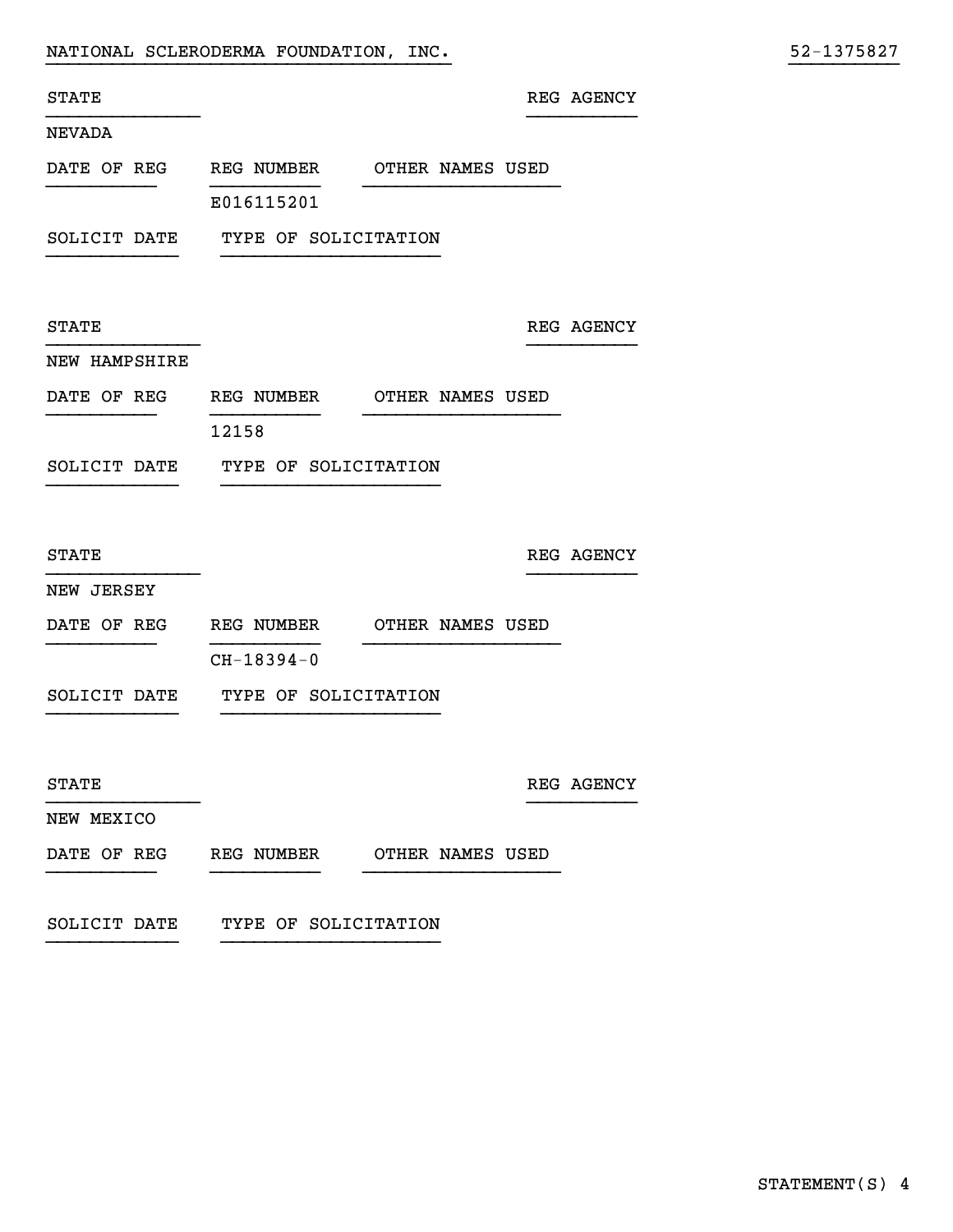STATE STATE SERVICES AND REG. ASSESSMENT REG. ASSESSMENT REG. ASSESSMENT REG. ASSESSMENT REG. ASSESSMENT REG. ASSESSMENT REG. ASSESSMENT REG. ASSESSMENT REG. ASSESSMENT REG. ASSESSMENT REG. ASSESSMENT REG. ASSESSMENT REG.

}}}}}}}}}}}}}}}}}}}}}}}}}}}}}}}}}}}}} }}}}}}}}}}

#### NEW YORK

DATE OF REG REG NUMBER OTHER NAMES USED }}}}}}}}}} }}}}}}}}}} }}}}}}}}}}}}}}}}}} 17-12-92

}}}}}}}}}}}}}} }}}}}}}}}}

}}}}}}}}}}}}}} }}}}}}}}}}

}}}}}}}}}}}}}} }}}}}}}}}}

}}}}}}}}}}}}}} }}}}}}}}}}

SOLICIT DATE TYPE OF SOLICITATION }}}}}}}}}}}} }}}}}}}}}}}}}}}}}}}}

STATE REG AGENCY

### NORTH CAROLINA

DATE OF REG REG NUMBER OTHER NAMES USED }}}}}}}}}} }}}}}}}}}} }}}}}}}}}}}}}}}}}}

SL002132

SOLICIT DATE TYPE OF SOLICITATION }}}}}}}}}}}} }}}}}}}}}}}}}}}}}}}}

STATE REG AGENCY

#### NORTH DAKOTA

DATE OF REG REG NUMBER OTHER NAMES USED }}}}}}}}}} }}}}}}}}}} }}}}}}}}}}}}}}}}}}

4012365

SOLICIT DATE TYPE OF SOLICITATION }}}}}}}}}}}} }}}}}}}}}}}}}}}}}}}}

STATE REG AGENCY

OHIO

## DATE OF REG REG NUMBER OTHER NAMES USED

}}}}}}}}}} }}}}}}}}}} }}}}}}}}}}}}}}}}}}

SOLICIT DATE TYPE OF SOLICITATION }}}}}}}}}}}} }}}}}}}}}}}}}}}}}}}}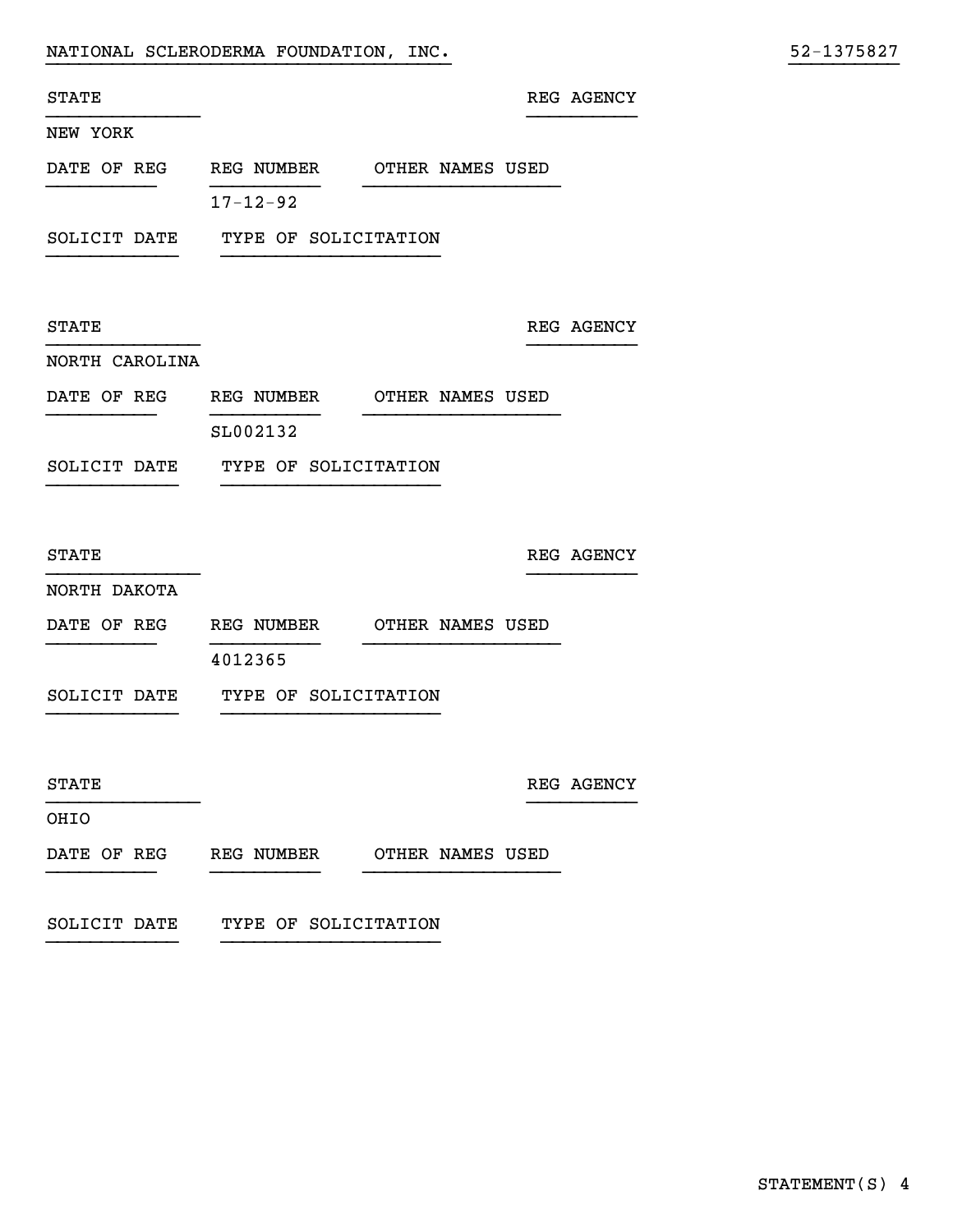|  | NATIONAL SCLERODERMA FOUNDATION, INC. |  |  |  | 52-1375827 |  |  |  |  |  |
|--|---------------------------------------|--|--|--|------------|--|--|--|--|--|
|--|---------------------------------------|--|--|--|------------|--|--|--|--|--|

| 52-1375827 |
|------------|
|------------|

| STATE                  |                                         |                  |                  | REG AGENCY |
|------------------------|-----------------------------------------|------------------|------------------|------------|
| OKLAHOMA               |                                         |                  |                  |            |
|                        | DATE OF REG REG NUMBER OTHER NAMES USED |                  |                  |            |
|                        | 4300653600                              |                  |                  |            |
|                        | SOLICIT DATE TYPE OF SOLICITATION       |                  |                  |            |
|                        |                                         |                  |                  |            |
| <b>STATE</b>           |                                         |                  |                  | REG AGENCY |
| <b>OREGON</b>          |                                         |                  |                  |            |
| DATE OF REG REG NUMBER |                                         | OTHER NAMES USED |                  |            |
|                        | 29100                                   |                  |                  |            |
|                        | SOLICIT DATE TYPE OF SOLICITATION       |                  |                  |            |
|                        |                                         |                  |                  |            |
| <b>STATE</b>           |                                         |                  |                  | REG AGENCY |
| PENNSYLVANIA           |                                         |                  |                  |            |
| DATE OF REG            | REG NUMBER                              | OTHER NAMES USED |                  |            |
|                        | 26365                                   |                  |                  |            |
| SOLICIT DATE           | TYPE OF SOLICITATION                    |                  |                  |            |
|                        |                                         |                  |                  |            |
| <b>STATE</b>           |                                         |                  |                  | REG AGENCY |
| RHODE ISLAND           |                                         |                  |                  |            |
| DATE OF REG            | REG NUMBER                              |                  | OTHER NAMES USED |            |
|                        | 9701164                                 |                  |                  |            |

SOLICIT DATE TYPE OF SOLICITATION }}}}}}}}}}}} }}}}}}}}}}}}}}}}}}}}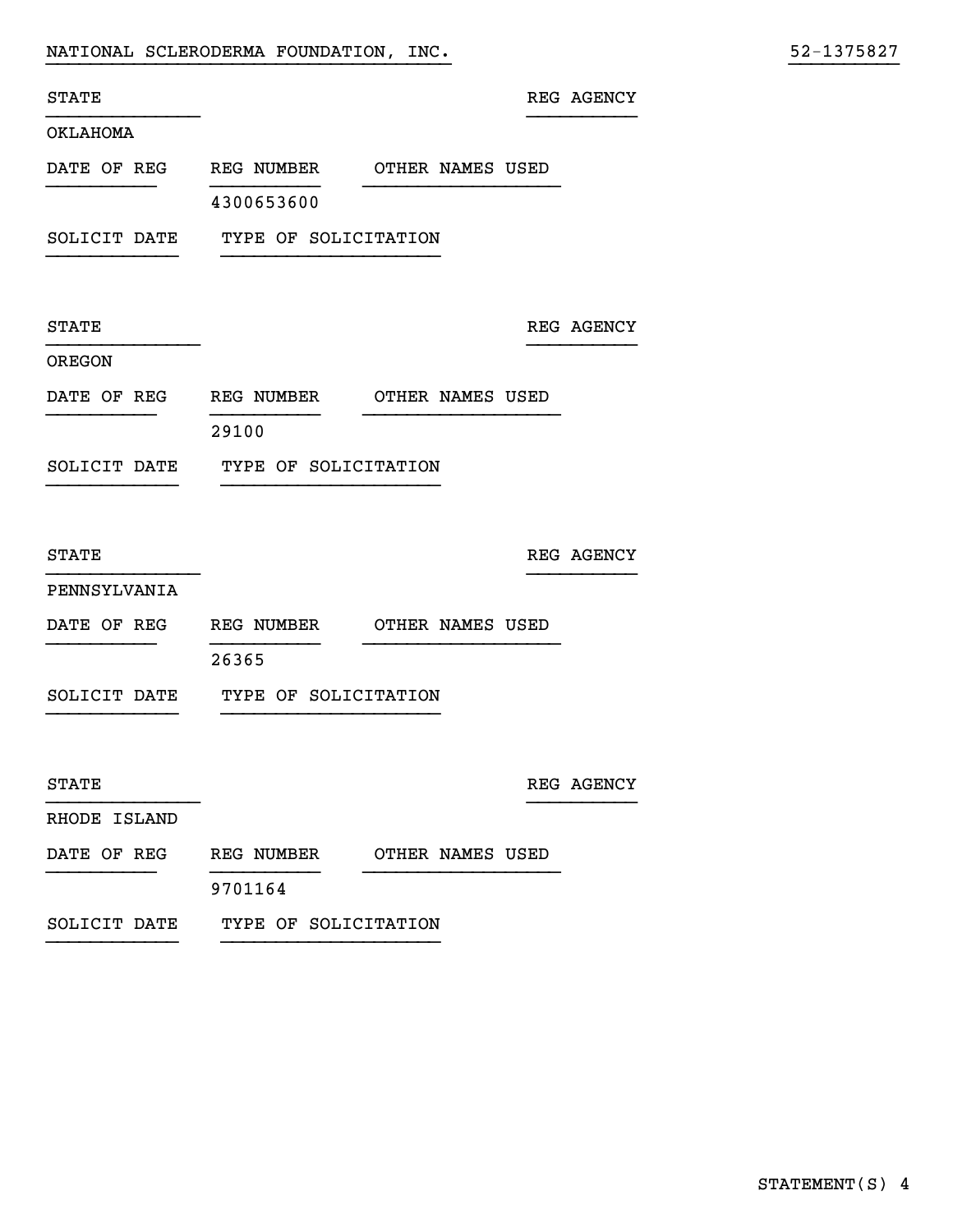|  | NATIONAL SCLERODERMA FOUNDATION, |  | $\_$ INC . $\_$ |  | 52-1375827 |  |  |  |  |  |
|--|----------------------------------|--|-----------------|--|------------|--|--|--|--|--|
|--|----------------------------------|--|-----------------|--|------------|--|--|--|--|--|

| 52-1375827 |  |  |  |  |
|------------|--|--|--|--|
|            |  |  |  |  |

| <b>STATE</b>                            |                                   |                  |                  | REG AGENCY |
|-----------------------------------------|-----------------------------------|------------------|------------------|------------|
| SOUTH CAROLINA                          |                                   |                  |                  |            |
| DATE OF REG REG NUMBER OTHER NAMES USED |                                   |                  |                  |            |
|                                         | P8561                             |                  |                  |            |
|                                         | SOLICIT DATE TYPE OF SOLICITATION |                  |                  |            |
|                                         |                                   |                  |                  |            |
| <b>STATE</b>                            |                                   |                  |                  | REG AGENCY |
| TENNESSEE                               |                                   |                  |                  |            |
| DATE OF REG REG NUMBER                  |                                   | OTHER NAMES USED |                  |            |
|                                         | CO4025                            |                  |                  |            |
|                                         | SOLICIT DATE TYPE OF SOLICITATION |                  |                  |            |
|                                         |                                   |                  |                  |            |
| <b>STATE</b>                            |                                   |                  |                  | REG AGENCY |
| <b>UTAH</b>                             |                                   |                  |                  |            |
| DATE OF REG REG NUMBER OTHER NAMES USED |                                   |                  |                  |            |
|                                         | 6535408                           |                  |                  |            |
| SOLICIT DATE                            | TYPE OF SOLICITATION              |                  |                  |            |
|                                         |                                   |                  |                  |            |
| STATE                                   |                                   |                  |                  | REG AGENCY |
| VIRGINIA                                |                                   |                  |                  |            |
| DATE OF REG                             | REG NUMBER                        |                  | OTHER NAMES USED |            |
|                                         |                                   |                  |                  |            |

SOLICIT DATE TYPE OF SOLICITATION

}}}}}}}}}}}} }}}}}}}}}}}}}}}}}}}}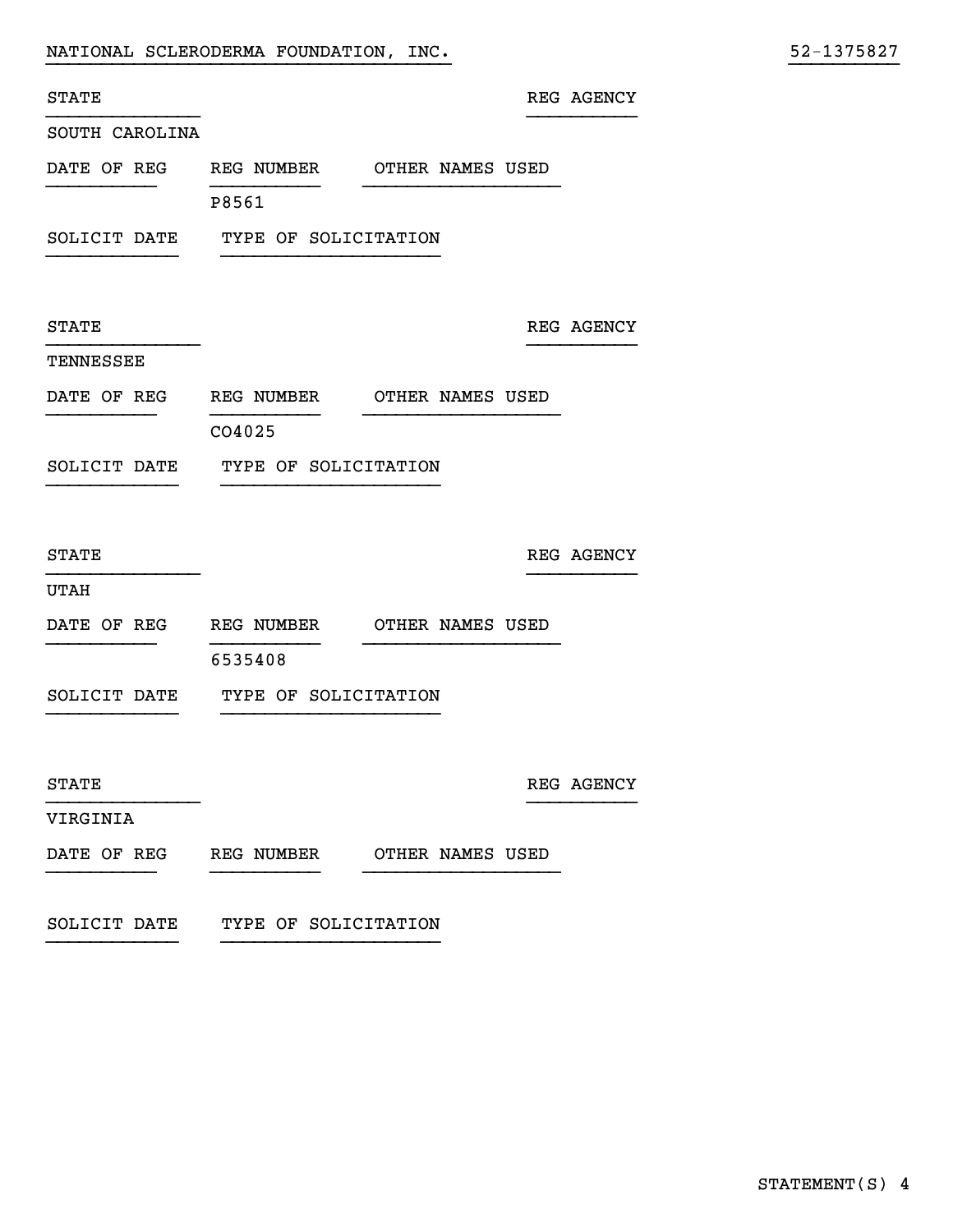STATE REG AGENCY

}}}}}}}}}}}}}}}}}}}}}}}}}}}}}}}}}}}}} }}}}}}}}}}

### WASHINGTON

| DATE OF REG |         | REG NUMBER |  | OTHER NAMES USED |  |
|-------------|---------|------------|--|------------------|--|
|             |         |            |  |                  |  |
|             | 1108736 |            |  |                  |  |

}}}}}}}}}}}}}} }}}}}}}}}}

}}}}}}}}}}}}}} }}}}}}}}}}

}}}}}}}}}}}}}} }}}}}}}}}}

SOLICIT DATE TYPE OF SOLICITATION }}}}}}}}}}}} }}}}}}}}}}}}}}}}}}}}

 ${\tt STATE}$  REG AGENCY

## WEST VIRGINIA

| DATE OF REG | REG NUMBER | OTHER NAMES USED |
|-------------|------------|------------------|
|             |            |                  |

2244

SOLICIT DATE TYPE OF SOLICITATION }}}}}}}}}}}} }}}}}}}}}}}}}}}}}}}}

 ${\tt STATE} \hspace{20mm} {\tt REG \hspace{10mm} AGENCY}$ 

### WISCONSIN

| DATE OF REG | REG NUMBER | OTHER NAMES USED |
|-------------|------------|------------------|
|             |            |                  |

7136-800

SOLICIT DATE TYPE OF SOLICITATION }}}}}}}}}}}} }}}}}}}}}}}}}}}}}}}}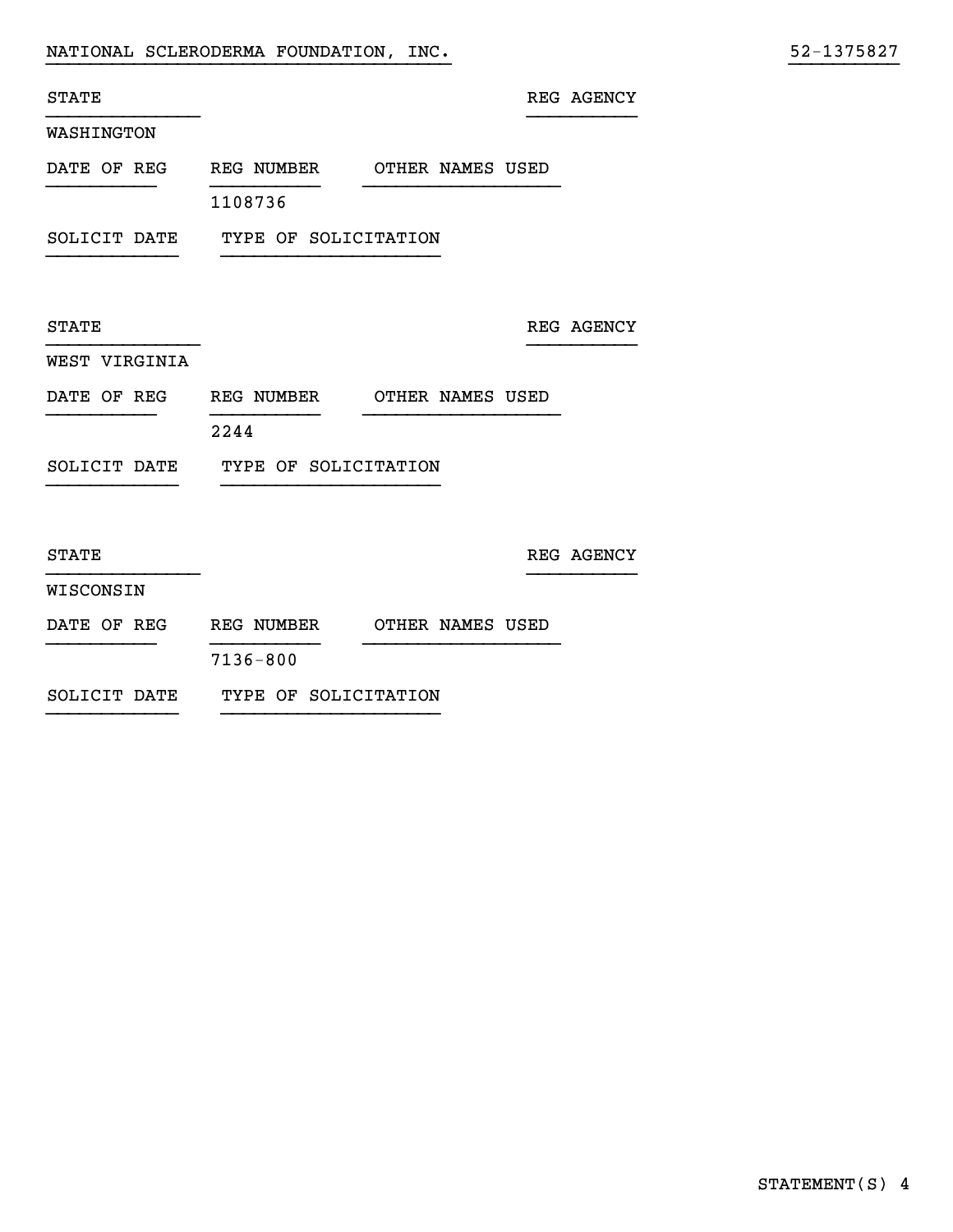|     | 52-1375827<br>NATIONAL SCLERODERMA FOUNDATION, INC.                                                                                                                                                                                                                                                                                   |     |                       |
|-----|---------------------------------------------------------------------------------------------------------------------------------------------------------------------------------------------------------------------------------------------------------------------------------------------------------------------------------------|-----|-----------------------|
|     | 20. Has this organization or any of its officers, directors, or employees:                                                                                                                                                                                                                                                            |     |                       |
|     | If yes, please attach an explanation.                                                                                                                                                                                                                                                                                                 |     |                       |
| (a) | Been enjoined or otherwise prohibited by a government agency/court from operating<br>or soliciting contributions?                                                                                                                                                                                                                     | Yes | $ \mathbf{X} $ No     |
| (b) | Ever been refused registration or had its registration or tax exemption denied, suspended,<br>modified or revoked by a governmental agency?                                                                                                                                                                                           | Yes | $\boxed{\text{X}}$ No |
| (C) | Been the subject of a proceeding regarding any solicitation or registration?                                                                                                                                                                                                                                                          | Yes | $ X $ No              |
| (d) | Entered into a voluntary agreement of compliance or consent judgment with,<br>any government agency or in a case before a court or administrative agency?                                                                                                                                                                             | Yes | $\boxed{\text{X}}$ No |
|     | 21. Have any restrictions been removed during the year from donor-restricted funds?<br>If yes, please attach an explanation.                                                                                                                                                                                                          | Yes | $ \mathbf{X} $ No     |
|     | 22. Have donor-restricted funds been loaned to unrestricted funds?<br>If yes, please attach an explanation.                                                                                                                                                                                                                           | Yes | $ X $ No              |
|     | 23. This question involves "Termination of Employment or Changes of Control Compensatory Arrangements" with certain "Related<br>Parties" (see instructions and definition sections). Report only if payments made or promised to any individual are in excess<br>of four months salary or \$100,000, whichever dollar amount is less. |     |                       |
| (a) | Did you make actual payments or otherwise transfer value under such an arrangement to any individual described<br>in Related Party definition, sections (a) or (b), which payments are not reported in Question 6 or 7 above?                                                                                                         | Yes | $X_{\text{No}}$       |
| (b) | Do you have an agreement with any individual described in Related Party definition, sections (a) or (b), containing<br>such an agreement?                                                                                                                                                                                             | Yes | $\boxed{\text{X}}$ No |

If you answered yes for Question 23(a) or 23(b) above, please attach an explanation identifying the individual(s) involved, stating the *amount of any payments made or value transferred, and describing the terms of each agreement.*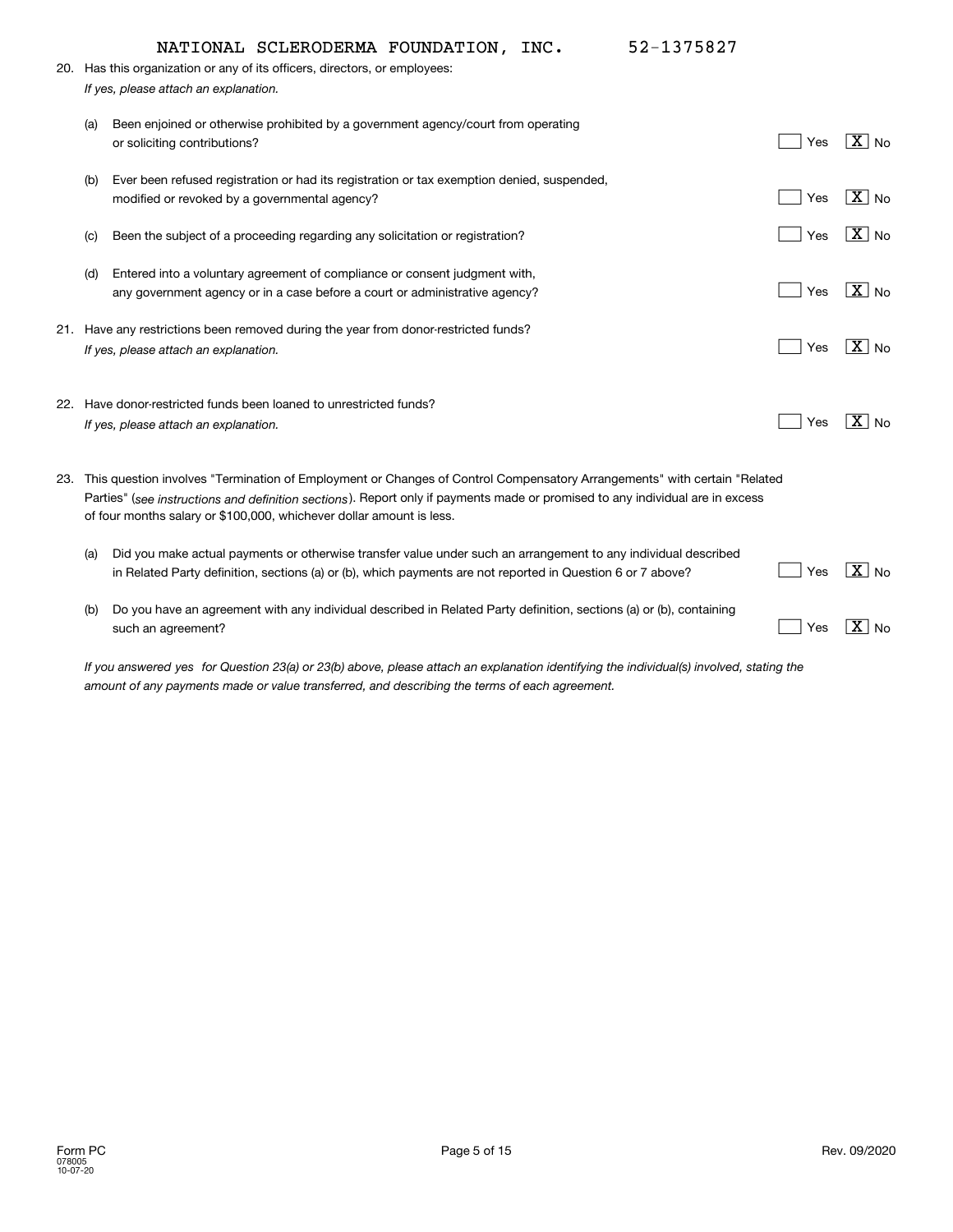24. This question applies to related party transactions, which include transactions with officers, directors, trustees, certain employees, relative, and organizations they own or control. Please consult the instructions and definition sections for the definition of a "Related Party" and "Indebtedness" before answering. Note that transactions involving related parties must be reported even when there is no accounting recognition (e.g. in-kind gifts, waiver or interest not otherwise reported).

If the answer to any part of Question 24 is yes, attach a schedule stating the name and address of the related party, the nature of the *transaction, the value or the amounts involved in the transaction, and the procedure followed in authorizing the transaction.*

|    | During the year:                                                                                                       |     |                                      |
|----|------------------------------------------------------------------------------------------------------------------------|-----|--------------------------------------|
|    |                                                                                                                        |     |                                      |
| Α. | Has your organization sold or transferred assets to or purchased assets from or exchanged assets with a                |     |                                      |
|    | related party?                                                                                                         | Yes | $\overline{\mathbf{x}}$<br>No        |
|    |                                                                                                                        |     |                                      |
| Β. | Has your organization leased assets to or leased assets from a related party?                                          | Yes | $\overline{\mathtt{x}}$<br><b>No</b> |
|    |                                                                                                                        | Yes | $\overline{X}$ No                    |
| C. | Has your organization been indebted to a related party?                                                                |     |                                      |
| D. | Has your organization allowed a related party to be indebted to it?                                                    | Yes | $\overline{\mathbf{x}}$<br><b>No</b> |
|    |                                                                                                                        |     |                                      |
| Е. | Has your organization made or held an investment in a related party?                                                   | Yes | $\overline{\mathbf{x}}$<br><b>No</b> |
|    |                                                                                                                        |     |                                      |
| F. | Has your organization furnished goods, services, or facilities to a related party?                                     | Yes | $\overline{\mathtt{x}}$<br><b>No</b> |
|    |                                                                                                                        |     |                                      |
| G. | Has your organization acquired goods, services, or facilities from a related party who received compensation           |     |                                      |
|    | or other value in return?                                                                                              | Yes | $\overline{\mathbf{x}}$<br>No        |
|    |                                                                                                                        |     | $\overline{X}$ No                    |
| Η. | Has your organization paid or became obligated to pay wages, salary, or other compensation to a related party?         | Yes |                                      |
| ۱. | Has your organization transferred income or assets to or for use by a related party?                                   | Yes | $\overline{\mathtt{x}}$<br><b>No</b> |
|    |                                                                                                                        |     |                                      |
| J. | Was your organization a party to any transaction in which any of its officers, directors, or trustees has a material   |     |                                      |
|    | financial interest, or did any officer, director or trustee receive anything of value not reported as compensation?    | Yes | $\overline{\mathbf{x}}$<br><b>No</b> |
|    |                                                                                                                        |     |                                      |
| Κ. | Has your organization invested in any corporate stock of a company in which any officer, director, or trustee owns     |     |                                      |
|    | more than 10% of the outstanding shares?                                                                               | Yes | $\overline{X}$ No                    |
|    |                                                                                                                        |     |                                      |
| L. | Is any property of the organization held in the name of or commingled with the property of any other person            |     |                                      |
|    | or organization?                                                                                                       | Yes | $\overline{X}$ No                    |
|    |                                                                                                                        |     |                                      |
| М. | Did your organization make a grant award or contribution to any other organization in which any of this organization's |     |                                      |
|    | officers, directors or trustees has a relationship?                                                                    | Yes | $\overline{\mathtt{x}}$<br><b>No</b> |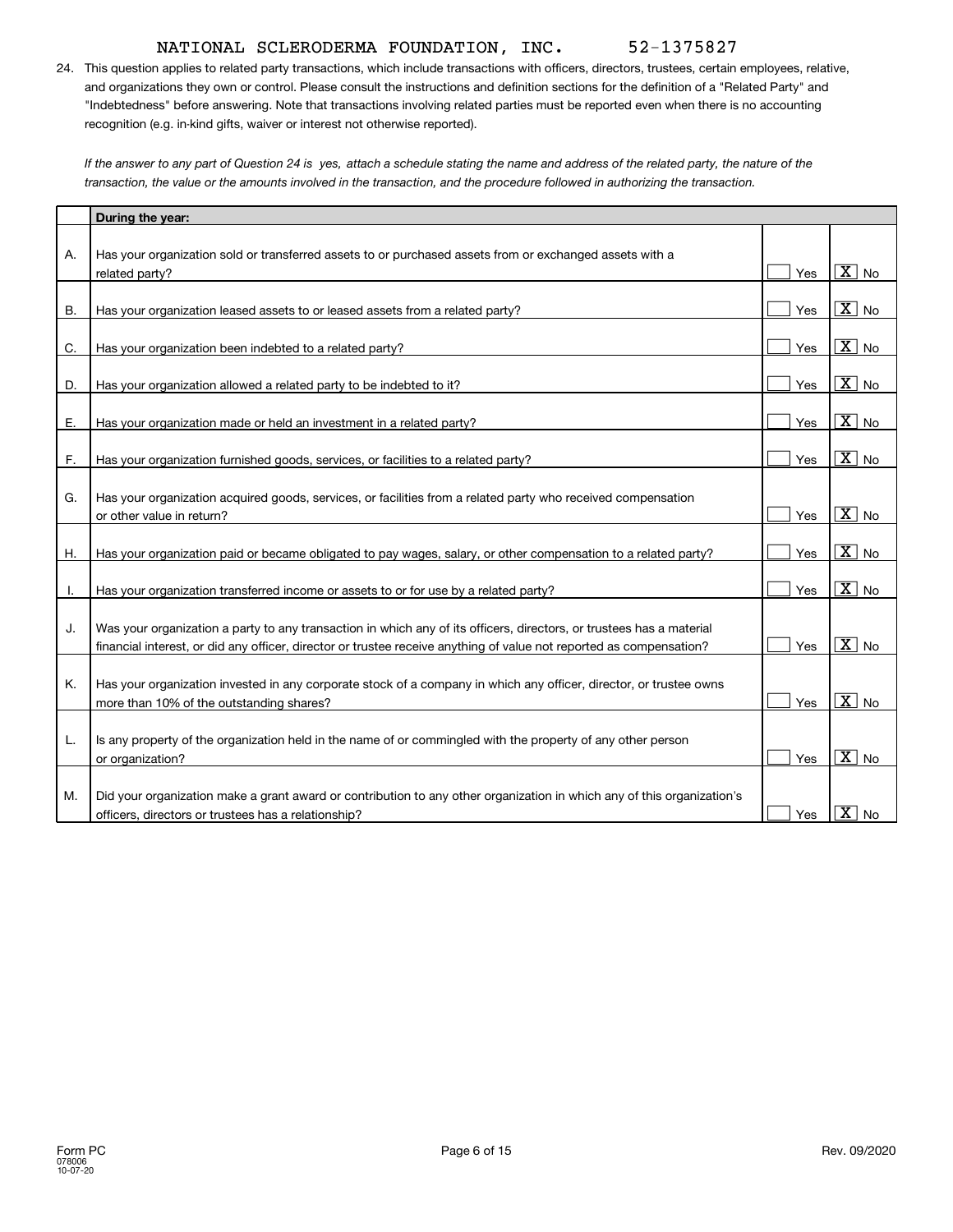| <b>Signature Required</b>                                                                                                                                         |                                                                                                                                                                                                                                |  |  |  |  |
|-------------------------------------------------------------------------------------------------------------------------------------------------------------------|--------------------------------------------------------------------------------------------------------------------------------------------------------------------------------------------------------------------------------|--|--|--|--|
| Under penalty of perjury, I declare that the information furnished in this report, including all attachments, is true and<br>correct to the best of my knowledge. |                                                                                                                                                                                                                                |  |  |  |  |
| Signature:<br><u> 1999 - Johann John Stone, meilich aus der Stone (* 1950)</u>                                                                                    | Date: the contract of the contract of the contract of the contract of the contract of the contract of the contract of the contract of the contract of the contract of the contract of the contract of the contract of the cont |  |  |  |  |
| Printed Name: MARY J. WHEATLEY, IOM, CAE<br><u> 1999 - Johann Stein, marwolaethau a bhann an t-Amhain ann an t-Amhain an t-Amhain an t-Amhain an t-Amhain an </u> |                                                                                                                                                                                                                                |  |  |  |  |
| Title: CHIEF EXECUTIVE OFFICER                                                                                                                                    |                                                                                                                                                                                                                                |  |  |  |  |
| Name of Preparer: BAKER TILLY US, LLP                                                                                                                             |                                                                                                                                                                                                                                |  |  |  |  |
| Address 1 HIGHWOOD DRIVE                                                                                                                                          |                                                                                                                                                                                                                                |  |  |  |  |
| State MA ZIP Code 01876<br>City TEWKSBURY                                                                                                                         |                                                                                                                                                                                                                                |  |  |  |  |
| Phone Number 978.557.5300                                                                                                                                         |                                                                                                                                                                                                                                |  |  |  |  |
|                                                                                                                                                                   |                                                                                                                                                                                                                                |  |  |  |  |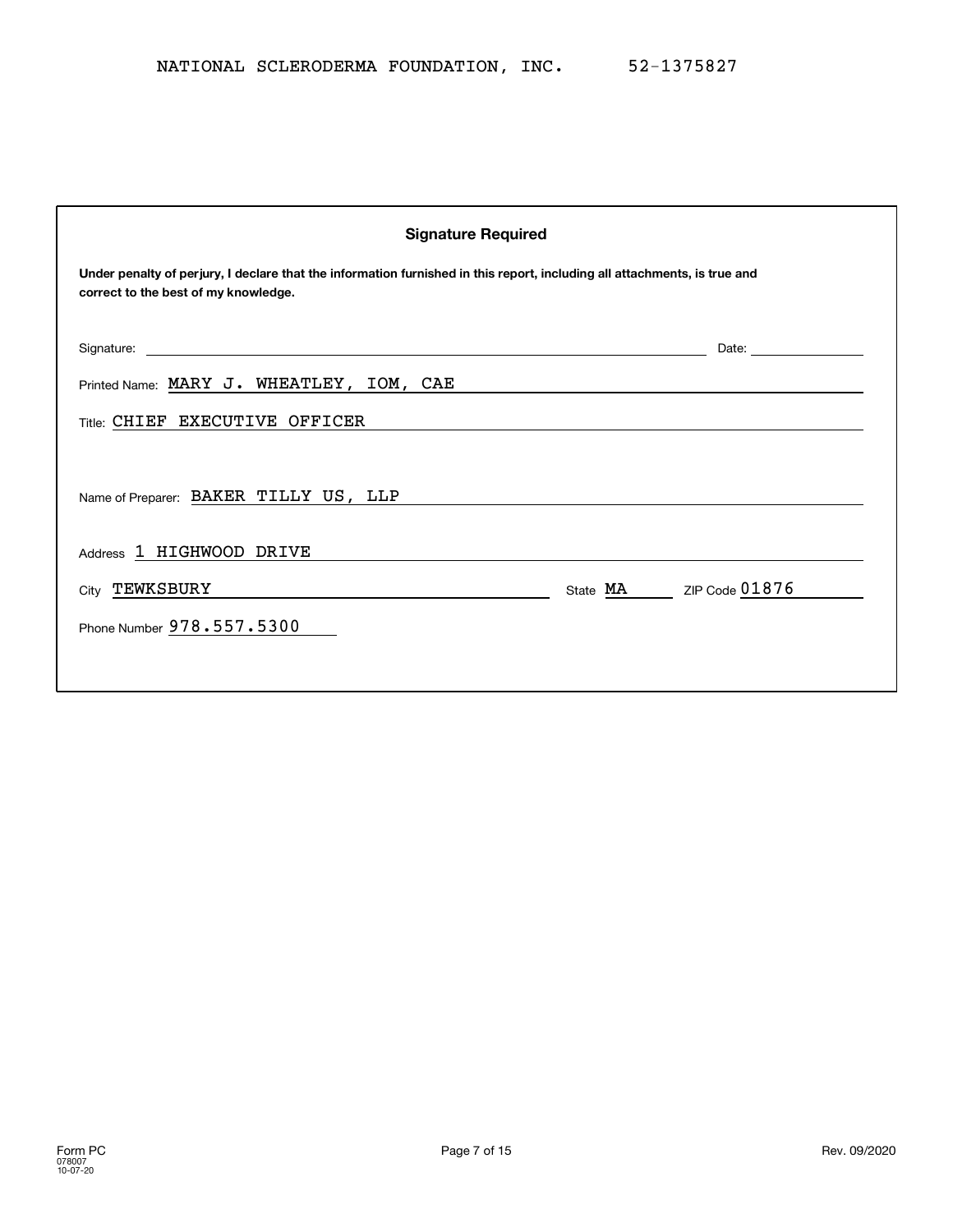### **Schedule A-1**

**Solicitation Activities During Fiscal Year Covered By This Report**

List any names which will be used by the organization in connection with the solicitation of funds, other than the official name which appears on page 1.

Types of solicitation activities in which you expect to engage *(check all that apply*):

| Mass Mailing                               | $\overline{\text{x}}$ | Via the Internet                      | $\overline{\mathbf{v}}$ |
|--------------------------------------------|-----------------------|---------------------------------------|-------------------------|
| Door-to-door                               |                       | Raffle, beano, bingo or gaming event  |                         |
| Entertainment event                        |                       | Sale of goods other than by telephone |                         |
| Telemarketing without sale of goods or ads |                       | Individual Mailings                   | ᠊ᢦᡔ                     |
| Telemarketing with sale of goods           |                       | Corporate solicitations               | $\overline{\mathbf{v}}$ |
| Telemarketing with sale of ads             |                       | <b>Grant Proposals</b>                | ᠊ᢦ                      |
| $\sim$                                     |                       |                                       |                         |

**D** Other (specify):

ldentify the method or methods you expect to use for the fundraising ( *check all that apply*):

| Professional solicitor*           | Own employees | रु<br>-41 |
|-----------------------------------|---------------|-----------|
| Professional fundraising counsel* | Volunteers    | रु<br>-43 |
| Commercial co-venturer*           |               |           |

### \* Provide applicable names and addresses:

| City <u>and the second second second second second second second second second second second second second second second second second second second second second second second second second second second second second secon</u> | State ________________________ | ZIP Code <u>____________________</u> |  |
|--------------------------------------------------------------------------------------------------------------------------------------------------------------------------------------------------------------------------------------|--------------------------------|--------------------------------------|--|
|                                                                                                                                                                                                                                      |                                |                                      |  |
|                                                                                                                                                                                                                                      |                                |                                      |  |
|                                                                                                                                                                                                                                      | State _______________________  | ZIP Code <u>____________________</u> |  |
|                                                                                                                                                                                                                                      |                                |                                      |  |
|                                                                                                                                                                                                                                      |                                |                                      |  |
| City                                                                                                                                                                                                                                 | State                          | ZIP Code                             |  |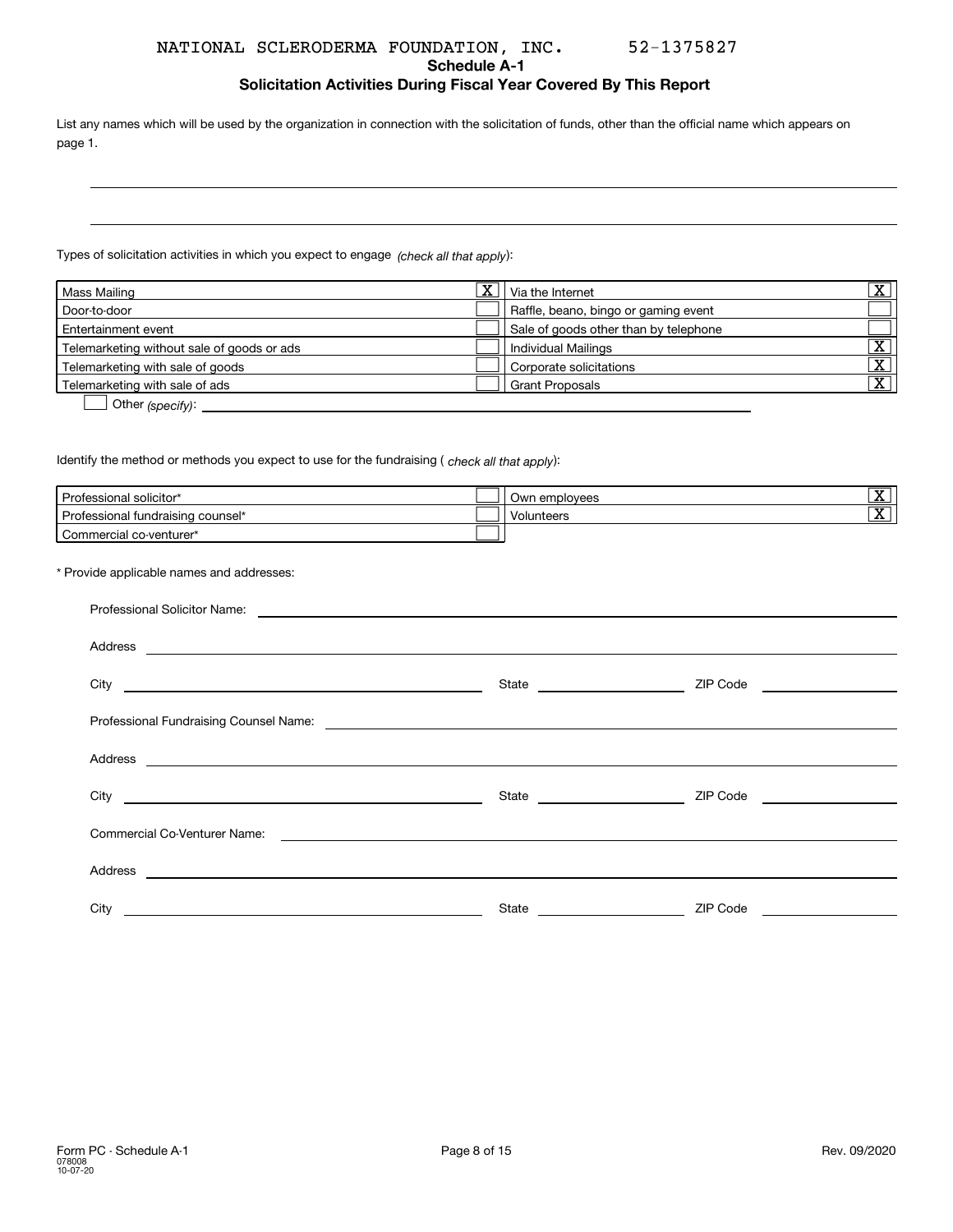|         |                 | NATIONAL SCLERODERMA FOUNDATION, INC.<br>Schedule A-1 ctd.                                                      | 52-1375827 |  |
|---------|-----------------|-----------------------------------------------------------------------------------------------------------------|------------|--|
|         |                 | <b>Solicitation Activities During Fiscal Year Covered By This Report</b>                                        |            |  |
|         | ROBERT J.RIGGS  | Identify the individuals who will have final responsibility for the charity's custody of contributions:         |            |  |
|         |                 | Name and Title: CHIEF EXECUTIVE OFFICER Name and Title: CHIEF EXECUTIVE OFFICER                                 |            |  |
|         |                 | Address 300 ROSEWOOD DRIVE, SUITE 105                                                                           |            |  |
|         |                 | City DANVERS Contact City Capacity Code 01923                                                                   |            |  |
|         |                 |                                                                                                                 |            |  |
|         |                 |                                                                                                                 |            |  |
|         |                 |                                                                                                                 |            |  |
|         |                 |                                                                                                                 |            |  |
|         |                 |                                                                                                                 |            |  |
|         |                 |                                                                                                                 |            |  |
|         | ROBERT J. RIGGS | Identify the individuals who will have final responsibility for the charity's distribution of contributions:    |            |  |
|         |                 | Name and Title: CHIEF EXECUTIVE OFFICER NAMES AND RESIDENCE A RESIDENCE A RESIDENCE AND RESIDENCE A RESIDENCE A |            |  |
|         |                 | Address 300 ROSEWOOD DRIVE, SUITE 105                                                                           |            |  |
|         |                 | City DANVERS Content City Code 01923                                                                            |            |  |
|         |                 |                                                                                                                 |            |  |
| Address |                 |                                                                                                                 |            |  |
|         |                 | State and the state of the state of the state                                                                   | ZIP Code   |  |
|         |                 |                                                                                                                 |            |  |
|         |                 |                                                                                                                 |            |  |
|         |                 |                                                                                                                 |            |  |
| City    |                 |                                                                                                                 | ZIP Code   |  |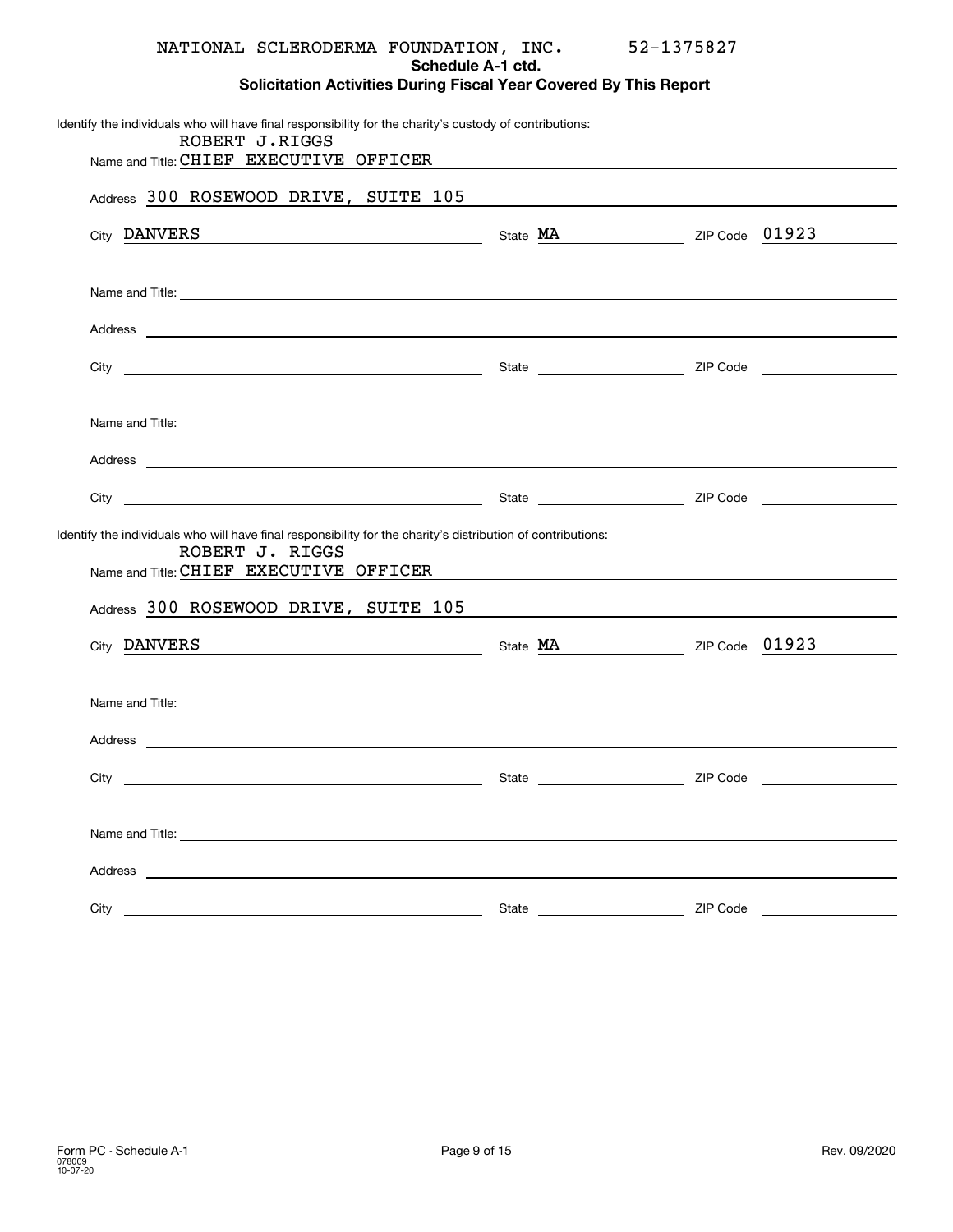#### **Schedule A-2**

**Solicitation Activities Planned for Fiscal Year Which Follows the Reporting Year**

List any names which will be used by the organization in connection with the solicitation of funds, other than the official name which appears on page 1.

Types of solicitation activities in which you expect to engage *(check all that apply*):

| Mass Mailing                               | $\overline{\text{x}}$ | Via the Internet                      | $\overline{\mathbf{v}}$ |
|--------------------------------------------|-----------------------|---------------------------------------|-------------------------|
| Door-to-door                               |                       | Raffle, beano, bingo or gaming event  |                         |
| Entertainment event                        |                       | Sale of goods other than by telephone |                         |
| Telemarketing without sale of goods or ads |                       | Individual Mailings                   | ᠊ᢦᡔ                     |
| Telemarketing with sale of goods           |                       | Corporate solicitations               | $\overline{\mathbf{v}}$ |
| Telemarketing with sale of ads             |                       | <b>Grant Proposals</b>                | ᠊ᢦ                      |
| $\sim$                                     |                       |                                       |                         |

**b** Other (specify):

ldentify the method or methods you expect to use for the fundraising ( *check all that apply*):

| Professional solicitor*           | Own employees | $\overline{\mathbf{v}}$<br>$\Delta$ |
|-----------------------------------|---------------|-------------------------------------|
| Professional fundraising counsel* | Volunteers    | $\overline{\mathbf{v}}$<br>▵        |
| Commercial co-venturer*           |               |                                     |

### \* Provide applicable names and addresses:

| City <u>and the second second second second second second second second second second second second second second second second second second second second second second second second second second second second second secon</u> |                               | ZIP Code ___________________   |
|--------------------------------------------------------------------------------------------------------------------------------------------------------------------------------------------------------------------------------------|-------------------------------|--------------------------------|
|                                                                                                                                                                                                                                      |                               |                                |
|                                                                                                                                                                                                                                      |                               |                                |
|                                                                                                                                                                                                                                      | State _______________________ | ZIP Code _____________________ |
|                                                                                                                                                                                                                                      |                               |                                |
|                                                                                                                                                                                                                                      |                               |                                |
| City                                                                                                                                                                                                                                 | State                         | ZIP Code                       |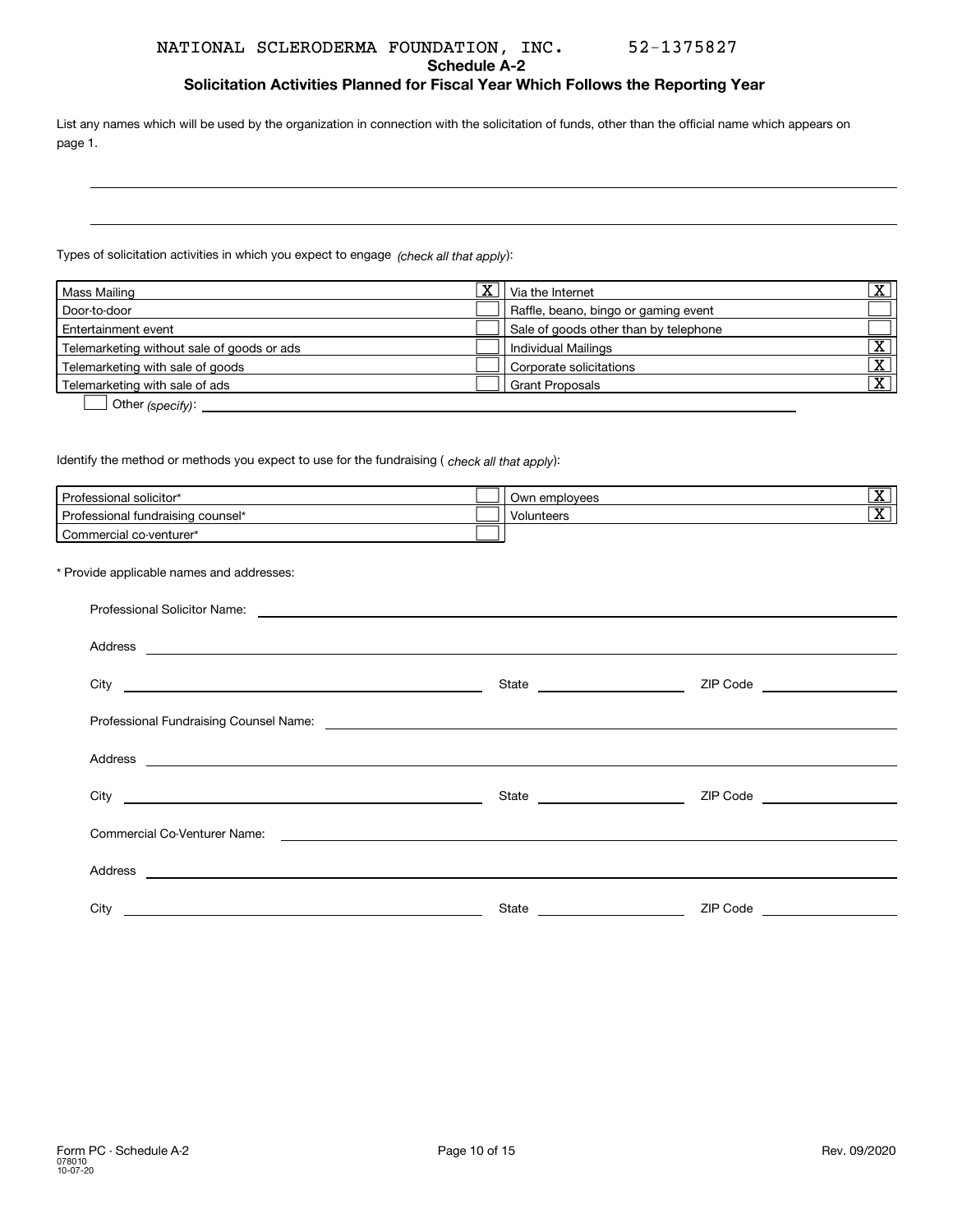| NATIONAL SCLERODERMA FOUNDATION, INC. 52-1375827                                                                                                                                                                                     | Schedule A-2 ctd. |                                |
|--------------------------------------------------------------------------------------------------------------------------------------------------------------------------------------------------------------------------------------|-------------------|--------------------------------|
| Solicitation Activities Planned for Fiscal Year Which Follows the Reporting Year                                                                                                                                                     |                   |                                |
| Identify the individuals who will have final responsibility for the charity's custody of contributions:<br>MARY J. WHEATLEY, IOM, CAE<br>Name and Title: CHIEF EXECUTIVE OFFICER                                                     |                   |                                |
| Address 300 ROSEWOOD DRIVE, SUITE 105                                                                                                                                                                                                |                   |                                |
|                                                                                                                                                                                                                                      |                   |                                |
| City DANVERS Content City DANVERS Content City DANVERS Content City Of DANVERS Content City Of Danvers Content City Of Danvers Content City Of Danvers Content City Of Danvers Content City Of Danvers Content City Of Danvers       |                   |                                |
| Name and Title: <u>example and the contract of the contract of the contract of the contract of the contract of the contract of the contract of the contract of the contract of the contract of the contract of the contract of t</u> |                   |                                |
|                                                                                                                                                                                                                                      |                   |                                |
|                                                                                                                                                                                                                                      |                   |                                |
|                                                                                                                                                                                                                                      |                   |                                |
| Name and Title: <u>Commission Commission Commission Commission Commission Commission Commission Commission Commission</u>                                                                                                            |                   |                                |
|                                                                                                                                                                                                                                      |                   |                                |
|                                                                                                                                                                                                                                      |                   |                                |
| Identify the individuals who will have final responsibility for the charity's distribution of contributions:<br>MARY J. WHEATLEY, IOM, CAE                                                                                           |                   |                                |
| Name and Title: CHIEF EXECUTIVE OFFICER                                                                                                                                                                                              |                   |                                |
| Address 300 ROSEWOOD DRIVE, SUITE 105                                                                                                                                                                                                |                   |                                |
| City DANVERS State MA State MA 2IP Code 01923                                                                                                                                                                                        |                   |                                |
| Name and Title: <u>example and the service</u> and the service of the service of the service of the service of the service of the service of the service of the service of the service of the service of the service of the service  |                   |                                |
| Address                                                                                                                                                                                                                              |                   |                                |
|                                                                                                                                                                                                                                      |                   |                                |
|                                                                                                                                                                                                                                      |                   |                                |
|                                                                                                                                                                                                                                      |                   |                                |
| Address experience and the contract of the contract of the contract of the contract of the contract of the contract of the contract of the contract of the contract of the contract of the contract of the contract of the con       |                   |                                |
|                                                                                                                                                                                                                                      |                   | ZIP Code _____________________ |
|                                                                                                                                                                                                                                      |                   |                                |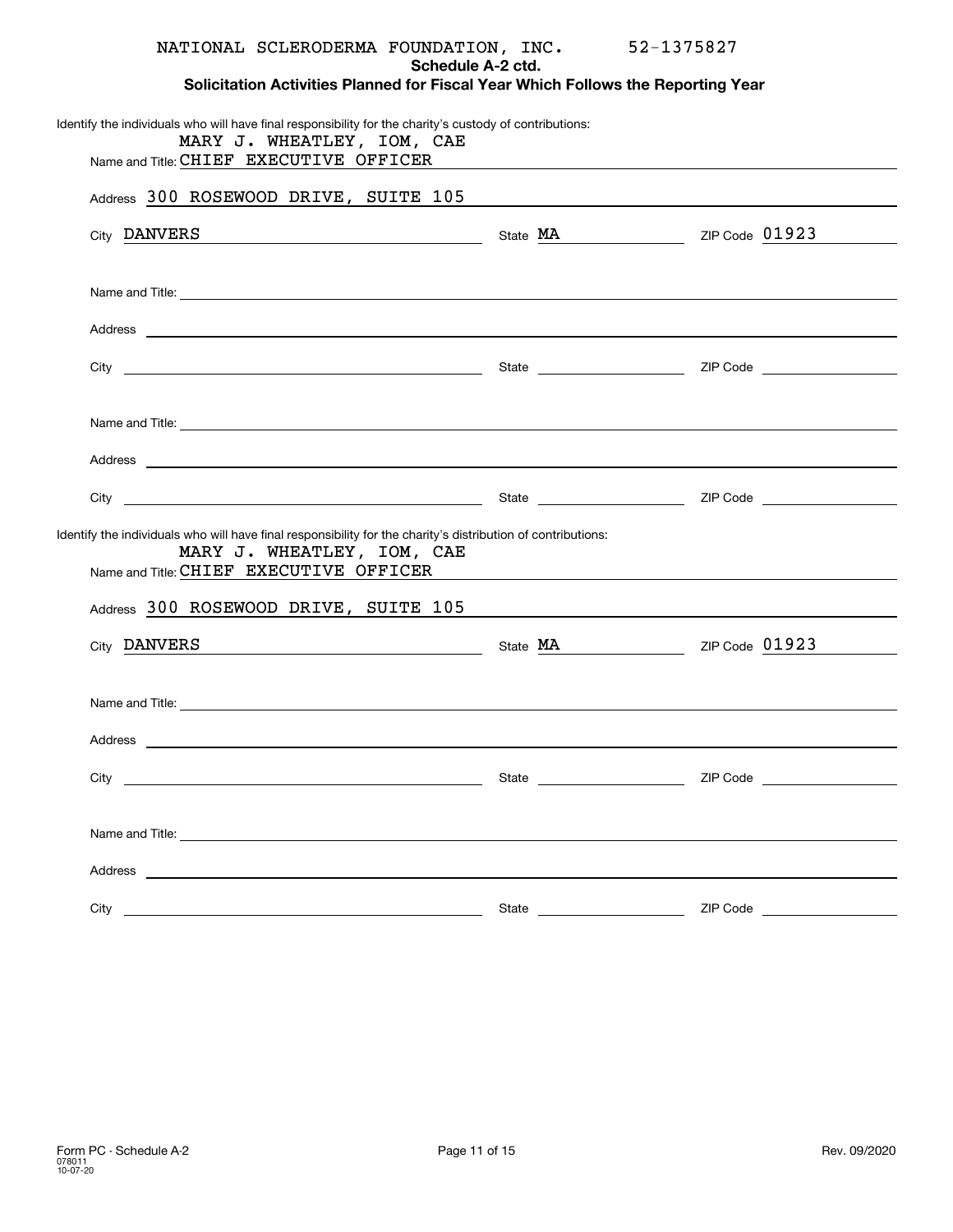## **Certification by Organization**

 Signers must be organization president or other authorized officer or trustee. *Two different signatures required.*

### **Under penalty of perjury, we declare that the information furnished in this report, including all attachments, is true and correct to the best of our knowledge.**

| Printed Name: MARY J. WHEATLEY, IOM, CAE                                                                                                                                                                                             |                                                                                                                                                                                                                                |
|--------------------------------------------------------------------------------------------------------------------------------------------------------------------------------------------------------------------------------------|--------------------------------------------------------------------------------------------------------------------------------------------------------------------------------------------------------------------------------|
| Title: CHIEF EXECUTIVE OFFICER                                                                                                                                                                                                       |                                                                                                                                                                                                                                |
|                                                                                                                                                                                                                                      |                                                                                                                                                                                                                                |
| Signature: <u>contract and contract and contract and contract and contract and contract and contract and contract and contract and contract and contract and contract and contract and contract and contract and contract and co</u> | Date: the contract of the contract of the contract of the contract of the contract of the contract of the contract of the contract of the contract of the contract of the contract of the contract of the contract of the cont |
| Printed Name:<br><u> 1980 - Jan Samuel Barbara, margaret eta idazlea (h. 1980).</u>                                                                                                                                                  |                                                                                                                                                                                                                                |
| Title:<br><u> 1989 - Johann Barn, amerikansk politiker (</u>                                                                                                                                                                         |                                                                                                                                                                                                                                |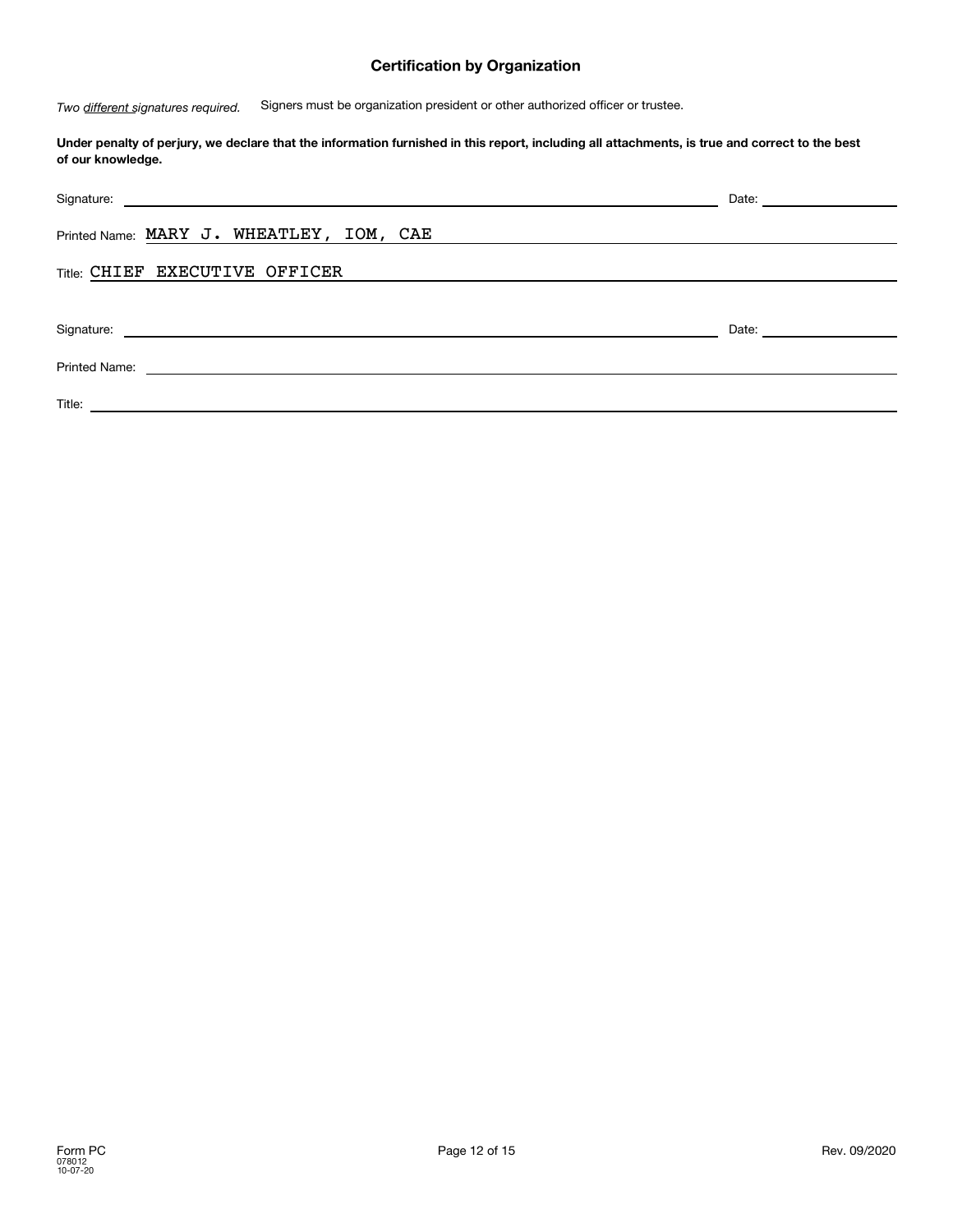## **Schedule RO**

1. Please read the instructions and definition of "Related Organization" carefully before completing this section. (*If you have more than five Related Organizations, please attach a list.* )

| SCLERODERMA FDN,<br>Name: WASHINGTON DC                    | . GREATER |                                                                          |                 |                                  |
|------------------------------------------------------------|-----------|--------------------------------------------------------------------------|-----------------|----------------------------------|
|                                                            |           | Primary purpose or activity: AFFILIATE CHAPTER                           |                 |                                  |
| <b>FYE</b><br>A. Donor restricted funds<br>(-) liabilities |           | B. 3rd party restricted funds   C. Unrestricted funds<br>(-) liabilities | (-) liabilities | D. Total net assets<br>$(A+B+C)$ |
| 12/31/19                                                   |           |                                                                          | 328,797.        | 328,797.                         |

| SCLERODERMA FDN, MN                |                                              |                                                                          |                 |                                  |
|------------------------------------|----------------------------------------------|--------------------------------------------------------------------------|-----------------|----------------------------------|
| $^{\prime}$ Name: $\text{CHAPTER}$ |                                              | Primary purpose or activity: AFFILIATE CHAPTER                           |                 |                                  |
| <b>FYE</b>                         | A. Donor restricted funds<br>(-) liabilities | B. 3rd party restricted funds   C. Unrestricted funds<br>(-) liabilities | (-) liabilities | D. Total net assets<br>$(A+B+C)$ |
| 12/31/19                           |                                              |                                                                          | 161,577.        | 161, 577.                        |

| SCLERODERMA FDN, SO.    |                                              |                                                                         |                 |                                  |
|-------------------------|----------------------------------------------|-------------------------------------------------------------------------|-----------------|----------------------------------|
| Name CALIFORNIA CHAPTER |                                              | 'Primary purpose or activity: AFFILIATE CHAPTER                         |                 |                                  |
| <b>FYE</b>              | A. Donor restricted funds<br>(-) liabilities | B. 3rd party restricted funds   C. Unrestricted funds<br>-) liabilities | (-) liabilities | D. Total net assets<br>$(A+B+C)$ |
| 12/31/19                |                                              |                                                                         | 329,617.        | 329,617.                         |

|              | SCLERODERMA FDN, DELAWARE                    |                                                                          |                 |                                  |
|--------------|----------------------------------------------|--------------------------------------------------------------------------|-----------------|----------------------------------|
| Name: VALLEY |                                              | Primary purpose or activity: AFFILIATE CHAPTER                           |                 |                                  |
| <b>FYE</b>   | A. Donor restricted funds<br>(-) liabilities | B. 3rd party restricted funds   C. Unrestricted funds<br>(-) liabilities | (-) liabilities | D. Total net assets<br>$(A+B+C)$ |
| 06/30/20     |                                              |                                                                          | 406, 287.       | 406, 287.                        |

| Name: GREATER CHICAGO CHAPTER | SCLERODERMA FOUNDATION,                      | Primary purpose or activity: AFFILIATE CHAPTER                           |                 |                                  |
|-------------------------------|----------------------------------------------|--------------------------------------------------------------------------|-----------------|----------------------------------|
| <b>FYE</b>                    | A. Donor restricted funds<br>(-) liabilities | B. 3rd party restricted funds   C. Unrestricted funds<br>(-) liabilities | (-) liabilities | D. Total net assets<br>$(A+B+C)$ |
| 12/31/19                      |                                              |                                                                          | 2,885,671.      | 2,885,671.                       |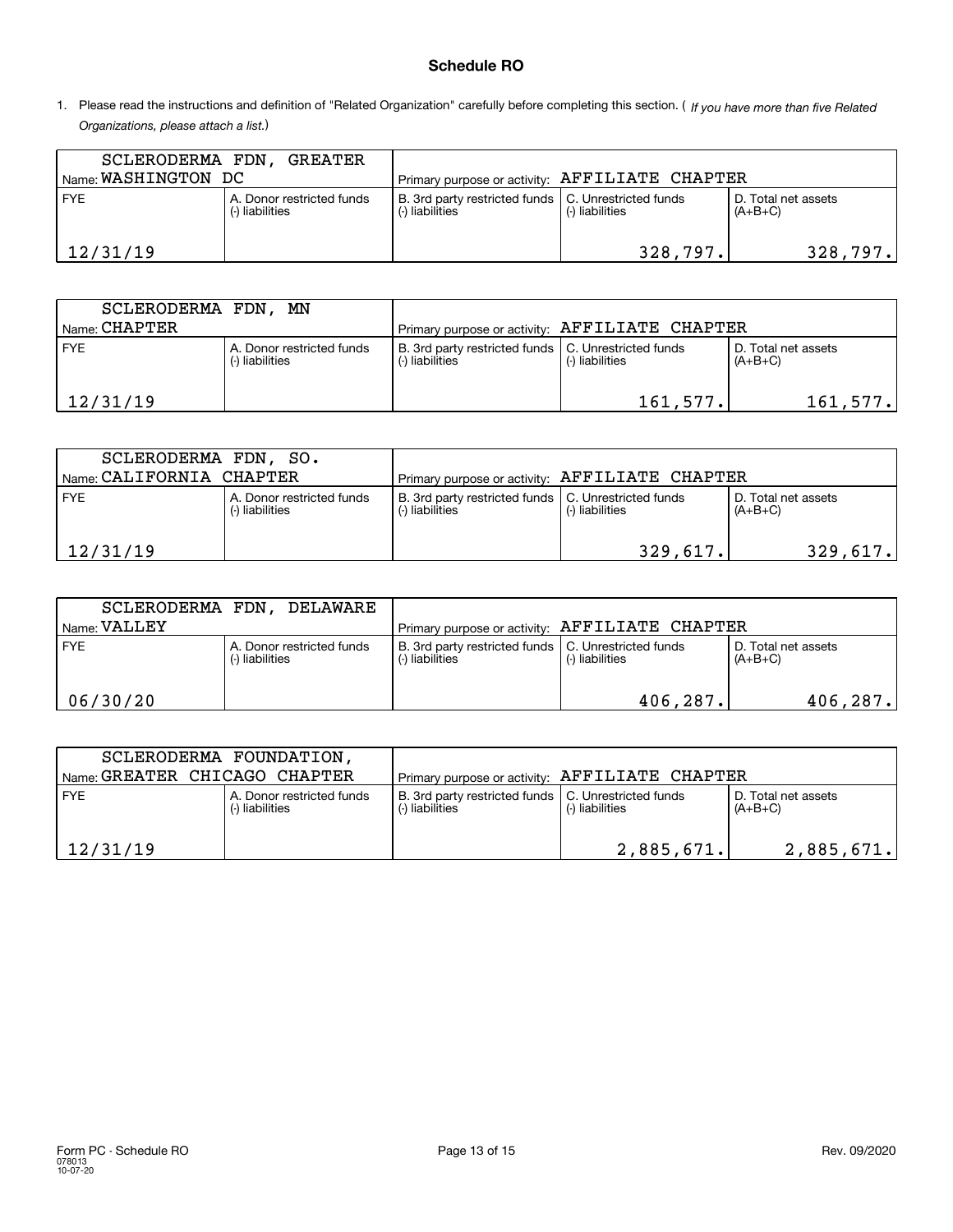## **Schedule RO**

1. Please read the instructions and definition of "Related Organization" carefully before completing this section. (*If you have more than five Related Organizations, please attach a list.* )

| SCLERODERMA FDN, NE |                                              |                                                                          |                 |                                  |
|---------------------|----------------------------------------------|--------------------------------------------------------------------------|-----------------|----------------------------------|
| $I$ Name: $CHAPTER$ |                                              | Primary purpose or activity: AFFILIATE CHAPTER                           |                 |                                  |
| <b>FYE</b>          | A. Donor restricted funds<br>(-) liabilities | B. 3rd party restricted funds   C. Unrestricted funds<br>(-) liabilities | (-) liabilities | D. Total net assets<br>$(A+B+C)$ |
| 12/31/20            | 411,712.                                     |                                                                          | 331,904.        | 743,616.                         |

|                                    | SCLERODERMA FDN, TRI-STATE                   |                                                                          |                 |                                  |
|------------------------------------|----------------------------------------------|--------------------------------------------------------------------------|-----------------|----------------------------------|
| $^{\prime}$ Name: $\text{CHAPTER}$ |                                              | Primary purpose or activity: AFFILIATE CHAPTER                           |                 |                                  |
| <b>FYE</b>                         | A. Donor restricted funds<br>(-) liabilities | B. 3rd party restricted funds   C. Unrestricted funds<br>(-) liabilities | (-) liabilities | D. Total net assets<br>$(A+B+C)$ |
| 12/31/19                           |                                              |                                                                          | 978, 111.       | 978, 111.                        |

| Name:      |                                              | Primary purpose or activity:                                             |                 |                                  |
|------------|----------------------------------------------|--------------------------------------------------------------------------|-----------------|----------------------------------|
| <b>FYE</b> | A. Donor restricted funds<br>(-) liabilities | B. 3rd party restricted funds   C. Unrestricted funds<br>(-) liabilities | (-) liabilities | D. Total net assets<br>$(A+B+C)$ |

| Name:      |                                              | Primary purpose or activity:                                             |                 |                                  |
|------------|----------------------------------------------|--------------------------------------------------------------------------|-----------------|----------------------------------|
| <b>FYE</b> | A. Donor restricted funds<br>(-) liabilities | B. 3rd party restricted funds   C. Unrestricted funds<br>(-) liabilities | (-) liabilities | D. Total net assets<br>$(A+B+C)$ |

| Name:      |                                              | Primary purpose or activity:                                             |                 |                                  |
|------------|----------------------------------------------|--------------------------------------------------------------------------|-----------------|----------------------------------|
| <b>FYE</b> | A. Donor restricted funds<br>(-) liabilities | B. 3rd party restricted funds   C. Unrestricted funds<br>(-) liabilities | (-) liabilities | D. Total net assets<br>$(A+B+C)$ |